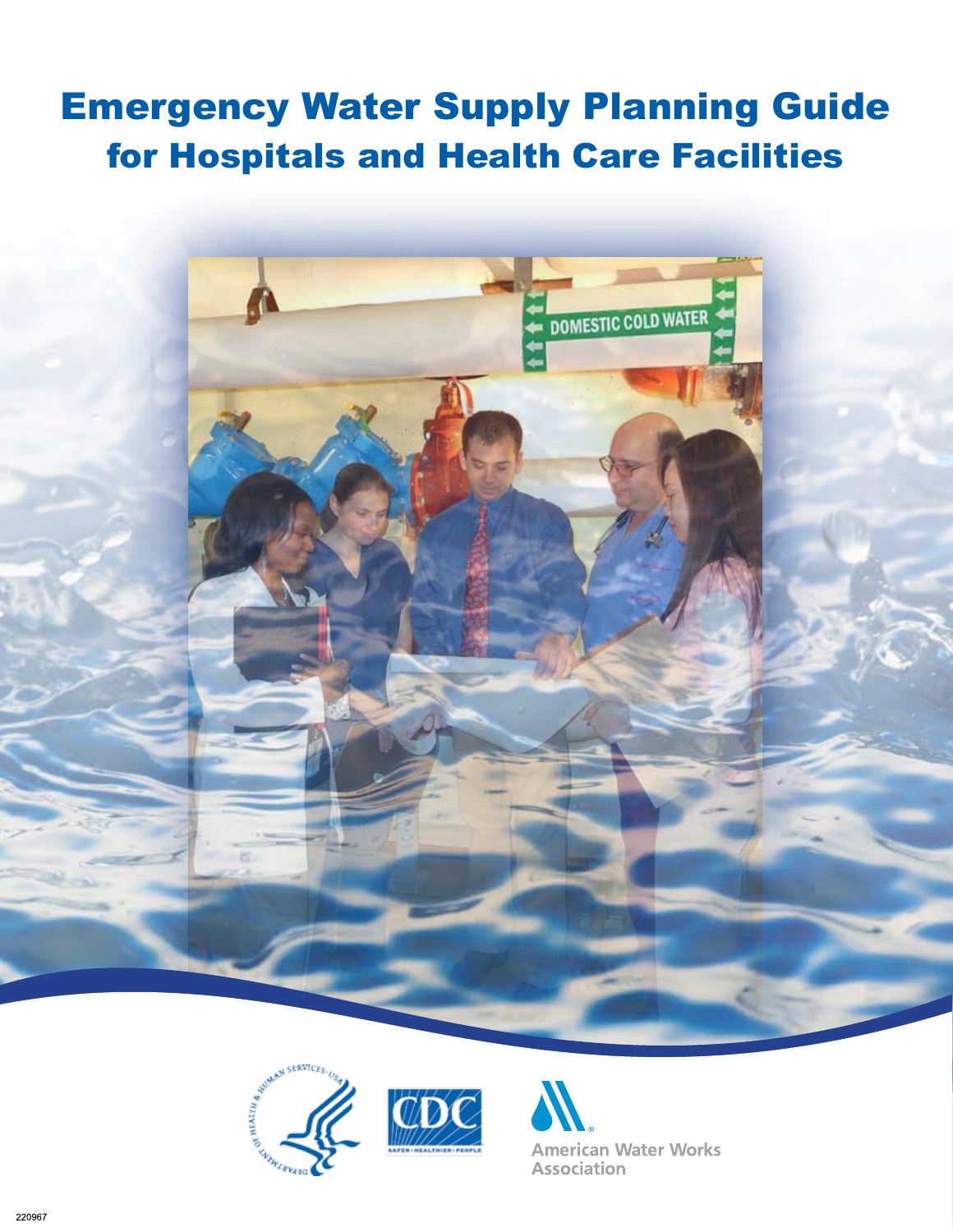Suggested citation: Centers for Disease Control and Prevention and American Water Works Association. Emergency water supply planning guide for hospitals and health care facilities. Atlanta: U.S. Department of Health and Human Services; 2011.

The findings and conclusions in this report are those of the author(s) and do not necessarily represent the views of their agencies or organizations. The use of trade names is for identification only and does not imply endorsement by authoring agencies or organizations.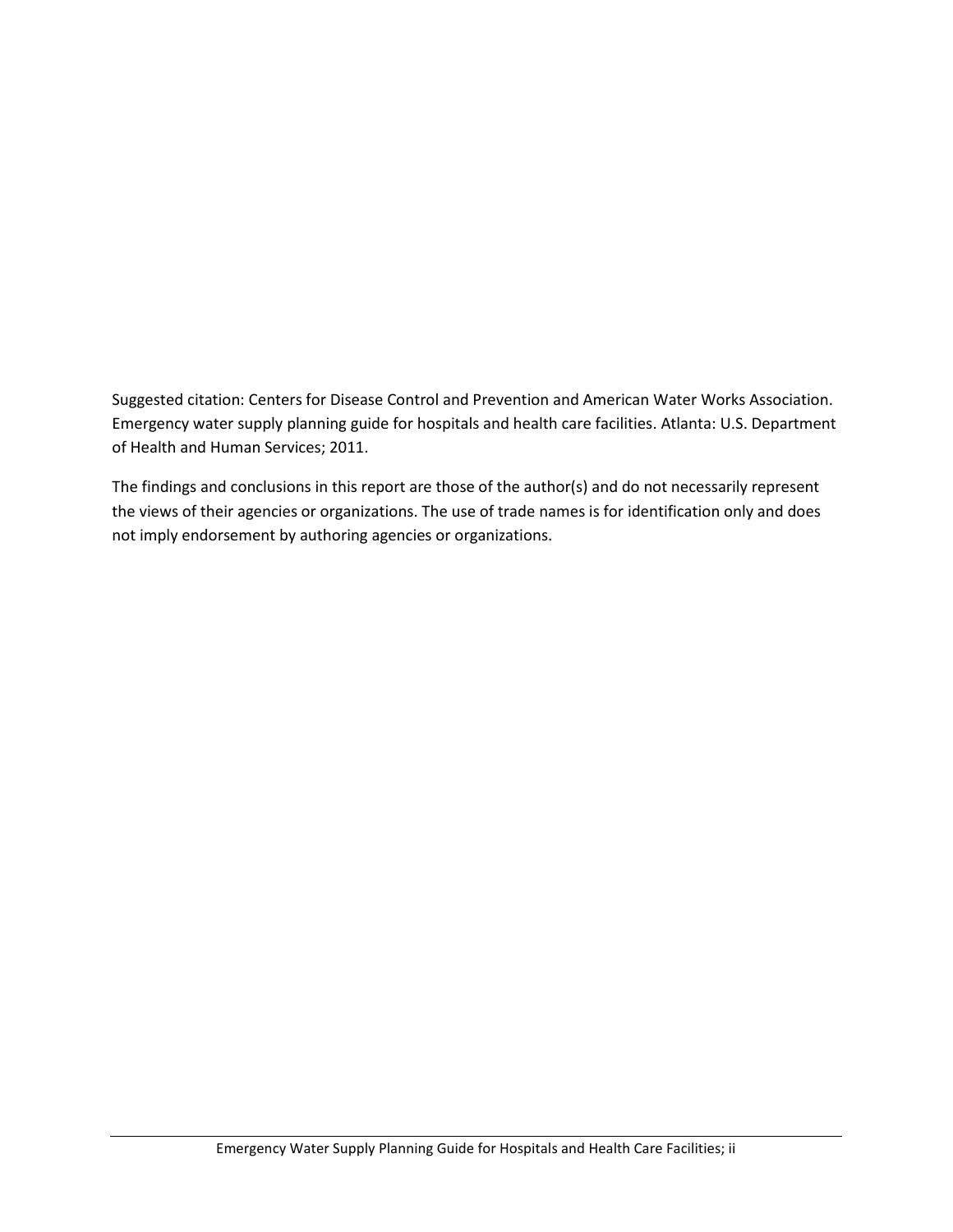# Emergency Water Supply Planning Guide for Hospitals and Health Care Facilities

American Water Works Association and

Centers for Disease Control and Prevention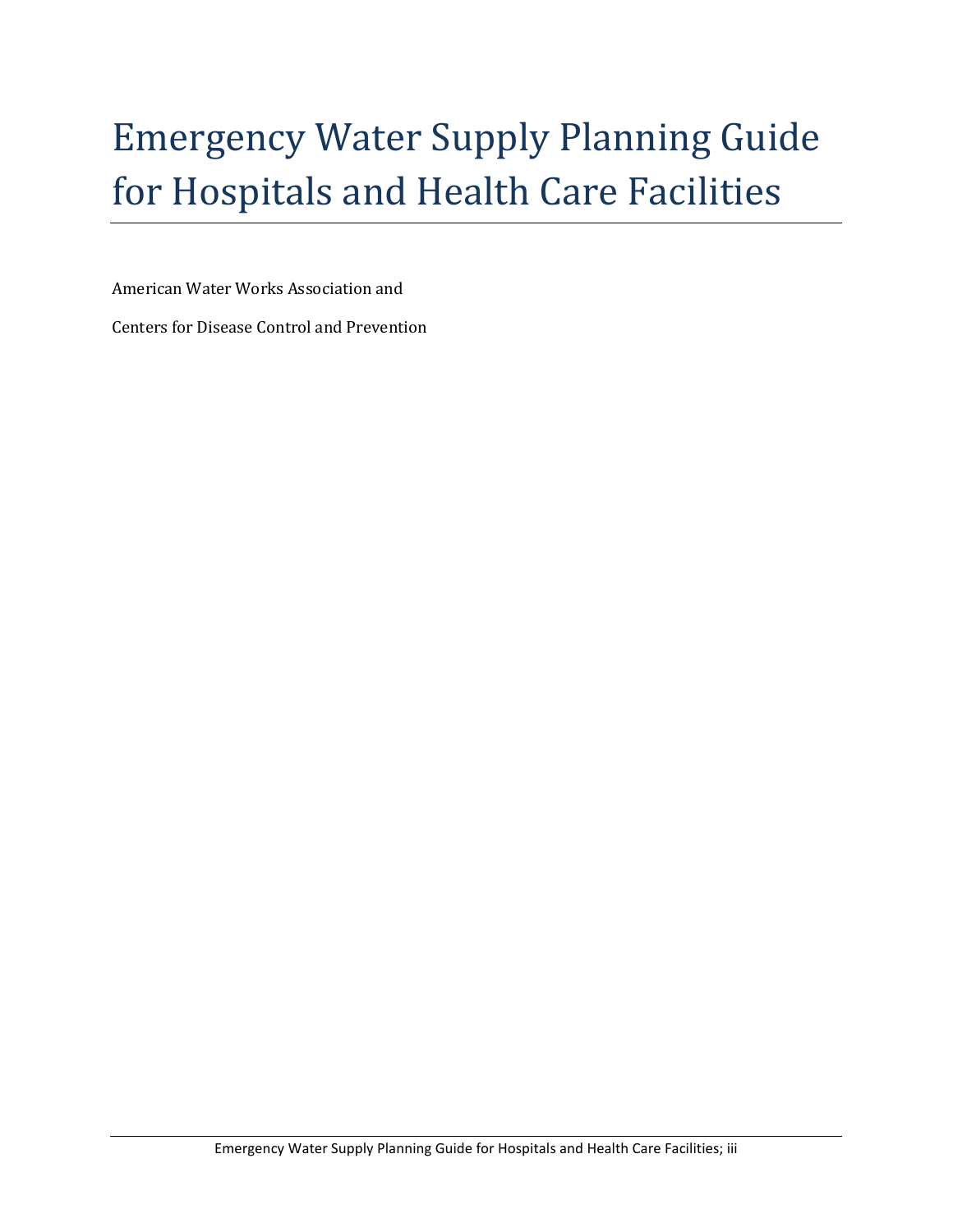## **Acknowledgments**

The funding of this handbook was a collaboration between the American Water Works Association's (AWWA's) Water Industry Technical Action Fund and the Centers for Disease Control and Prevention's (CDC's) National Center for Emerging and Zoonotic Infectious Diseases and National Center for Environmental Health.

The following Core Strategy Team assisted in the development of this handbook:

- Matt Arduino (CDC)
- John Collins (American Society of Healthcare Engineering)
- Charlene Denys (U.S. Environmental Protection Agency Region 5)
- David Hiltebrand (AH Environmental Consultants, Inc.)
- Mark Miller (CDC)
- Drew Orsinger (U.S. Department of Homeland Security)
- Alan Roberson (AWWA)
- John C. Watson (CDC)

A workshop was held in Atlanta on November 3-4, 2009, to review the draft handbook. The following attendees provided additional assistance to the Core Strategy Team in the development of this handbook:

- Steve Bieber (Metropolitan Washington Council of Governments)
- Michael Chisholm (Joint Commission)
- David Esterquest (Central DuPage Hospital)
- Karl Feaster (Children's Healthcare of Atlanta)
- Mary Fenderson (Kidney Emergency Response Coalition)
- Dale Froneberger (EPA Region 4)
- Shelli Grapp (Iowa Department of Natural Resources)
- Don Needham (Anne Arundel County, Maryland)
- Patricia Needham (Children's National Medical Center)
- Tom Plouff (EPA Region 4)
- Brian Smith (EPA Region 4)
- John Wilgis (Florida Hospital Association)
- Charles Williams (Georgia Department of Natural Resources)
- Janice Zalen (American Health Care Association)

The Core Strategy Team would also like to thank Zeina Hinedi, Ph.D. (AH Environmental Consultants, Inc.) for her contribution to Section 7, Emergency Water Alternatives, and to Kim Mason (AH Environmental Consultants, Inc.) for her diligent and patient editing and preparation of this document.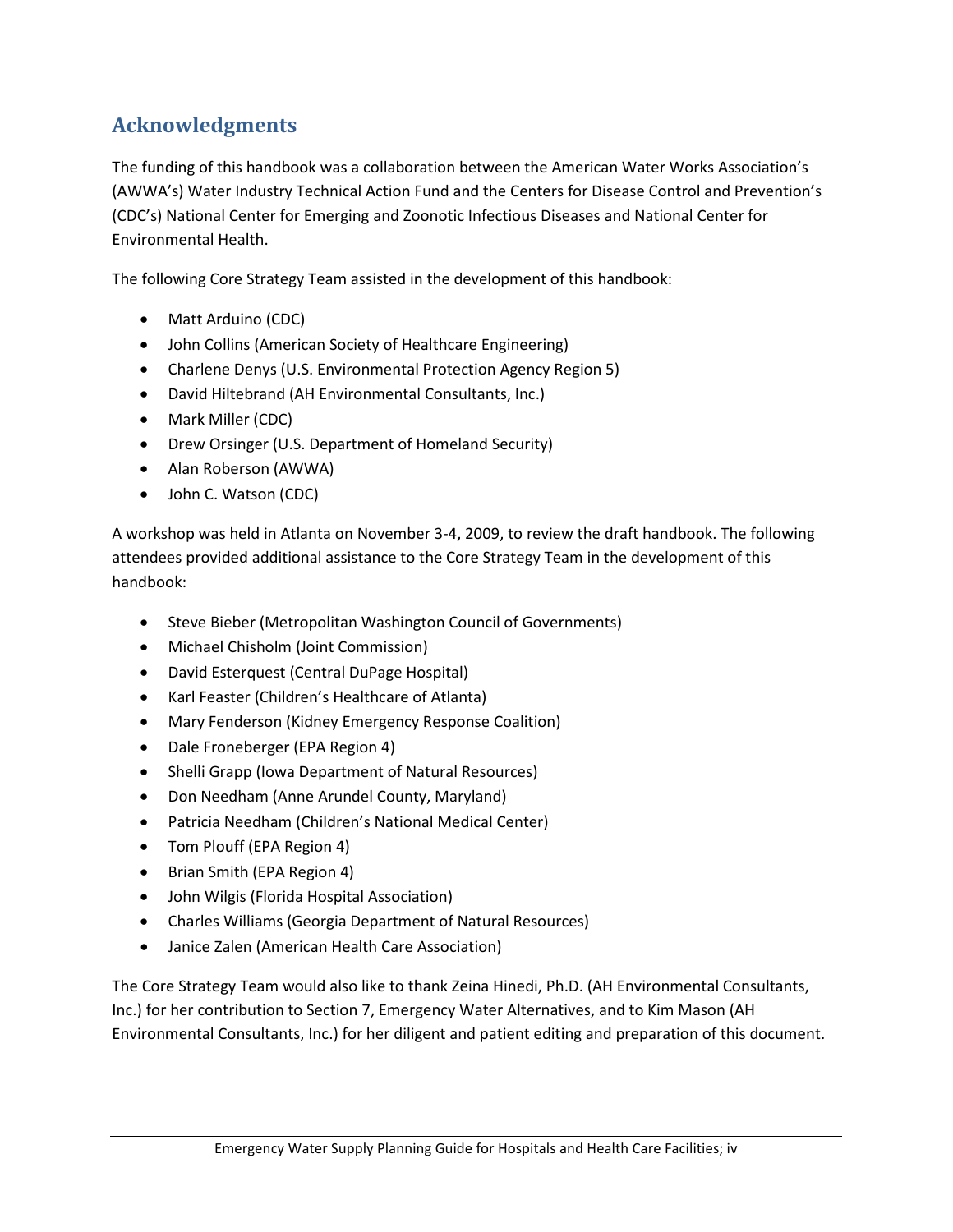## **Contents**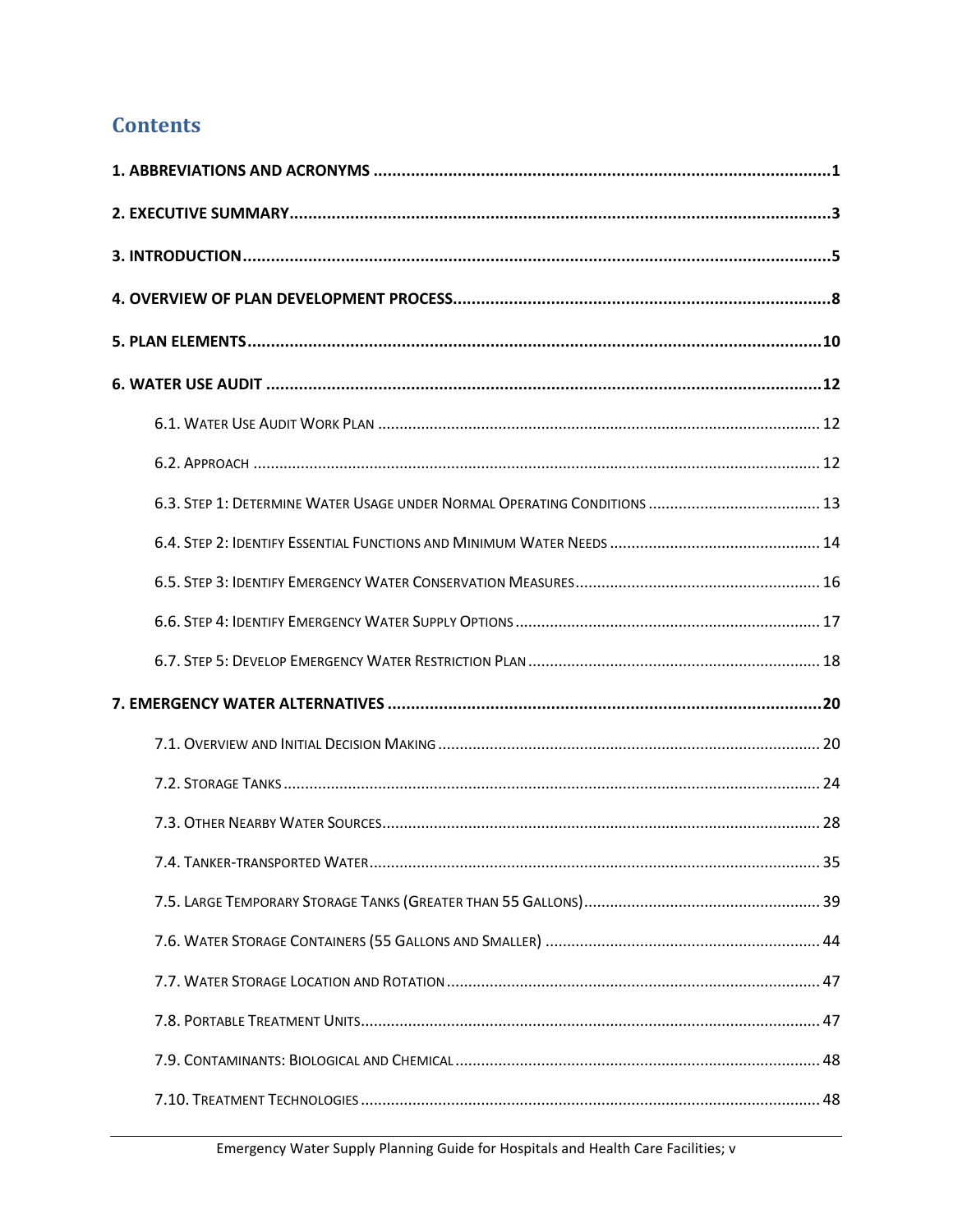| APPENDIX C: LOSS-OF-WATER-SCENARIO ……………………………………………………………………………………74 |
|-----------------------------------------------------------------------|
|                                                                       |
|                                                                       |
|                                                                       |
|                                                                       |
|                                                                       |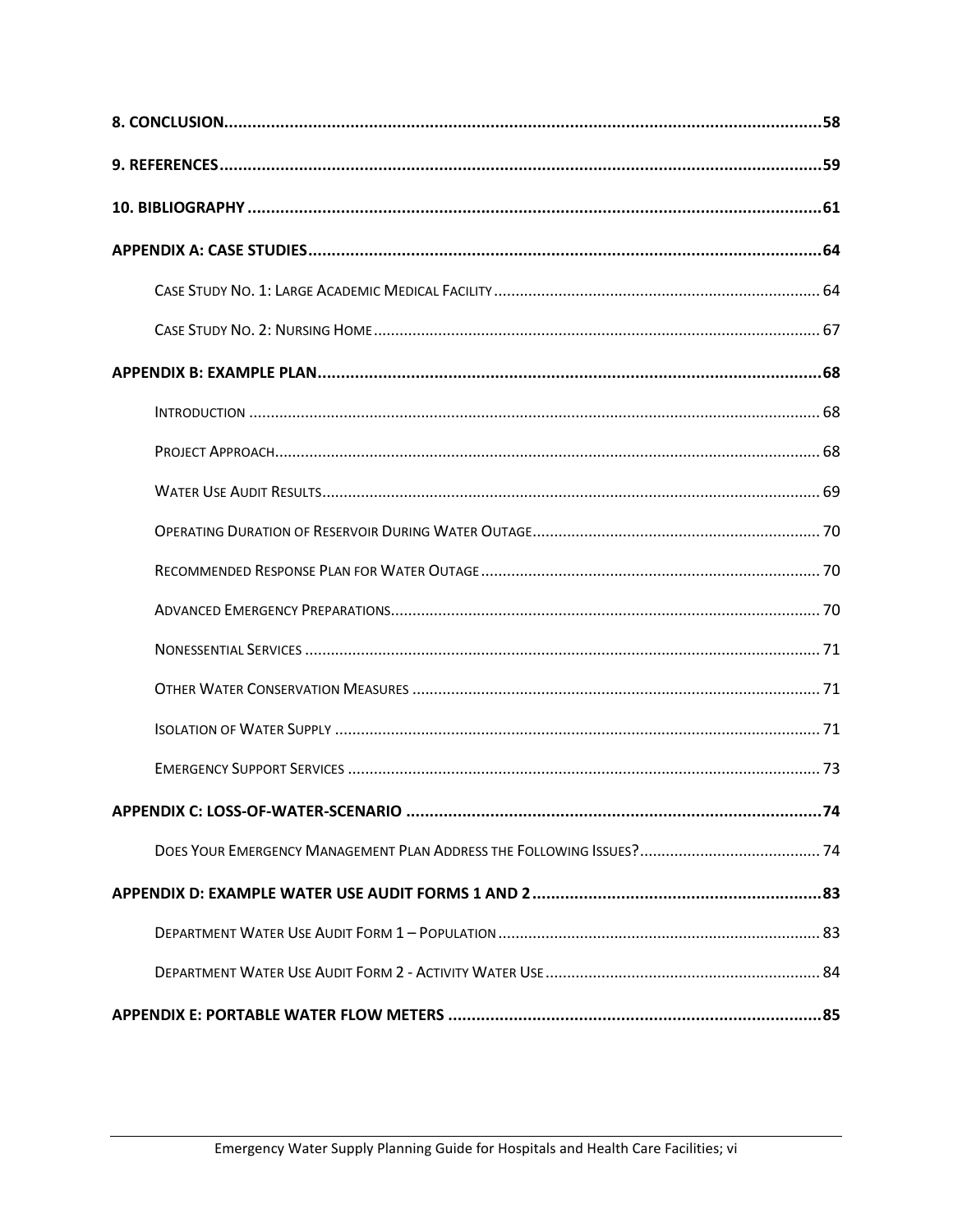# **List of Tables**

| Table 6.3-1.  |                                                                     |  |
|---------------|---------------------------------------------------------------------|--|
| Table 6.4-1.  |                                                                     |  |
| Table 7.2-1.  |                                                                     |  |
| Table 7.5-1.  |                                                                     |  |
| Table 7.5-2.  |                                                                     |  |
| Table 7.5-3.  |                                                                     |  |
| Table 7.6-1.  |                                                                     |  |
| Table 7.10-1. | Microbial Removal Achieved by Available Filtration Technologies  51 |  |

# **List of Figures**

| Figure 3-1.    |                                                                                                  |
|----------------|--------------------------------------------------------------------------------------------------|
| Figure 7.1-1.  |                                                                                                  |
| Figure 7.2-1.  |                                                                                                  |
| Figure 7.3-1.  |                                                                                                  |
| Figure 7.3-1a. | Alternative Water Supplies-Nearby Sources-Other Public Water Supply  33                          |
| Figure 7.3-1b. |                                                                                                  |
| Figure 7.4-1.  |                                                                                                  |
| Figure 7.5-1.  |                                                                                                  |
| Figure 7.5-1a. | Alternative Water Supplies-Bladder or Other Storage Units for Non-potable Uses 42                |
| Figure 7.5-2.  |                                                                                                  |
| Figure 7.5-3.  |                                                                                                  |
| Figure 7.5-4.  |                                                                                                  |
| Figure 7.5-5.  |                                                                                                  |
| Figure 7.6-1.  |                                                                                                  |
| Figure 7.6-2.  |                                                                                                  |
| Figure 7.6-3.  |                                                                                                  |
| Figure 7.10-1. | Alternative Water Supplies-Portable Treatment Units-Overview 53                                  |
|                | Figure 7.10-1a. Alternative Water Supplies-Portable Treatment Units for Surface Water Source  54 |
|                |                                                                                                  |
|                | Figure 7.10-1c. Alternative Water Supplies-Portable Treatment Units for Groundwater Source 56    |
|                | Figure 7.10-1d. Alternative Water Supplies-Portable Treatment Units for Non-potable Supply  57   |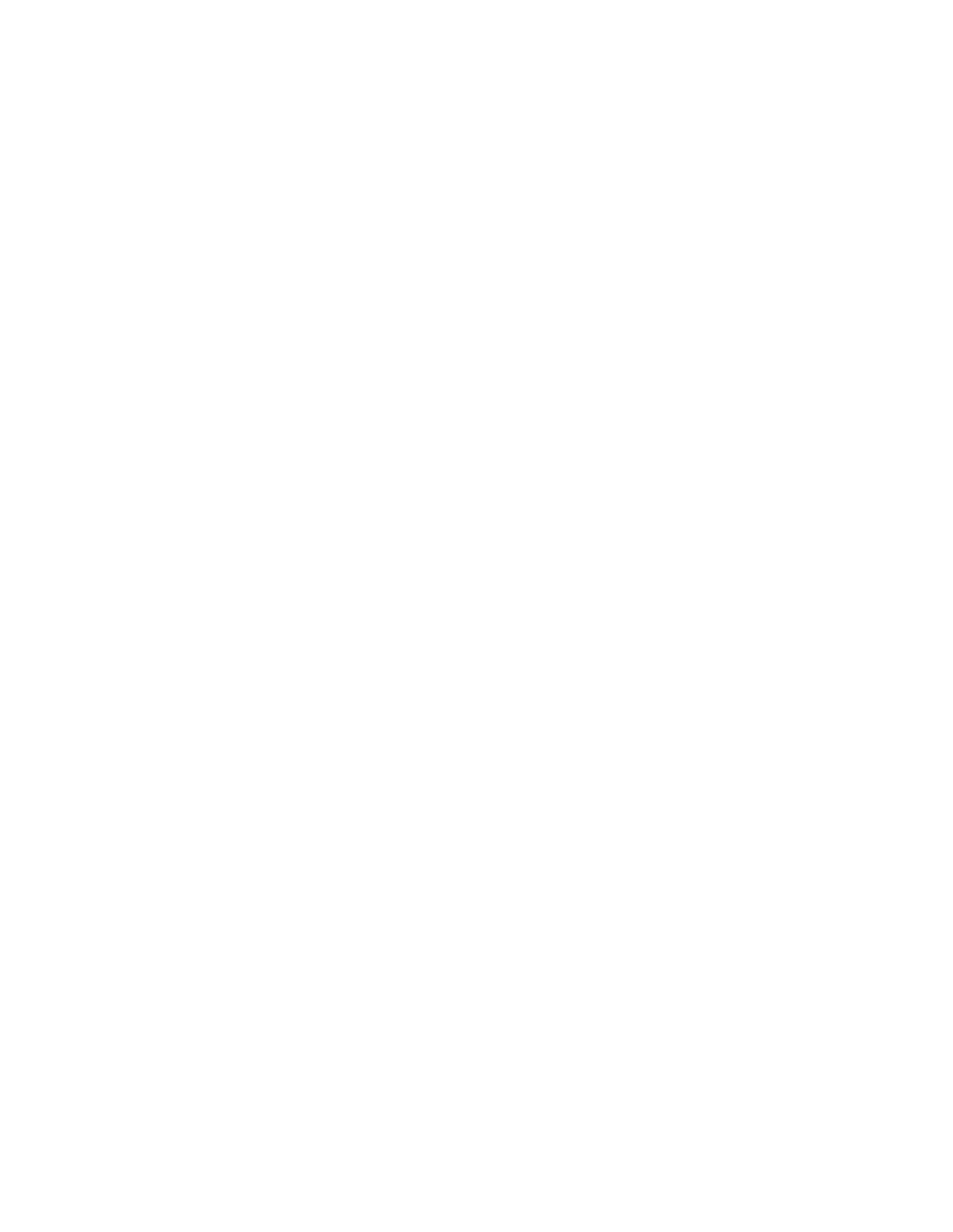# <span id="page-8-0"></span>**1. Abbreviations and Acronyms**

| AAMI        | American Association for the Advancement of Medical Instrumentation  |  |  |  |
|-------------|----------------------------------------------------------------------|--|--|--|
| ANSI/NSF    | American National Standards Institute/National Sanitation Foundation |  |  |  |
| <b>ASHE</b> | American Society for Healthcare Engineering                          |  |  |  |
| <b>AWWA</b> | American Water Works Association                                     |  |  |  |
| <b>CDC</b>  | <b>Centers for Disease Control and Prevention</b>                    |  |  |  |
| <b>CFR</b>  | Code of Federal Regulations                                          |  |  |  |
| cm          | centimeter(s)                                                        |  |  |  |
| <b>CMS</b>  | <b>Center for Medicare and Medicaid Services</b>                     |  |  |  |
| <b>CT</b>   | concentration X time                                                 |  |  |  |
| <b>DHHS</b> | Department of Health and Human Services                              |  |  |  |
| <b>DHS</b>  | Department of Homeland Security                                      |  |  |  |
| Dia.        | diameter                                                             |  |  |  |
| <b>DNR</b>  | Department of Natural Resources                                      |  |  |  |
| <b>DWTU</b> | drinking water treatment unit                                        |  |  |  |
| ED          | <b>Emergency Department</b>                                          |  |  |  |
| <b>EOP</b>  | emergency operations plan                                            |  |  |  |
| <b>EPA</b>  | U.S. Environmental Protection Agency                                 |  |  |  |
| <b>EWSP</b> | emergency water supply plan                                          |  |  |  |
| <b>FAC</b>  | free available chlorine                                              |  |  |  |
| <b>FDA</b>  | Food and Drug Administration                                         |  |  |  |
| FEMA        | <b>Federal Emergency Management Agency</b>                           |  |  |  |
| Gal.        | gallon(s)                                                            |  |  |  |
| gpd         | gallons per day                                                      |  |  |  |
| gpf         | gallons per flush                                                    |  |  |  |
| gpm         | gallons per minute                                                   |  |  |  |
| <b>GWR</b>  | <b>Groundwater Rule</b>                                              |  |  |  |
| НA          | health advisory                                                      |  |  |  |
| hazmat      | hazardous material                                                   |  |  |  |
| <b>HDLP</b> | high-density linear polyethylene                                     |  |  |  |
| <b>HDPE</b> | high-density polyethylene                                            |  |  |  |
| HIV/AIDS    | Human Immunodeficiency Virus/Acquired Immune Deficiency Syndrome     |  |  |  |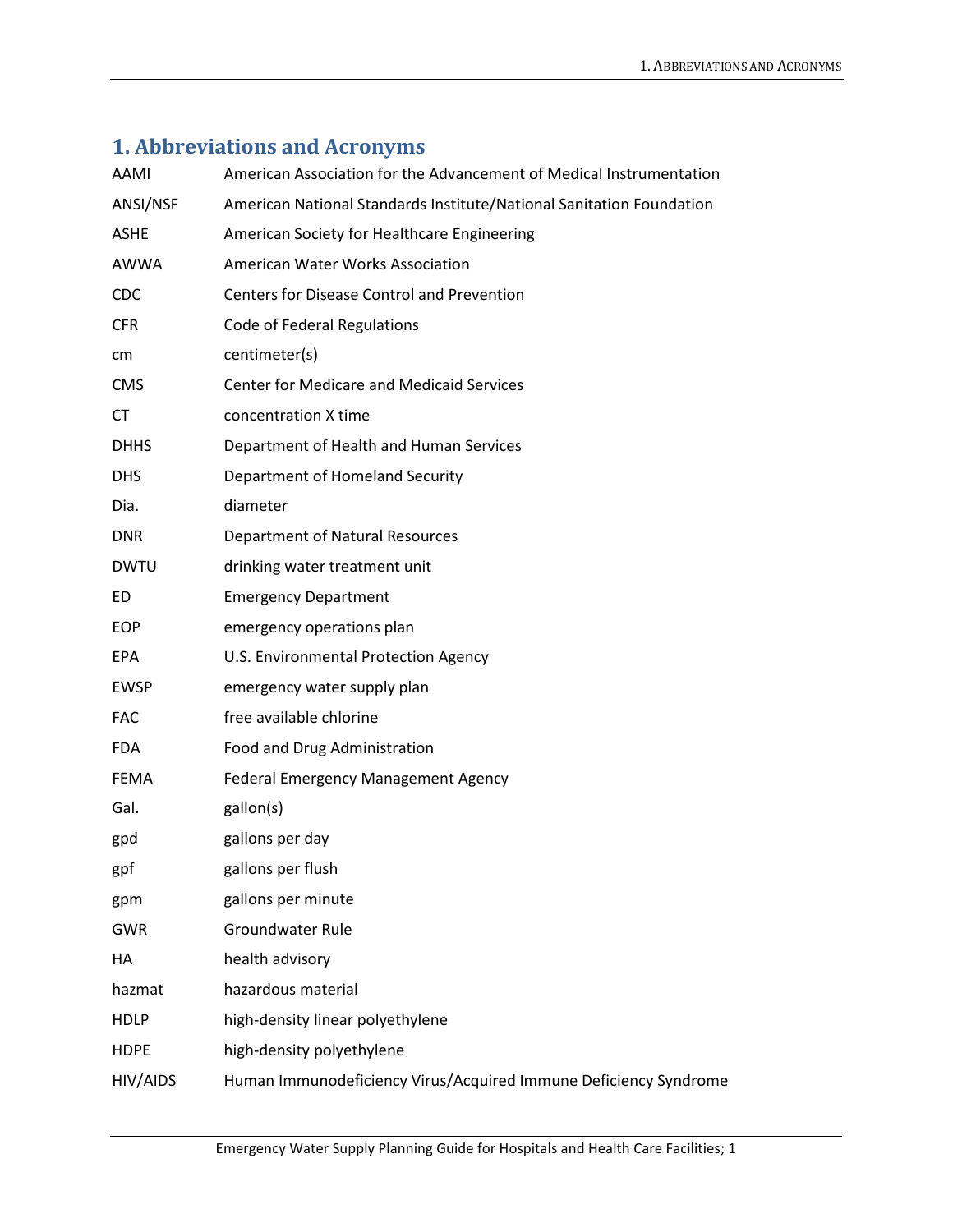| <b>HVAC</b> | heating, ventilating, and air conditioning                           |
|-------------|----------------------------------------------------------------------|
| ICS         | <b>Incident Command System</b>                                       |
| ICU         | <b>Intensive Care Unit</b>                                           |
| Imp Gal.    | Imperial gallon(s)                                                   |
| IT          | intensity X time                                                     |
| <b>MCL</b>  | Maximum Contaminant Level                                            |
| <b>MCLG</b> | Maximum Contaminant Level Goal                                       |
| MG          | million gallon(s)                                                    |
| <b>MGD</b>  | million gallon(s) per day                                            |
| mg/L        | milligrams per liter                                                 |
| MOU         | Memorandum of Understanding                                          |
| <b>MRI</b>  | <b>Magnetic Resonance Imaging</b>                                    |
| <b>MTBE</b> | methyl tertiary butyl ether                                          |
| <b>NICU</b> | <b>Neonatal Intensive Care Unit</b>                                  |
| NSF/ANSI    | National Sanitation Foundation/American National Standards Institute |
| <b>NTU</b>  | nephelometric turbidity unit                                         |
| <b>PETE</b> | polyethylene terephthalate                                           |
| POU/POE     | point of use/point of entry                                          |
| <b>RO</b>   | reverse osmosis                                                      |
| <b>TT</b>   | treatment technique                                                  |
| US Gal.     | $U.S.$ gallon(s)                                                     |
| UV          | ultraviolet                                                          |
| uw/sec      | ultrawatt per second                                                 |
| <b>VOC</b>  | volatile organic chemical                                            |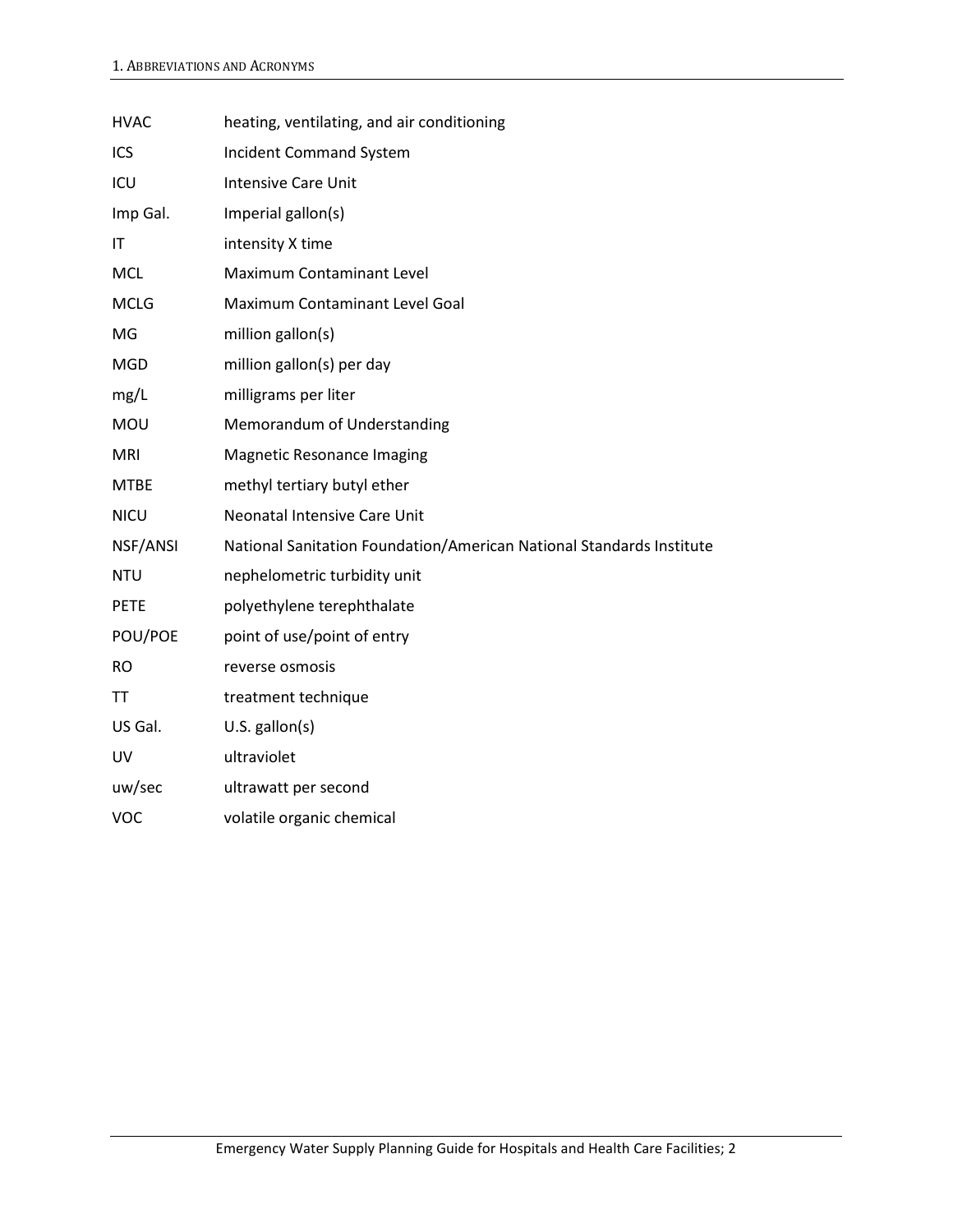## <span id="page-10-0"></span>**2. Executive Summary**

In order to maintain daily operations and patient care services, health care facilities need to develop an Emergency Water Supply Plan (EWSP) to prepare for, respond to, and recover from a total or partial interruption of the facilities' normal water supply. Water supply interruption can be caused by several types of events such as natural disaster, a failure of the community water system, construction damage or even an act of terrorism. Because water supplies can and do fail, it is imperative to understand and address how patient safety, quality of care, and the operations of your facility will be impacted. Below are a few examples of critical water usage in a health care facility that could be impacted by a water outage. Water may not be available for:

- hand washing and hygiene
- drinking at faucets and fountains;
- food preparation;
- flushing toilets and bathing patients;
- laundry and other services provided by central services (e.g., cleaning and sterilization of surgical instruments)
- reprocessing of medical equipment, including that typically performed by special services (e.g., bronchoscopy, gastroenterology);
- patient care (e.g., hemodialysis, hemofiltration, extracorporeal membrane oxygenation, hydrotherapy)
- radiology
- fire suppression sprinkler systems;
- water-cooled medical gas and suction compressors (a safety issue for patients on ventilation);
- heating, ventilation, and air conditioning (HVAC); and
- decontamination/hazmat response.

A health care facility must be able to respond to and recover from a water supply interruption. A robust EWSP can provide a road map for response and recovery by providing the guidance to assess water usage, response capabilities, and water alternatives.

The Emergency Water Supply Planning Guide for Hospitals and Health Care Facilities provides a four step process for the development of an EWSP:

- 1. Assemble the appropriate EWSP Team and the necessary background documents for your facility;
- 2. Understand your water usage by performing a water use audit;
- 3. Analyze your emergency water supply alternatives; and
- 4. Develop and exercise your EWSP

The EWSP will vary from facility to facility based on site-specific conditions, but will likely include a variety of emergency water supply alternatives evaluated in step #3 above. How the EWSP is developed for a health care facility will depend on the size of the facility. For a small facility, one individual may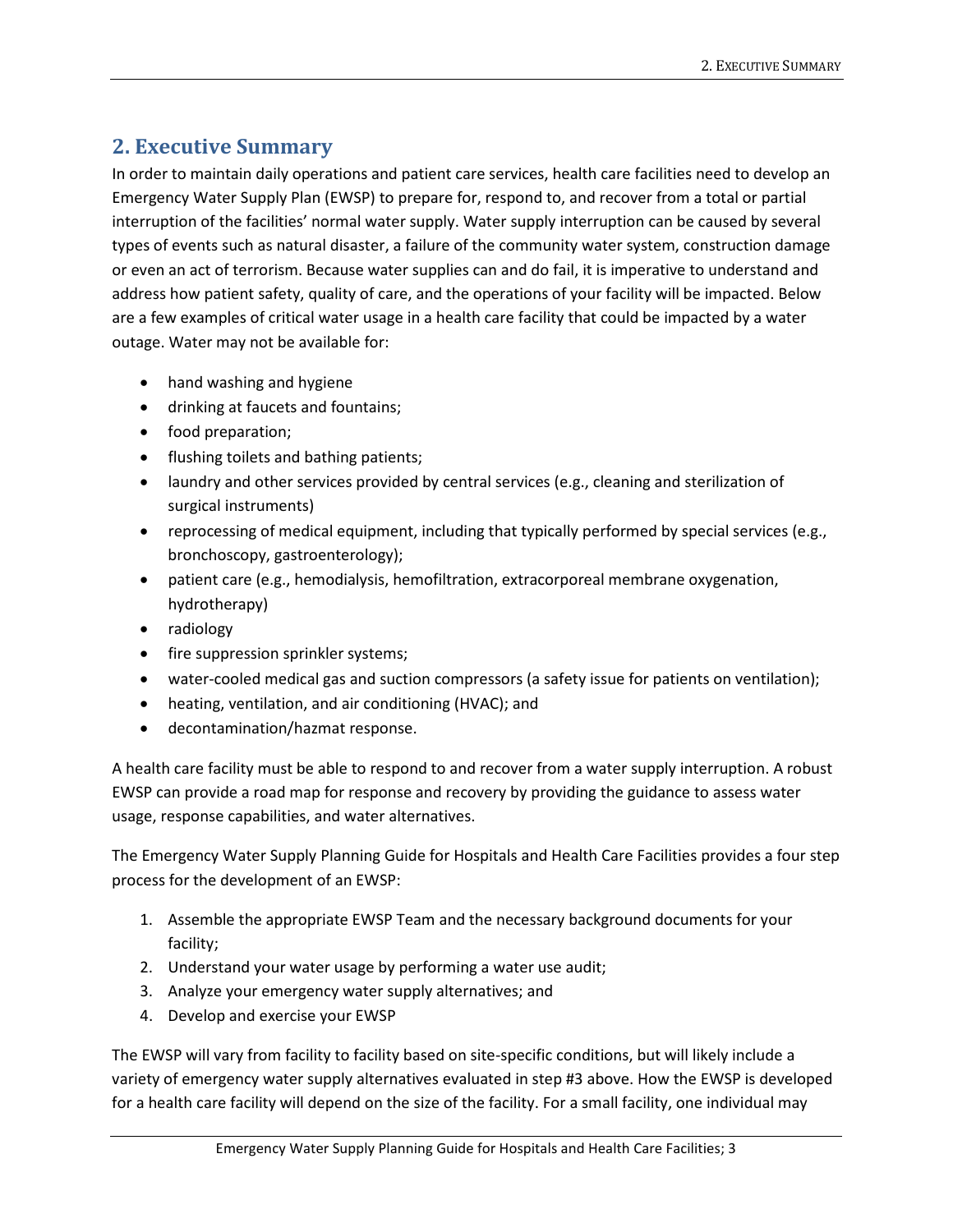perform multiple functions, and the process may be relatively simple with a single individual preparing an EWSP of only a few pages. However, for a large regional hospital, multiple parties will need to work together to develop an EWSP. In this case the process and the plan would be more complex.

However, regardless of size, a health care facility must have a robust EWSP to be prepared to ensure patient safety, quality of care while responding to and recovering from a water emergency.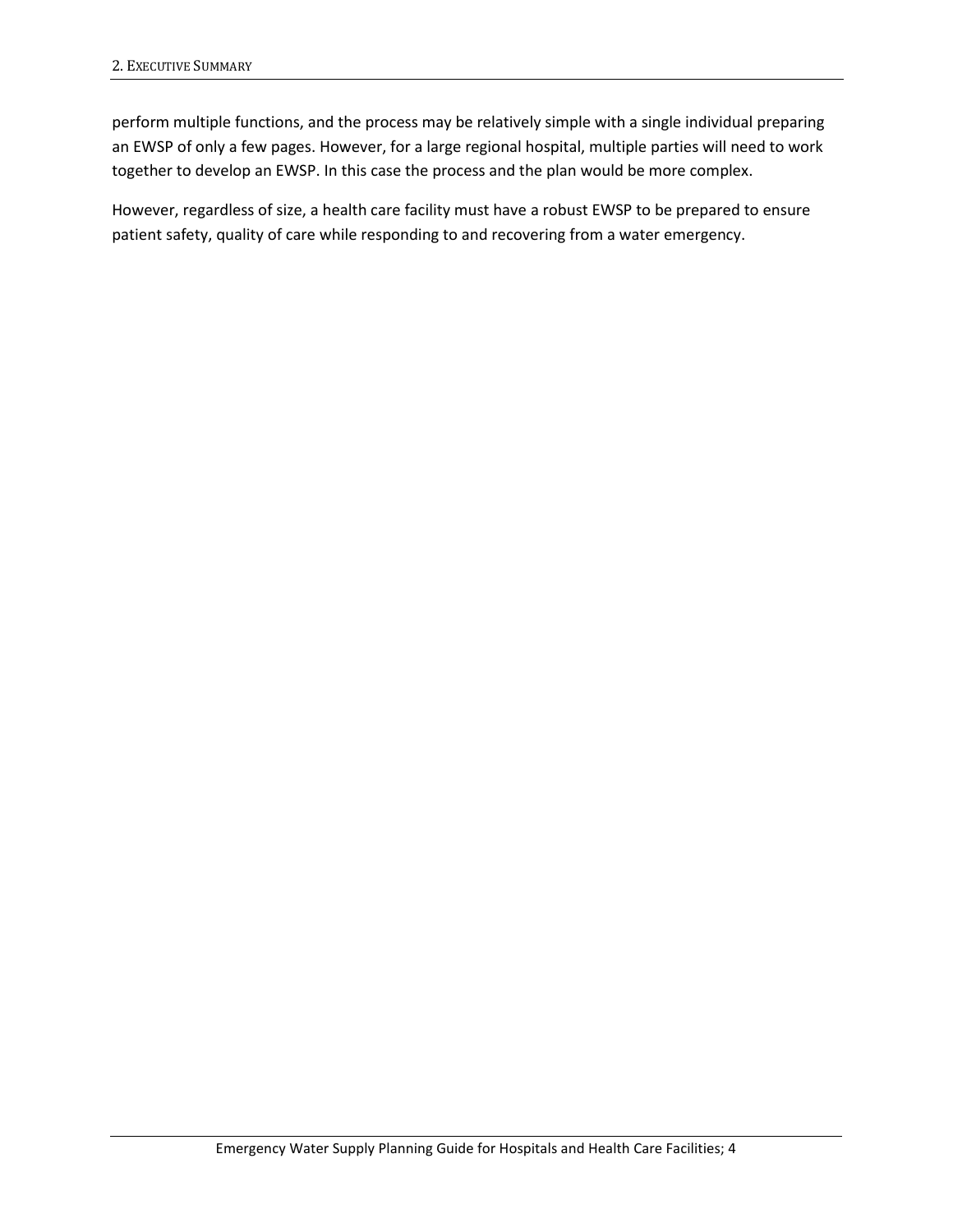## <span id="page-12-0"></span>**3. Introduction**

Health care facilities are a critical component to a community's response and recovery following an emergency event, such as a large natural disaster or localized event such a fire or explosion. The resiliency of the community depends on health care facilities and other critical infrastructure sectors maintaining their water capabilities during these incidents. To do so, a facility must have an effective EWSP.

The water supply for a health care facility can be interrupted by a number of incidents. In the case of some natural disasters, such as a hurricane or flood, a facility and the water system may have a few days of warning. These events allow more time for preparation which typically speeds up response.

In other cases, such as earthquakes, tornados, or external/internal water contamination, a facility may have little or no prior warning. An earthquake or tornado can destroy critical components at a water treatment plant and interrupt water service for an indeterminate period of time. Similarly, rupture of a large water distribution pipe from accidental damage during construction can result in the sudden reduction or complete loss of a facility's water supply. Because such events occur frequently throughout the United States, the question is not if the water supply will ever be interrupted, but rather when and for how long an outage will occur.

Following are a few actual examples of water supply interruptions at some health care facilities:

- A hospital in Florida lost water service for 5 hours due to a nearby water main break;
- A hospital in Nevada lost water service for 12 hours because of a break in its main supply line;
- A hospital in West Virginia lost service for 12 hours and 30 hours during two separate incidents because of nearby water main breaks;
- A hospital in Mississippi lost service for 18 hours as a result of Hurricane Katrina;
- A hospital in Texas lost water service for 48 hours due to an ice storm that caused a citywide power outage that included the water treatment plant; and
- A nursing home in Florida lost its water service for more than 48 hours as a result of Hurricane Ivan.

Standards of the Joint Commission (formerly the Joint Commission on Accreditation of Healthcare Organizations or JCAHO) require hospitals to address the provision of water as part of the facility's Emergency Operations Plan (EOP). The Center for Medicare and Medicaid Services (CMS) Conditions for Participation/Conditions for Coverage (42 CFR 482.41) also requires that health care facilities make provisions in their preparedness plans for situations in which utility outages (e.g., gas, electric, water) may occur.

The Joint Commission 2009 Emergency Management Standards contain detailed standards, including rationale and elements of performance. Standard EM.02.02.09 states, "As part of its EOP, the hospital prepares for how it will manage utilities during an emergency" (Joint Commission 2009). Two elements of performance for Standard EM.02.02.09 are water-related and address water needed for: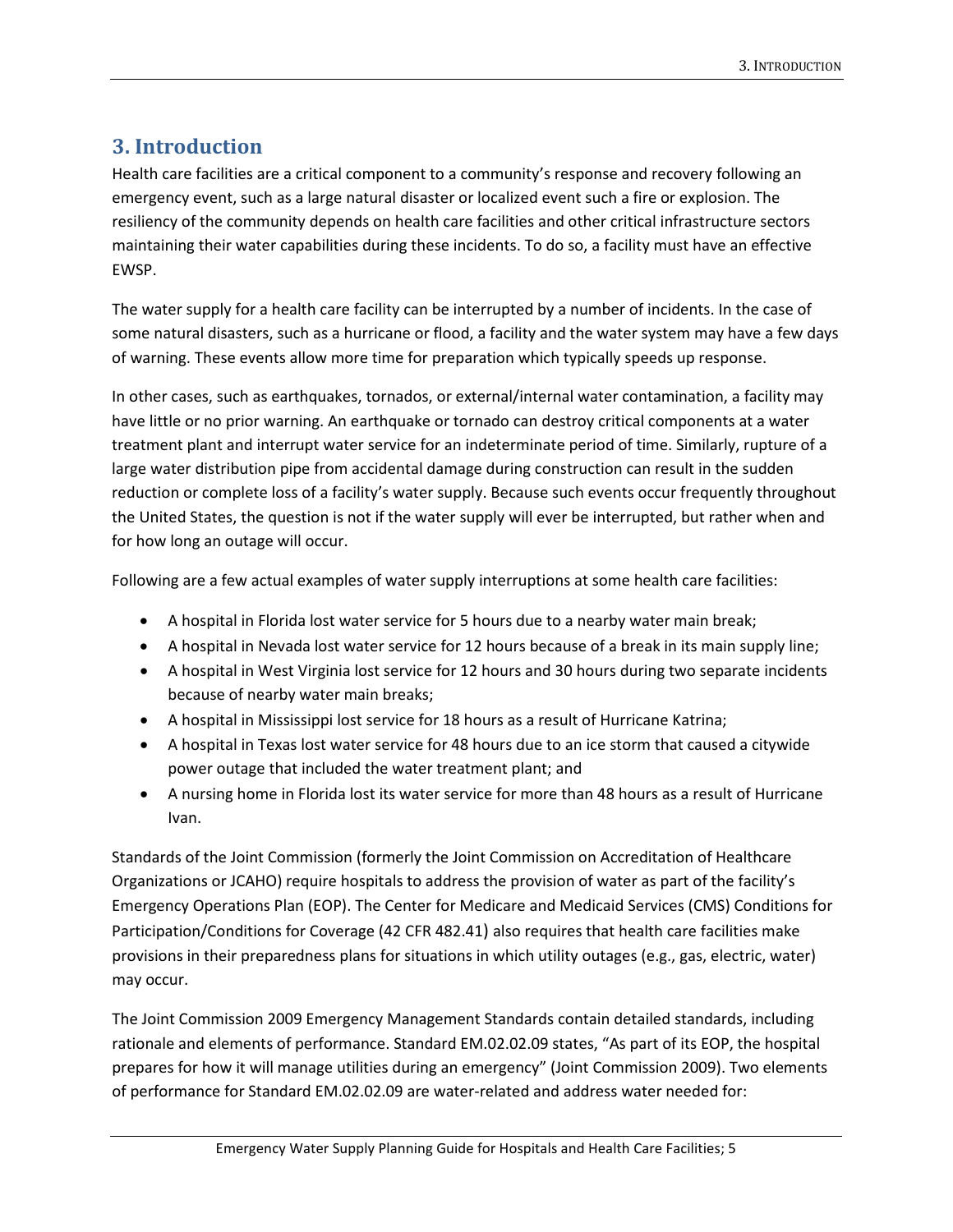- consumption and essential care activities; and
- equipment and sanitary purposes.

The objective of this Emergency Water Supply Planning Guide for Hospitals and Health Care Facilities is to help health care facilities develop a robust EWSP as part of its overall facility EOP and to meet the published standards set forth by the Joint Commission and the CMS. The guide is intended for use by any health care facility regardless of its size or patient capacity. The four steps of developing an EWSP are shown in Figure 3-1 and are detailed in later sections of the guide.

## **DEVELOPING AN EMERGENCY WATER SUPPLY PLAN (EWSP)**





The guide provides essential information for developing an EWSP in Sections 3-8.

- Section 4 describes the steps of developing an EWSP.
- Section 5 provides a list of key elements for an EWSP.
- Section 6 describes the Water Use Audit
- Section 7 explains how to evaluate alternatives for emergency water supplies.
- Section 8 provides some important closing remarks.

The Guide also provides information on some advantages and disadvantages of different emergency water supply options. Flow charts are included to assist facility managers both in initial decision-making (e.g., evaluation of how long the outage might last) and in evaluating each of the various response options.

Failure to develop a robust EWSP can leave a facility vulnerable during a disaster. Lack of a functional HVAC system and/or fire suppression sprinkler system could potentially lead to facility evacuation, depending on local circumstances and the event itself. Making the decision to evacuate versus to shelter in place (SIP) is complex and is not an objective of this guide. The Agency for Healthcare Research and Quality (AHRQ) has two guides to help hospitals make the decision of when and how to evacuate a facility during a disaster and then safely return after the event. Information about these sguides is provided in Section 9, References.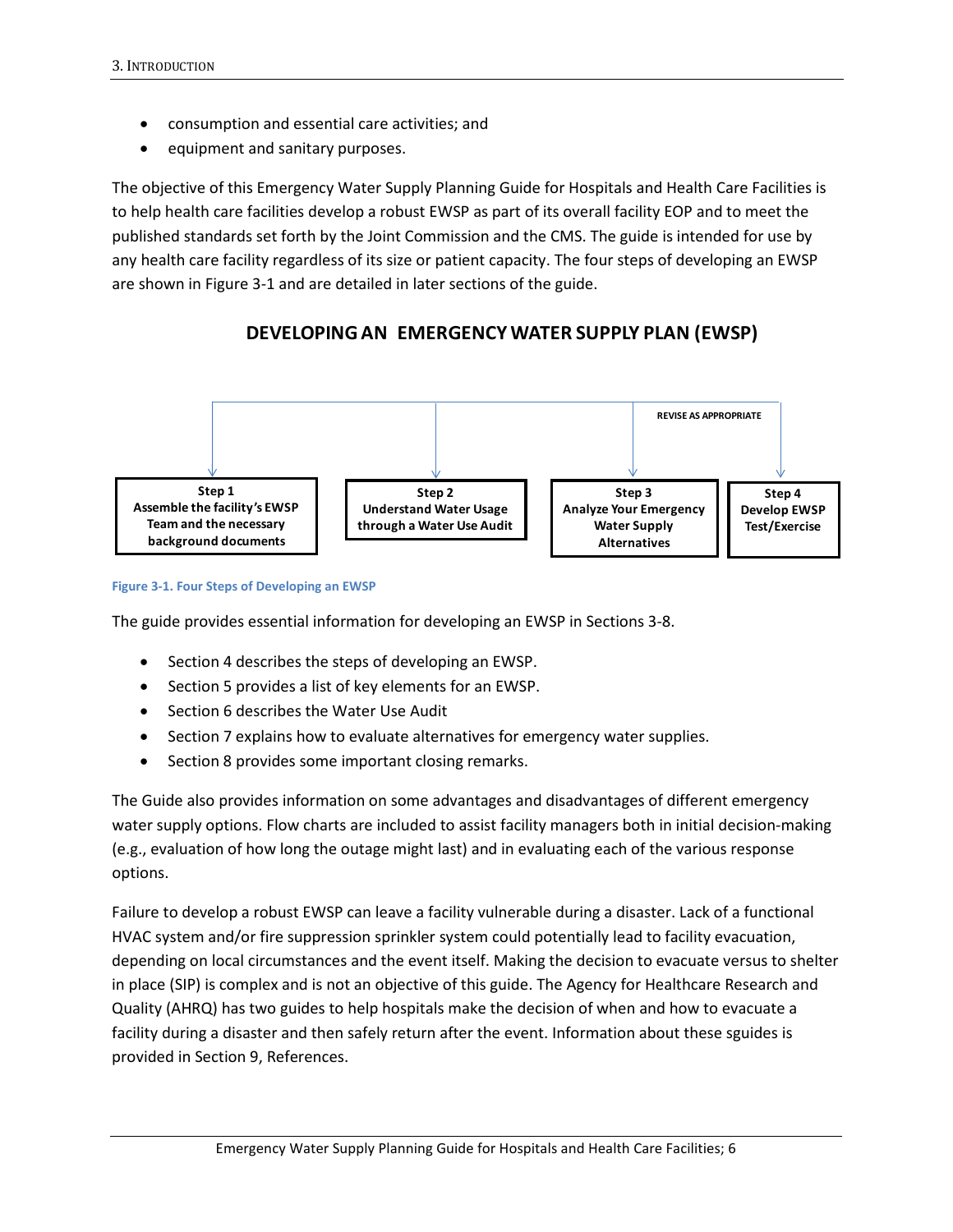Appendices A, B, C, D, and E include case studies, an example plan, a loss of water scenario, water use audit forms, and information about use of portable water flow meters, respectively. The two case studies are included in Appendix B illustrate how some facilities have responded to actual water supply interruptions. The project team worked with the American Society for Healthcare Engineering (ASHE) to identify facilities that experienced a recent water supply interruption. The project team then interviewed 12 of these facilities to get information about

- the facility's supply and demands for water,
- the incident that caused the water supply interruption,
- the response process
- emergency water supply options; and
- the recovery process.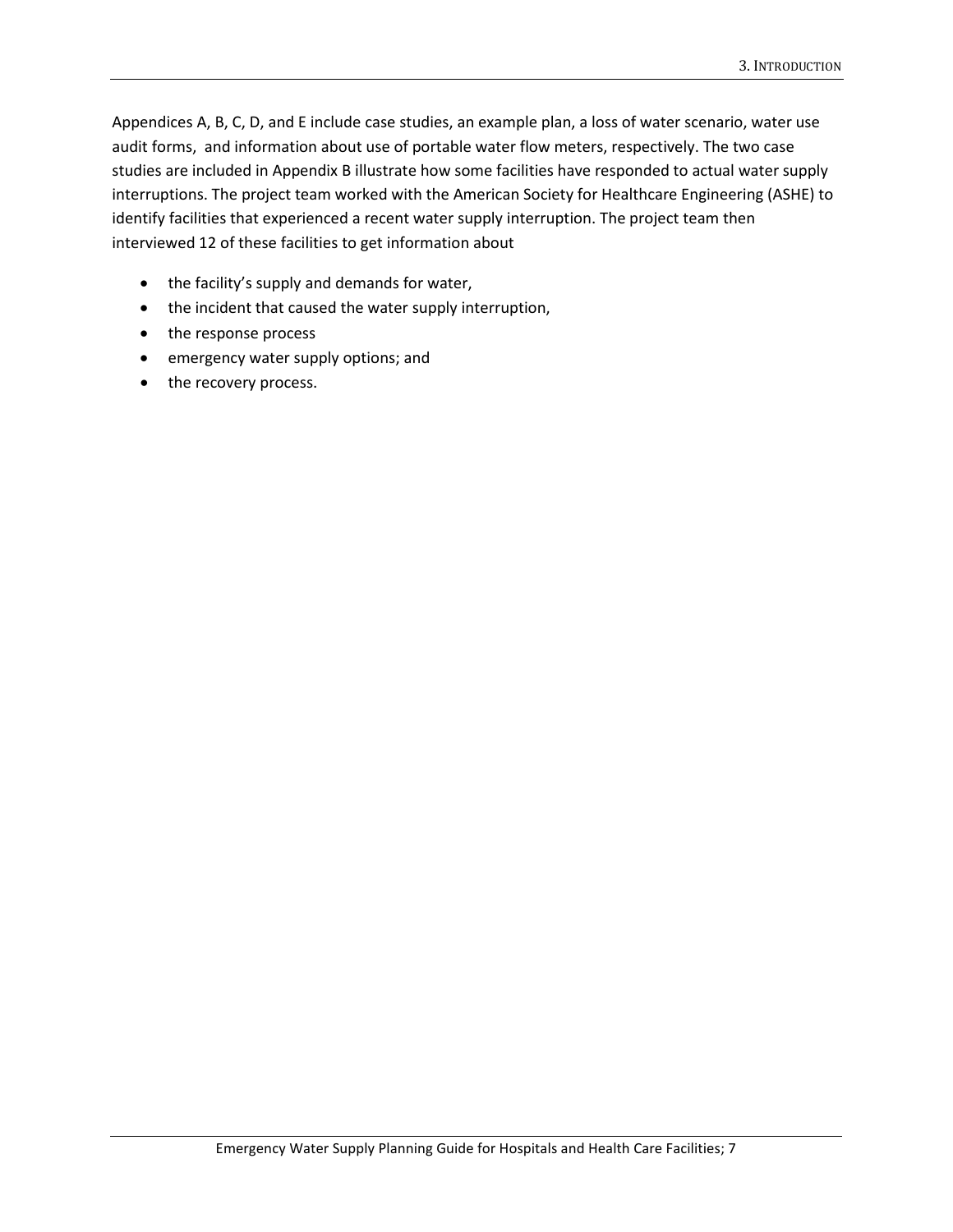## <span id="page-15-0"></span>**4. Overview of Plan Development Process**

The principles and concepts identified in the EWSP plan should be incorporated into the overall facility EOP. It is important that the EWSP and EOP be reviewed, exercised, and revised on a regular basis (e.g., at least annually).

The process of developing an emergency water supply plan (EWSP) for a health care facility will depend on the size of the facility and will require the participation and collaboration of both internal and external stakeholders. For a small facility (e.g., less than 50 beds) where one individual performs multiple functions, the process may be relatively simple, with a single individual coordinating development of the EWSP. However, for a large hospital (e.g., more than 500 beds) where multiple parties will have to work together, the process of developing the EWSP and the overall EOP will likely be more complex.

The following list expands and builds upon the four steps of the EWSP development process shown in Figure 3-1. These steps are to be used as a starting point. They are not exhaustive but are meant to provide guidance to the EWSP development team.

#### **Step 1: Assemble the facility's EWSP Team and the necessary background documents**

Begin by identifying appropriate staff members needed for the facility's EWSP Team that will be responsible for the development of the plan; develop a team contact list. Expertise from a range of individuals will ensure a comprehensive and robust plan. External community partners who would play a role in the response should be invited and encouraged to participate in the plan development process.

As noted before, a single individual might coordinate and develop the plan for a small facility, whereas a team including staff from any of the following areas would be necessary for a larger facility:

- Facilities management—this person could likely serve as the EWSP Team leader
	- o Engineering or Plumbing Supervisor
- Administration or management
	- o Deputy administrator or deputy manager
- Environmental compliance, health, and safety
	- o Occupational Safety Director
	- o Quality and Safety Officer or Manager
- Infection Control and Prevention
	- o Infection Control Director or Specialist
- Risk Management
	- o Risk Manager
- Nursing
	- o Clinical Patient Care Director
- Medical Services
	- o Chief of Surgery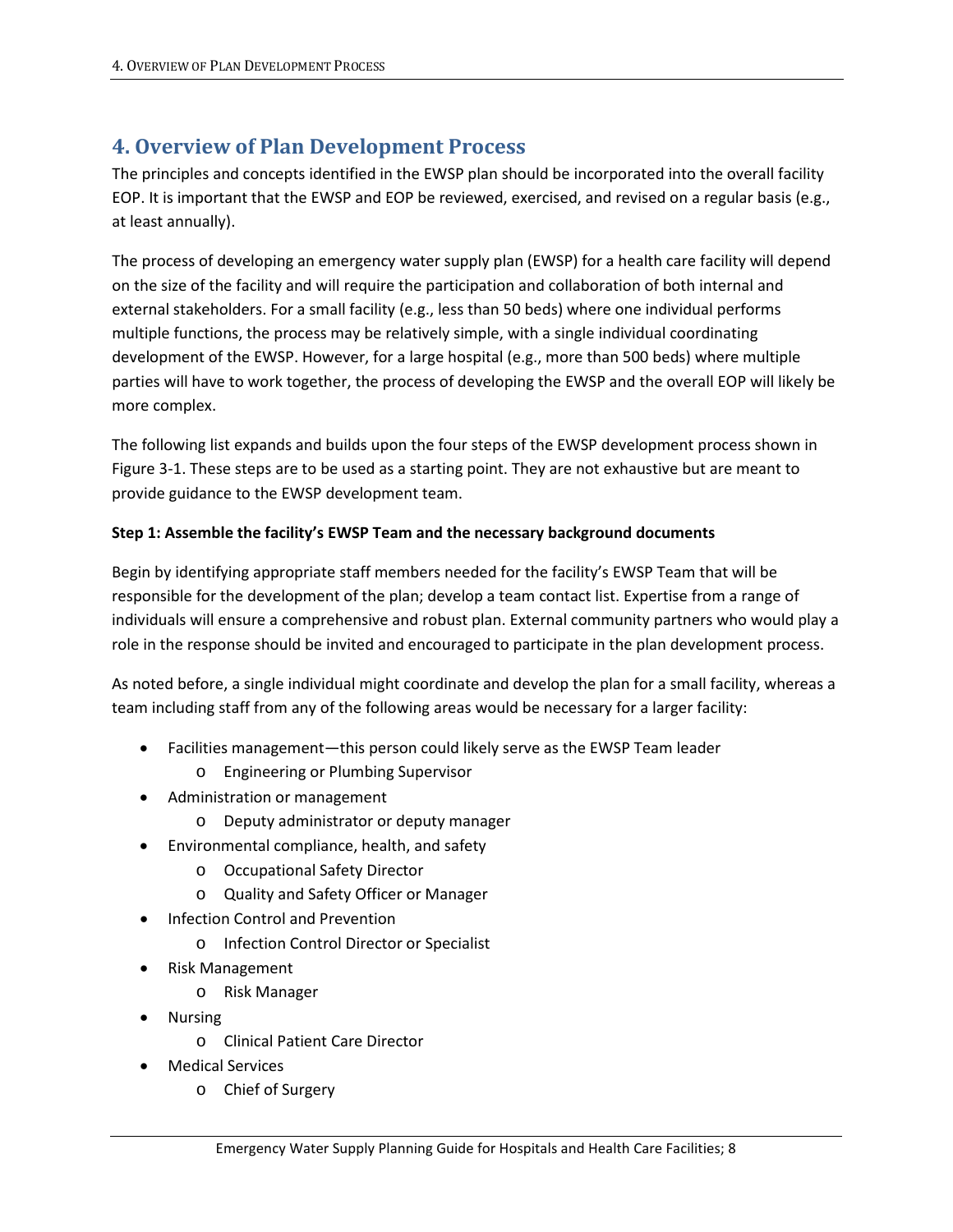- o Chief of Medicine
- Emergency Preparedness
	- o Emergency Preparedness Coordinator
- Security
	- o Security Director
- Representatives from External Partners
	- o Local public water department
	- o Local and/or state drinking water agency
	- o Local and/or county public health department
	- o Local fire department
	- o Water reclamation/purification department

Facilities should check with their corporate safety offices to ensure compliance with corporate procedures.

Assemble facility drawings and schematics. Be aware that these drawings may not be current and water supply piping may not be exactly where the drawings indicate. This emphasizes the need for involvement of experienced facility staff in developing the plan.

#### **Step 2: Understand Water Usage Through a Water Use Audit**

Conduct a water use audit as described in Section 6 of this guide. The water use audit will help identify emergency conservation measures that could be used. This audit often can identify conservation measures that are easy and simple to implement, resulting in less water use and lower water bills for the facility.

#### **Step 3: Analyze Your Emergency Water Supply Alternatives**

Analyze alternative emergency water supplies as described in Section 7 of this guide.

#### **Step 4: Develop and Exercise Your EWSP**

Based on analysis of the water use audit and the availability of alternate emergency water supplies, develop a written EWSP for the facility. Practice and exercise the plan. The plan should be reviewed and exercised annually. A "hotwash" and after-action report should be conducted immediately after the exercise. Joint Commission accredited health care facilities are currently required to conduct two general emergency exercises annually. Other facilities may have different requirements. An exercise to include a water supply interruption should be incorporated into at least one of those exercises so that the emergency water supply plan is appropriately tested.

Revise the plan after each exercise if appropriate. Other reasons to consider revising the emergency water supply plan can include a significant facility expansion or modification or the response to an actual water supply interruption.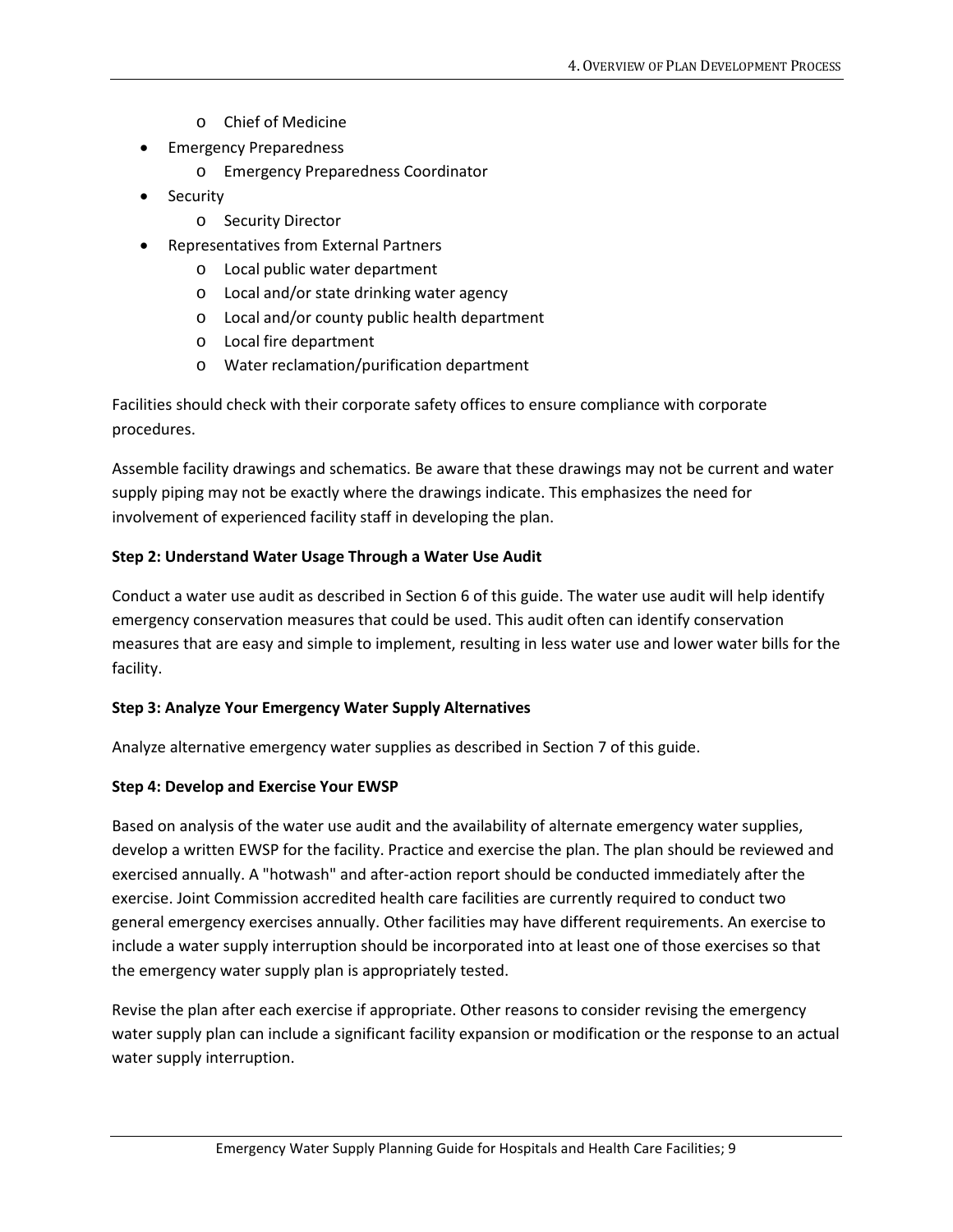## <span id="page-17-0"></span>**5. Plan Elements**

The EWSP should include the elements listed below. This list is not exhaustive, so other items may need to be considered.

- Facility description—type and location of facility, type of population(s) served (e.g., urban, suburban, rural, mixed, age groups), essential services, types of care offered (e.g., medical, surgical, pediatric, obstetrics, emergency room, trauma center, burn center, intensive care units, dialysis), size of facility (e.g., square footage), number and distribution of beds (e.g., critical/intensive care, surgical, pediatric, obstetrical)
- Water supply—clear descriptions of facility's water source(s)/supplier(s) (including utility and other source/supplier contact information) and supply main(s) and corresponding meter(s) for water entering the facility
- Water demand—both during normal usage, as well as during potential reduced usage during an emergency. This guide provides detailed information about how to understand water usage patterns by means of a water use audit.
- Facility drawing(s)—drawings, diagrams, and/or photos showing all water mains, valves, and meters for the facility. These drawings, diagrams, and/or photos should accurately show main lines for all utilities (e.g., water, sewer, gas, electric, cable television, telephone) and their physical relationship to each other. For larger facilities, a table with valve tags (showing the numbers for each valve) should be included.
- Equipment and materials list—all equipment, processes, and materials (e.g., HVAC, food preparation, laundry, hemodialysis, laboratory equipment, water-cooled compressors) that use water, including location of all plumbing fixtures
- Backflow prevention plan— to prevent possible reversal of water flow and resultant water contamination that can occur from unwanted pressure changes
- Maintenance plan, including valve exercising (i.e., testing the operation of water valves)— Valve exercising is a routine scheduled maintenance program that involves open and closing water valves to ensure proper operation.
- Copies of all contracts and other agreements related to supplying emergency water and providing any equipment or other supplies that would be used to produce/supply an emergency water supply (e.g., bottled water, tankers, mutual aid agreements, portable water treatment units).
- Menu of emergency water supply alternatives identified as a result of the analysis of the alternatives discussed in Section 7.
- Operational guidelines and protocols that address treatment processes and water quality testing (if treatment and/or disinfection of water is included as part of the EWSP).
- Implementation timeline during an emergency—the EWSP should be part of, and implemented in conjunction with, the facility's overall EOP and Incident Command System activation. The communications plan should be part of this timeline.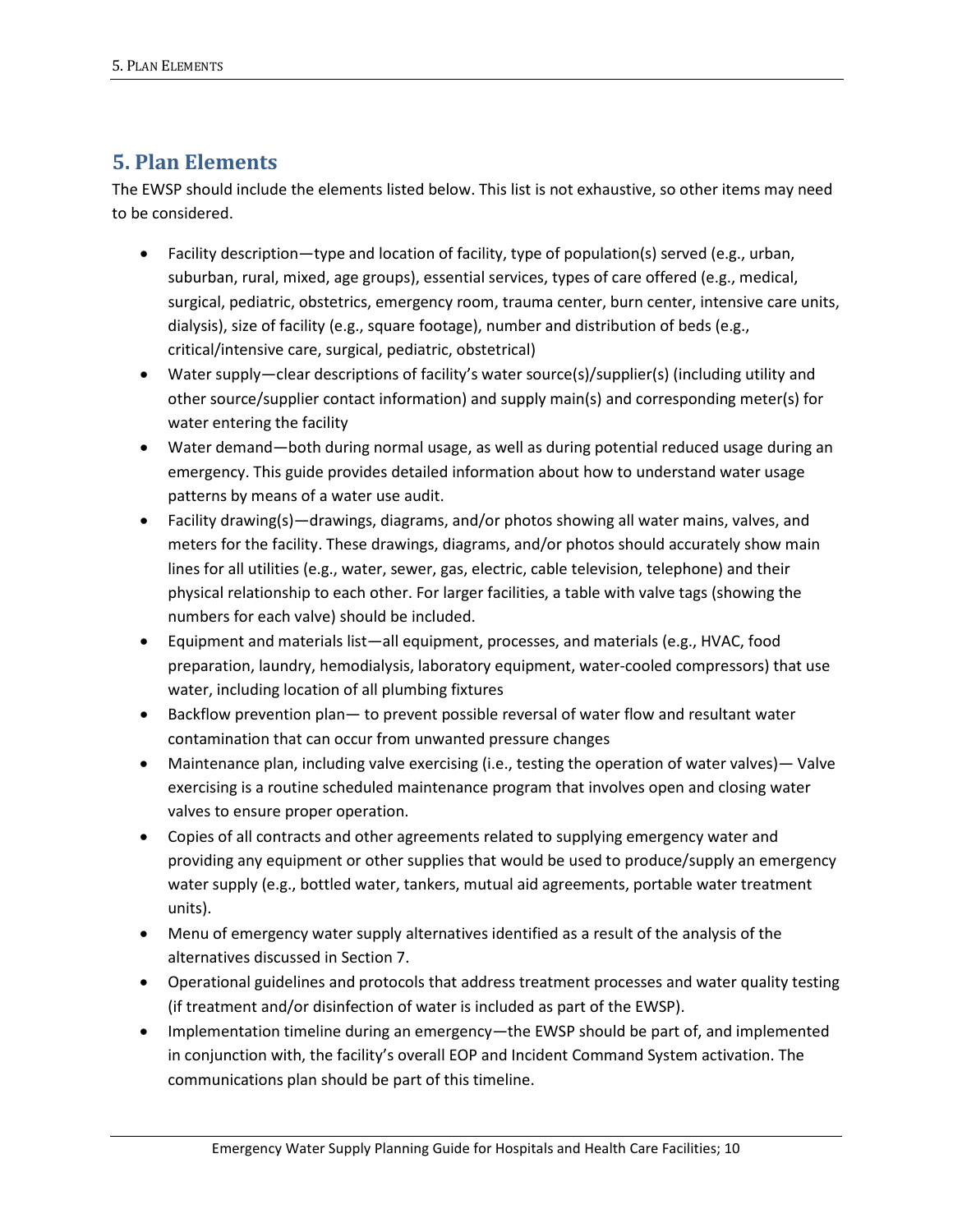- Recovery plan—addresses how the facility will return to normal operations, including cleaning and/or decontamination of any HVAC equipment, internal plumbing, and medical and laboratory equipment.
- Post-incident surveillance plan—guidance and protocol for detecting any increase in health careassociated illness due to biological and/or chemical agents in the water.
- EWSP evaluation and improvement strategy—guidance and protocols for testing and exercising the plan and refining it (e.g., use of after-action reports).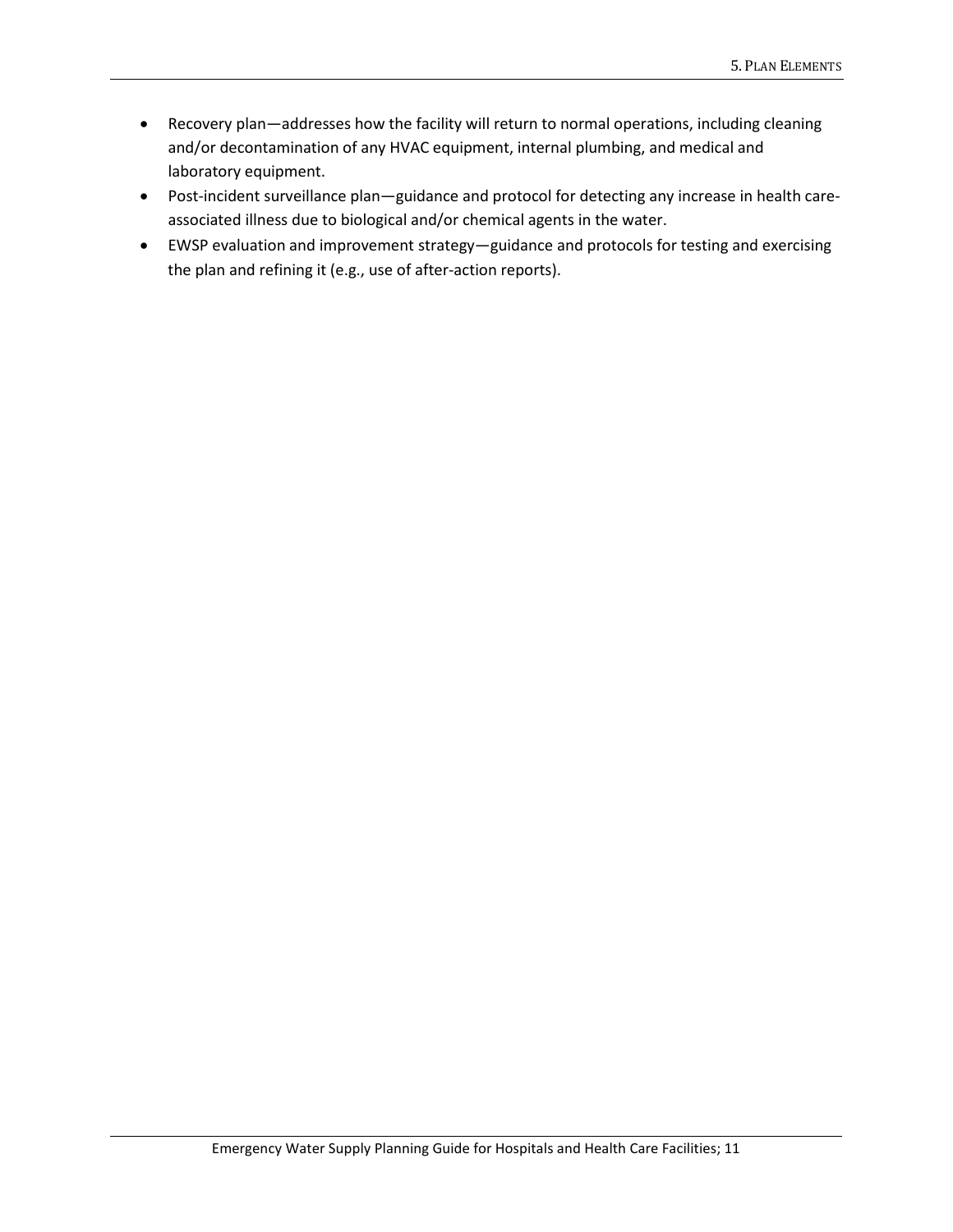## <span id="page-19-0"></span>**6. Water Use Audit**

The Water Use Audit provides a series of steps/actions that will enable a facility to determine its critical emergency water needs by quantifying the details of its water use and determining where it is essential and where it can be restricted. This audit also can be beneficial by helping identify water conservation measures in day-to-day operations. Reducing routine water usage can conserve energy, reduce longterm costs, and increase a facility's resiliency during an emergency.

### <span id="page-19-1"></span>**6.1. Water Use Audit Work Plan**

As part of the development of an emergency response plan, the facility needs to

- Develop working estimates of the quantity and quality of the water requirements of its various facility functions.
- Identify which functions are essential to protect patients' health and safety and should remain in operation. This could include such functions as medical gas and suction for ventilator patients if compressors are water cooled. Identify functions that can be temporarily restricted or eliminated (e.g., elective surgery, routine outpatient clinic visits) in the event of an interruption in the facility's water supply, then determine the steps required to restrict or eliminate these functions temporarily. For example, one step might be to triage or transfer new acute patients to unaffected facilities, although initial stabilization in the emergency department may be necessary before such triage or transfer.
- Develop working estimates of the quantity and quality of water required to continue operation of essential functions and to meet the emergency demands.
- Identify available alternative water supplies, including quantity and quality available, how the water will be provided, how, if necessary, it will be treated and/or tested for safety, how it will be distributed, what conditions may exist or occur to limit or prevent its availability, and how these conditions will be addressed.

### <span id="page-19-2"></span>**6.2. Approach**

This guide describes the water use audit process, including how to analyze the data obtained.

A water use audit generally will include five steps:

- 1. Determine water usage under normal operating conditions for the various functions, services, and departments within the facility;
- 2. Identify essential functions and minimum water needs;
- 3. Identify emergency water conservation measures;
- 4. Identify alternative water supplies;
- 5. Develop an emergency water restriction plan.

Sections 6.3 through 6.7 explain each step of the water use audit process.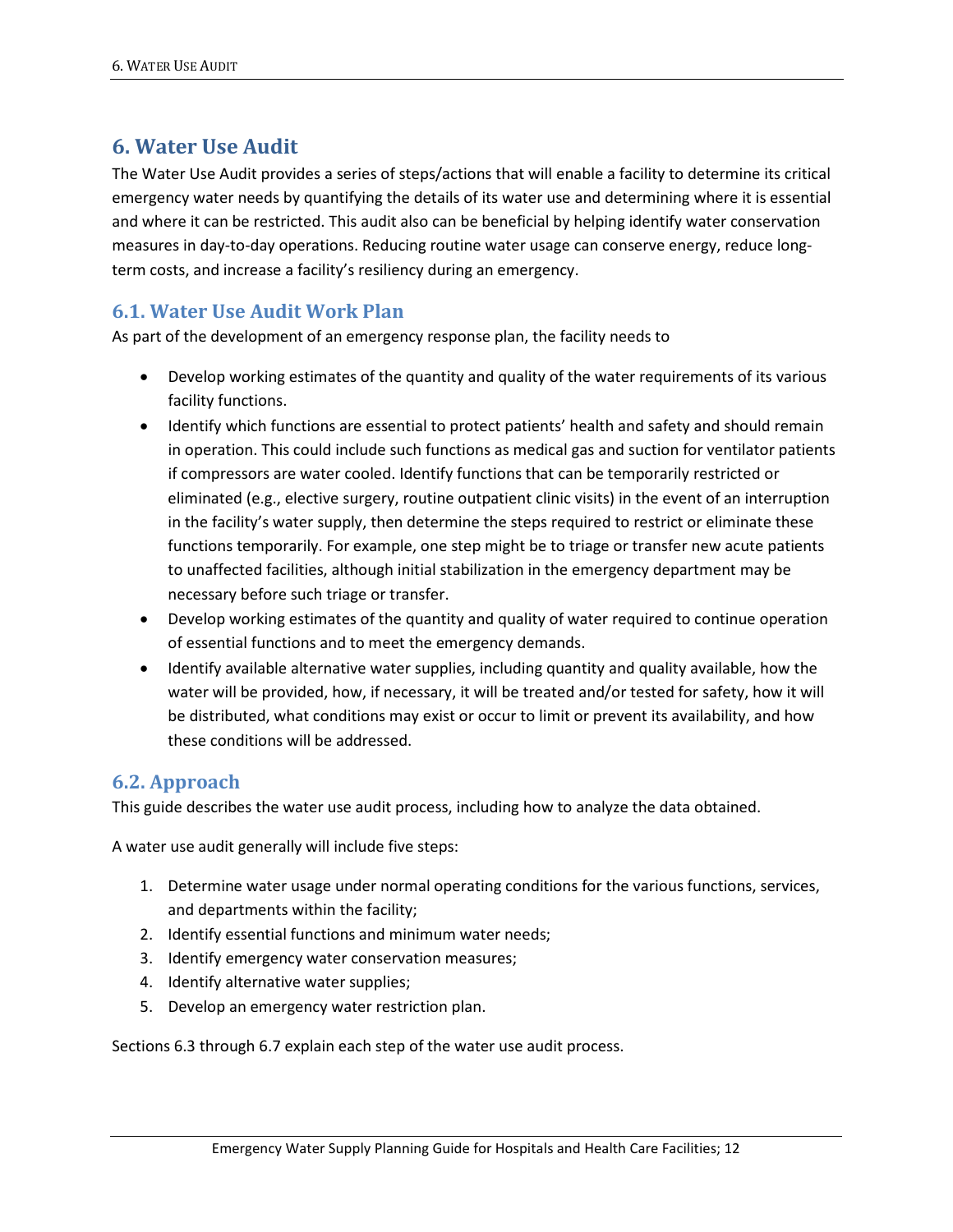## <span id="page-20-0"></span>**6.3. Step 1: Determine Water Usage under Normal Operating Conditions**

Before starting to document actual water usage, the person(s) leading this effort should

- Identify personnel who will be involved in these efforts, such as department heads and engineering staff (see list in Section 4, Step 1);
- Establish and confirm the points of contact within each department;
- Collect needed documents, including facility drawings, water meter records, prior water surveys, water and sewer bills, and operating records of water using equipment. Assemble the facility's water use records, including water bills from at least the past 12 months in order to get an idea of seasonal variation (if any) in the facility's water use.
- Obtain information about the facility's current and potential future operational needs, under average and surge conditions, as they relate to patient and staff needs;
- Gather lists of all the facility's water-using buildings, locations, equipment, and systems.

The next task is to estimate and tabulate the overall amount of water used per day, under normal operating conditions, in the entire facility, as well as in each individual functional area/department. The information collected should include water meter records for permanently installed flow meters as well as water consumption estimates for each functional area/department based both on usage estimates and on knowledge of actual direct water usage.

Appendix D contains examples of water use audit forms that can be used to assist in obtaining water usage information for various functional areas/departments. Although each facility has unique attributes, a typical facility generally will need to develop, at a minimum, estimates of water usage for the functions outlined in Table 6.3-1.

Where water usage cannot be measured directly, it can be estimated based on equipment design information, frequency and duration of use, interviews with the staff, and standard accepted water consumption values for common uses. Some facilities may be able to use wastewater discharge reports as a mechanism to back-calculate water usage in some areas of the facility. However, it should be noted that in many places, the sewer bills are based on winter water use and may not accurately reflect water use at other times of the year.

After tabulating known and estimated water usage for each part of the facility, the next task is to compare the sum of these tabulations with the actual meter records. Because each part of the facility may not be metered, the estimates from each building or section should be compared to the total meter readings to confirm accuracy.

Ideally, the total known and estimated amount of water being used by the facility overall should be the same as the sum of the amount being used by its individual functions which, in turn, should equal the amount from the meter readings. Meter readings often show higher water usage than the sum of the observations and estimates from the water use audit. The difference between the two amounts is due to "unaccounted-for water", which can result from water leakage, uncertain estimates, and missed categories of usage. When no obvious reason for the discrepancy can be identified, and it is less than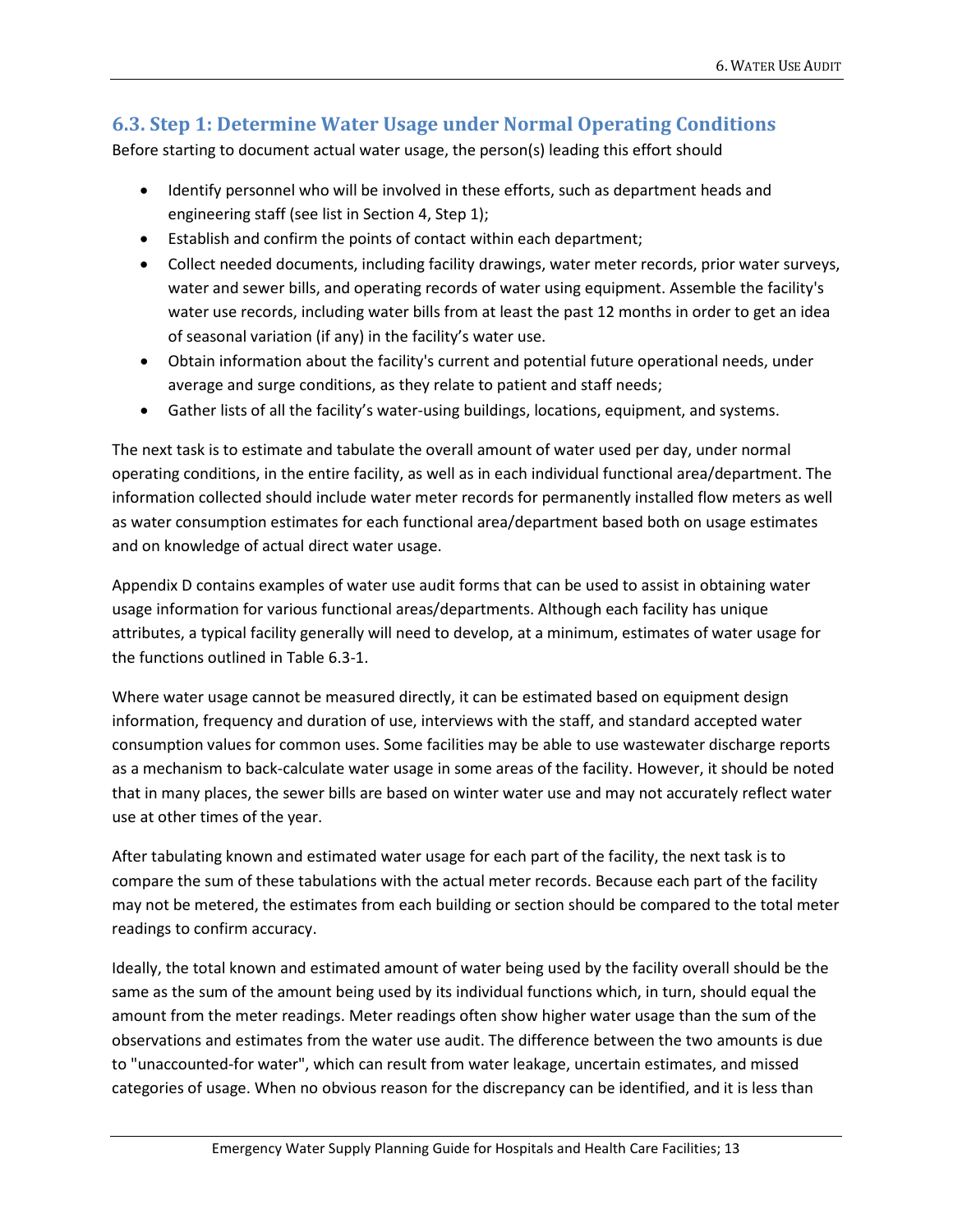20% of the meter readings, we recommend proceeding to Section 6.4, Step 2: Identify Essential Functions and Minimum Water Needs.

When reasonable estimates cannot be made based on usage information, or when the unaccounted-for water exceeds 20% of the meter readings, a facility may decide to use a portable flow meter to directly measure the amount of water being used. However, undertaking a water-use study using portable flow meters is a significant effort. The use of portable flow meters usually is limited to locations where water piping enters a building. Using portable flow meters on piping within a building to measure water usage on specific floors or by specific departments can be difficult due to pipes being located in ceilings and behind walls. Appendix E provides information about the use of portable flow meters and examples of locations where their installation and use may be helpful.

| Table 6.3-1. Some Typical Water Usage Functions/Services (not all inclusive; functions/services vary |
|------------------------------------------------------------------------------------------------------|
| depending on the individual facility)                                                                |

| <b>Type of Usage</b>           | <b>Function/Service</b>           |
|--------------------------------|-----------------------------------|
| <b>Facility Usage</b>          | Air-conditioning                  |
|                                | <b>Boilers</b>                    |
|                                | Dishwashing                       |
|                                | Laundry                           |
|                                | Autoclaves                        |
|                                | Medical equipment                 |
|                                | Outdoor irrigation systems        |
|                                | Fire suppression sprinkler system |
|                                | Vacuum pumps                      |
|                                | Water system flushing             |
|                                | Water-cooled air compressors      |
| <b>Staff and Patient Usage</b> | Drinking fountains                |
|                                | Dietary                           |
|                                | Dialysis services                 |
|                                | Eye-wash stations                 |
|                                | Ice machines                      |
|                                | Laboratory                        |
|                                | Patient decontamination/hazmat    |
|                                | <b>Patient floors</b>             |
|                                | Pharmacy                          |
|                                | Surgery                           |
|                                | Radiology                         |
|                                | Toilets, washrooms, showers       |

### <span id="page-21-0"></span>**6.4. Step 2: Identify Essential Functions and Minimum Water Needs**

After a facility has documents and estimates of water usage for its functions/services it must evaluate and categorize those functions/services by determining how essential and critical each is to the safety and well-being of patients and staff and to the facility's ability to provide various levels of service and medical care during a water supply emergency.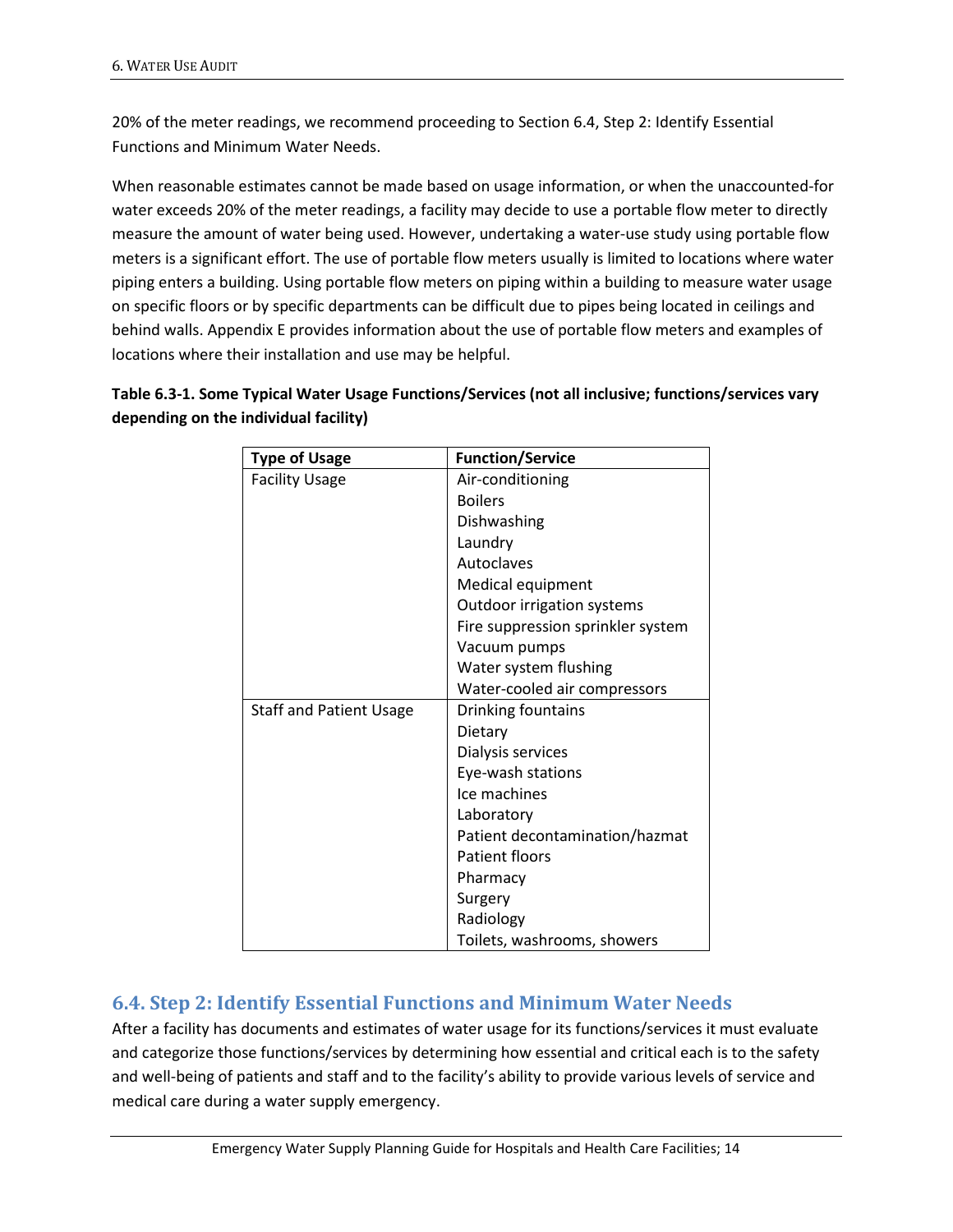The objective of this step is to create a list of functions/services and supporting information that management can use to develop baseline operating assumptions and determine which functions/services can continue to operate during a water supply emergency and which must be restricted or discontinued. These baseline operating assumptions are used to help choose an approach to obtaining water during an emergency (e.g., drilling an emergency well, establishing contracts with bottled water providers, investing in water treatment technology). Note that facility functions and their corresponding water demands can be prioritized so that the plan can accommodate water emergency situations ranging from minimal to total water service loss (e.g., reduced pressure for a limited number of hours, loss of public water supplies following a major disaster).

Table 6.4-1 provides an example of how information can be summarized for management and planning while determining minimum water needs. Functions should be classified in the following ways:

- Is the function essential to total facility operations (i.e., would loss of this function require a complete facility shutdown)? For example, although HVAC functions might not be necessary in all parts of a facility, they likely would be considered an essential function if necessary in patient care areas.
- Is the function essential to specific operations inside of the facility or a particular building (i.e., would loss of this function threaten patient and staff safety)? For example, are normal internal food service operations necessary, or could some patient care services still be provided without them or, alternatively, could contractor food services be used during an emergency? Similarly, are all normal radiology services critical or could some be reduced to a bare minimum without jeopardizing patient safety?

After the facility has listed its functions and evaluated the essential and critical nature of each, it can take the additional step of determining if essential and critical functions can be consolidated into a limited number of buildings and/or limited areas of a building to further reduce emergency water needs.

Caution: Consolidation of functions and shutting off water to individual buildings or areas of a building requires a detailed understanding of the facility's plumbing system, including locating and testing shutoff valves to determine if they work as expected.

In addition, the facility should consider the following:

- Areas and/or functions that may not be available during a water supply outage (e.g., the fire suppression sprinkler system, water-cooled medical air pressure and suction systems);
- Area(s) that can be used as helicopter landing zones if the existing landing zone is on the roof of a building and the fire suppression sprinkler system is inoperative;
- Steps that can be taken to isolate and eliminate use of selected cooling towers and/or to reduce water consumption in critical cooling towers (e.g., increased cycles of concentration);
- Provisions that already exist or need to be constructed to allow for the use of emergency water supplies (e.g., appropriate pipes, valves, connections, and backflow prevention devices to receive and use water from tanker trucks); and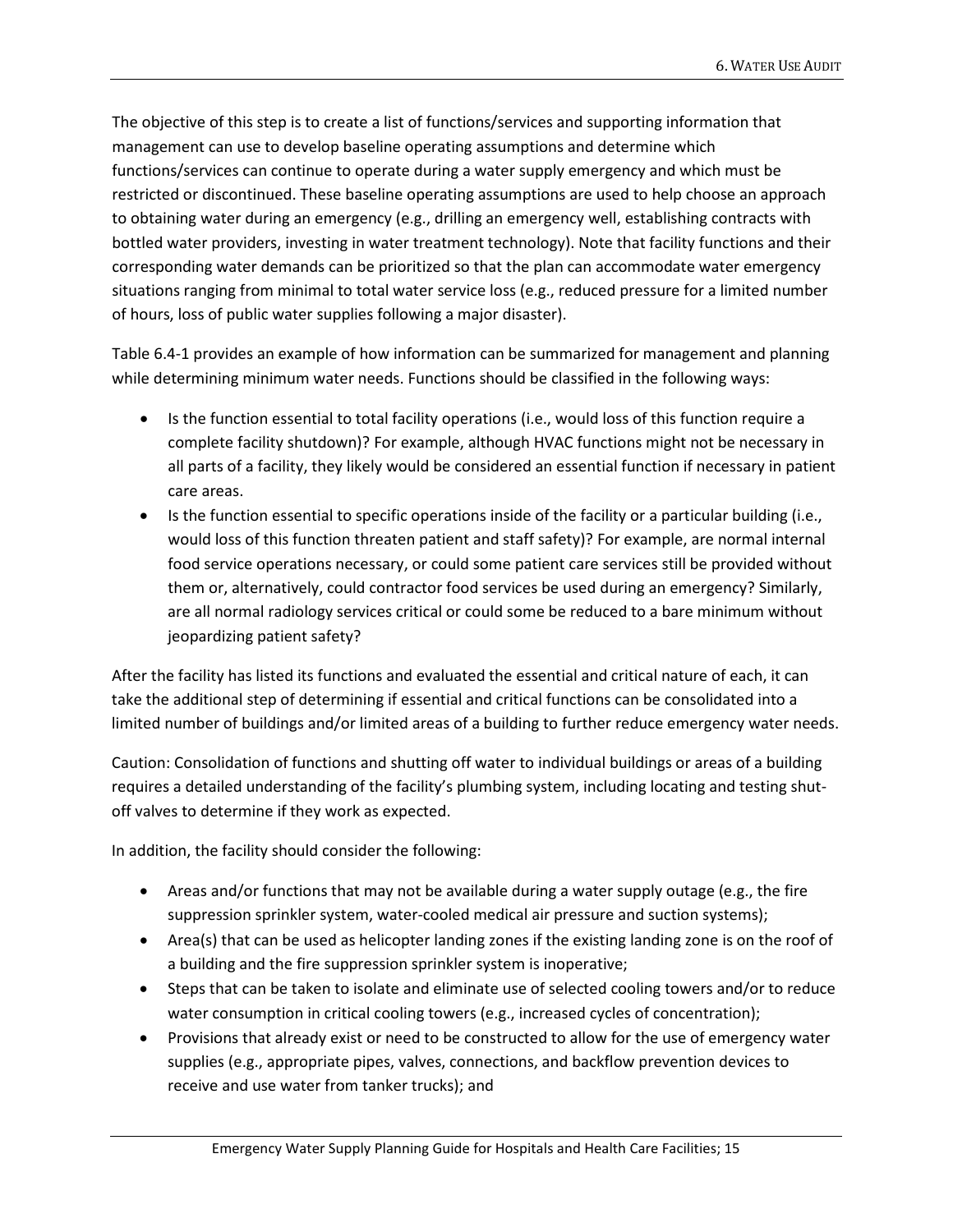• Steps that need to be taken to allow pressurization of the critical portions of the facility's water distribution system while using an emergency water supply (e.g., closure of urinal flush valves that normally can require a minimum of 30 pounds per square inch [psi] pressure to close).

|                  | <b>Water Needs</b><br><b>Under Normal</b><br><b>Operating</b><br><b>Conditions</b> | <b>Critical to Total</b><br><b>Facility</b><br><b>Operations (Yes</b> | <b>Waterless</b><br><b>Alternatives</b><br><b>Possible</b> | <b>Water Needs</b><br><b>Under Water</b><br><b>Restriction</b><br><b>Situation</b> | <b>Essential</b><br>to Specific<br><b>Operations</b> |
|------------------|------------------------------------------------------------------------------------|-----------------------------------------------------------------------|------------------------------------------------------------|------------------------------------------------------------------------------------|------------------------------------------------------|
| <b>Functions</b> | (gpd)                                                                              | or No)                                                                | (Yes or No)                                                | (gpd)                                                                              | (Yes or No)                                          |
| <b>Building</b>  |                                                                                    |                                                                       |                                                            |                                                                                    |                                                      |
| <b>HVAC</b>      |                                                                                    |                                                                       |                                                            |                                                                                    |                                                      |
| Fire             |                                                                                    |                                                                       |                                                            |                                                                                    |                                                      |
| suppression      |                                                                                    |                                                                       |                                                            |                                                                                    |                                                      |
| sprinkler        |                                                                                    |                                                                       |                                                            |                                                                                    |                                                      |
| system           |                                                                                    |                                                                       |                                                            |                                                                                    |                                                      |
| Food service     |                                                                                    |                                                                       |                                                            |                                                                                    |                                                      |
| Sanitation       |                                                                                    |                                                                       |                                                            |                                                                                    |                                                      |
| Drinking water   |                                                                                    |                                                                       |                                                            |                                                                                    |                                                      |
| Laundry          |                                                                                    |                                                                       |                                                            |                                                                                    |                                                      |
| Laboratory       |                                                                                    |                                                                       |                                                            |                                                                                    |                                                      |
| Radiology        |                                                                                    |                                                                       |                                                            |                                                                                    |                                                      |
| Medical care     |                                                                                    |                                                                       |                                                            |                                                                                    |                                                      |
| Other            |                                                                                    |                                                                       |                                                            |                                                                                    |                                                      |
| Other            |                                                                                    |                                                                       |                                                            |                                                                                    |                                                      |
| Total minimum    |                                                                                    |                                                                       |                                                            |                                                                                    |                                                      |
| water needs to   |                                                                                    |                                                                       |                                                            |                                                                                    |                                                      |
| keep facility    |                                                                                    |                                                                       |                                                            |                                                                                    |                                                      |
| open and meet    |                                                                                    |                                                                       |                                                            |                                                                                    |                                                      |
| patients' needs  |                                                                                    |                                                                       |                                                            |                                                                                    |                                                      |

**Table 6.4-1. List of Essential Functions**

#### <span id="page-23-0"></span>**6.5. Step 3: Identify Emergency Water Conservation Measures**

After estimating the normal water usage patterns for its various functions and services, the facility must determine what emergency water conservation measures can be used to reduce or eliminate water usage within each of its departments in order to meet its minimum water needs. The facility then can calculate the total amount of water that can be conserved by implementing specific measures.

Some examples of potential water conservation measures for use when it is appropriate, safe, and possible to do so include:

- Canceling elective procedures;
- Limiting radiology developers to essential use only;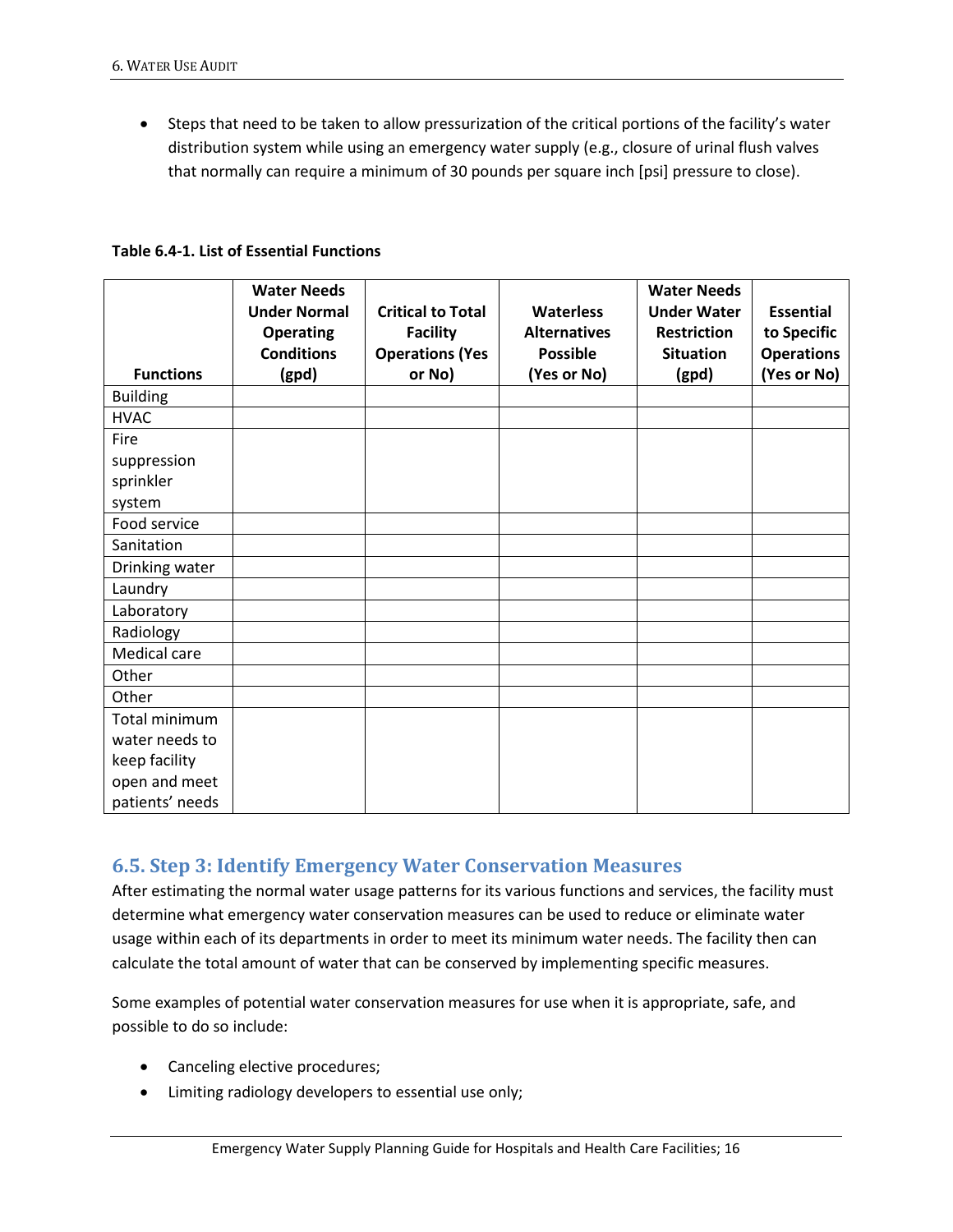- Using waterless hand hygiene products according to established guidelines;
- Limiting soap-and-water hand washing;
- Sponge-bathing patients;
- Using disposable sterile supplies;
- Using portable toilets (e.g., for staff and/or visitors);
- Transferring noncritical patients to unaffected facilities;
- Limiting the number of Emergency Department (ED) patients and/or using the ED to triage patients for transfer to other appropriate facilities (Note: the need for this will depend on the duration of the water supply interruption);
- Using single-use dialyzers and suspending the hemodialyzer re-use program (for dialysis facilities that usually reprocess hemodialyzers for reuse);
- Postponing physiotherapy services that require hydrotherapy;
- Shutting off the water supply to buildings that do not support critical functions.

Departments can also consider developing long-range plans to replace equipment dependent upon water (e.g., switching from water-cooled to air- cooled equipment).

## <span id="page-24-0"></span>**6.6. Step 4: Identify Emergency Water Supply Options**

After identifying water conservation measures and determining the amount of water that can be conserved, it is necessary to explore and identify reasonable options for alternative water supplies. During a water outage, efforts to restore or maintain all or part of a facility's operations, including heating and cooling, will require an alternative water supply of sufficient quantity and quality, as well as the means to introduce such water into the areas of the facility where it is needed. Although many health care facilities have arrangements to obtain bottled water for use during a water supply interruption, the quantity of bottled water tends to limit its use to personal consumption and some sanitary functions such as hand washing.

A tour of the facility should be conducted to identify potential storage areas for potable water (e.g., tanks, existing swimming pools, new disposable swimming pools). The EWSP Team should check with the water supplier and the regional emergency management agency to arrange for or confirm availability of alternative emergency water supplies sufficient to meet the facility's needs. Arrangements might include isolation of a nearby storage tank for dedicated use by the facility or a possible interconnection with another nearby water supplier for dedicated use by health care facilities during an emergency. Discussions with the public water department and local authorities should address any plans for construction of new water distribution pipes near the health care facility or the addition of piping connections that would enable the health care facility to inter-connect and use other water as a supplemental emergency supply.

The EWSP Team also should identify what provisions exist or would need to be installed (e.g., appropriate connections, valves, backflow prevention devices) to enable receipt and use of emergency water supplies from tanker trucks. This includes identifying the steps that must be taken to allow pressurization of the critical portions of the system using an emergency water supply. For example,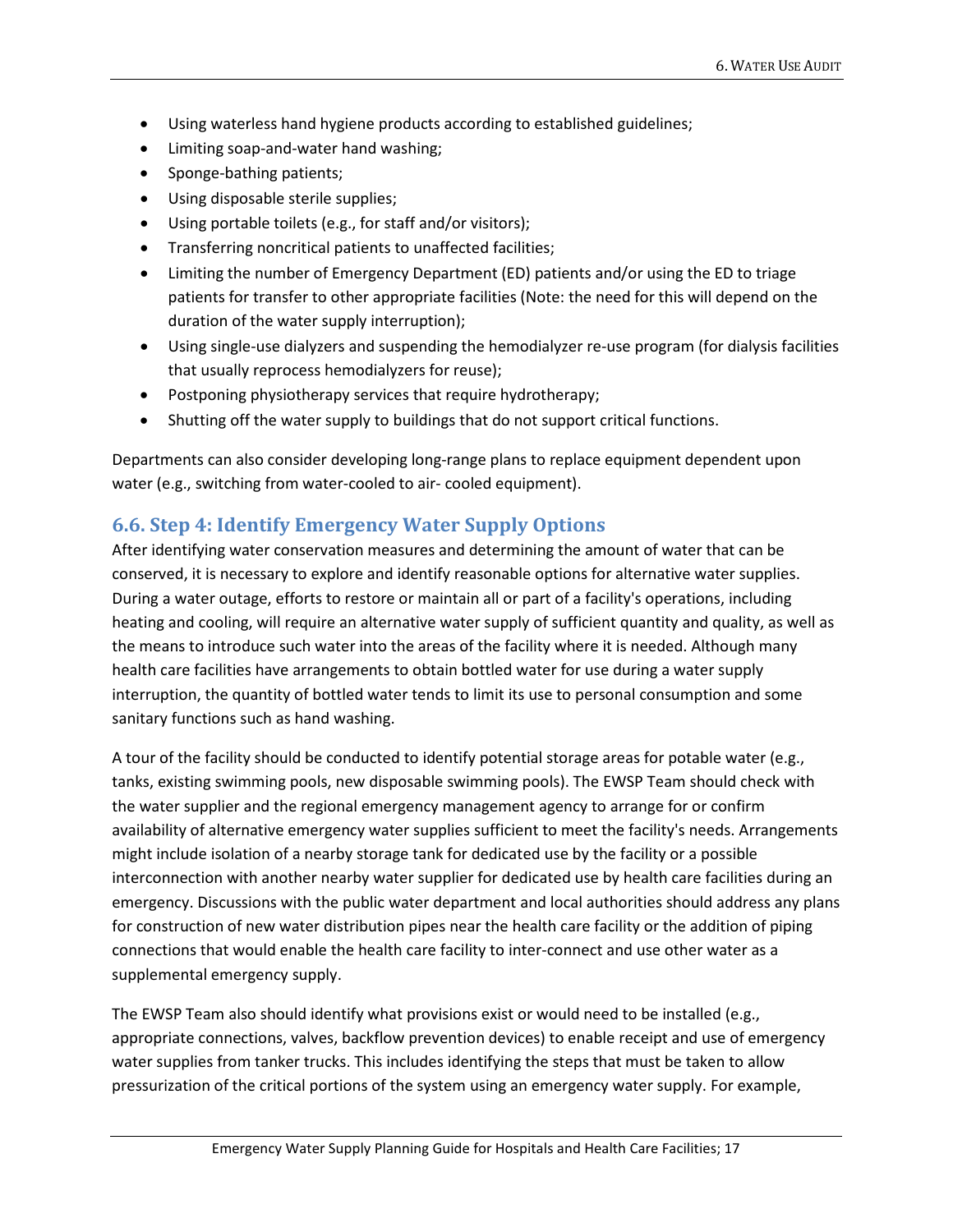some flush valves to urinals must be closed manually because they require a minimum of 30 psi pressure to close automatically.

Section 7 contains additional information about emergency water supply options.

### <span id="page-25-0"></span>**6.7. Step 5: Develop Emergency Water Restriction Plan**

After critical functions and water needs, emergency water conservation measures, and emergency water supply options are determined, a written emergency water restriction plan should be developed. Such a plan can help greatly in guiding decision-making and appropriate response actions during a loss of incoming water supply. Faced with a water outage, facility staff must quickly assess the availability of water and determine at what level and for how long it can continue functioning.

The implementation of water restriction measures will depend on multiple factors, including:

- The volume of water available from any alternative on-site or nearby off-site sources (e.g., interconnected water system, storage tanks, reservoirs, wells, ponds, streams);
- The amount of water that may be available from these alternative sources at the time of the outage;
- The expected duration of the water supply outage; and
- The number and status of patients, staff and others at the facility at the time of the outage.

Implementation of mandatory water restriction measures is recommended if the expected water supply loss will be greater than the available volume of water that can be provided.

The water restriction plan should include clear criteria for determining when to enact restriction measures and may include various levels of response based upon the expected duration and severity of the water supply loss.

The following are some examples of water restriction measures that may significantly increase the time during which a facility can continue to remain in service:

- Limiting water use to critical services and suspend nonessential services until normal water service is restored:
	- o Accelerate the patient discharge process based on sound clinical judgment
	- o Determine clinic services that can be suspended
- Employing supplies, materials, and other measures that limit or do not require water use:
	- o Use alcohol-based hand rubs; Sponge bathe patients;
	- o Limit food preparation to sandwiches or meals-ready-to-eat (MREs);
	- o Use disposable plates, utensils, silverware, and similar items whenever possible;
	- o Provide heating and cooling only for essential areas and buildings when possible;
	- o Close nonessential areas (such as auditoriums) within essential buildings;
	- o Consolidate floors and wings having low patient populations; and
	- o Check for leaks and correct plumbing deficiencies, preferably well before a water emergency occurs.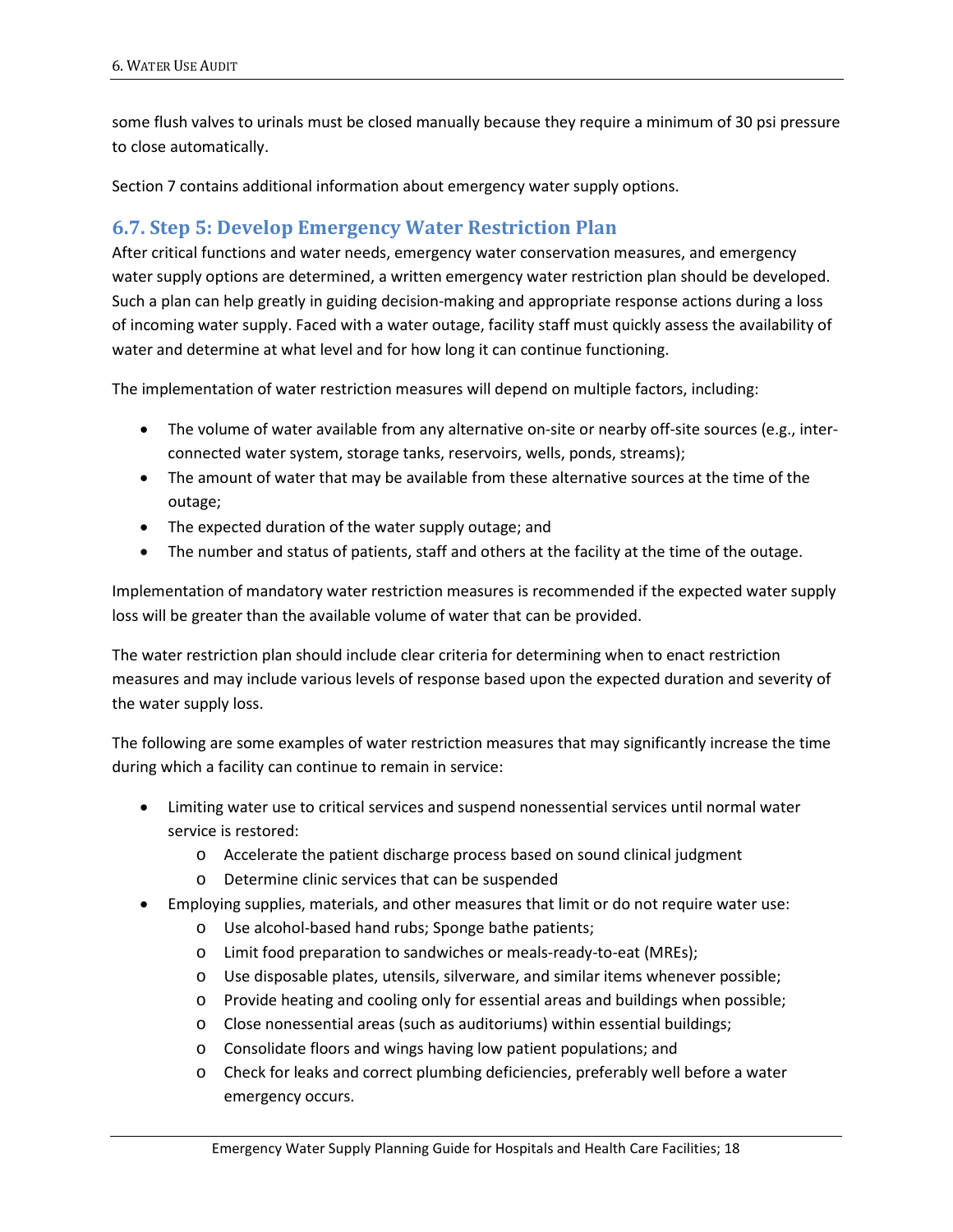To further reduce demand on the available water supply, consideration should be given to limiting visitors and to encouraging nonessential staff to work from home. Limiting the use of restrooms to those with toilets that use a low water volume (e.g., 1.6 gallons per flush [gpf]) may be an option if closing all restrooms is not feasible.

Facility management should establish standing contracts to ensure the availability of emergency support services, such as portable toilets, instrument sterilization, medical supplies, meal preparation, and potable water delivery via tanker truck or other means during an emergency water outage.

Information from the emergency water restriction plan will be used in the development of the EWSP and EOP.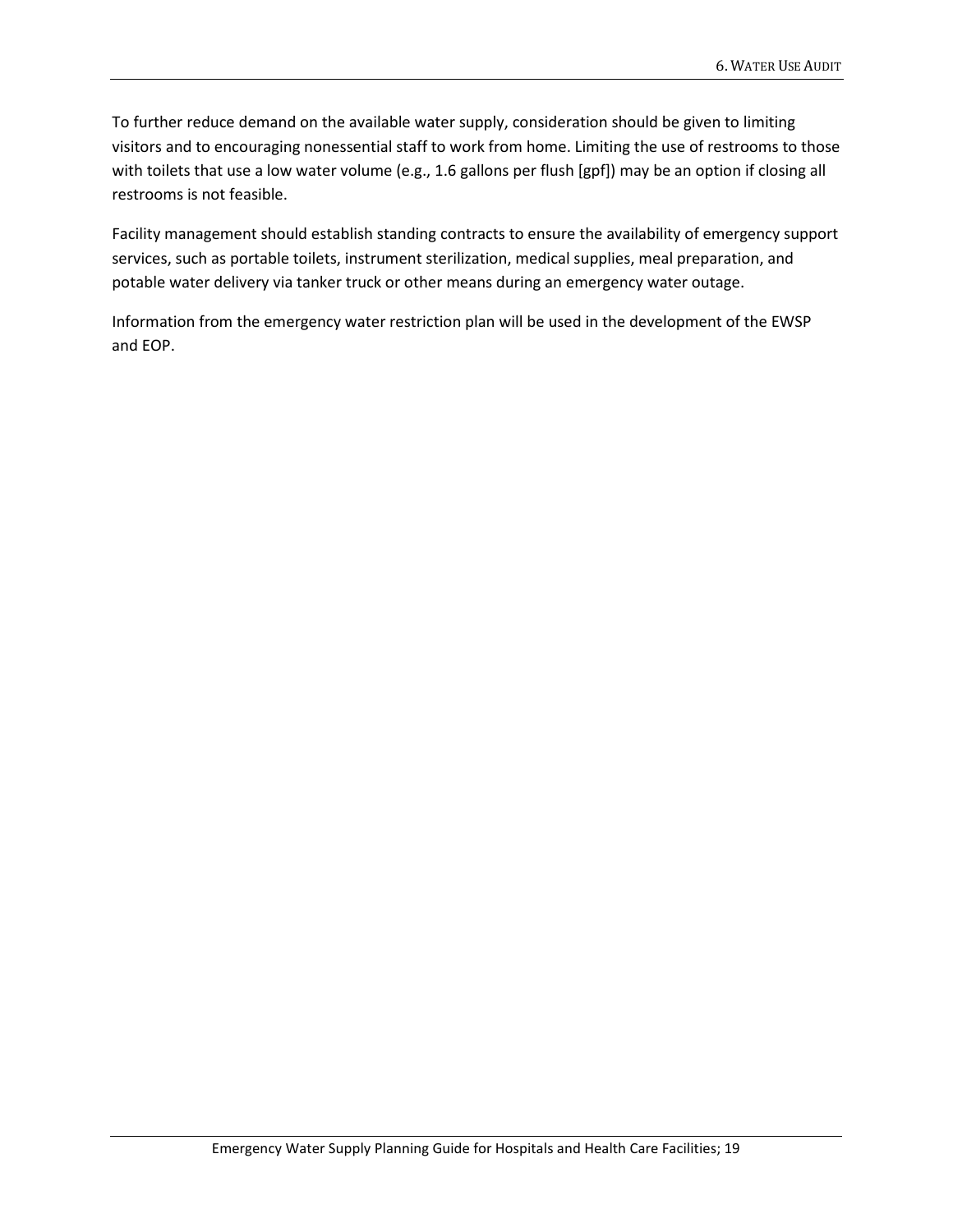## <span id="page-27-0"></span>**7. Emergency Water Alternatives**

### <span id="page-27-1"></span>**7.1. Overview and Initial Decision Making**

When the water supply to a facility is interrupted, management should assess the problem quickly. The response to the interruption will depend greatly on the estimated length of time necessary to return the water service to normal. Experience seems to show that a timeframe of about 8 hours is often the break point between a significant water supply interruption and one that could be handled routinely. However, the 8-hour break point may not be appropriate for all facilities; an interruption of 8 hours or less may be significant for some facilities and situations.

If the facility management is not assured that the problem (e.g., a water main break) can be fixed in 8 hours or less, they should institute the short-term response and prepare to implement their longer term water emergency response if it becomes necessary.

If a water main break is the cause of the water supply interruption, part of the initial assessment will be to determine if the break is on the facility's property or within the distribution system of the water supplier. Determining how long repairs might take is easier for a break on the facility property. However, offsite water main breaks emphasize the need to have good communication channels in place with the water supplier and local regulatory agencies before, during, and after an event.

A water supply interruption can lead to issuance of a boil-water order and the potential contamination of a facility's potable water system and the need to sanitize the system. Sometimes a boil-water order will be issued if water pressure falls below 20 psi for a significant length of time. The order generally will remain in effect until satisfactory microbiological results are obtained and approved by the appropriate authority. Microbiological results typically require a minimum of 24 hours to complete and 2 days of negative results are needed before a boil-water notice can be lifted. Health care facilities should coordinate their response and recovery efforts with the appropriate public health agency and water supplier. Additional filtering and treatment of water entering the facilities piping system can provide additional protection in times of a boil water order.

Figures 7.1-1 and 7.1-2 illustrate the process for addressing water supply interruptions and options to be considered.

The alternatives in Figure 7.1-1 should be considered for inclusion in the facility's EWSP and EOP for outages anticipated to last 8 hours or less. A water use audit—as described in Section 6—will suggest how to reduce water usage during a water supply emergency. Once water usage has been reduced, the following can be considered as options to help meet the reduced demand:

- Use bottled water for drinking—a normally active person needs at least one-half gallon of water daily just for drinking. Additional considerations:
	- o Individual needs vary, depending on age, physical condition, activity level, diet, and climate (e.g., ambient temperature and humidity).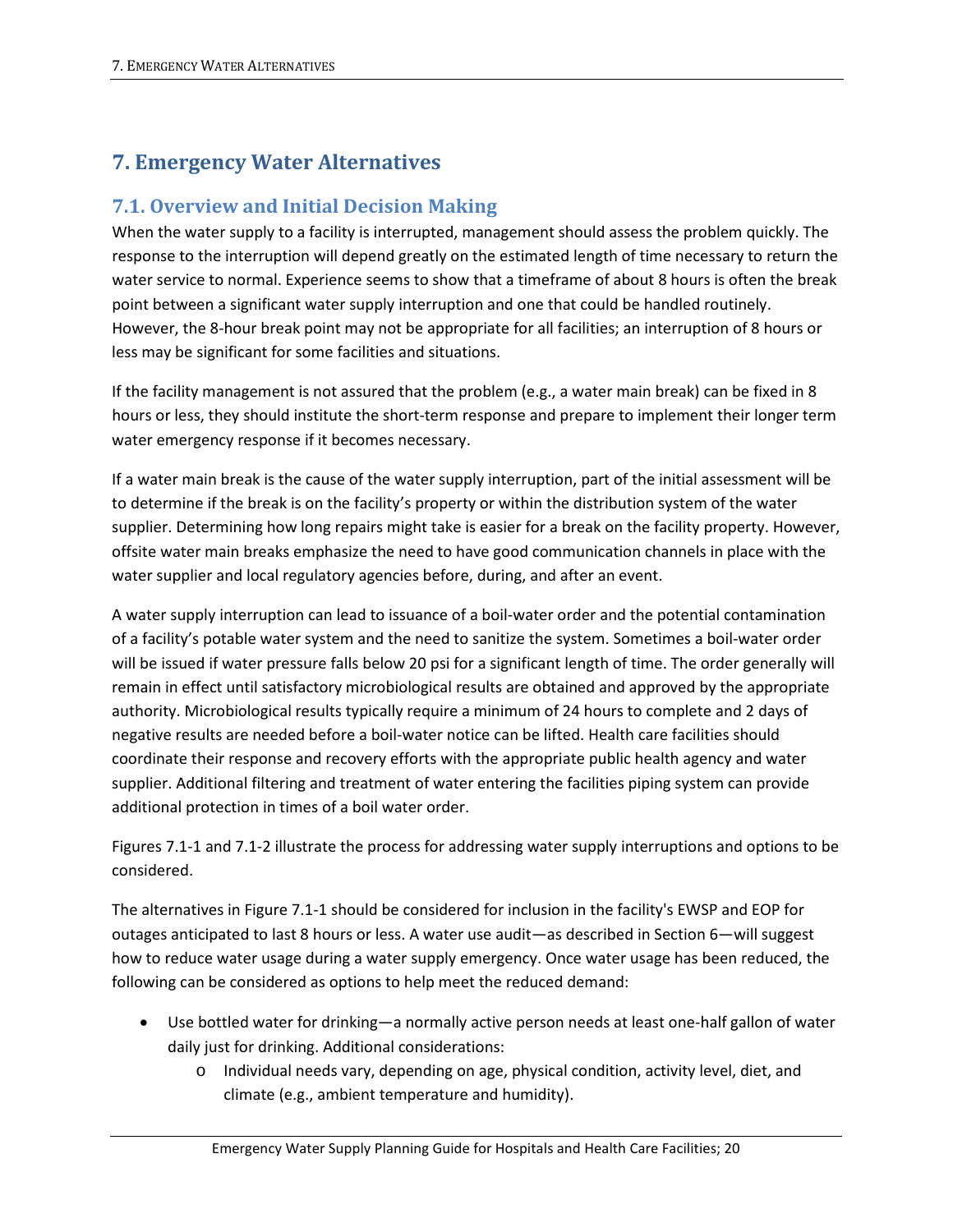- o Children, nursing mothers, and ill people need more water.
- o Very hot temperatures can double the amount of water needed.
- o A medical emergency might require additional water.
- Use back-up groundwater wells (if available)—If the facility has its own back-up groundwater well, the operation, maintenance, and suitability (e.g., potability, ease of distribution) of that well should be addressed in the EWSP and EOP. Facilities must determine whether and how they must comply with state regulations governing use of such wells. These regulations usually require obtaining a government permit for the well and periodic testing of the well's water quality. In addition, the functioning of the well should be tested regularly (e.g., monthly).
- Use non-potable water for HVAC, if appropriate—Because HVAC equipment typically uses the largest amount of water at a health care facility, the use of non-potable water should be considered. However, an important potential problem associated with using non-potable water is that it could damage the HVAC equipment and result in substantial repair costs. Filtering and treatment of the water may make non-potable supplies usable in some situations.

Other actions to consider during a loss of water supply:

- Label faucets as "NON-POTABLE / DO NOT DRINK" because it cannot be assumed that the water is safe to use even if the residual pressure is sufficient to provide a stream of water from an open faucet. Maintaining an effective operations and maintenance program for crossconnection control will help minimize the potential for contamination of potable water faucets in the event of a loss of pressure.
- Use large containers (e.g., 5- and 10-gallon) of water for food preparation, hand washing, and other specialized needs. However, sufficient storage space for large containers can be a limitation, as can the need to use or replace stored water on a regular basis]. Managing the distribution of water containers (e.g., who is in charge, how many people will it take) should be addressed in the EWSP and EOP.
- Use large containers and buckets for toilet flushing. Trash cans, trash buckets, mop buckets, and similar containers can be used for toilet flushing. The filling and distribution of these containers should be addressed in the EWSP and EOP.

Storage space can be a limitation for the amount of bottled water to be stored. Bottled water also should be rotated on a regular basis (e.g., FEMA recommends rotation every 6 months). Section 7.7 provides information about bottled water storage.

If the anticipated length of an outage is unknown or greater than 8 hours, each of the options in Figure 7.1-2 should be evaluated for potential inclusion in the EWSP and EOP.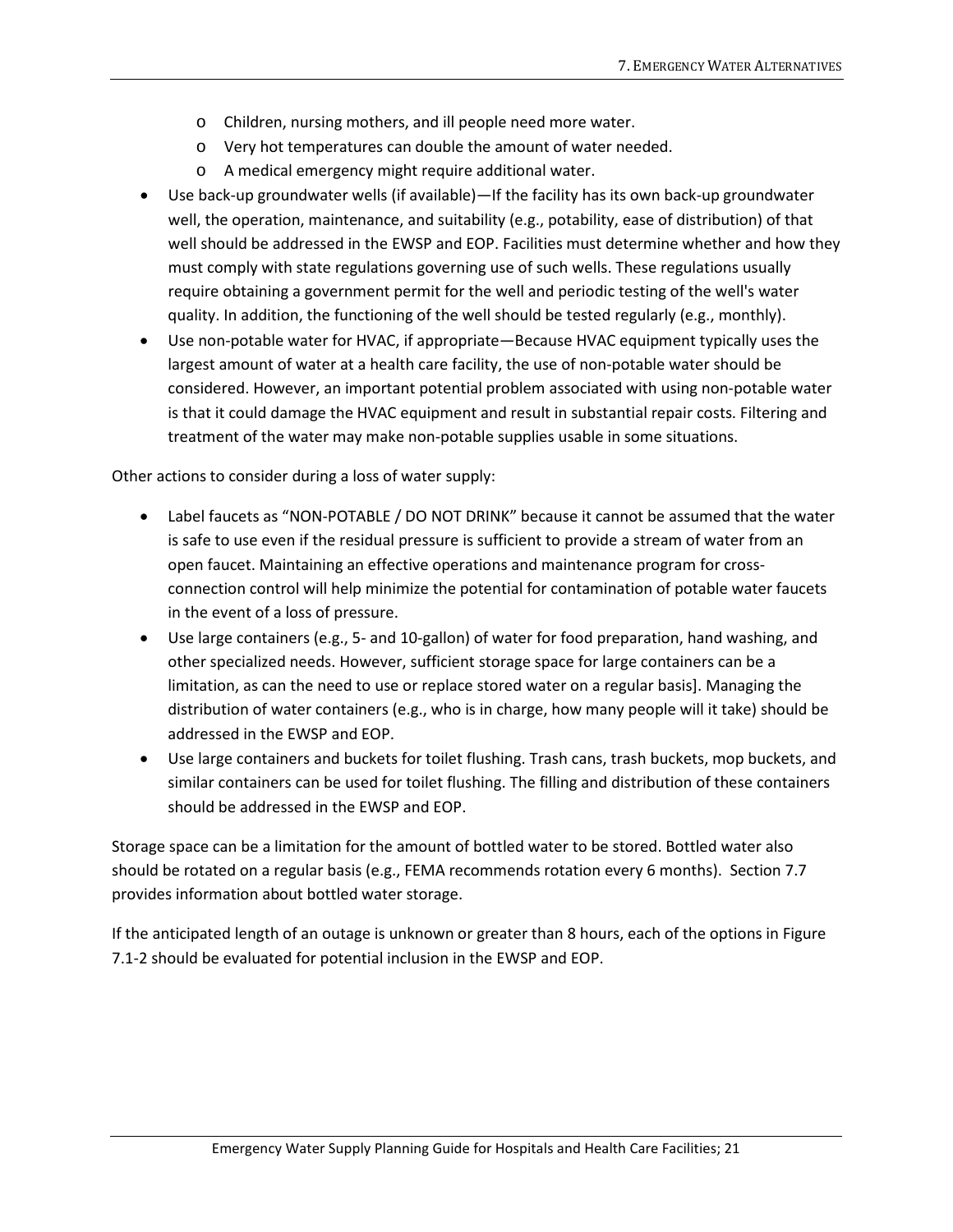# **Figure 7.1-1**

# **ALTERNATIVE WATER SUPPLIES - OVERVIEW**



# **Anticipated length of outage**

# **8 hours or less\***

- Determine need to limit available water supplies to critical functions only, as evaluated in water use audit
- Use bottled water for drinking
- Use large containers (e.g., 5- &10-gallon) for food prep, hand washing, and other specialized needs
- Use large containers and buckets for toilet flushing
- Use back-up groundwater well(s), if available
- Use non-potable water for HVAC, if appropriate
- Label faucets as NON-POTABLE / DO NOT DRINK
- Consider actions that may be necessary if outage continues longer than 8 hours

**Unknown or greater than 8 hours**

# Continued on next page

\*If water pressure falls below 20 pounds per square inch, a boil-water order sometimes will be issued and remain in effect until satisfactory microbiolgical sample results are obtained and approved by the primacy agency. Microbiological results typically require 24 hours to complete.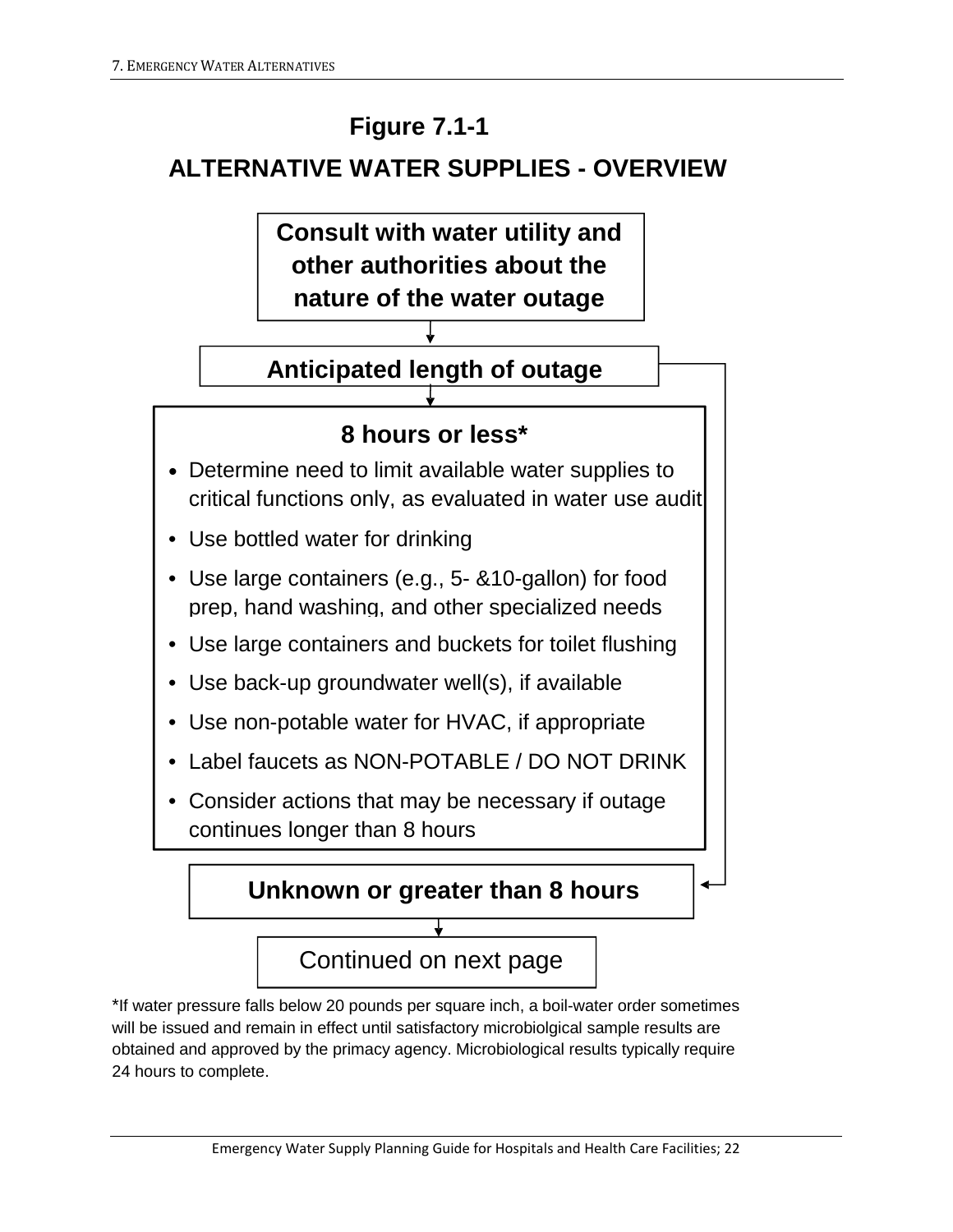# **Figure 7.1-1 (continued)**

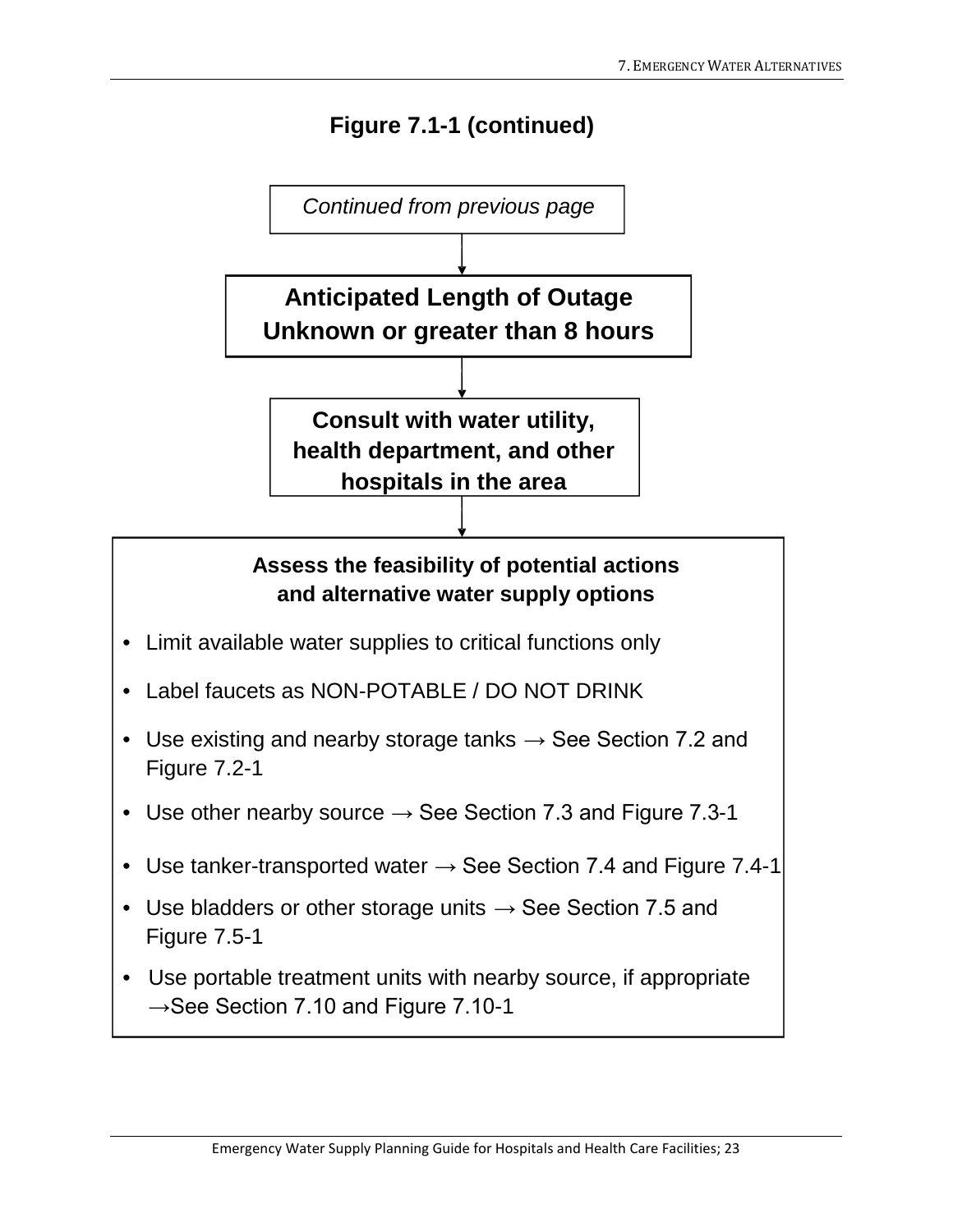## <span id="page-31-0"></span>**7.2. Storage Tanks**

#### **7.2.1. Locate Nearby Storage Tanks**

During planning for water supply interruptions, facilities should identify and categorize any nearby water storage tanks that could serve as an emergency source of potable water (Figure 7.2-1). Such tanks may be elevated, ground level, or underground and may be located on, adjacent to, or miles from the facility's grounds. Identification of nearby potable water storage tanks requires a visual survey of the facility's grounds and consultation with groups such as water departments, as well as emergency management and drinking water regulatory agencies.

#### **7.2.2. Determine Ownership and Control**

Determination of both who owns the storage tank and who controls the use of its water is necessary. For example, a water storage tank on the grounds of a health care facility might be owned and operated by either the facility or the water department.

If a storage tank is owned and operated by the water utility, the appropriate health care and water department staff must determine together whether all, or a portion, of the tank's water can be dedicated for use by the health care facility during an interruption in the normal water supply and if the tank can be isolated to serve only the facility. These decisions may also require consultation with local emergency management agencies in order to prioritize the use of water in the tank while addressing the needs of firefighting and other nearby facilities. All of these issues should be discussed and coordinated with the water supplier and other relevant entities during planning for a water outage.

#### **7.2.3. Determine Safety of Stored Water**

The next step is to determine if water stored in the tank is safe to use. Because storage facilities for finished water can have water quality problems including bacterial regrowth and loss of disinfectant residual, it should not be assumed that the water they contain is potable. Excessive water age or other factors, such as entry of dust, dirt, insects, birds, and other animals, can cause water quality problems. Excessive age of stored water can be the result of:

- intentionally keeping the storage tank full;
- hydraulically locking the storage tank water out of the distribution system; or
- short circuiting (i.e., lack of mixing between inlet and outlet) within the storage tank, facility, or reservoir.

Routine water quality monitoring of facility owned and operated storage tanks should be conducted at least monthly to ensure the water is potable in the event of an emergency. Monitoring can include testing for fecal coliforms/*E. coli*, total coliforms, and chlorine residual. The facility should ensure compliance with regulatory requirements as set by the water authority. Storage tanks also should be part of an effective routine flushing program for the facility's water system.

Health care facility staff should be assigned as liaisons to work with the water department staff to establish points of contact and maintain routine communication in order to ensure regular monitoring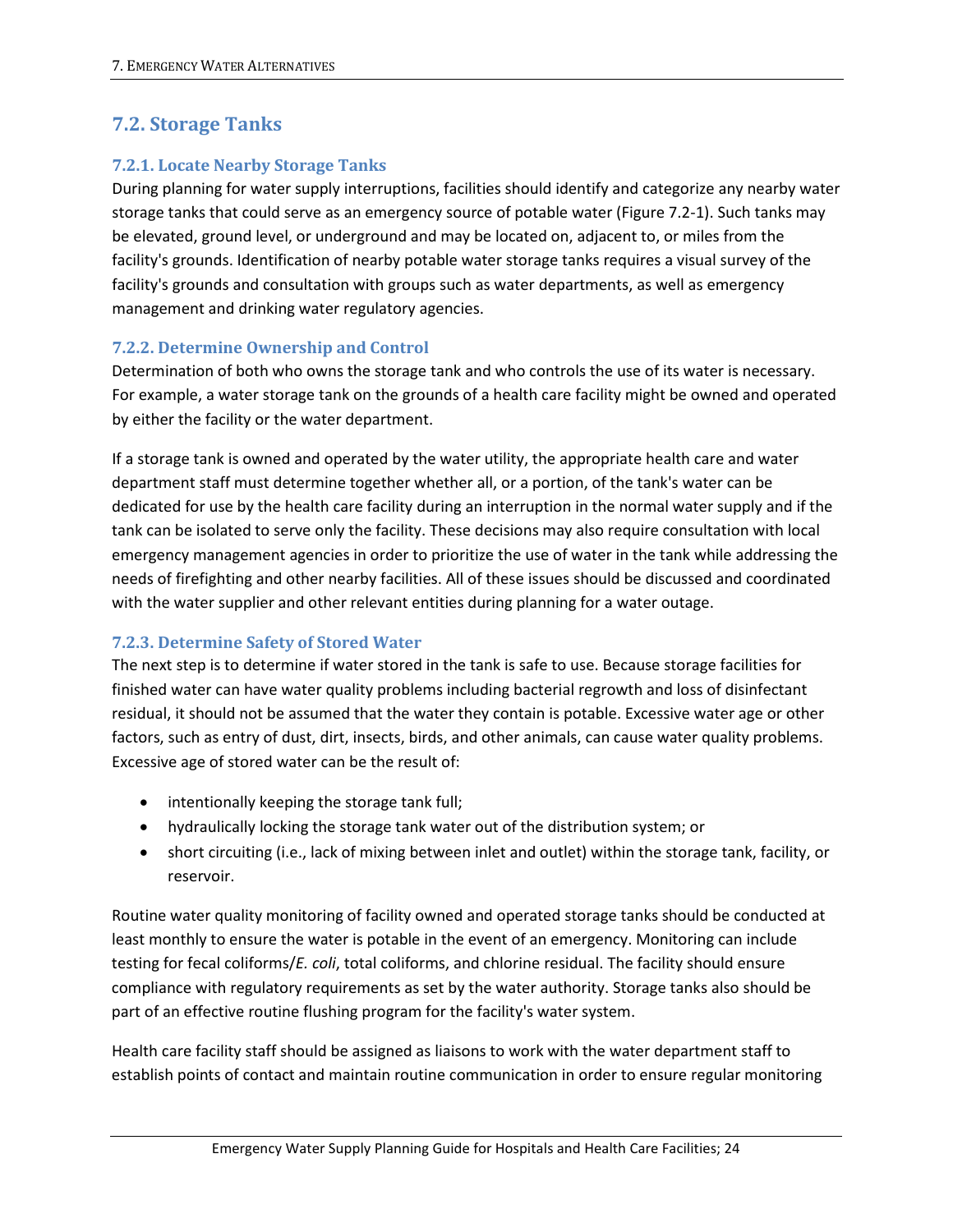and maintenance of acceptable water quality in the storage tanks owned and operated by the water department.

#### **7.2.4. Determine What Is Required to Use Stored Water**

If stored water is available for use during a water supply interruption, the next step is to determine what is necessary to enable use of this water during an emergency (e.g., pumps, water hauling trucks, hoses). The steps necessary to use the stored water will depend on the type of storage facility -- elevated, ground, or underground -- and its location.

Elevated storage is constructed at sufficient height above the ground to enable water to flow by gravity into the distribution system. No additional pumping is required. If the elevated storage tank is located on the grounds of, or adjacent to, the health care facility, use of the water during an interruption in the facility's normal water service may not require any additional actions unless the facility must limit its operations to critical functions only. In this latter case, the distribution system drawings must be reviewed and a valve isolation plan to shut off the water supply to the noncritical functions must be developed.

If elevated storage is not located nearby, bulk water transport, such as tanker trucks, may be needed to convey the water from the storage tank to the health care facility.

Unless constructed to take advantage of the natural elevation provided by the terrain, ground level and underground storage tanks normally include pumps to deliver water to the distribution system piping. Consequently, a conventional or emergency power supply is necessary to use water from these types of storage tanks. If these storage tanks are not located near the facility, bulk water transport, such as tanker trucks, may be necessary to convey the water to the facility.

If water must be conveyed to the health care facility via bulk transport, planning must include the water hauler and information about sources of equipment and supplies—such as pumps, piping, hoses, hookups, and fuel—that are necessary for water use at the facility. The necessary equipment and supplies must be obtained, kept in sanitary condition and ready to handle potable water without introducing contamination, and tested and documented for sanitation safety before use. When bulk water transport is necessary, the existence of adequate parking space, a sufficiently wide right of away remaining free of blockage, and adequate traffic control measures also must be ensured.

#### **7.2.5. Determine the Available Usable Volume of Stored Water**

When a nearby potable water storage tank is identified and arrangements are made to use its water during an emergency, the normal and potential tank volume should be determined. This information, together with the water use estimates obtained during the water use audit, can enable the health care facility to calculate how long the storage tank can provide water to the facility's critical areas.

Table 7.2-1 provides an example of Emergency Water Storage and Usage Estimates for a medical facility that owns a 2-million-gallon (MG) ground storage tank. The facility is a 112-acre complex that includes 1 million square feet of medical treatment space supporting a 500-bed hospital, a central energy plant (HVAC), a gymnasium, and other ancillary support buildings. The table provides estimates of the amount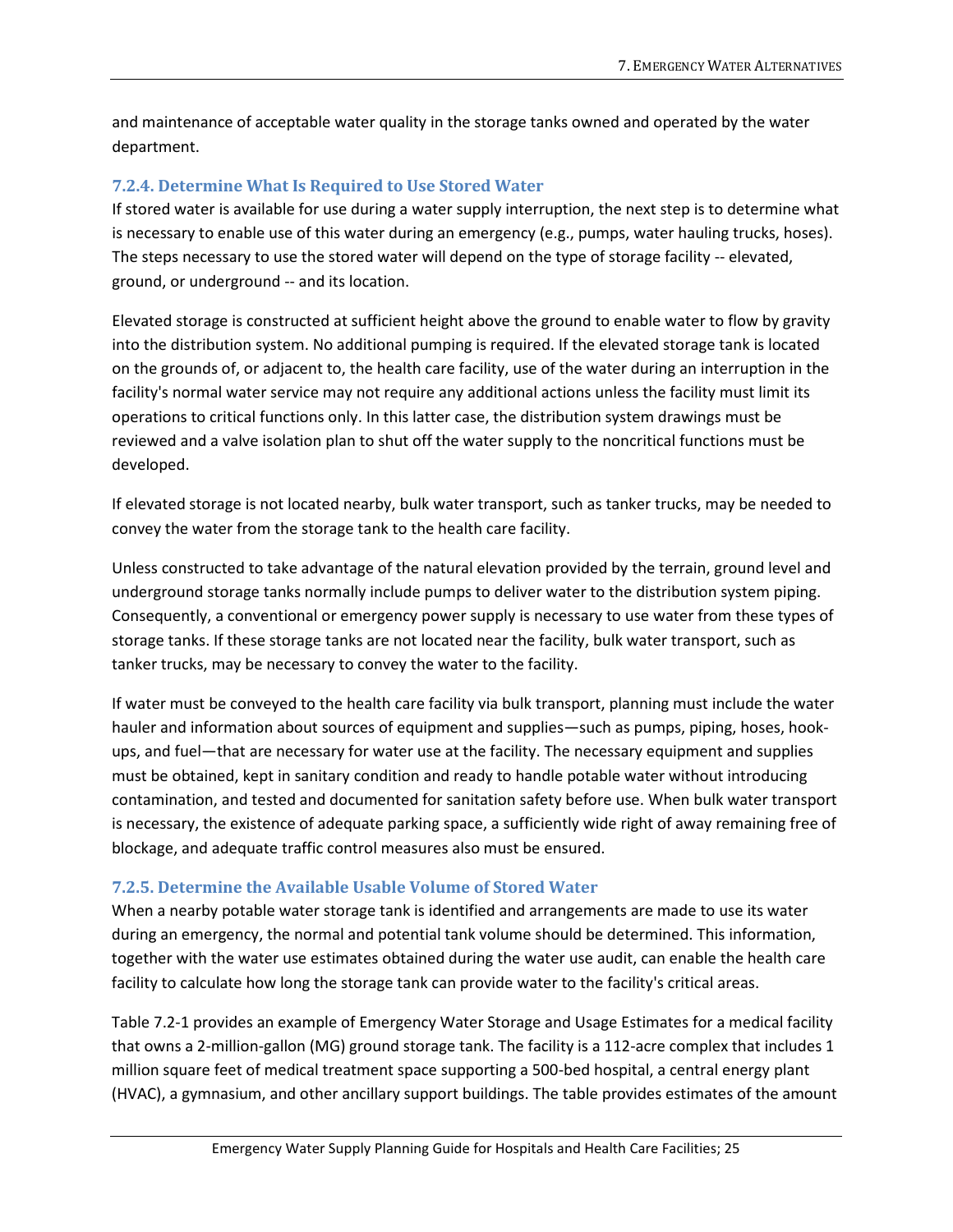of time that water can be supplied to the facility based on various tank filling levels and average summer consumption (in millions of gallons per day [MGD]) under the following scenarios:

- Entire Facility: Normal water use by the entire facility.
- Acute Care (all functions) & HVAC: Water use limited to the acute care facility and to the HVAC units but with no restrictions on use within the acute care facility.
- Acute Care (critical functions) & HVAC: Water use is limited to the critical functions in the acute care facility and to the HVAC units.

Table 7.2-1 illustrates that, depending on the amount of water in the storage tank at the time of the interruption, for normal unrestricted water use by the entire facility, the onsite storage tank could provide water for up to 4.6 days, whereas if water use is permitted only for critical functions in the acute care facility and for HVAC, the same onsite storage tank could provide water for up to 7.2 days.

|                                           | Average                      | Water<br>available in | Water<br>available in  | Water<br>available in | Water<br>available in             |
|-------------------------------------------|------------------------------|-----------------------|------------------------|-----------------------|-----------------------------------|
| <b>Area Supplied</b><br><b>With Water</b> | Summer<br><b>Consumption</b> | reservoir<br>(2 MG)   | reservoir<br>(1.68 MG) | reservoir<br>(1 MG)   | reservoir<br>(0.5 <sub>MG</sub> ) |
| Entire facility                           | 0.433 MGD                    | 4.6 days              | 3.9 days               | 2.3 days              | $1.2$ days                        |
| Acute care (all                           | $0.422$ MGD                  | 4.7 days              | 4.0 days               | 2.4 days              | $1.2$ days                        |
| functions) and<br><b>HVAC</b>             |                              |                       |                        |                       |                                   |
| Acute care<br>(critical                   | 0.278 MGD                    | 7.2 days              | 6.0 days               | 3.6 days              | 1.8 days                          |
| functions) and<br><b>HVAC</b>             |                              |                       |                        |                       |                                   |

#### **Table 7.2-1. Example of Emergency Water Storage and Usage Estimates**

Because the acute care facility and the HVAC units account for most of the water used by the entire facility, permitting unrestricted water use by only the acute care facility and HVAC does not provide any meaningful increase in the amount of time the facility could remain in operation. Such an increase could only be achieved by limiting water use in the acute care facility to critical functions only.

To estimate how long a storage tank could satisfy anticipated emergency water needs, health care facilities should perform similar computations based on results from their water use audit and the expected amount of water in the storage tank filled to various levels. It is also necessary to confirm and ensure that only potable water will be permitted in the tank.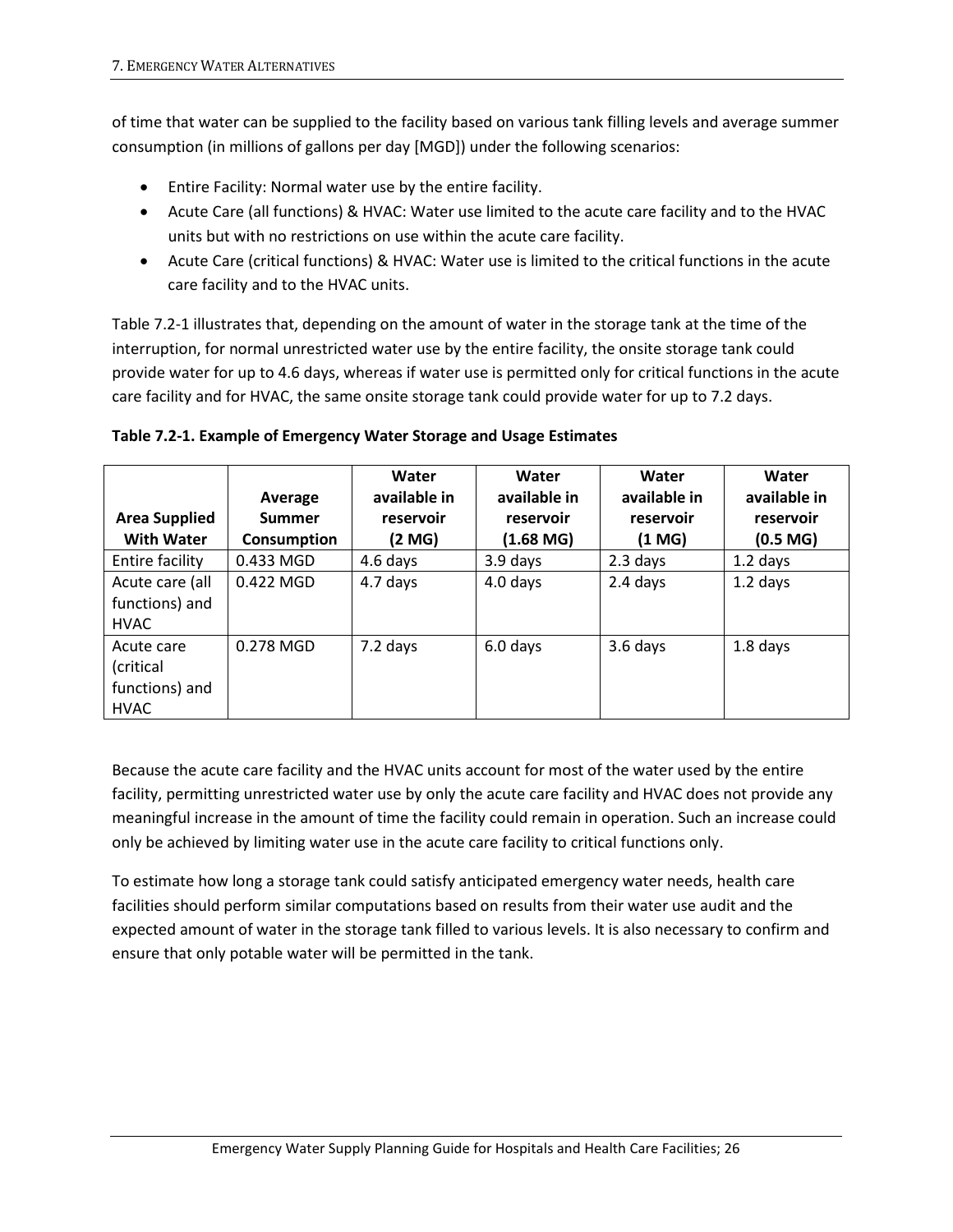# **Figure 7.2-1**

# **ALTERNATIVE WATER SUPPLIES - STORAGE TANKS**



**\* Do not use fire trucks for potable water pumping**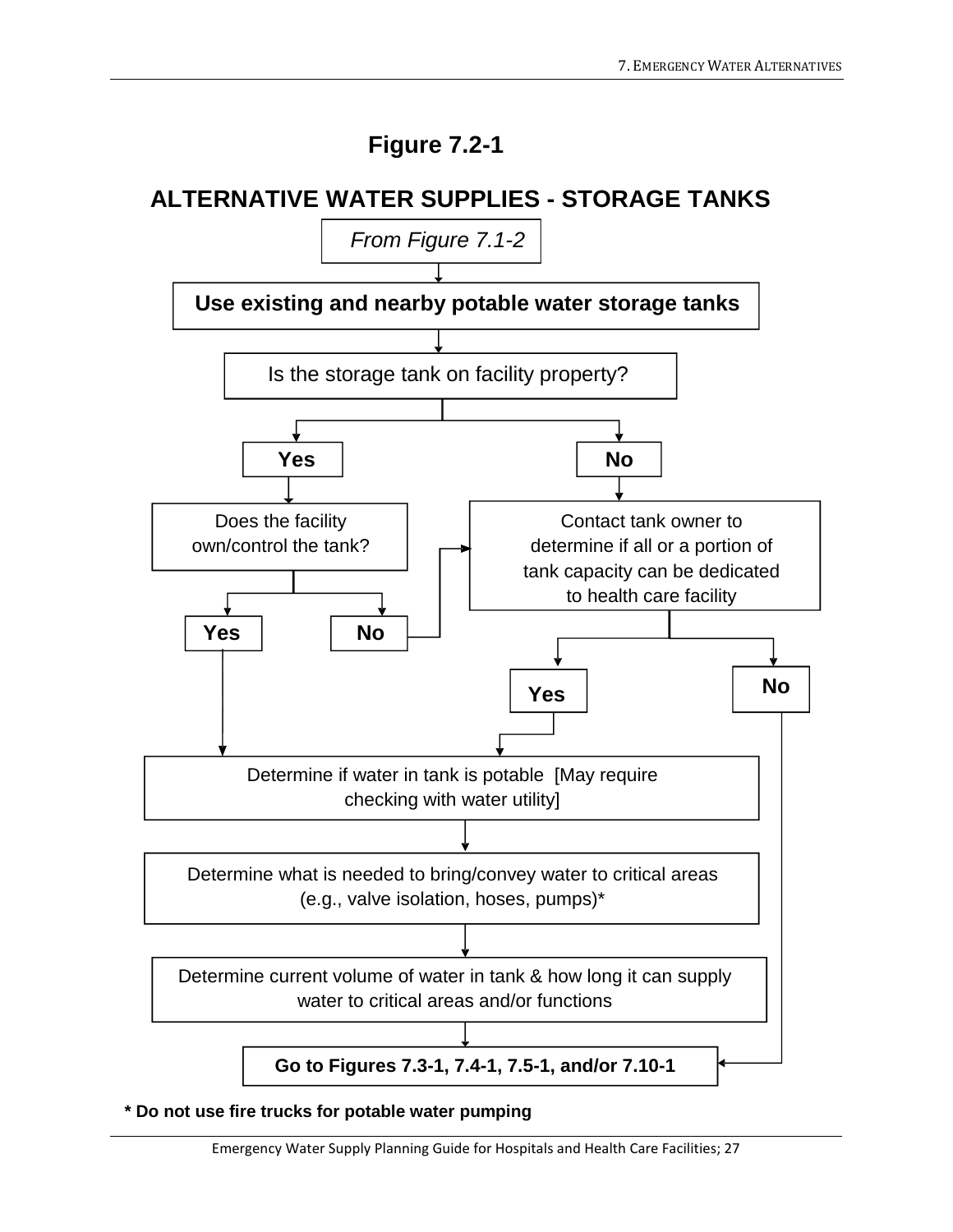### <span id="page-35-0"></span>**7.3. Other Nearby Water Sources**

Other alternative water sources that may be available in an emergency generally fall into one of the following categories (Figure 7.3-1):

- Other public water supply,
- Groundwater (i.e., a well)
- Surface water.

#### **7.3.1. Other Public Water Supply**

Another functioning public water supply with sufficient capacity to provide potable water to the health care facility often is the most likely alternative water source during a water supply interruption emergency. To use this alternative supply, the health care facility management must (Figure 7.3-1a):

- Arrange with another public water supply to obtain potable water,
- Determine the amount of potable water that the other public water supply can make available, and
- Determine if the amount of potable water made available is sufficient to supply the entire facility, only the facility's critical areas, or only a portion of the facility's critical areas.

To use any water that is made available, provisions must be made to convey the water to the facility and the appropriate critical areas. These provisions include:

- Closing the connection(s) to the primary water supply (The emergency water supply plan should include diagrams and a written description of all shut-off/isolation valve locations and what special tools may be necessary to operate the valves.)
- Isolating the potable from the non-potable water piping systems (This step should be part of the cross-connection control program of both the water utility and the health care facility.)
- Ensuring that the proper fittings and appropriate hardware are available and can be used to make a connection to the building plumbing or to a selected portion of the facility's water distribution system.

Section 7.4 provides additional information about tanker-transported water if tankers must be used to transport water to the facility.

If the distribution system piping of the nearby water supply is still in service and if there is a water supply line near the facility, the option may exist to make an emergency interconnection with that public water supply to convey water to the health care facility. Use of this option could entail the following:

- Temporary hoses and/or piping to connect the nearby water supply's distribution system piping to the piping at, or nearby, the health care facility
- Use of pumps to convey water and/or pressurize the facility system
- Connection(s) to fire hydrants located on the supply lines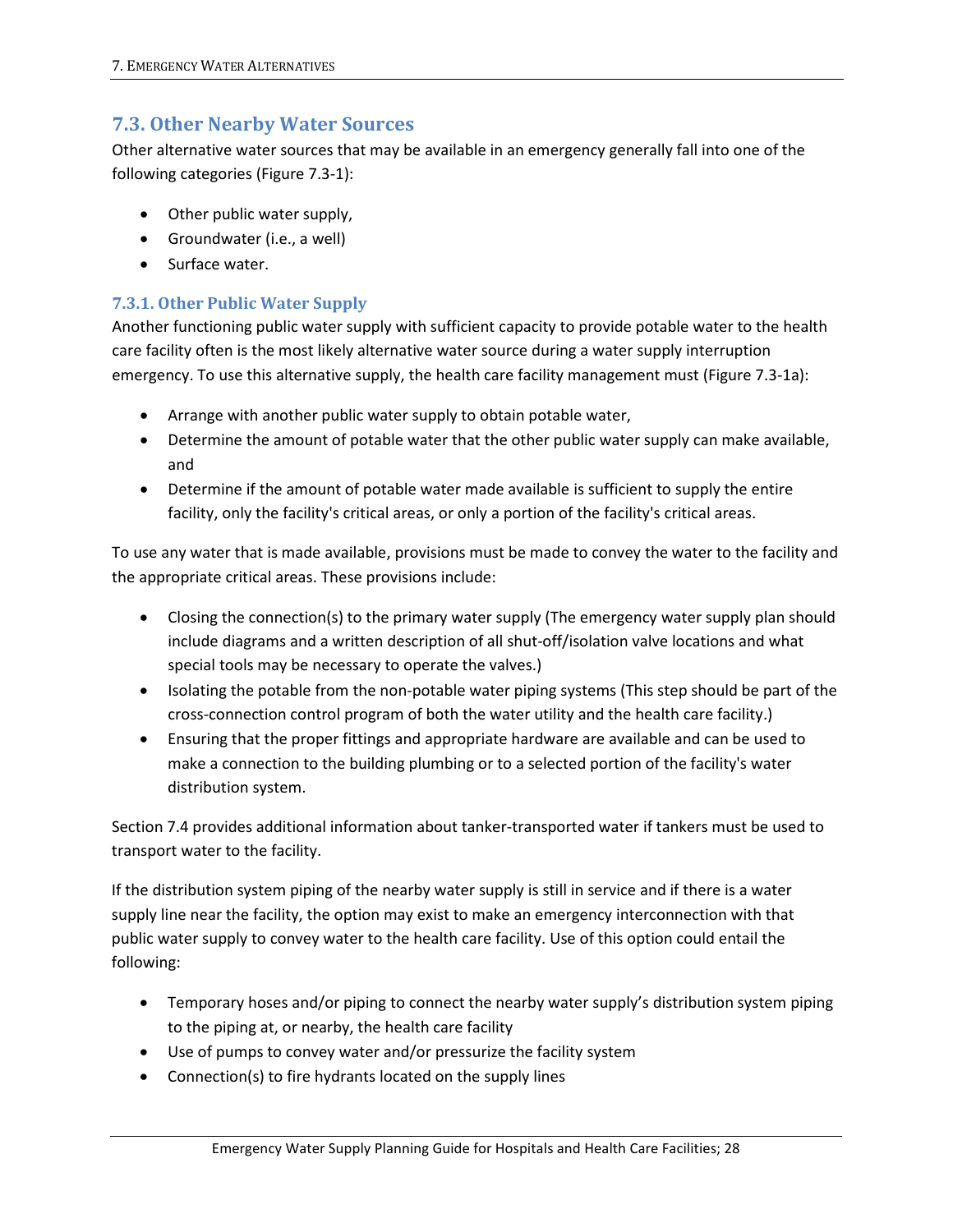• Isolation of valves to ensure that the water being received by the facility is conveyed to the appropriate critical areas.

#### **7.3.2. Groundwater**

A well can provide a dependable emergency source of water for most health care facilities, especially if it has an emergency power supply. Facility management should determine if any wells that could be used for emergency water supplies exist on the facility's grounds or on nearby properties. Such wells may belong to a water utility, industry, or private home and may have been constructed to supply potable water, irrigation water, cooling tower make-up water, or water for recreational purposes or industrial processes. Facility management must determine if the owners of an off-site well will allow its use during an emergency.

If a facility wishes to pursue development of its own emergency water supply well, it should consult with its state drinking water authority to determine if any permit limitations or other special provisions are required. A list of lead agencies for each state can be found on the Environmental Protection Agency websit[e http://www.epa.gov/safewater/dwinfo/index.html](http://www.epa.gov/safewater/dwinfo/index.html)

The following are examples of requirements from two different states:

- Under regulations of the Wisconsin Department of Natural Resources, (NR 812.09(4)(a))
	- o Emergency wells must follow the codes of the Department of Commerce.
	- o All connections must isolate well water from municipal or local water utility sources.
	- o Wells for emergency use are limited to wells that produce <70 gpm.
	- $\circ$  Emergency wells can only be used for water supply for  $\leq 60$  days during the year.
- Under regulations of the North Carolina Department of Environment and Natural Resources
	- o The capacity of an emergency supply well is not restricted.
	- o Use of an emergency supply well is restricted to emergencies only.
	- o Adequate primary and secondary disinfection must be provided while the well is in use.
	- o Emergency supply well piping must be physically disconnected (i.e., shutoff valve) from the facility's water supply piping, when operating under normal conditions (i.e. no water shortage),
	- o Emergency supply well piping should be physically connected to the facility's supply piping only during emergency conditions (i.e. water shortage).

If well water is available for use, the planning team must determine if the water is potable or can be made potable, if it will foul equipment used for HVAC or other purposes, and if it is appropriate for other uses within the facility.

Determining if the available groundwater is potable generally will require consultation with the state drinking water program authority or the local health department. If the groundwater is potable, the well capacity should be determined to see if it is sufficient to supply the critical areas of the facility. The groundwater also should be evaluated for its content of iron, manganese, and other dissolved solids which could impact the facility's equipment. If the water capacity is sufficient to supply part or all of the critical areas and if the water quality is acceptable or can be made acceptable for use with the facility's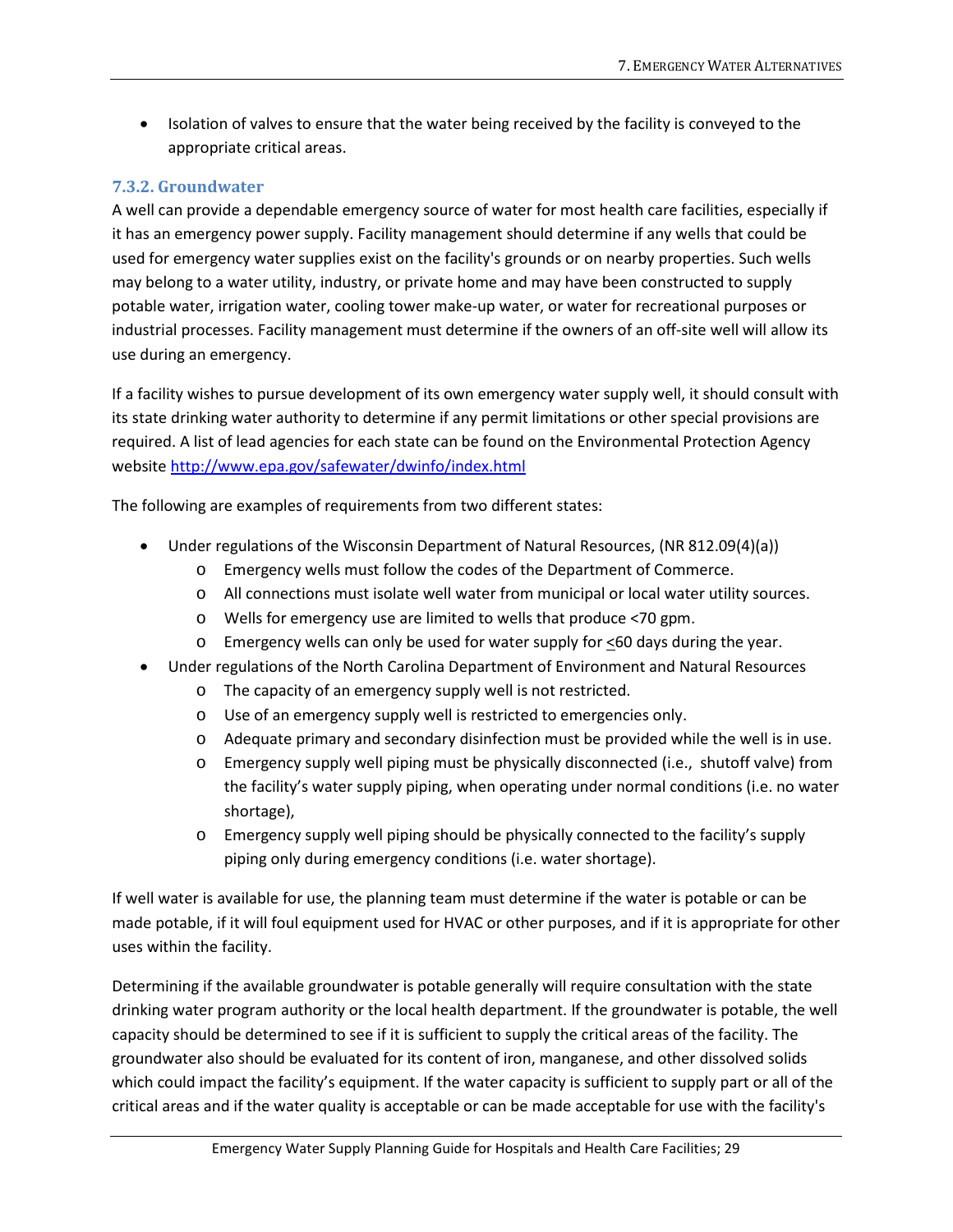equipment, then provisions must be made to convey the water to the facility and its critical areas. These provisions include:

- Closing the valve (s) connecting the primary water supply (The emergency water supply plan should include diagrams and a written description of all shut-off and isolation valve locations and what special tools may be necessary to operate the valves.)
- Isolating the potable from the non-potable water systems (This step should be part of the crossconnection control programs of both the water utility and the health care facility.)
- Ensuring that the proper fittings and appropriate hardware are available and can be used to make a connection to the building plumbing or to a selected portion of the facility's water distribution system.

A tanker/water hauler may be necessary to transport the water to the facility. See Section 7.4 for additional information on tanker-transported water.

Even if the groundwater is non-potable, it can provide potential benefits to a health care facility in the event of a water supply emergency. These include use in the cooling towers and for toilet flushing. However, care will need to be taken to ensure that:

- The quality of the water does not interfere with operations by clogging, fouling, or corroding equipment; overwhelming chemical processes; or resulting in other damage
- Any equipment or piping being used to transport non-potable water is clearly labeled
- The non-potable groundwater is not introduced into potable water storage containers, vessels, or systems
- The tank or bladder receiving the water at the facility is clearly labeled as "DO NOT DRINK/NON-POTABLE WATER ONLY"
- The non-potable systems at the health care facility are isolated from the potable water systems
- Provisions are made to clean, disinfect, and conduct microbiological analyses on potable lines if they contained non-potable water before they are returned to potable operation.

### **7.3.3. Surface Water**

As indicated in Figure 7.3-1b, there may be other nearby surface water supplies such as a lake, pond, creek, or storm water retention pond that, with appropriate treatment, may also provide an alternative potable or non-potable water supply. Table 7.10-1 provides guidance on determining the treatment that may be required; however providing appropriate treatment is a significant effort.

If appropriate treatment is available to provide potable water from this source, then the available capacity or yield will need to be determined to see if it is sufficient to supply the critical areas. If the capacity is sufficient to supply all of the critical areas, provisions will need to be made to convey that water to the critical areas (as with any alternative water supply). These provisions include:

• Closing the connection or connections to the primary water supply (The emergency plan should include a diagram or written description of where the shut-off or isolation valves are located and what special tools, if any, may be required.)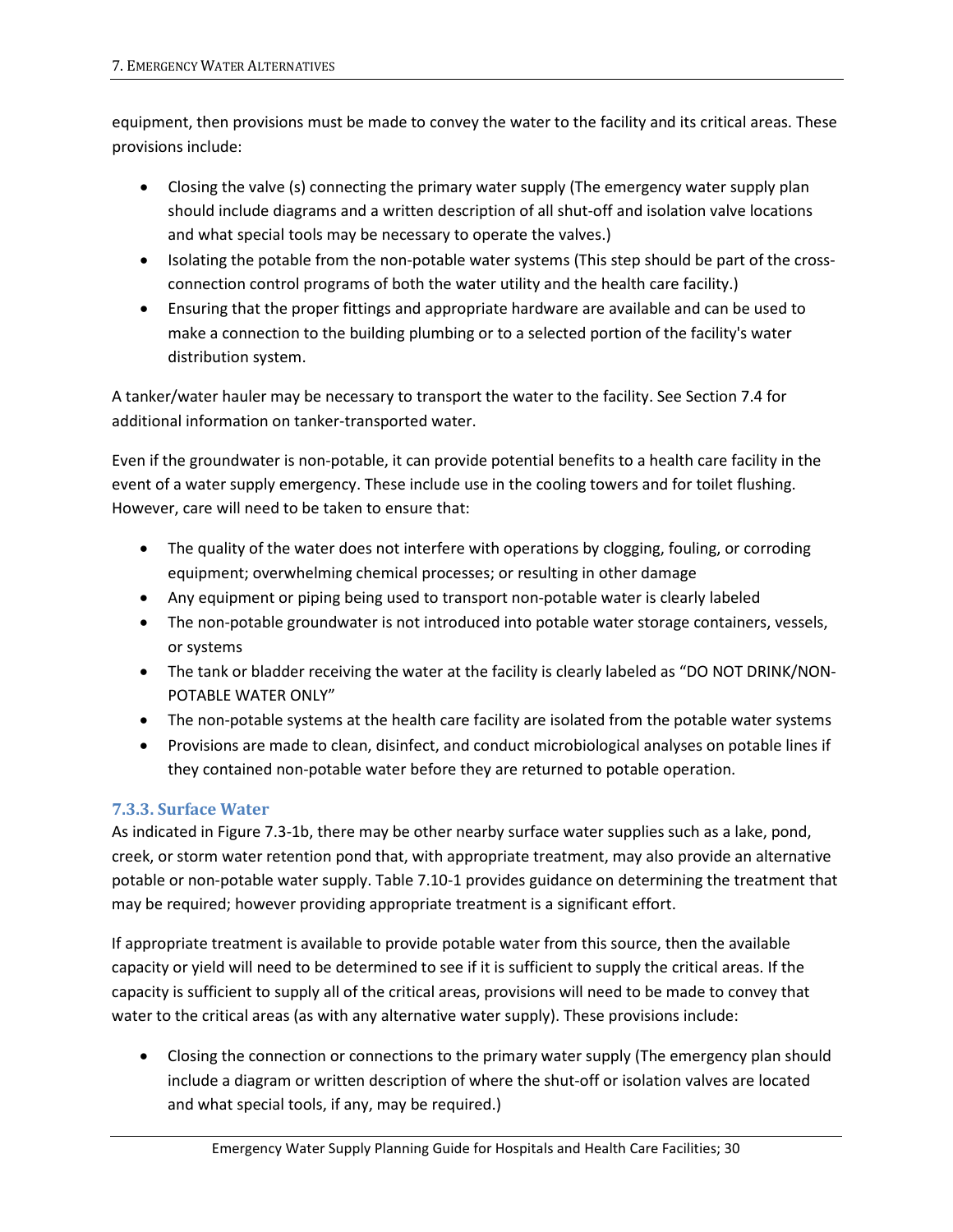- Isolating the potable and non-potable systems
- Installing fittings to make a connection to the building plumbing or to a selected portion of the distribution system
- Installing water pumps.

For off-site surface water supplies, it may be necessary to use a tanker to transport the water to the facility. See Section 7.4 for additional information on tanker-transported water.

If the treated surface water is non-potable, there are a number of non-potable water uses at a facility. These include use in the cooling towers and for toilet flushing. Consequently, a non-potable supply can still provide benefits to a facility in the event of a water supply emergency. However, care will need to be taken to ensure that:

- The water is of appropriate quality so as not to interfere with operations by clogging, fouling, corroding, overwhelming chemical processes, or causing other unanticipated results;
- Any equipment or piping being used to transport the non-potable water is clearly labeled "DO NOT DRINK/NON-POTABLE WATER ONLY";
- The non-potable groundwater is not introduced into potable water storage containers, vessels, or systems;
- The tank or bladder receiving the non-potable water at the health care facility is clearly labeled as "DO NOT DRINK/NON-POTABLE WATER ONLY";
- The non-potable systems at the health care facility are isolated from the potable systems; and
- Provisions are made to clean, disinfect, and conduct microbiological analyses on water lines that contained non-potable water before they are returned to potable water operations.

Use of these alternatives will require a significant amount of planning before the onset of a water supply emergency to ensure that the agreements, equipment, and procedures are in place.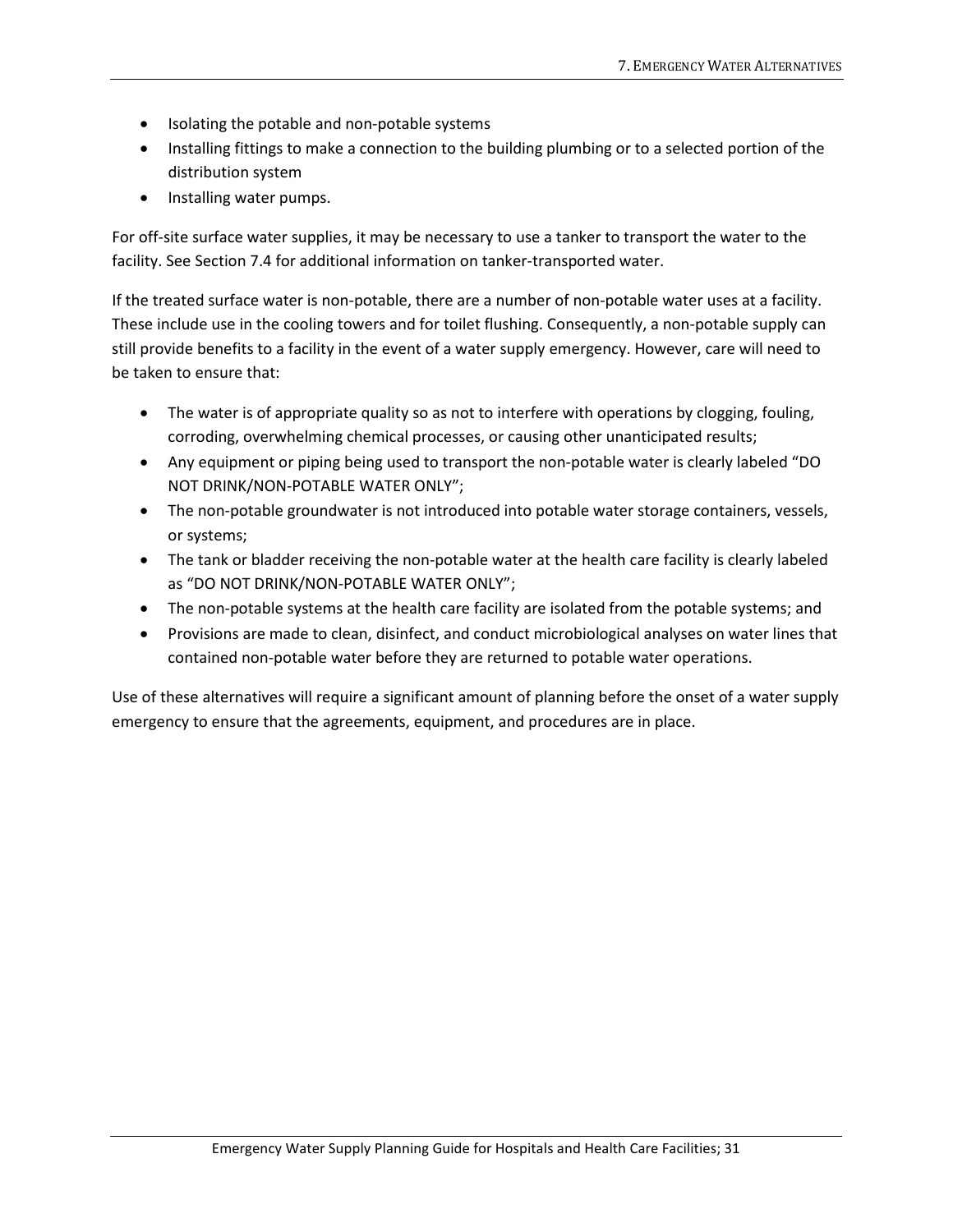

**\* Do not use fire trucks for potable water pumping**

Emergency Water Supply Planning Guide for Hospitals and Health Care Facilities; 32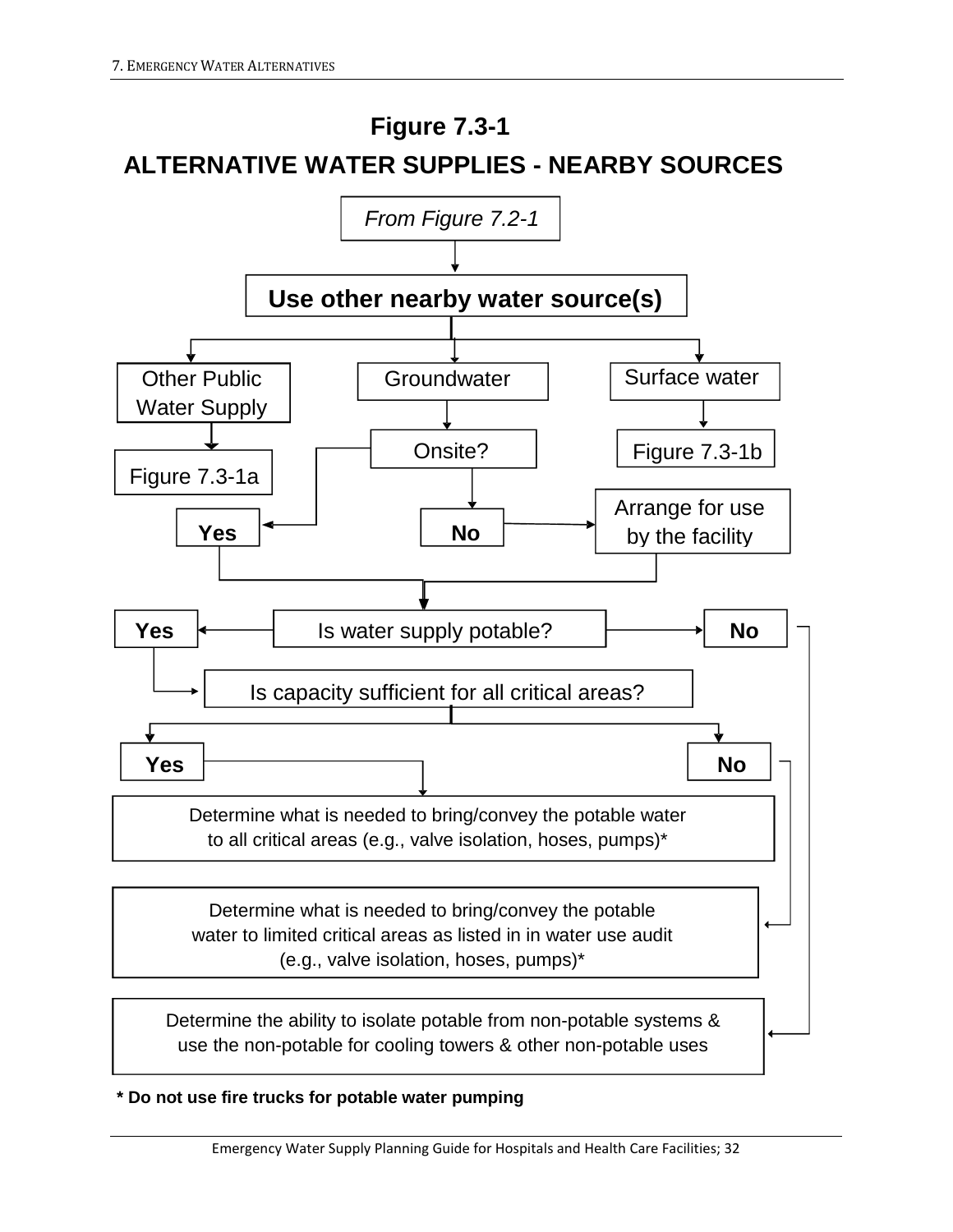# **Figure 7.3-1a**

# **ALTERNATIVE WATER SUPPLIES - NEARBY SOURCES**  *OTHER PUBLIC WATER SUPPLY*



**\* Do not use fire trucks for potable water pumping**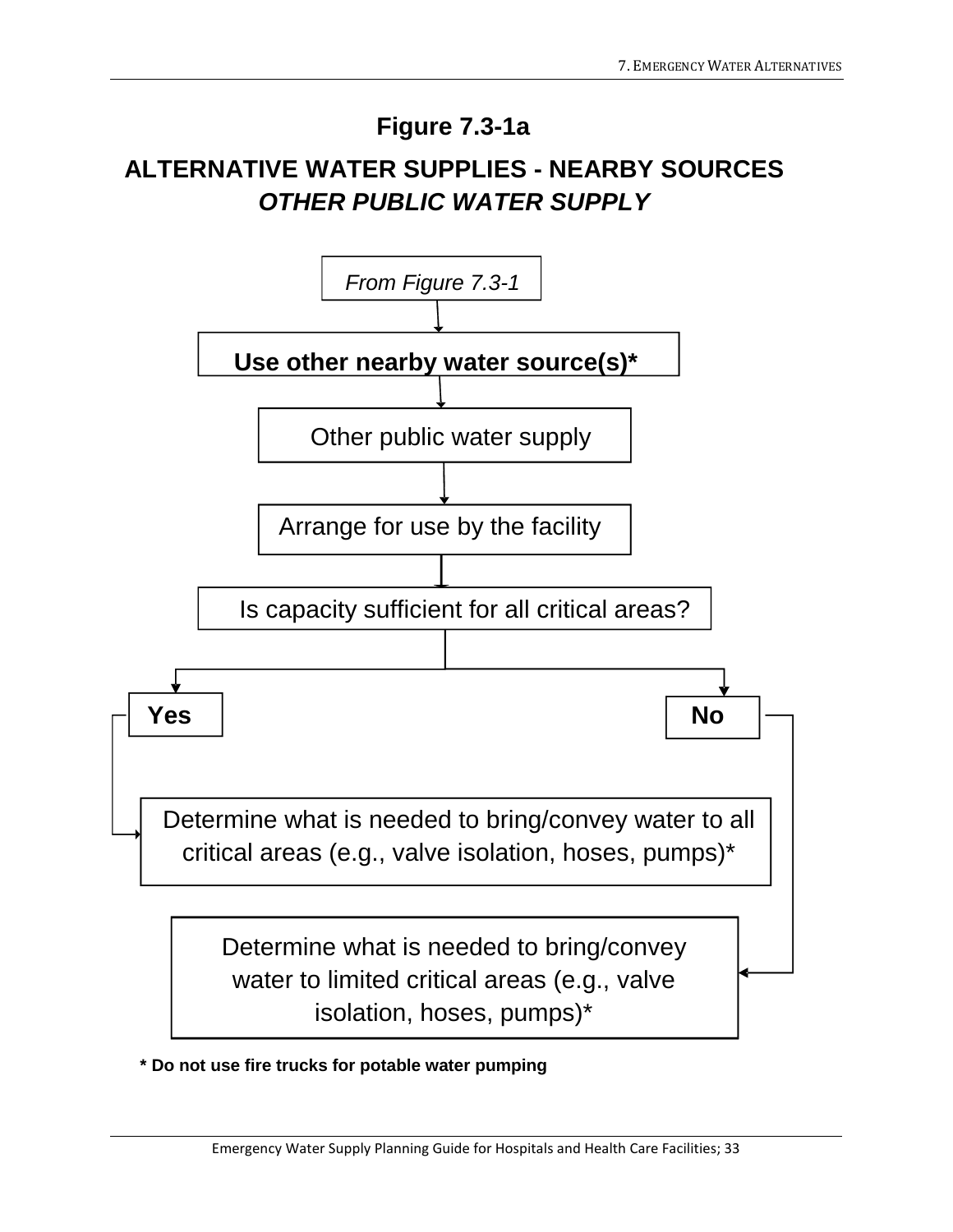# **Use other nearby water source(s)\* ALTERNATIVE WATER SUPPLIES - NEARBY SOURCES**  *SURFACE WATER* **Figure 7.3-1b**  Surface water (e.g., lake, pond, river, creek) **Yes No** Is treatment available to make water supply potable? Isolate potable from non-potable water & use non-potable water for cooling towers & other non-potable uses Is capacity sufficient for all critical areas? **Yes Res** No Determine what is needed to bring/convey water to limited critical areas (e.g., valve isolation, hoses, pumps) \* Determine what is needed to bring/convey water to all critical areas (e.g., valve isolation, hoses, pumps)\* *From Figure 7.3-1*

**\*Do not use fire trucks for potable water pumping**

Emergency Water Supply Planning Guide for Hospitals and Health Care Facilities; 34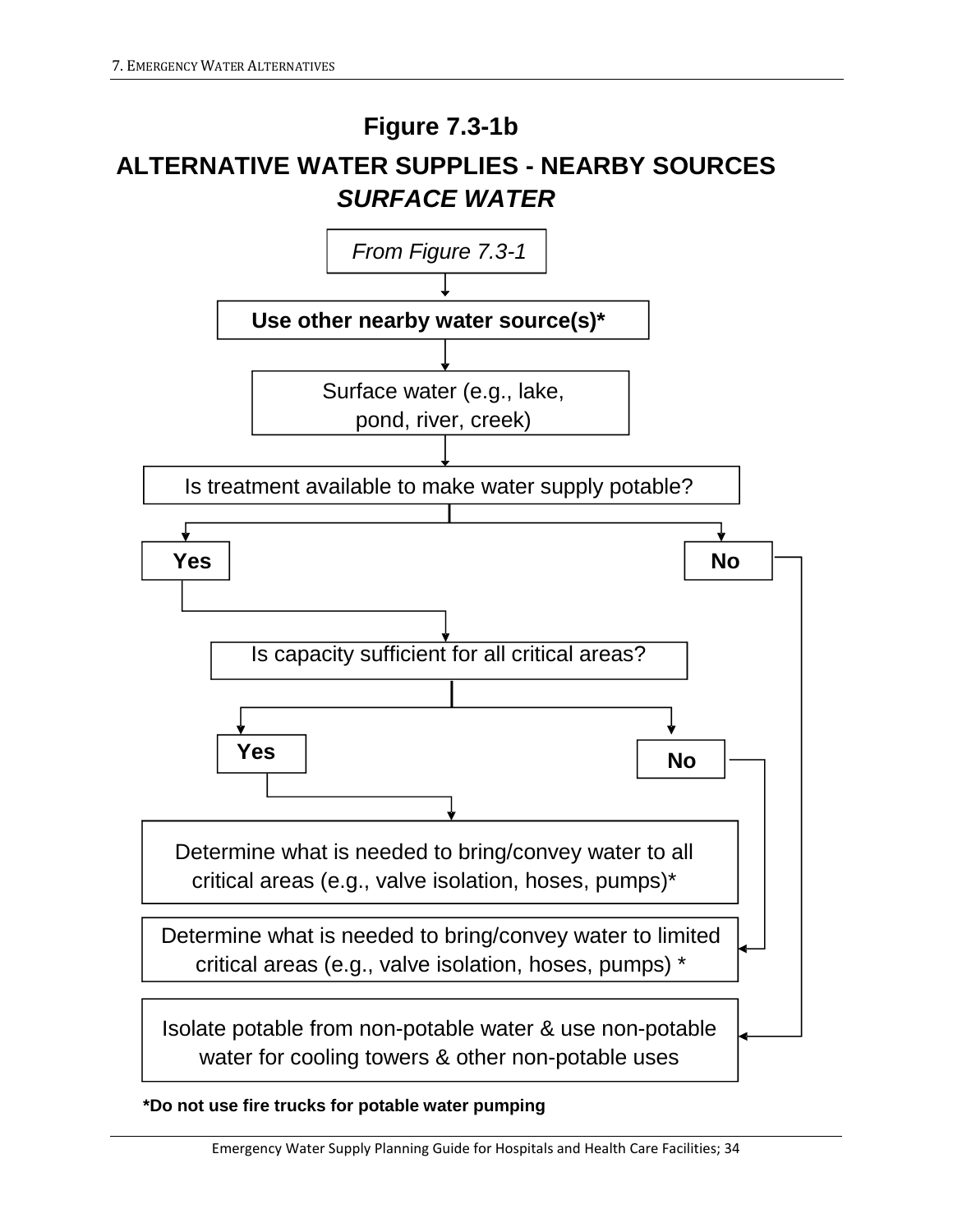# **7.4. Tanker-transported Water**

In a water-supply emergency, facilities may need to rely on a water hauler to transport water to the facility. As indicated in Figure 7.4-1, planning for the use of tanker-transported water involves the following steps:

- Determine if the water source being used to fill the tanker trucks is safe and from an approved source.
- Determine if the tanker being used to transport the water is appropriate for the transport of potable water. The tanker must be food grade certified (i.e.,National Sanitation Foundation (NSF)/American National Standards Institute (ANSI) Standard 61), contaminant-free, and watertight.
- Ensure proper cleaning and disinfection of tanker truck.
- Isolate the building plumbing from the primary water supply.
- Make provisions to convey the water safely from the tanker trucks to the building. All hoses and other handling equipment used in the operation should meet NSF/ANSI Standard 61, be stored off the ground at all times, and be thoroughly flushed and disinfected before use.

### **7.4.1. Water Source**

In general, state drinking water authorities will require that water intended for potable use be obtained from an approved public water supply. This will normally be a nearby public water supply. In these cases, there will be a need to

- Obtain permission for its use from the state drinking water authority, the public water supply that is to be used as the source, and, possibly, the local emergency management agency.
- Identify where the tanker can draw the water from the supply (e.g., fire hydrant, storage tank connection).
- Identify and/or provide for temporary storage of the tanker-transported water.

In some cases, a non-potable water supply source may be used if appropriate testing as determined by the state drinking water authority shows it is safe to use. Testing may include microbiological and possibly chemical and radiological testing.

A number of water uses at a facility do not require the use of potable water. These include use in the cooling towers and for toilet flushing. Consequently, a non-potable supply can still provide benefits to a health care facility in the event of a water supply emergency. However, care will need to be taken to ensure that

- Tanker trucks being used to transport non-potable water are clearly labeled "DO NOT DRINK/NON-POTABLE WATER ONLY";
- Tanker trucks do not contain substances that will harm equipment operations;
- Tanker trucks are not subsequently used to transport potable water unless they are first properly cleaned and disinfected;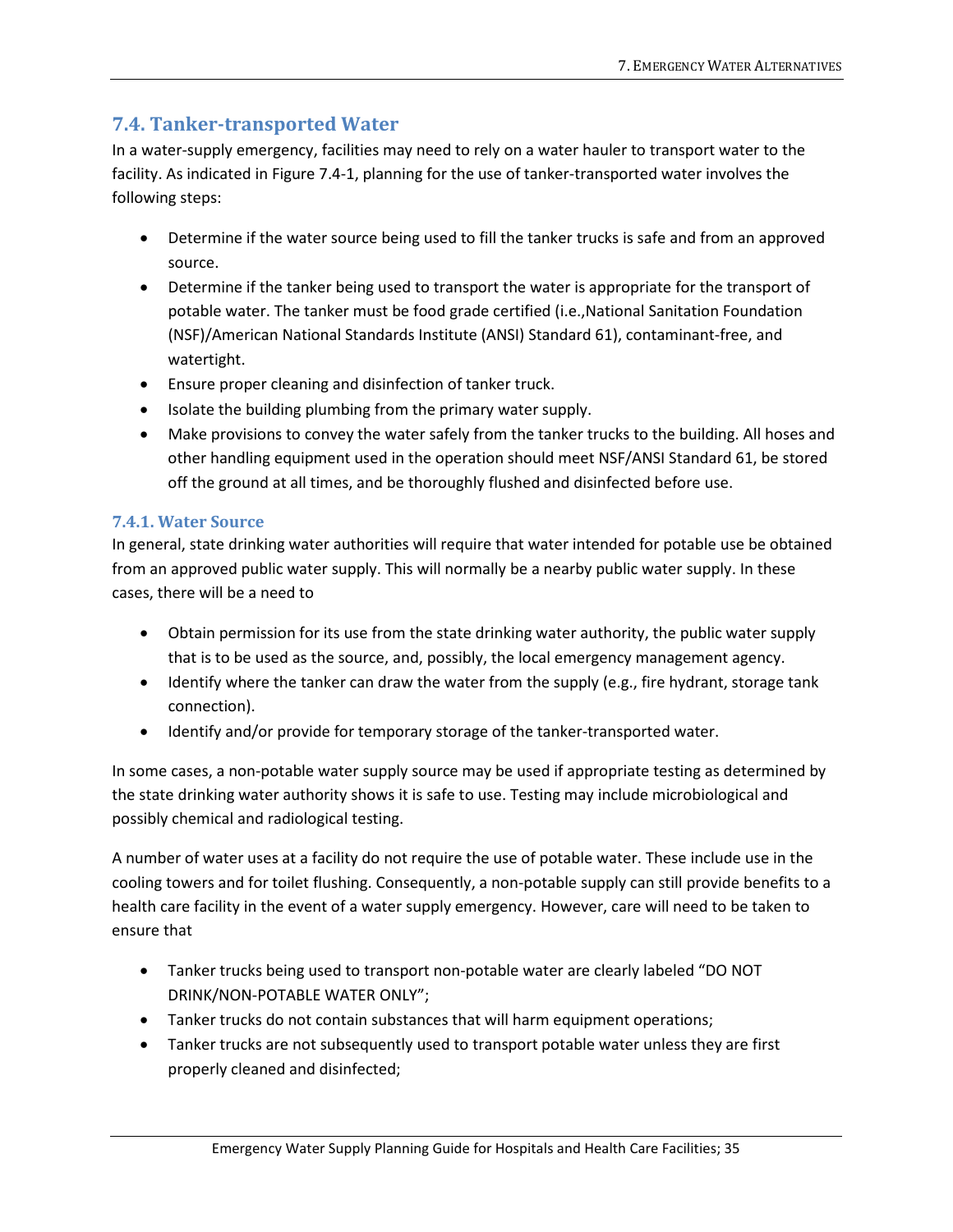- The tank or bladder receiving the water at the medical facility is clearly labeled as non-potable; and
- The non-potable systems at the facility are isolated from the potable systems.

#### **7.4.2. Tankers and Portable Tanks**

For potable water, tanks should meet NSF/ANSI Standard 61. Licensed bulk water haulers or food grade tank haulers may offer the best option in emergencies. Smaller portable water tanks meeting NSF/ANSI Standard 61 may be available through local vendors.

Many state drinking water authorities have developed their own requirements or guidelines for transporting water intended for potable use. These are based on recognition that the extra handling involved with transporting water to a facility increases the risk for contamination. In general, these requirements or guidelines include the following:

- Tanks previously used to transport materials such as chemicals and petroleum derivatives cannot be used for hauling potable water.
- Truck containers must be contaminant-free, watertight, and made of food-grade approved material that can be easily cleaned and disinfected. The container must also be capable of being maintained to prevent water contamination.
- The tanker truck transporting potable water must be labeled "DRINKING WATER ONLY".
- Tankers or truck containers need to be filled or emptied using sanitary methods. Preferably, this will include valve-to-valve connections or air gaps.
- Connections and fittings for filling and emptying the tank must be properly protected to prevent any extrinsic contamination.
- Any hoses or piping must be maintained in a sanitary condition.
- A drain and vent must be provided that will allow for complete emptying of the tank for cleaning or repairs.
- Tanks or containers should be completely enclosed and the covers should be sealed or locked to protect the water from tampering.
- The water source should be tested for microbiolgic indicators and chlorine residual before filling the tanker and before discharging the water from the tanker into the health care facility. It is recommended that all testing be documented.

The tank, along with the hoses, pumps, and other equipment, must be cleaned and sanitized. The inside surfaces of the tanks and other equipment should be exposed to a minimum chlorine dose of 50 milligrams per liter (mg/L) for at least 30 minutes. The sanitizer should meet NSF/ANSI Standard 60. The state drinking water authority should be consulted to determine the amount of time that the equipment must be exposed to the chlorine solution. As an alternative, AWWA Standard C652-02 for disinfecting tanks can be used as a reference.

The above chlorine solution can be prepared by adding 1 gallon of 5.25%-6.0% sodium hypochlorite (unscented regular household bleach) into every 1,000 gallons of water. After at least 30 minute of contact time, this solution will need to be drained. Check with the local wastewater utility to determine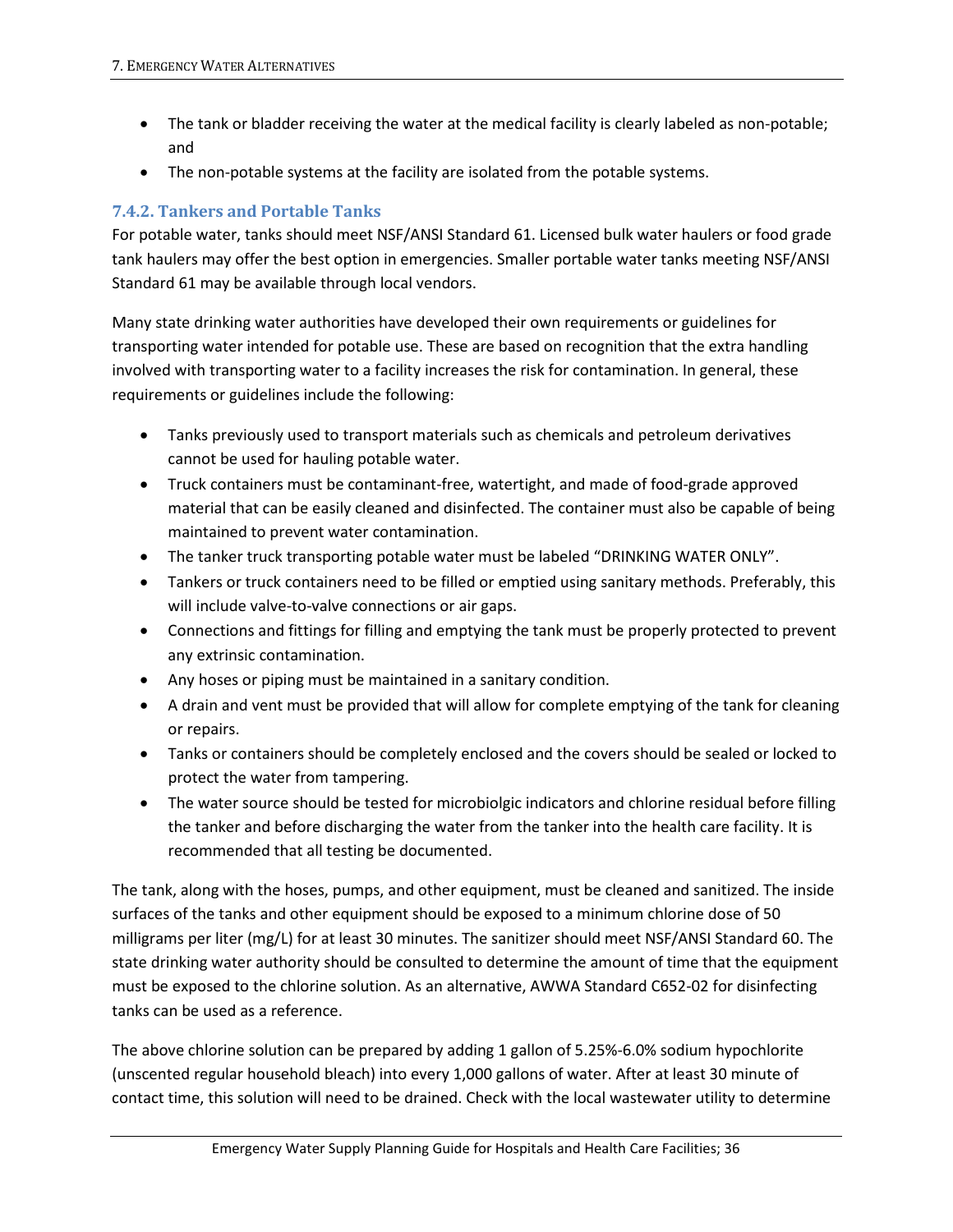the appropriate method for disposal of this solution. The tank should be flushed with a safe source of water and drained. Water stored in the tanker truck or potable tank should be maintained at a free chlorine residual between 0.5 mg/L and 2.0 mg/L. Levels above 2.0 mg/L can sometimes create taste issues and make water less palatable. Warm weather conditions can cause chlorine to dissipate from the tanks so more frequent monitoring of chlorine levels may be necessary.

All hoses and other handling equipment used in the operation should meet NSF/ANSI Standard 61, be stored off the ground at all times, and be thoroughly flushed and disinfected before use. Hoses should be capped at each end or connected together when not in use.

#### **7.4.3. Isolation of the Building Plumbing**

Before the building plumbing can be pressurized with water from the tanker-truck or other back-up water supply, the connection to the primary water supply should be closed. Note that some health care facilities have more than one service connection to the main water distribution system. The emergency plan should include a diagram or written description of shut-off or isolation valve locations and what special tools, if any, may be required. This procedure should be coordinated with the water utility staff, plumbing officials, health department, and appropriate regulatory agencies.

#### **7.4.4. Conveying the Water to the Building -- Pipes, Fittings, and Pumps**

Because the tanker may need to be connected to the building plumbing, it will need to park close to the building where connective piping can enter the system without crossing traffic areas. Knowing the connection locations will allow for placement of the truck and will help with estimating the amount of pipe needed to make a connection.

Facilities should evaluate the need for special pipe fittings—including any required for backflow prevention—that may be necessary to connect to the building, to fire hydrants, or to other pipes within the water distribution system. Consideration should be given to obtaining and storing hard-to-find fittings and other necessary hardware.

Once a tanker is on site, additional equipment will be needed, including a pump for potable water, a pressure bladder tank, a pressure switch, pipes, and fittings in order to connect to the building plumbing. Fittings, pipes, and associated plumbing should meet local and state plumbing codes and be installed by a licensed plumber. If installation is not regulated by a plumbing code, pipes and plumbing should meet NSF/ANSI Standard 61 requirements for drinking water system components.

Pumps must not exert pressure greater than the pressure rating of the piping or pressure bladder, whichever is lower. Pump operation needs to be controlled to prevent surge or water hammer from rupturing piping and attached equipment.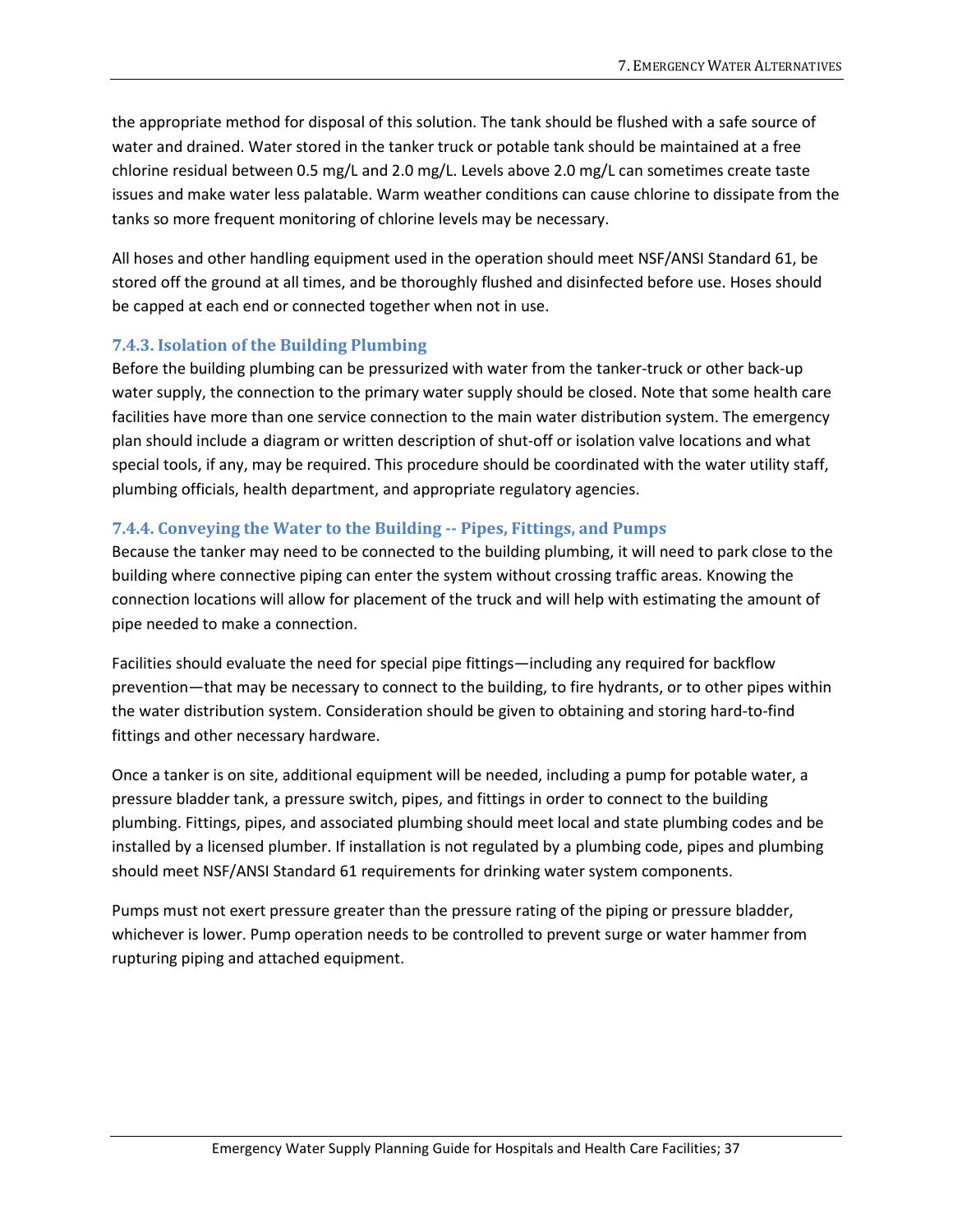

### **\*Do not use fire trucks for potable water pumping**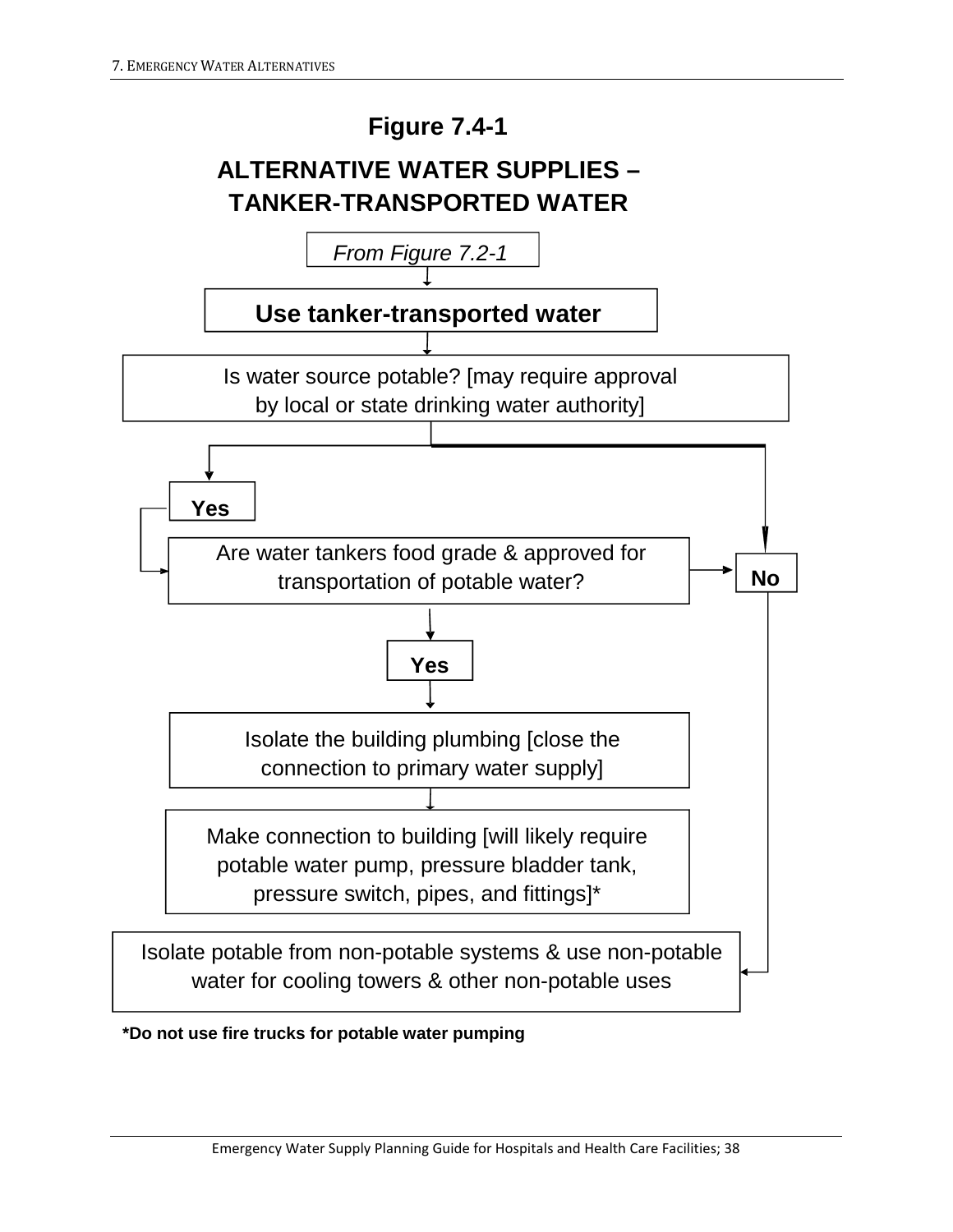# **7.5. Large Temporary Storage Tanks (Greater than 55 Gallons)**

Facilities should consider acquiring temporary storage for potable and non-potable water for the duration of an emergency (Figure 7.5-1 and 7.5-1a). Information should be obtained about equipment delivery time and set-up, maintenance requirements, and the number of people required for set-up and maintenance. If possible, new tanks should be used because tanks that have contained chemicals can leave harmful residues. Tanks should be cleaned and disinfected before and after use and meet NSF/ANSI Standard 61 for potable water use.

Temporary storage tanks are available through commercial sources and may be ordered and shipped to the facility in the event of an emergency.

#### **7.5.1. Pillow and Bladder Tanks**

Pillow and bladder tanks (Figures 7.5-2 and 7.5-3, respectively) can provide temporary storage of water during an emergency. These tanks can be equipped with handles and lifting points which can helpful with positioning. The tanks should have a relief valve to prevent overfilling. Tanks are available in standard sizes from 100- to 50,000-gallon capacity (Table 7.5-1) and can be special ordered in sizes up to 250,000-gallon capacity. Pillow and bladder tanks in a variety of sizes and capacities can be used individually or, if more than 250,000-gallon storage capacity is needed, can be interconnected for a large-scale relief operation or long-term emergency situation.

Because they are collapsible, pillow and bladder storage tanks can be:

- easily stored and transported,
- placed into low-height and space-limited areas, and
- easily installed by unrolling and unfolding

However, some of their disadvantages include:

- potential depletion of disinfectant residuals during extended water storage,
- accidental or deliberate perforation,
- weakening of tank fabric by age, sunlight, repeated use, or improper storage conditions,
- the need for careful cleaning and storage per manufacturer's instructions after use and before reuse, and
- the need to verify that previous use did not include storage of a hazardous material.

| <b>Tank Capacity</b> |          |               |               | <b>Tank Pallet Shipping Weight</b><br><b>Tank Pallet Shipping Dimensions</b> |               |                          |
|----------------------|----------|---------------|---------------|------------------------------------------------------------------------------|---------------|--------------------------|
| U.S. Gal.            | Imp Gal. | <b>Liters</b> | <b>Pounds</b> | <b>Kilograms</b>                                                             | <b>Inches</b> | <b>Centimeters</b>       |
| 100                  | 83       | 379           | 100           | 46                                                                           | 36 x 38 x 17  | $92 \times 97 \times 43$ |
| 500                  | 416      | 1.893         | 140           | 64                                                                           | 36 x 38 x 17  | $92 \times 97 \times 43$ |
| 1,000                | 833      | 3,785         | 185           | 84                                                                           | 36 x 38 x 17  | $92 \times 97 \times 43$ |
| 5,000                | 4.164    | 18.927        | 357           | 162                                                                          | 48 x 48 x 24  | 122 x 122 x 61           |
| 10,000               | 8,327    | 37,854        | 600           | 272.15                                                                       | 48 x 48 x 36  | 122 x 122 x 92           |

#### **Table 7.5-1. Bladder and Pillow Tank Sizes**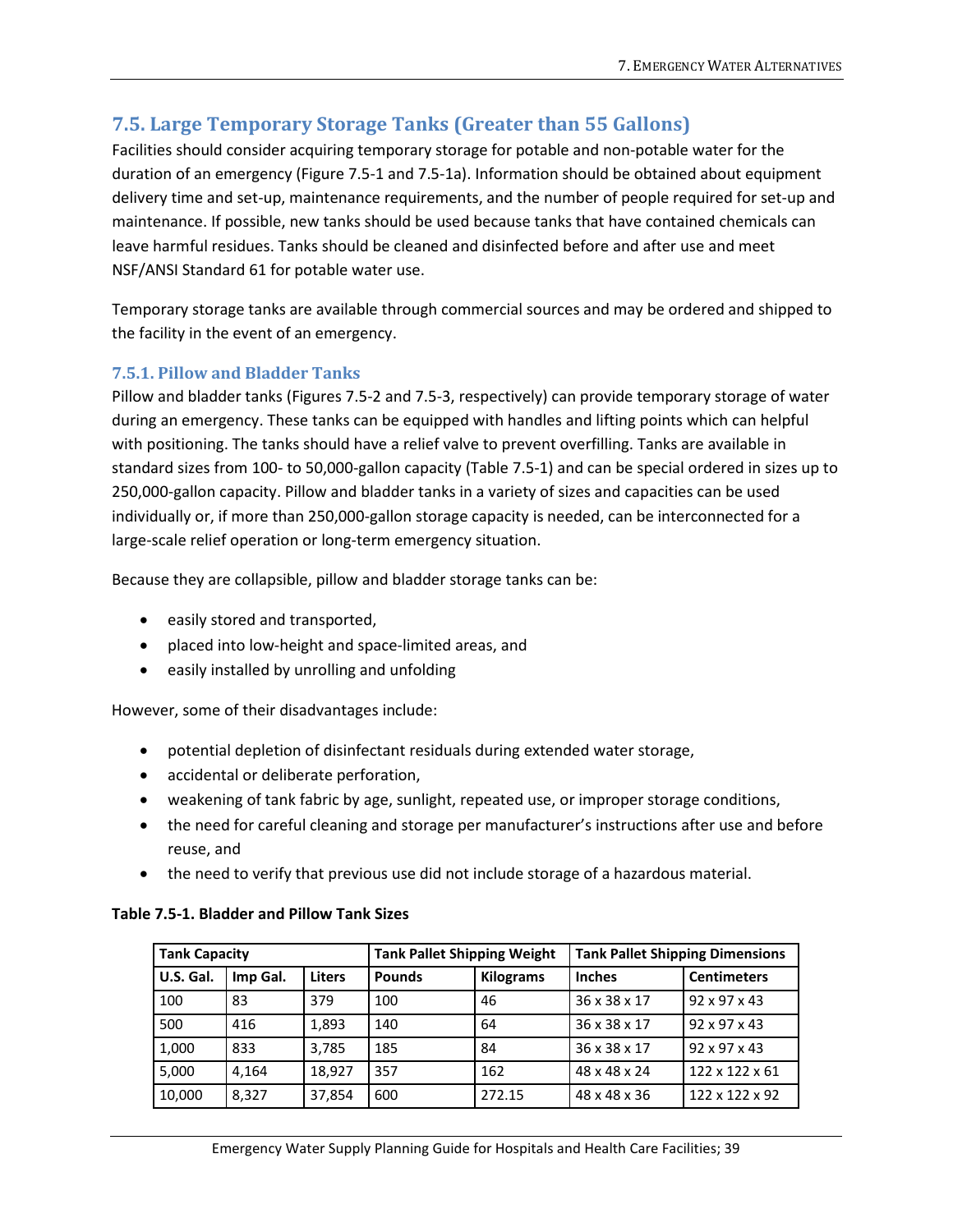| <b>Tank Capacity</b> |          |         |               | <b>Tank Pallet Shipping Dimensions</b><br><b>Tank Pallet Shipping Weight</b> |               |                             |
|----------------------|----------|---------|---------------|------------------------------------------------------------------------------|---------------|-----------------------------|
| U.S. Gal.            | Imp Gal. | Liters  | <b>Pounds</b> | <b>Kilograms</b>                                                             | <b>Inches</b> | <b>Centimeters</b>          |
| 20,000               | 16.654   | 75.708  | 850           | 385.55                                                                       | 48 x 48 x 48  | 122 x 122 x 122             |
| 50,000               | 41.635   | 189.270 | 2.000         | 907.18                                                                       | 48 x 84 x 40  | $122 \times 213 \times 102$ |

#### **7.5.2. Onion Tanks**

Onion tanks are self-supporting yet collapsible industrial urethane fabric containers designed for temporary storage of drinking water (Table 7.5-2). When packaged, they can collapse to about 15% of their full size. The urethane fabric meets all requirements for use to contain products for human consumption.

The open-top design allows for easy filling but a cover should be provided to protect the water from outside contamination (Figure 7.5-4). The tanks have two 3-inch input/outlet valves to facilitate filling and removal of water.

#### **Table 7.5-2. Onion Tank Sizes**

|                            |                | <b>Unfilled</b> |                    |                 |               |
|----------------------------|----------------|-----------------|--------------------|-----------------|---------------|
|                            | Capacity       | Container       | <b>Filled Base</b> | Collar          | <b>Filled</b> |
| <b>Part Number</b>         | (U.S. Gallons) | Weight          | <b>Diameter</b>    | <b>Diameter</b> | <b>Height</b> |
| Potable Water Tank - 600   | 600            | 40 pounds       | 84 inches          | 54 inches       | 38 inches     |
| Potable Water Tank - 1200  | 1,200          | 70 pounds       | 128 inches         | 82 inches       | 34 inches     |
| Potable Water Tank - 1800  | 1,800          | 75 pounds       | 154 inches         | 102 inches      | 36 inches     |
| Potable Water Tank - 3000  | 3,000          | 100 pounds      | 188 inches         | 132 inches      | 38 inches     |
| Potable Water Tank - 3600  | 3,600          | 115 pounds      | 189 inches         | 144 inches      | 38 inches     |
| Potable Water Tank - 4800  | 4,800          | 150 pounds      | 224 inches         | 164 inches      | 42 inches     |
| Potable Water Tank - 6000  | 6,000          | 150 pounds      | 209 inches         | 144 inches      | 60 inches     |
| Potable Water Tank - 10000 | 10,000         | 200 pounds      | 236 inches         | 144 inches      | 80 inches     |
| Potable Water Tank - 14400 | 14,400         | 250 pounds      | 260 inches         | 144 inches      | 93 inches     |

#### **7.5.3. Pickup Truck Tanks**

ANSI/NSF Standard 61 approved lightweight tanks are available in high-density linear polyethylene (HDLP) (Figure 7.5-5 and Table 7.5-3). These can be mounted on pickup trucks to haul water from a safe source.

| Table 7.5-3. Pickup Truck Tank Sizes |
|--------------------------------------|
|--------------------------------------|

| <b>Size</b> | <b>Height with Lid</b> | <b>Diameter</b> | Length    | Lid      |
|-------------|------------------------|-----------------|-----------|----------|
| 195 gallons | 30 inches              | 61 inches       | 38 inches | 8 inches |
| 295 gallons | 30 inches              | 61 inches       | 60 inches | 8 inches |
| 475 gallons | 46 inches              | 65 inches       | 65 inches | 8 inches |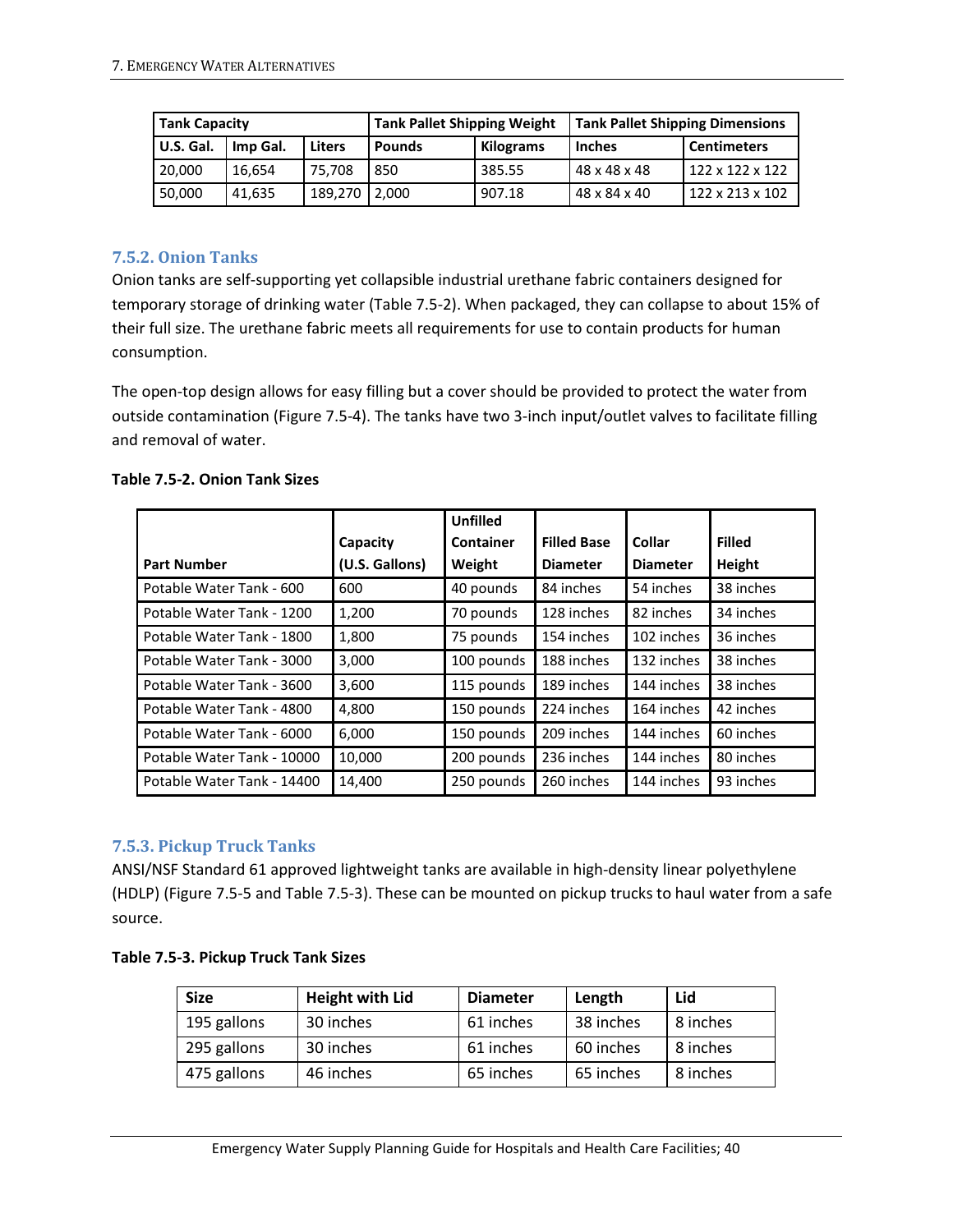

#### **\*Do not use fire trucks for potable water pumping**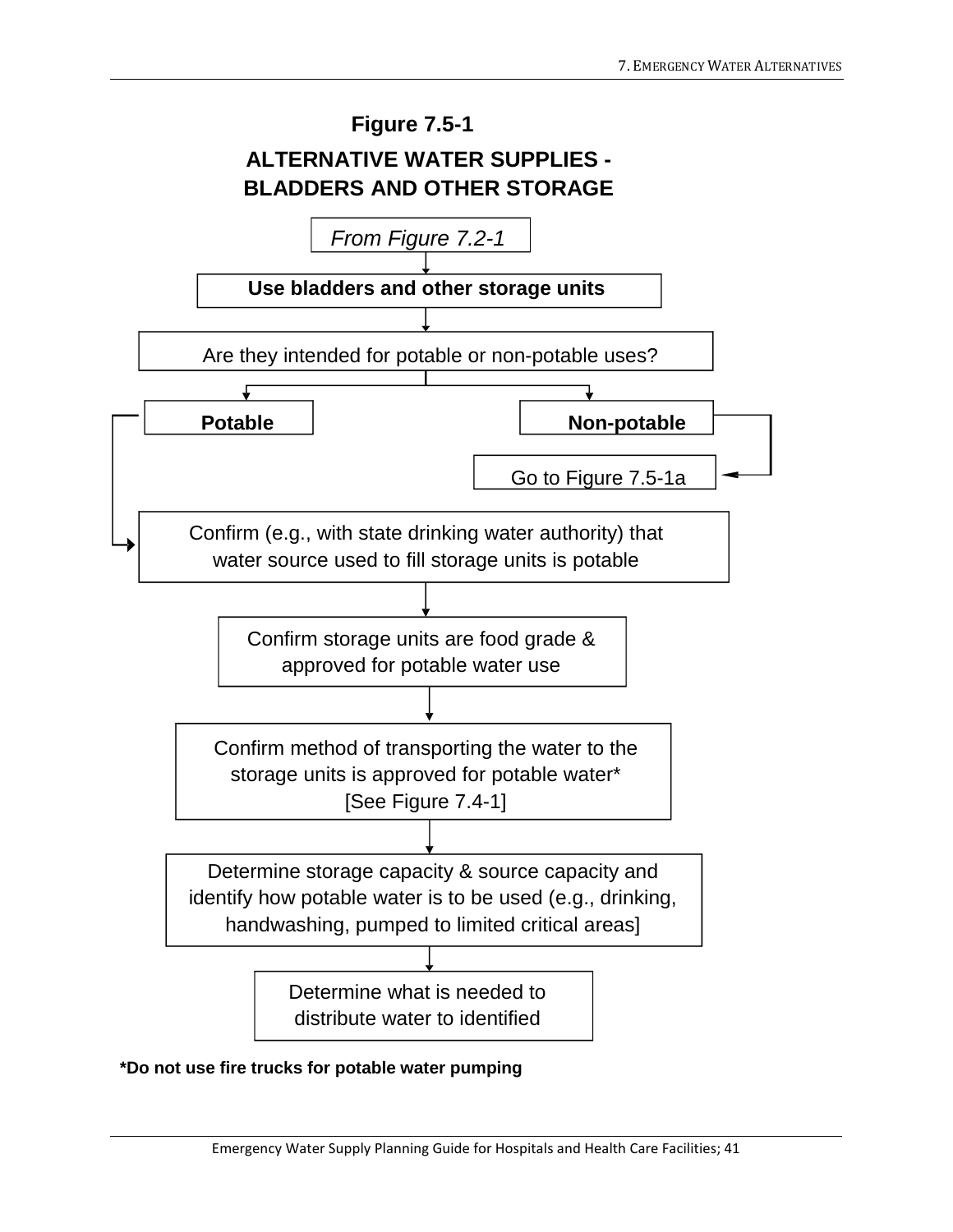# **Figure 7.5-1a**

# **ALTERNATIVE WATER SUPPLIES - BLADDERS AND OTHER STORAGE UNITS FOR NON-POTABLE USES**

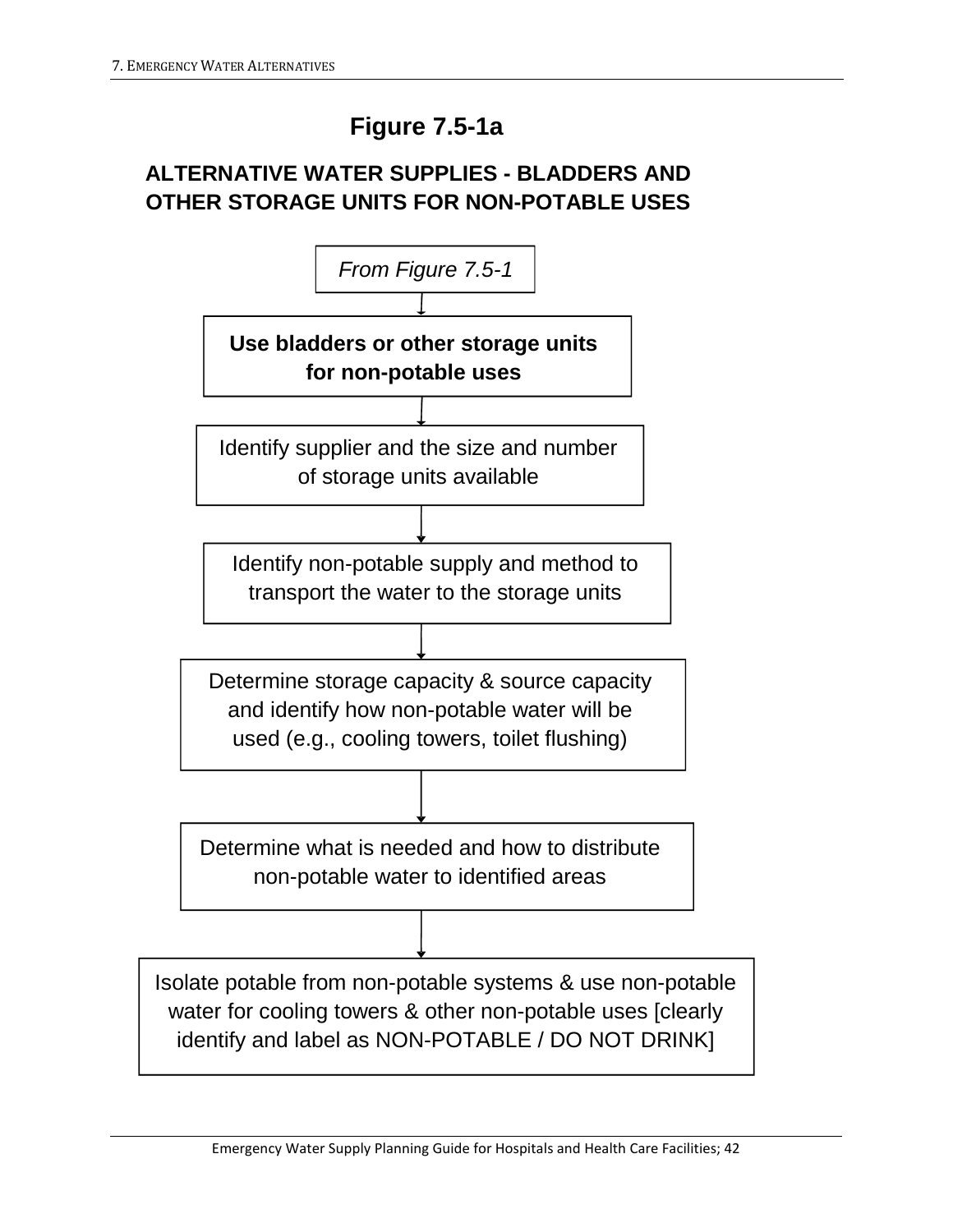#### **Figure 7.5-2. Pillow tanks**



**Figure 7.5-3. Bladder tanks**



**Figure 7.5-4. Onion water tank with removable cover**



**Figure 7.5-5. Pickup truck tank**

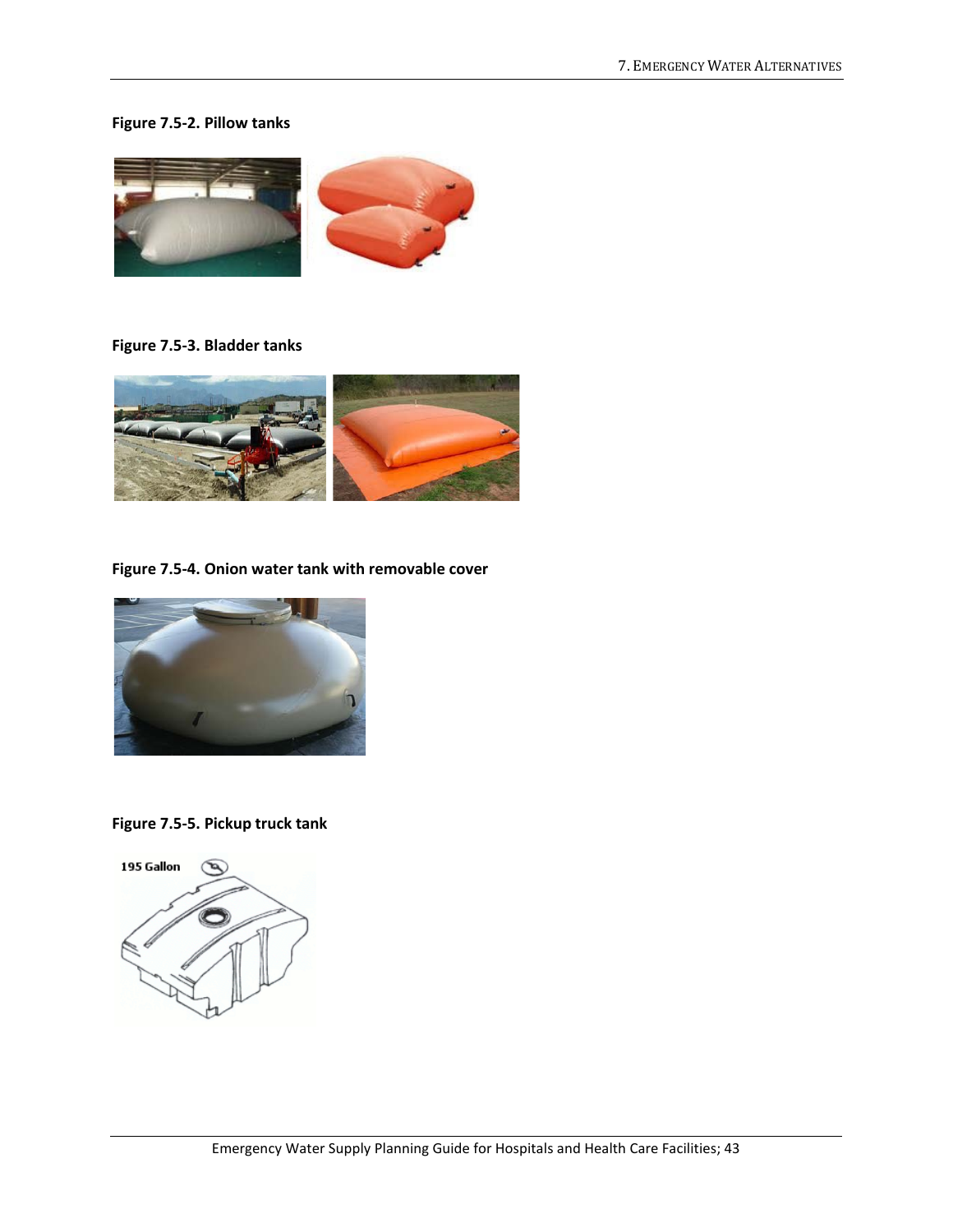### **7.6. Water Storage Containers (55 Gallons and Smaller)**

If emergency water storage is required on individual floors of a facility, smaller containers can be used. For planning purposes, consider the location and weight of the container when filled (Table 7.6-1). Depending on location and intended use, containers larger than 7 gallons may not be suitable because they would be too heavy for an individual to lift.

| <b>Container Size</b> | <b>Approximate Weight (in U.S. Pounds)</b> |
|-----------------------|--------------------------------------------|
| 55 gallons            | 440 pounds                                 |
| 15 gallons            | 120 pounds                                 |
| 7 gallons             | 56 pounds                                  |
| 6 gallons             | 48 pounds                                  |
| 5 gallons             | 40 pounds                                  |
| 4 gallons             | 32 pounds                                  |
| 3 gallons             | 24 pounds                                  |
| 2 gallons             | 16 pounds                                  |
| 1 gallon              | 8 pounds                                   |

#### **Table 7.6-1. Approximate Weight of Water-filled Containers**

#### **7.6.1. Storage Drums**

If a large amount of water is needed on specific floors or sections, a 55-gallon food grade drum can be used (Figure 7.6-1). It should be placed out of the way and where the floor structure can support its weight when full (e.g., over 400 pounds).

A siphon or transfer pump can be used to dispense the water from the large container. Food-grade tubing should be used for siphoning.

For convenience and to minimize the risk of spilling water, a hand-operated transfer pump (Figure 7.6-2) can be used. Battery- and electric-operated pumps are available through retailers. A limitation is that batteries or electricity may not be available during or after a disaster.

#### **7.6.2. Handled Jugs (3-5 Gallons) and Other Small Containers**

Handled jugs come in 3-gallon (approx. 11.4 liters) and 5-gallon (approx. 18.9 liters) sizes (Figure 7.6-3). A hand-operated pump can be used to dispense water from such containers.

Bottles and containers made from hard clear or color tinted PETE plastic (i.e., recycling code 1) are preferred because the 1-gallon and 2.5-gallon milky white plastic jugs and containers made from soft HDPE plastic (i.e., recycling code 2) puncture easily or, if dropped, can open.

#### **7.6.3. Treatment of Container-stored Water**

Non-commercially-bottled stored water in filled containers should be treated with chlorine or other approved method in order to maintain a detectable free chlorine residual and prevent microbial growth during storage. When using non-commercially-bottled stored water during an emergency or other water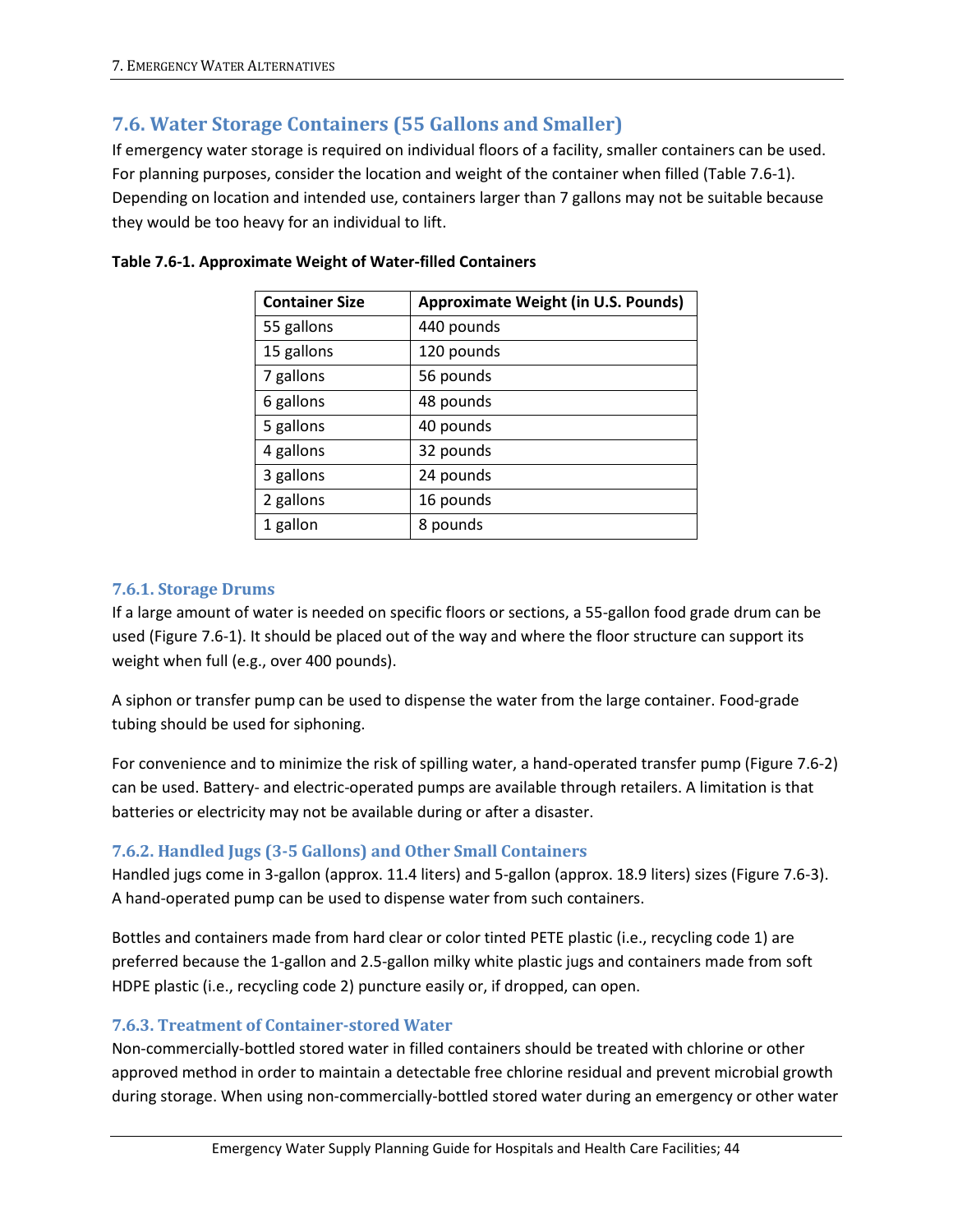interruption, the stored water should be tested at least daily to ensure an adequate chlorine residual is maintained. Information about preparing and storing a small emergency water supply can be found at: [http://www.cdc.gov/healthywater/emergency/safe\\_water/personal.html](http://www.cdc.gov/healthywater/emergency/safe_water/personal.html) .

#### **7.6.4. Commercially Bottled Water**

Commercially bottled water may provide the most convenient immediate source of potable water for use during an emergency. Several advantages of commercially bottled water include: a readily available source of contingency water during unforeseen emergencies, and an available higher level of water treatment (e.g., reverse osmosis, distillation) that may not be standard for tap water. However, a careful and knowledgable review of a commercial bottler's treatment methods is necessary to ensure adequate removal of pathogens and other contaminants of concern. A disadvantage of commercially bottled water is that it cannot be made available in quantities large enough to meet all hospital needs without becoming cost-prohibitive.

The CDC website has links to resources that instruct consumers on how to obtain further information about bottled water manufacturers' treatment methods.

[http://www.cdc.gov/healthywater/drinking/bottled/.](http://www.cdc.gov/healthywater/drinking/bottled/) The CDC also provides guidance for immunocompromised individuals in the form of a guide entitled: Cryptosporidiosis: A Guide to Commercially-Bottled Water and Other Beverages[. http://www.cdc.gov/crypto/gen\\_info/bottled.html](http://www.cdc.gov/crypto/gen_info/bottled.html) .

Facilities should make formal arrangements in advance with bottlers and bulk suppliers to ensure availability and delivery of a sufficient supply of bottled water during an emergency. Local suppliers may not be able to provide an adequate supply during a crisis.

See 7.7, Water Storage Location and Rotation, for information about storing bottled water.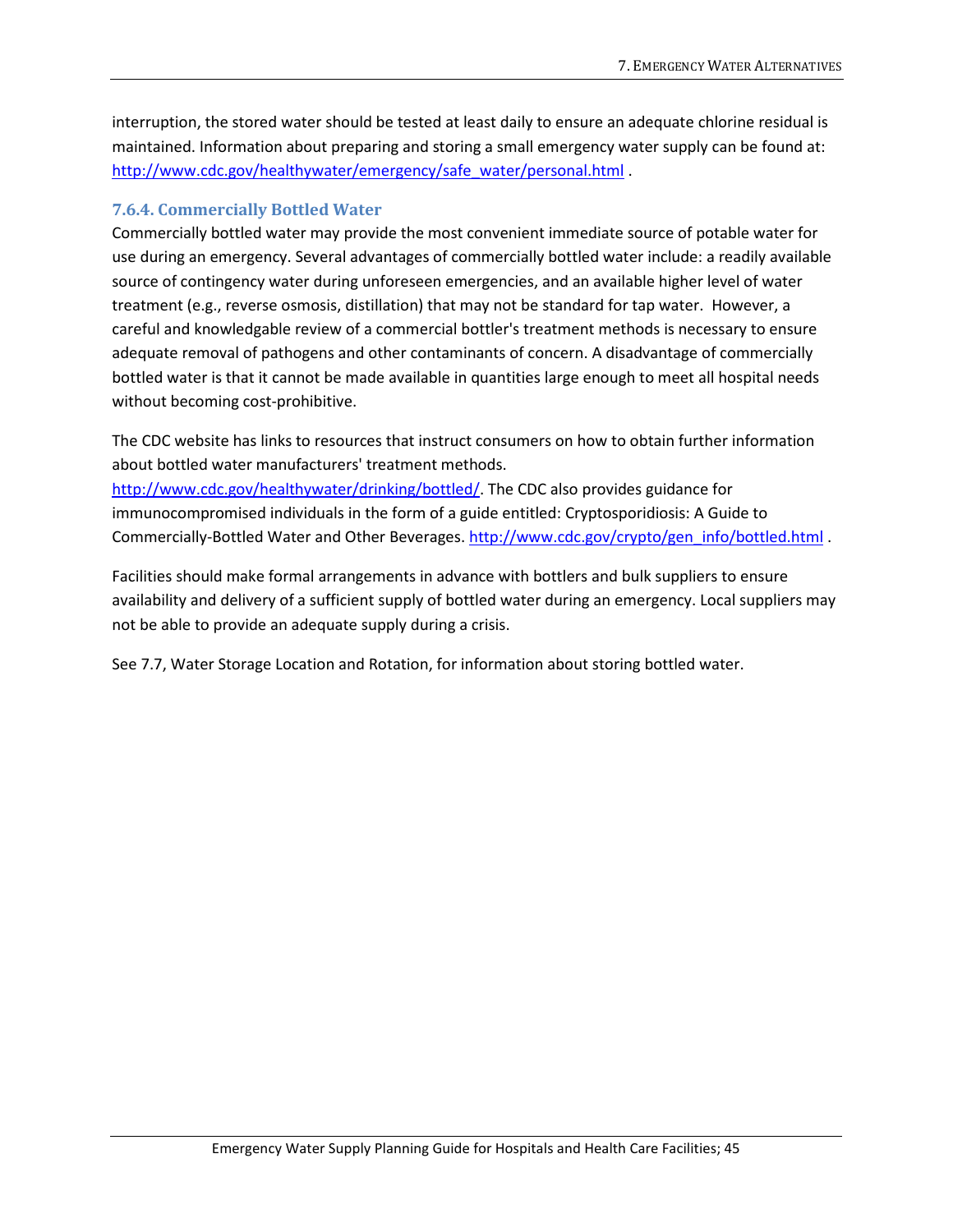#### **Figure 7.6-1. 55-gallon Water Drum**



**Figure 7.6-2. Hand Pump**



**Figure 7.6-3. 3- and 5-gallon Containers**

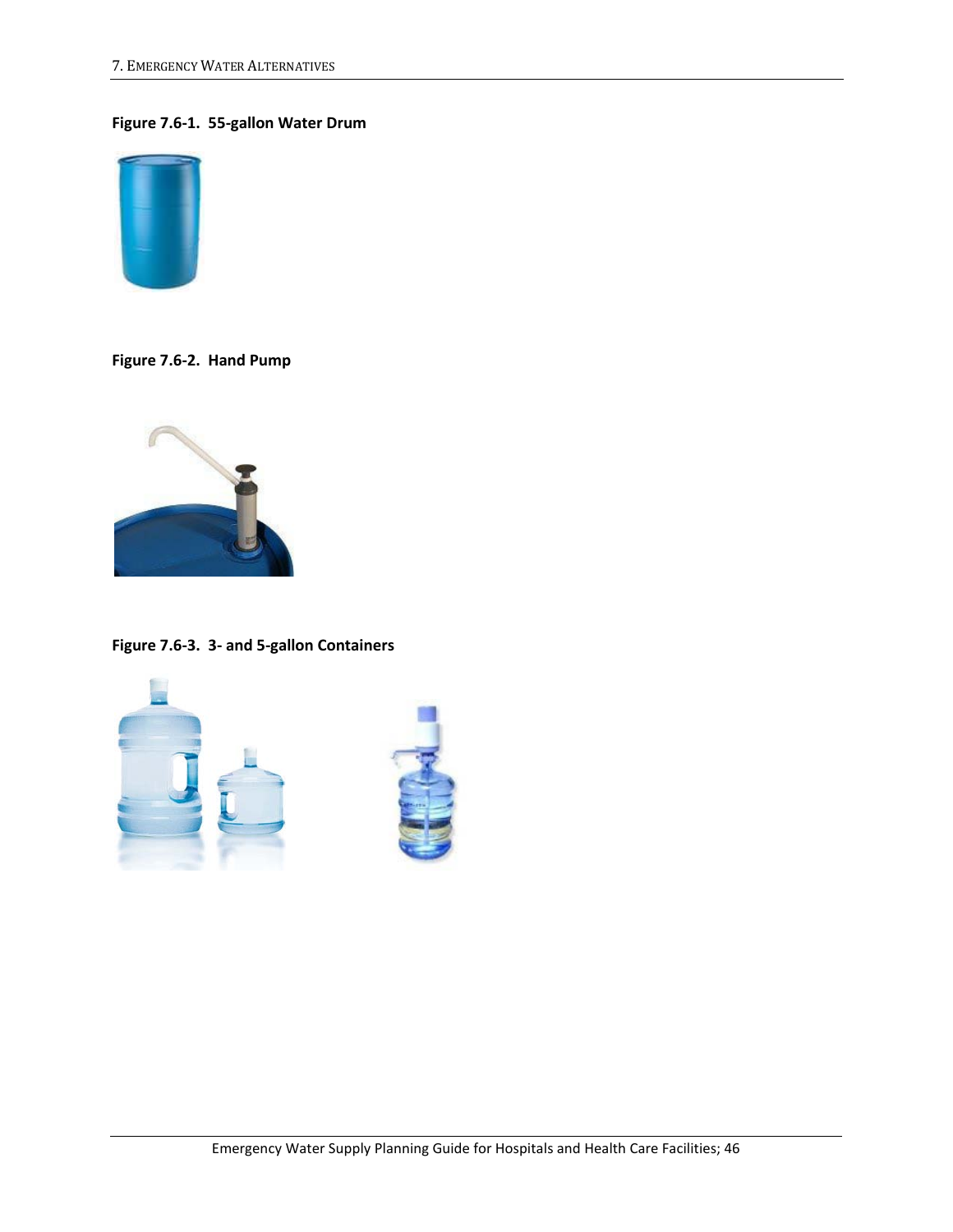# **7.7. Water Storage Location and Rotation**

All stored water should be kept in a cool dry place, out of direct sunlight, and, preferably, in a location not subject to freezing. Water containers should be stacked no higher than recommended by the manufacturer. If a large amount of water is stored, the structure of the floor must be sufficiently sound to support the weight of the water.

The American Red Cross and the Federal Emergency Management Agency recommend changing bottled water every 6 months. In the United States, commercially-bottled water manufacturers often mark a "sell by" date of 2 years after bottling. This "sell by" date serves as a stock-keeping number and for stock rotation purposes in supermarkets; it does not imply that the product is compromised or that water quality deteriorates after that date.

Health care facilities should ensure that the bottled water:

- is packaged in accordance with FDA processing and good manufacturing practices (21 CFR Part 129); <http://www.accessdata.fda.gov/scripts/cdrh/cfdocs/cfcfr/CFRSearch.cfm?CFRPart=129> .
- meets FDA quality standard provisions as outlined in 21 CFR, Part 165; [http://www.accessdata.fda.gov/scripts/cdrh/cfdocs/cfcfr/CFRSearch.cfm?CFRPart=165&showFR](http://www.accessdata.fda.gov/scripts/cdrh/cfdocs/cfcfr/CFRSearch.cfm?CFRPart=165&showFR=1%20l) [=1%20l](http://www.accessdata.fda.gov/scripts/cdrh/cfdocs/cfcfr/CFRSearch.cfm?CFRPart=165&showFR=1%20l)
- meets standards for the removal of *Cryptosporidium* if used by immune compromised patients who are at risk for severe infection from this organism. More information is available in CDC's, *Guidelines for Preventing Opportunistic Infections Among Hematopoietic Stem Cell Transplant Recipients (2000)*; <http://www.cdc.gov/mmwr/PDF/rr/rr4910.pdf>
- has not been opened.

Tap water or water from other sources that is placed in containers and disinfected onsite (i.e. not commercially bottled) does not have an indefinite shelf life. Such water should be checked periodically for residual chlorine and retreated if necessary. See Section 7.6.3, Treatment of Container-stored Water, for additional information about non-commercially bottled water.

## **7.8. Portable Treatment Units**

Water at facilities is used in both potable and non-potable applications. To keep the facility operational during an interruption of the public water supply, both needs have to be met in terms of quality and quantity. Many types of portable treatment technologies for meeting the water needs of facilities exist (See Section 7.10). However, the use of such technologies can be an expensive and complex process and generally is not recommended. If a portable treatment unit is used as an emergency water supply alternative, the monitoring requirements are typically complex and a certified treatment operator may be needed. Such a treatment unit should be pilot tested using the raw water source in order to assure operability and to provide hands-on operational experience for personnel who are expected to operate the equipment.

The choice of the type and size of treatment unit will depend on the available alternative water source and the intended use of the treated water. Figures 7.10-1 through 7.10-1d illustrate the steps to take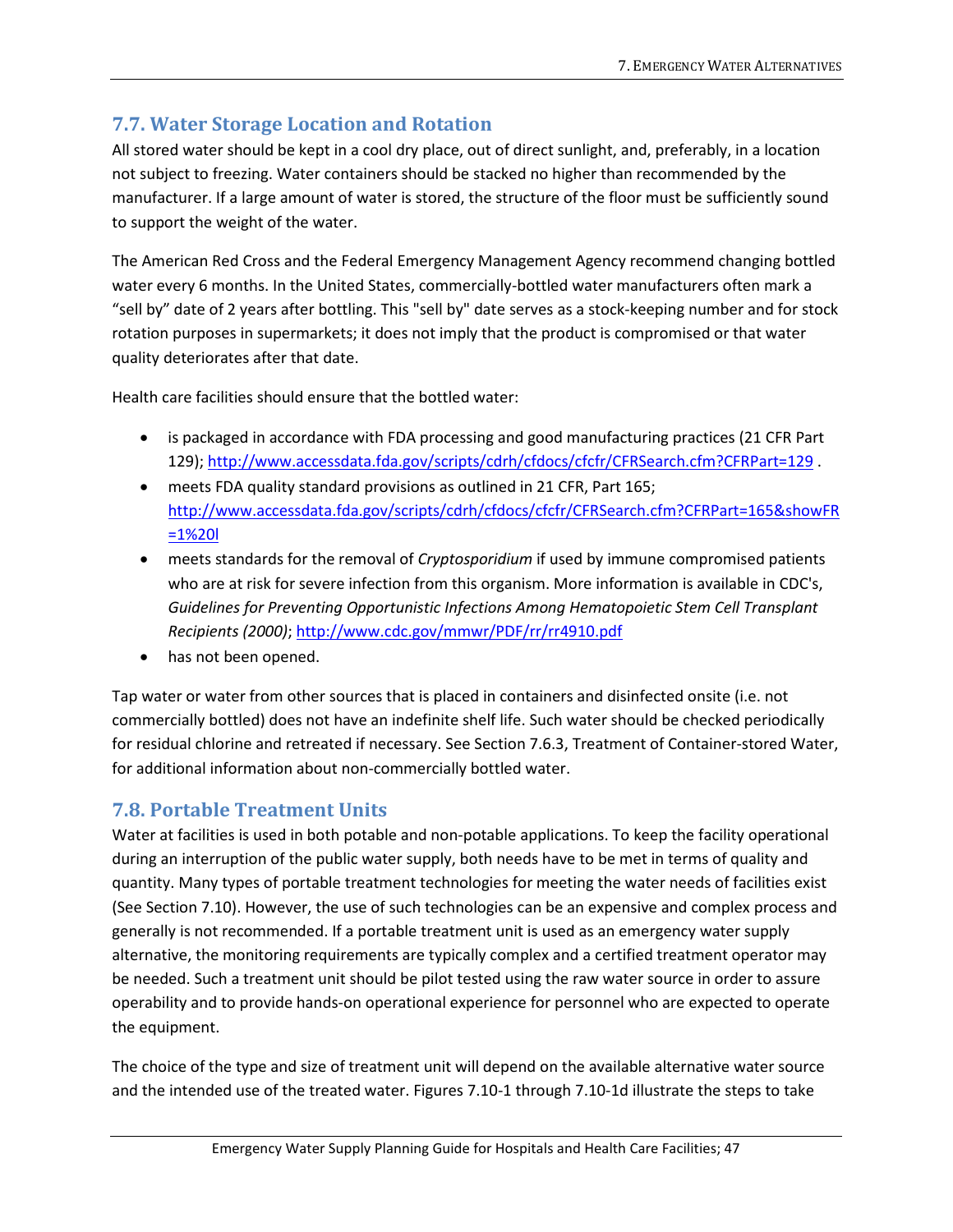when considering the use of portable treatment units. These efforts will require consultation with the state drinking water primacy agencies [\( http://www.epa.gov/safewater/dwinfo/index.html](http://www.epa.gov/safewater/dwinfo/index.html) ).

#### **7.8.1. Available Raw Water Sources**

Raw water sources include surface water (e.g., rivers, lakes) and groundwater (e.g., wells). Surface water is more vulnerable to contamination both from point sources (e.g., sewage treatment plants, industrial plants, livestock facilities, landfills) and non point sources (e.g., septic systems, agriculture, construction, grazing, forestry, domestic and wildlife animals, recreational activities, careless household management, lawn care, parking lot and other urban runoff).

During an emergency, it is not always possible to draw raw water from the pristine sources that supply the public water system and that have been thoroughly assessed under the Source Water Assessment and Protection Program. Source water might have to be drawn from streams, ponds, and shallow wells where water quality and susceptibility to contamination are unknown, but likely. Consultation with the state drinking water authority is critical to identify water quality parameters of concern in the source water to be used.

## **7.9. Contaminants: Biological and Chemical**

Acute exposure to water contaminants is of primary concern during a reduction or complete loss of water pressure. Such fluctuations of pressure within a water distribution system can create a significant public health risks by causing:

- high intensity fluid shear with resultant resuspension of settled particles and/or biofilm detachment;
- intrusion of contaminated groundwater into pipes with cracks or leaky joints;
- entry of pathogens or other contaminants into the water distribution system because of improperly designed or maintained air relief valves or air chambers; and,
- chemical and/or biological contamination resulting from backsiphonage through unprotected faucets or failed/improperly maintained back-flow prevention devices.

To help detect potential chemical contamination, monitoring the water for any unusual tastes or odors should be instituted. A large intrusion of pathogens can cause the chlorine residual that normally is sustained in a drinking water distribution system to become insufficient to disinfect contaminated water, thus leading to potential adverse health effects.

In addition, heightened disease surveillance should be instituted to detect disease or illness that could be due to potential deterioration of the water quality.

### **7.10. Treatment Technologies**

This section's listing of treatment technologies, their corresponding effectiveness for microbial contaminant removal or inactivation, and discussion of advantages and limitations is adapted from the National Environmental Service Center Tech Brief fact sheets series (National Environmental Service Center undated; http://www.nesc.wvu.edu/techbrief.cfm).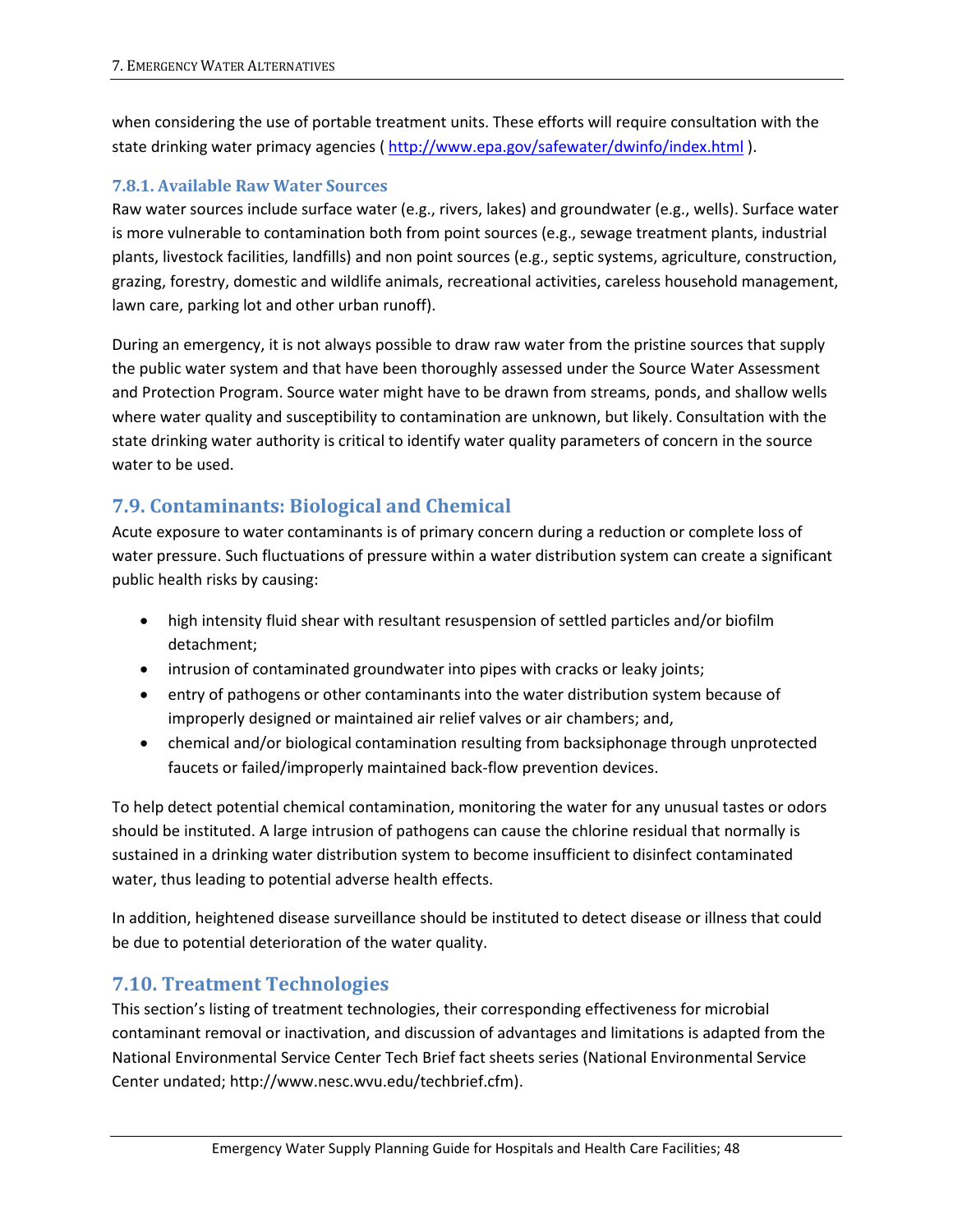These treatment technologies are available as point-of-use (POU) systems for use at individual sinks or faucets, point-of-entry (POE) systems for use where water enters a building or structure, or as prepackaged treatment plants for large-scale water treatment of an entire health care facility complex.

The effectiveness of most filtration methods presented in Table 7.10-1 is impacted by the quality of the raw source water being treated. Typically, at a minimum, raw water is passed through cartridge filters before the more advanced reverse osmosis (RO) membrane treatment.

NSF/ANSI Drinking Water Treatment Unit (DWTU) Standards covering POU and POE technologies with respect to microbiological treatment include the following [\(http://www.nsf.org/business/drinking\\_water\\_treatment/standards.asp](http://www.nsf.org/business/drinking_water_treatment/standards.asp)):

- **NSF/ANSI Standard 53**: Drinking Water Treatment Units Health Effects Overview: Standard 53 addresses POU and POE systems designed to reduce specific healthrelated contaminants, such as *Cryptosporidium*, *Giardia*, lead, volatile organic chemicals (VOCs), MTBE (methyl tertiary-butyl ether), that may be present in public or private drinking water.
- **NSF/ANSI Standard 55:** Ultraviolet (UV) Microbiological Water Treatment Systems Overview: Standard 55 establishes requirements for POU and POE non-public water supply (non-PWS) UV systems and includes two optional classifications. Class A systems (40,000 uwsec/cm<sup>2</sup>) are designed to disinfect and/or remove microorganisms from contaminated water, including bacteria and viruses, to a safe level. Class B systems (16,000 uw-sec/cm<sup>2</sup>) are designed for supplemental bactericidal treatment of public drinking water or other drinking water, which has been deemed acceptable by a local health agency.
- **NSF/ANSI Standard 58**: Reverse Osmosis (RO) Drinking Water Treatment Systems Overview: Standard 58 was developed for POU RO treatment systems. These systems typically consist of a prefilter, RO membrane, and post-filter. Standard 58 includes contaminant reduction claims commonly treated using RO, including fluoride, hexavalent and trivalent chromium, total dissolved solids, nitrates, etc. that may be present in public or private drinking water.
- **NSF/ANSI Standard 62**: Drinking Water Distillation Systems Overview: Standard 62 covers distillation systems designed to reduce specific contaminants, including total arsenic, chromium, mercury, nitrate/nitrite, and microorganisms from public and private water supplies.
- **NSF Protocol P231**: Microbiological Water Purifiers Overview: Protocol P231 addresses systems that use chemical, mechanical, and/or physical technologies to filter and treat waters of unknown microbiological quality, but that are presumed to be potable.

To achieve a 3-log *Cryptosporidium* removal as recommended in CDC guidance, small-scale POU/POE treatment unit(s) using one or a combination of the filtration technologies should conform to specific package and labeling information [\(http://www.cdc.gov/parasites/crypto/gen\\_info/filters.html\)](http://www.cdc.gov/parasites/crypto/gen_info/filters.html).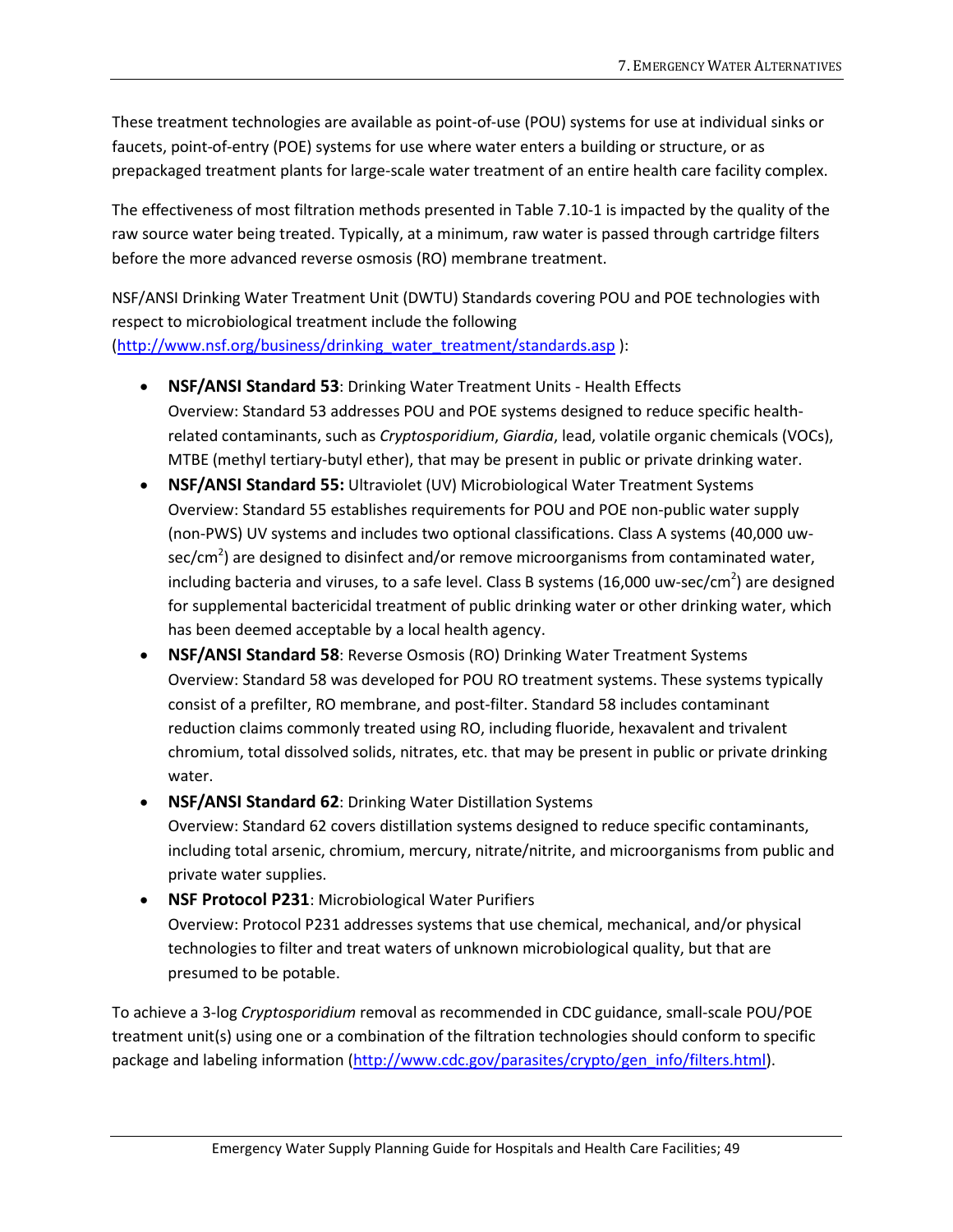#### **7.10.1. Disinfection**

Boiling untreated water is not practical at the scale required to meet water needs for hospitals and outpatient facilities (e.g., ambulatory surgical-centers, dialysis centers, gastroenterology centers, urgent care centers). Complementary primary and secondary disinfection is recommended to enhance treatment reliability. Typically, microbial inactivation is improved in high-quality water (e.g., low turbidity, low organic matter). Elevated iron or manganese levels may require sequestration or physical removal for chlorine and ozone to work effectively. High organic matter and turbidity will impact the UV dose required for disinfection.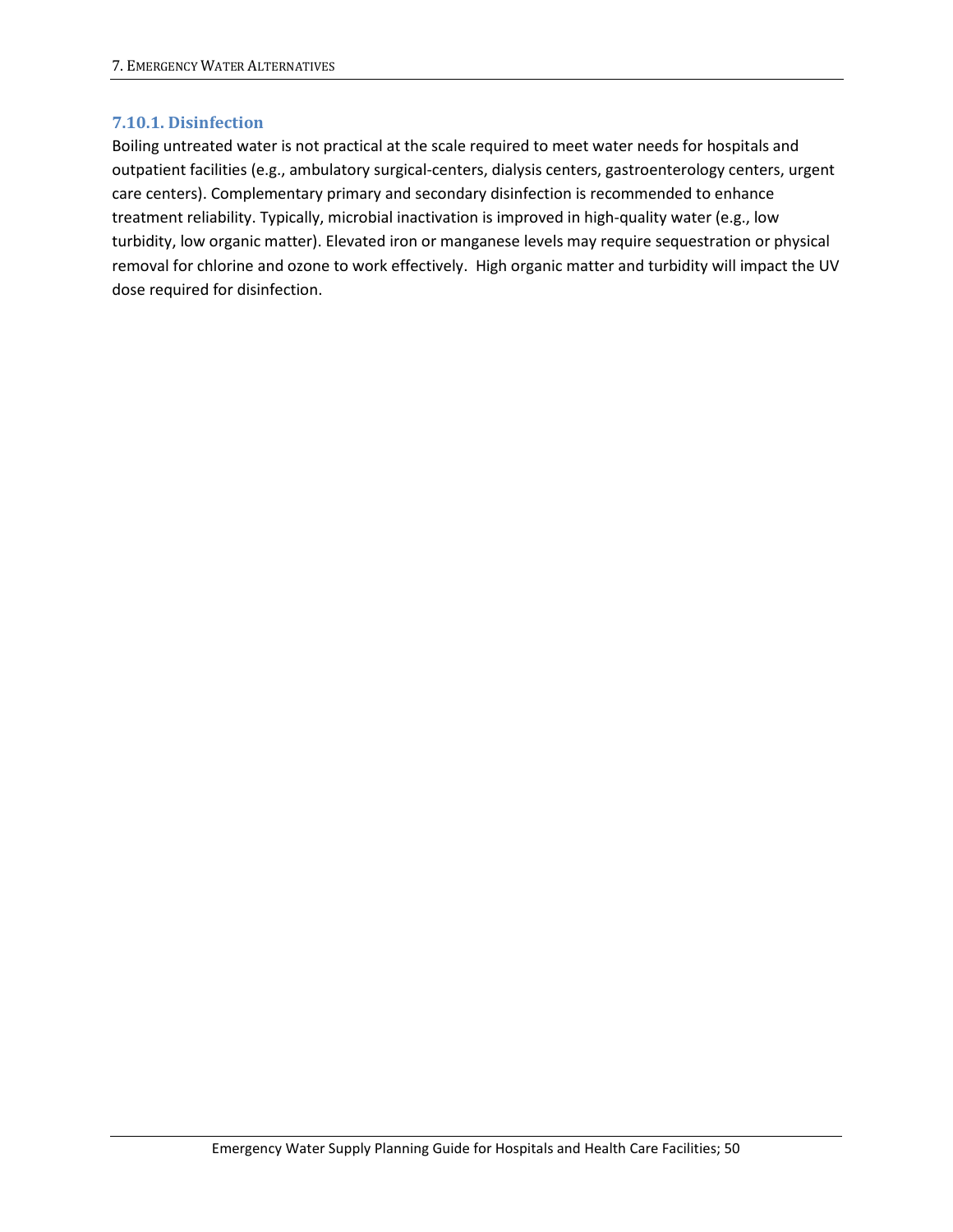|                          |                    | <b>Operator Skill</b> |                                                      | <b>Removals: Log Giardia and Log</b> |
|--------------------------|--------------------|-----------------------|------------------------------------------------------|--------------------------------------|
| Unit technology          | <b>Limitations</b> | <b>Level Required</b> | <b>Raw Water Quality Range and Consideration</b>     | <b>Virus</b>                         |
| Conventional             | [Note A]           | Advanced              | Wide range of water quality. Dissolved air flotation | 2-3 log Giardia and 1 log viruses    |
| Filtration               |                    |                       | is more applicable for removing particulate matter   |                                      |
| (includes dual-          |                    |                       | that doesn't readily settle: algae, high color, low  |                                      |
| stage and                |                    |                       | turbidity-up to 30-50 nephelometric turbidity        |                                      |
| dissolved air            |                    |                       | units (NTU) and low-density turbidity.               |                                      |
| flotation)               |                    |                       |                                                      |                                      |
| <b>Direct Filtration</b> | [Note A]           | Advanced              | High quality. Suggested limits: average turbidity    | 0.5 log Giardia and 1-2 log viruses  |
| (includes in-line)       |                    |                       | 10 NTU; maximum turbidity 20 NTU; 40 color           | (1.5-2 log Giardia w/coagulation)    |
|                          |                    |                       | units; algae on a case-by-case basis (National       |                                      |
|                          |                    |                       | Research Council 1997)                               |                                      |
| Slow Sand                | [Note B]           | <b>Basic</b>          | Very high quality or pretreatment. Pretreatment      | 4 log Giardia and 1-6 log viruses    |
| Filtration               |                    |                       | required if raw water is high in turbidity, color,   |                                      |
|                          |                    |                       | and/or algae.                                        |                                      |
| <b>Diatomaceous</b>      | [Note C]           | Intermediate          | Very high quality or pretreatment. Pretreatment      | Very effective for Giardia; low      |
| <b>Earth Filtration</b>  |                    |                       | required if raw water is high in turbidity, color,   | bacteria and virus removal           |
|                          |                    |                       | and/or algae.                                        |                                      |
| <b>Reverse Osmosis</b>   | [Notes D,          | Advanced              | Requires prefiltrations for surface water-may        | Very effective (cysts and viruses)   |
|                          | E, F]              |                       | include removal of turbidity, iron, and/or           |                                      |
|                          |                    |                       | manganese. Hardness and dissolved solids may         |                                      |
|                          |                    |                       | also affect performance.                             |                                      |
| Nanofiltration           | [Note E]           | Intermediate          | Very high quality of pretreatment. See reverse       | Very effective (cysts and viruses)   |
|                          |                    |                       | osmosis pretreatment.                                |                                      |
| Ultrafiltration          | [Note G]           | <b>Basic</b>          | High quality or pretreatment                         | Very effective Giardia, >5-6 log     |
| Microfiltration          | [Note G]           | <b>Basic</b>          | High quality or pretreatment required.               | Very effective Giardia, >5-6 log;    |
|                          |                    |                       |                                                      | partial removal viruses              |

#### **Table 7.10-1. Microbial Removal Achieved by Available Filtration Technologies**

*(Continued)*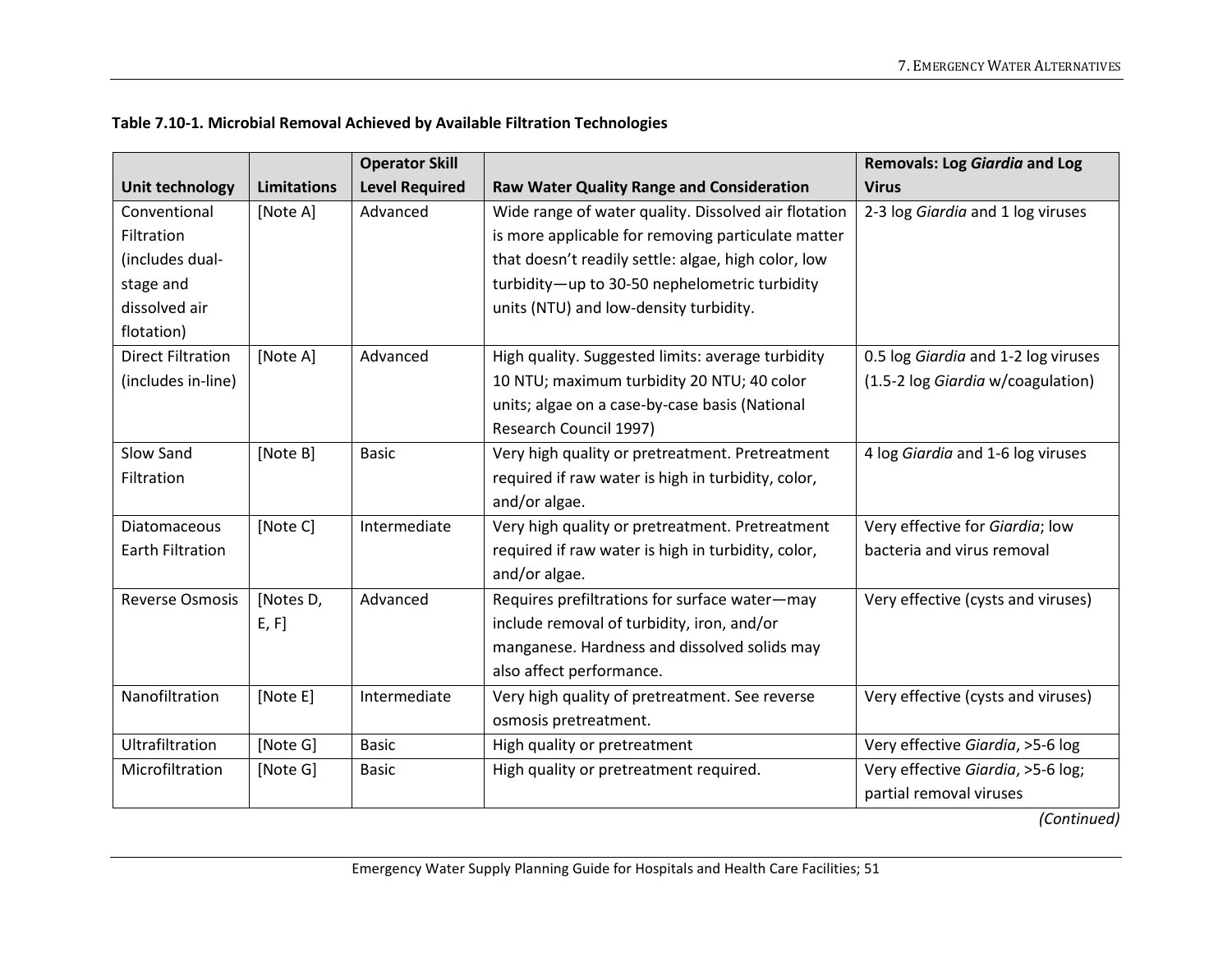|                       |                    | <b>Operator Skill</b> |                                                  | <b>Removals: Log Giardia and Log</b>   |
|-----------------------|--------------------|-----------------------|--------------------------------------------------|----------------------------------------|
| Unit technology       | <b>Limitations</b> | <b>Level Required</b> | <b>Raw Water Quality Range and Consideration</b> | <b>Virus</b>                           |
| <b>Bag Filtration</b> | [Notes G,          | <b>Basic</b>          | Very high quality or pretreatment required       | Variable Giardia removals and          |
|                       | H, I]              |                       | because of low particulate loading capacity.     | disinfection required for virus credit |
|                       |                    |                       | Pretreatment if high turbidity or algae.         |                                        |
| Cartridge             | [Notes G,          | <b>Basic</b>          | Very high quality or pretreatment required       | Variable Giardia removals and          |
| Filtration            | H, I]              |                       | because of low particulate loading capacity.     | disinfection required for virus credit |
|                       |                    |                       | Pretreatment if high turbidity or algae.         |                                        |
| Backwashable          | [Notes G,          | <b>Basic</b>          | Very high quality or pretreatment required       | Variable Giardia removals and          |
| Depth Filtration      | H, I]              |                       | because of low particulate loading capacity.     | disinfection required for virus credit |
|                       |                    |                       | Pretreatment if high turbidity or algae.         |                                        |

Notes on limitations of unit technology (Table 7.10-1):

A. Involves coagulation. Coagulation chemistry requires advanced operator skill and extensive monitoring. A system needs to have direct fulltime access or full-time remote access to a skilled operator to use this technology properly.

B. Water service interruptions can occur during the periodic filter-to-waste cycle, which can last from 6 hours to 2 weeks.

C. Filter cake should be discarded if filtration is interrupted. For this reason, intermittent use is not practical. Recycling the filtered water can remove this potential problem.

D. Blending (combining treated water with untreated raw water) cannot be practiced at risk of increasing microbial concentration in finished water.

E. Post-disinfection recommended as a safety measure and for residual maintenance.

F. Post-treatment corrosion control will be needed before distribution.

G. Disinfection required for viral inactivation.

H. Site-specific pilot testing before installation likely to be needed to ensure adequate performance.

I. Technologies may be more applicable to system serving fewer than 3,300 people.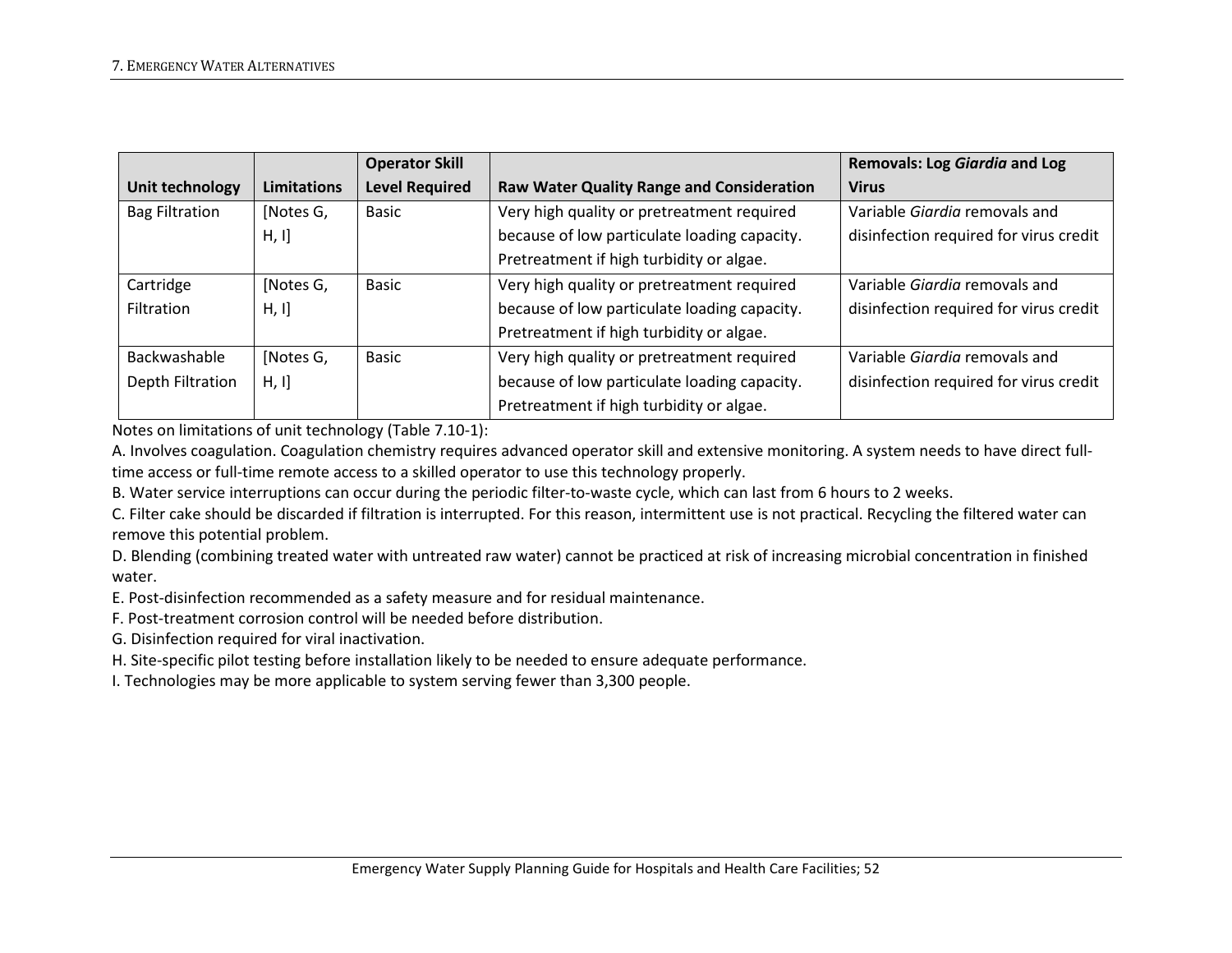# **Figure 7.10-1**

# **ALTERNATIVE WATER SUPPLIES - PORTABLE TREATMENT UNITS -** *OVERVIEW*

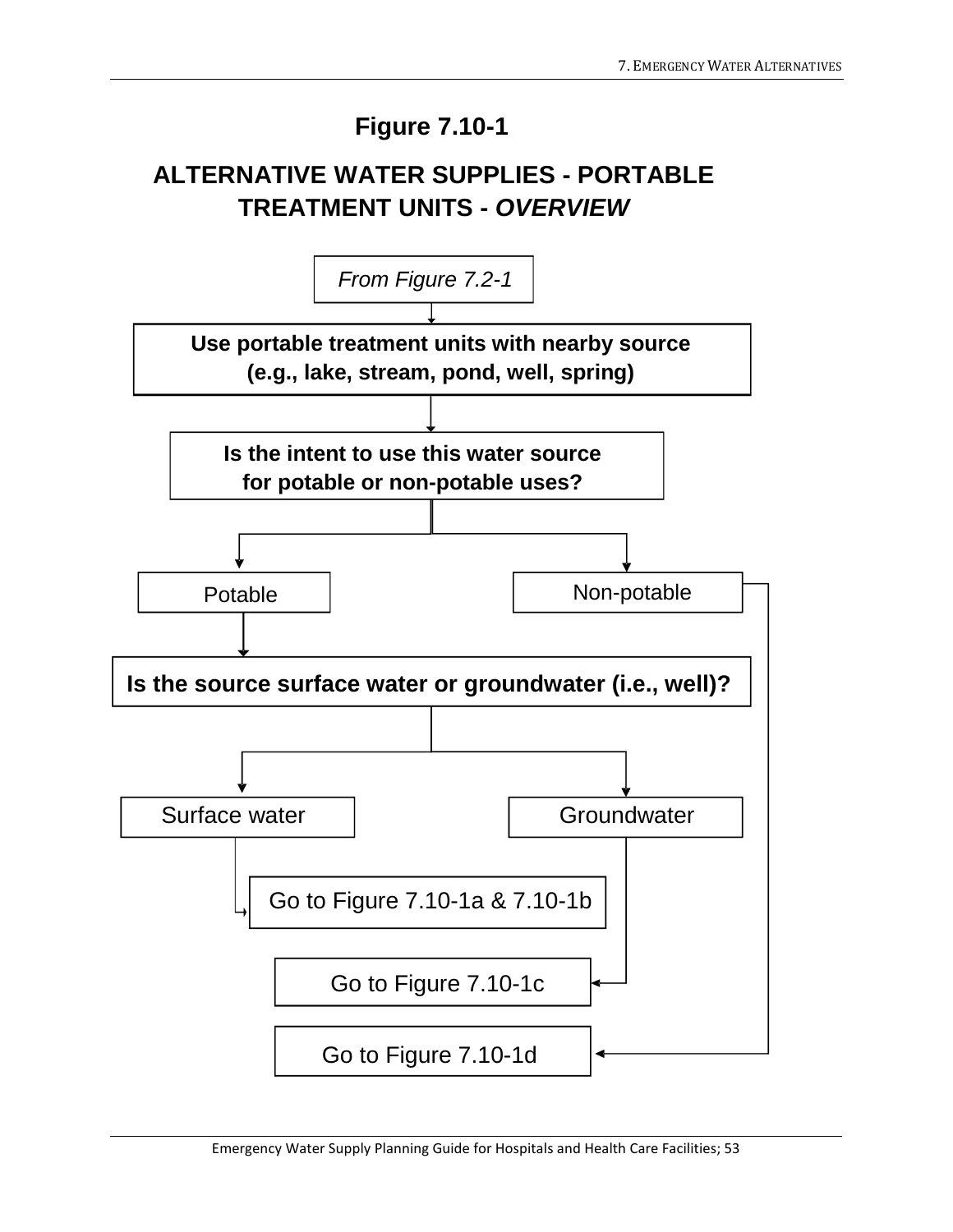# **Figure 7.10-1a**

# **ALTERNATIVE WATER SUPPLIES - PORTABLE TREATMENT UNITS FOR SURFACE WATER SOURCE**



**\*Do not use fire trucks for potable water pumping**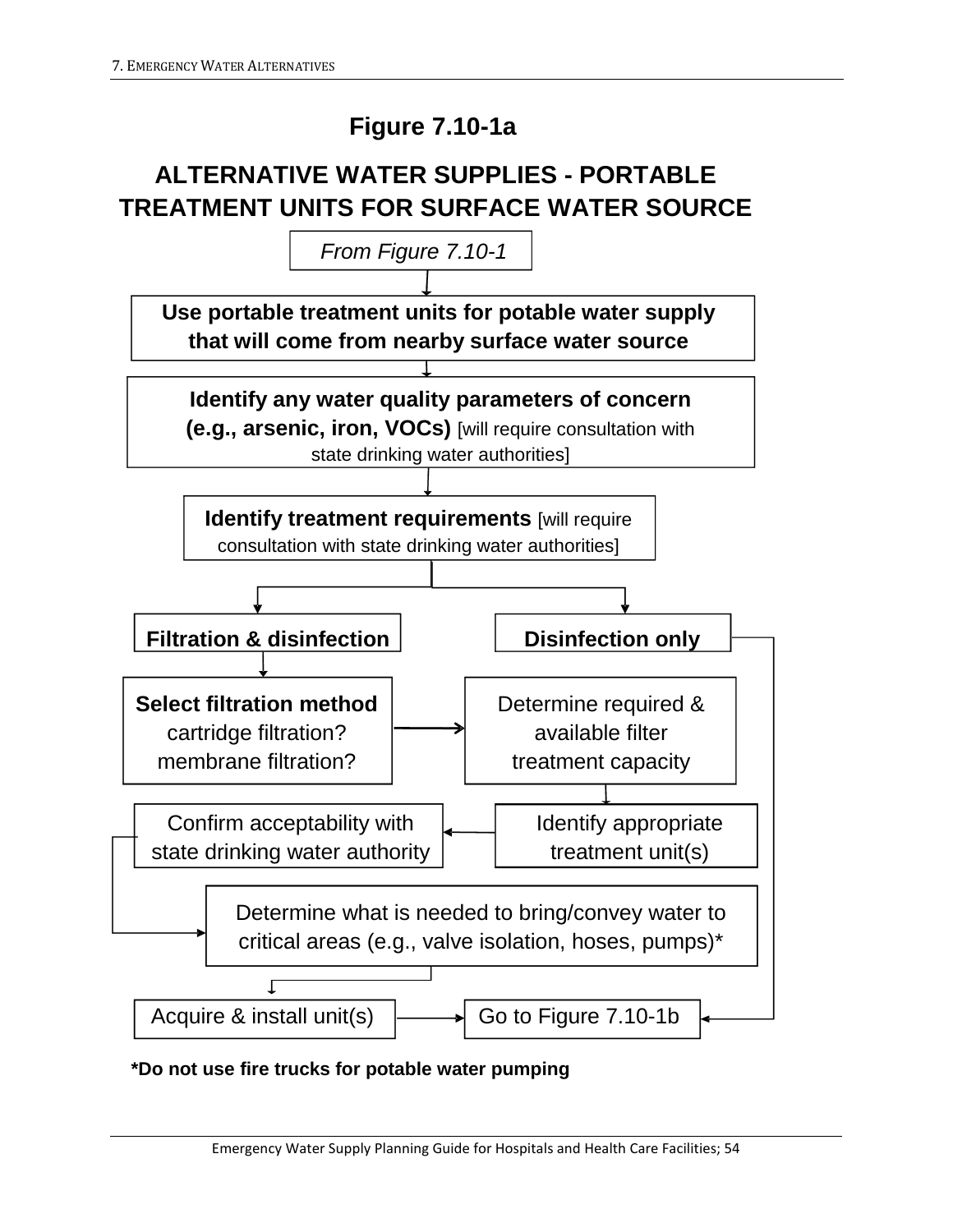

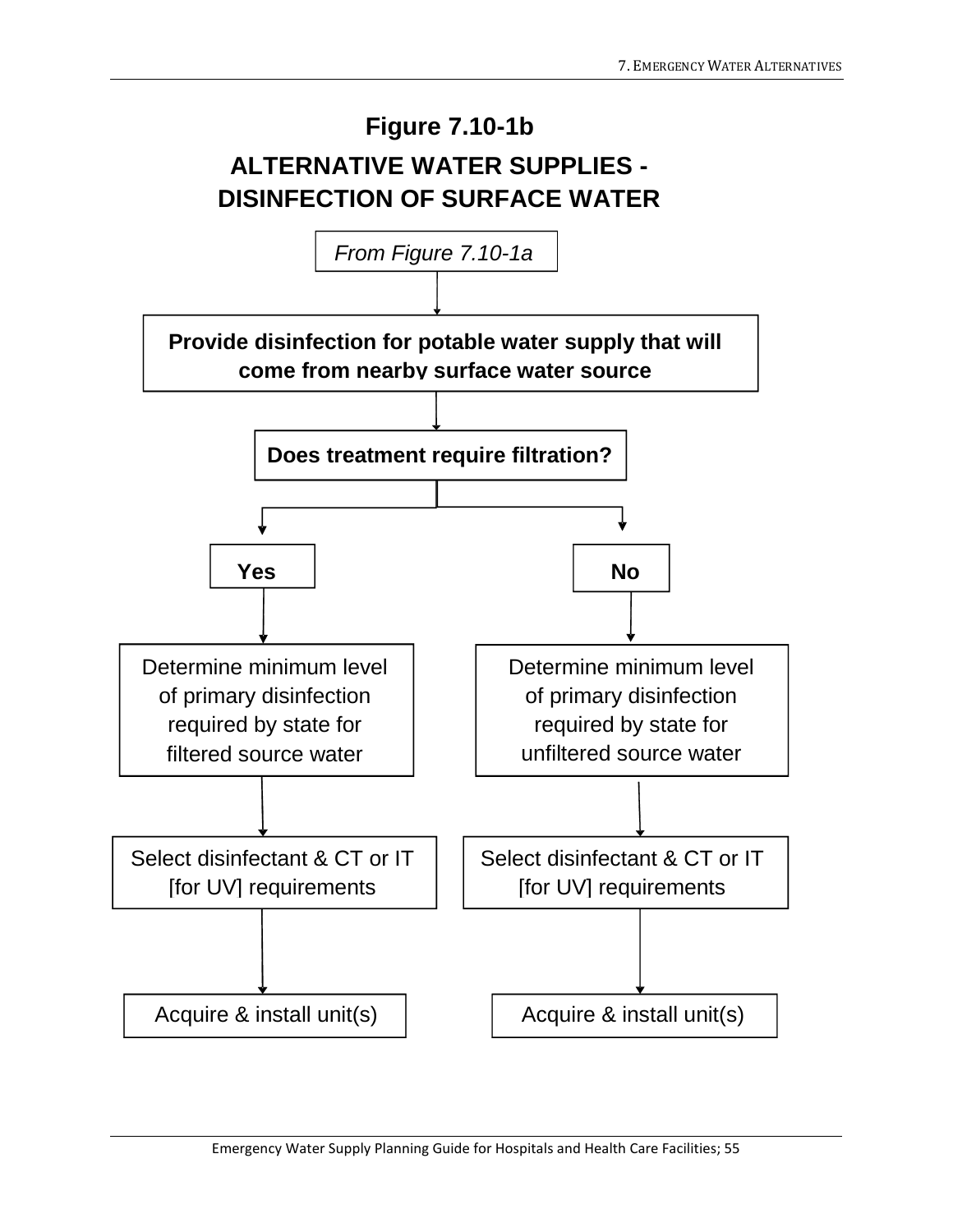

**Use portable treatment units for potable water supply that will come from nearby groundwater source Identify any water quality parameters of concern (e.g., arsenic, iron, VOCs)** [will require consultation with state drinking water authorities] Identify units Determine what is needed to bring/convey water to critical areas (e.g., valve isolation, hoses, pumps)\* Acquire & install unit(s) **Identify treatment requirements (e.g., disinfection)** [will require consultation with state drinking water authorities] Determine required and available treatment capacity Confirm acceptability with state drinking water authority *From Figure 7.10-1*

### **\*Do not use fire trucks for potable water pumping**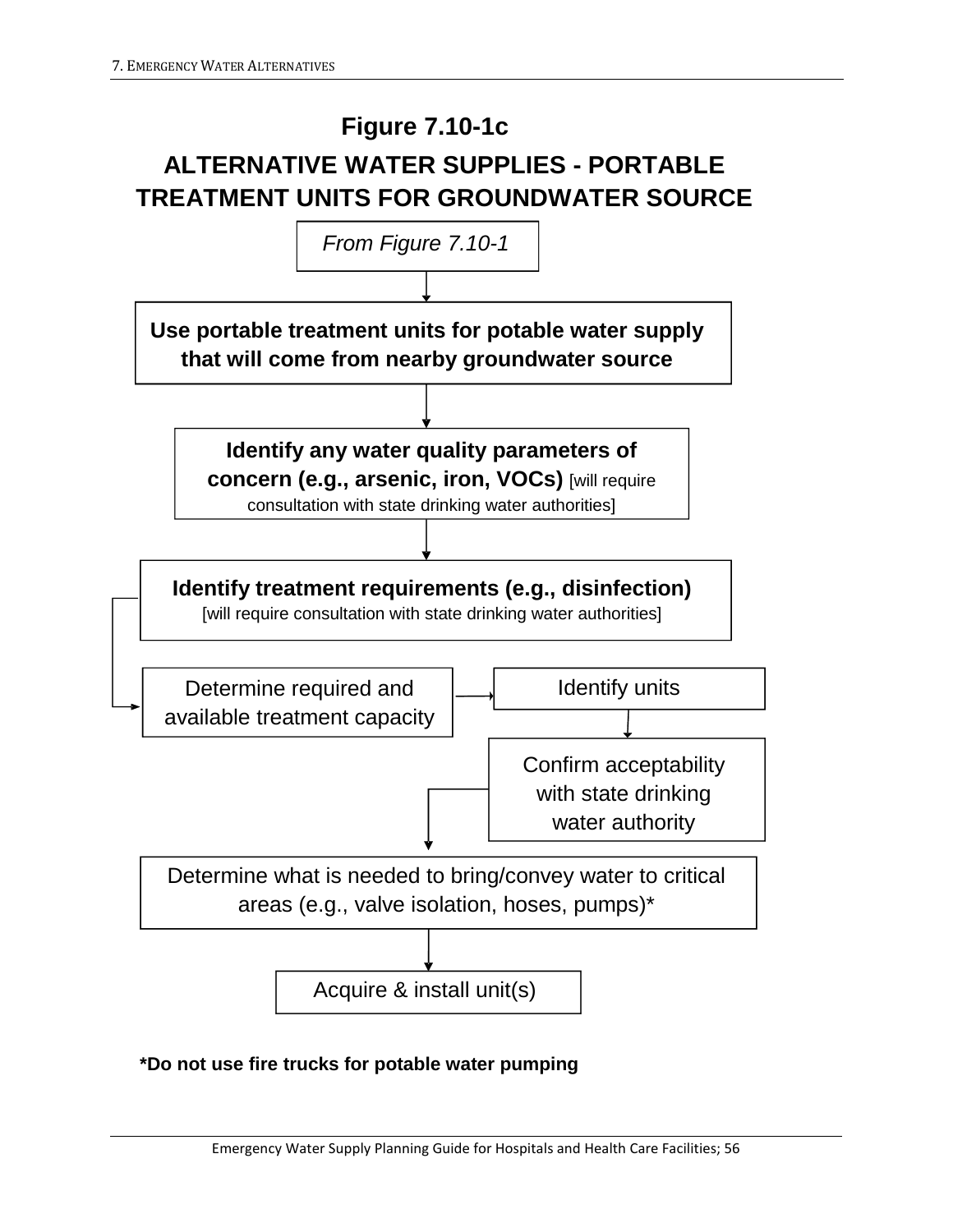# **Figure 7.10-1d**

# **ALTERNATIVE WATER SUPPLIES - PORTABLE TREATMENT UNITS FOR NON-POTABLE SUPPLY**

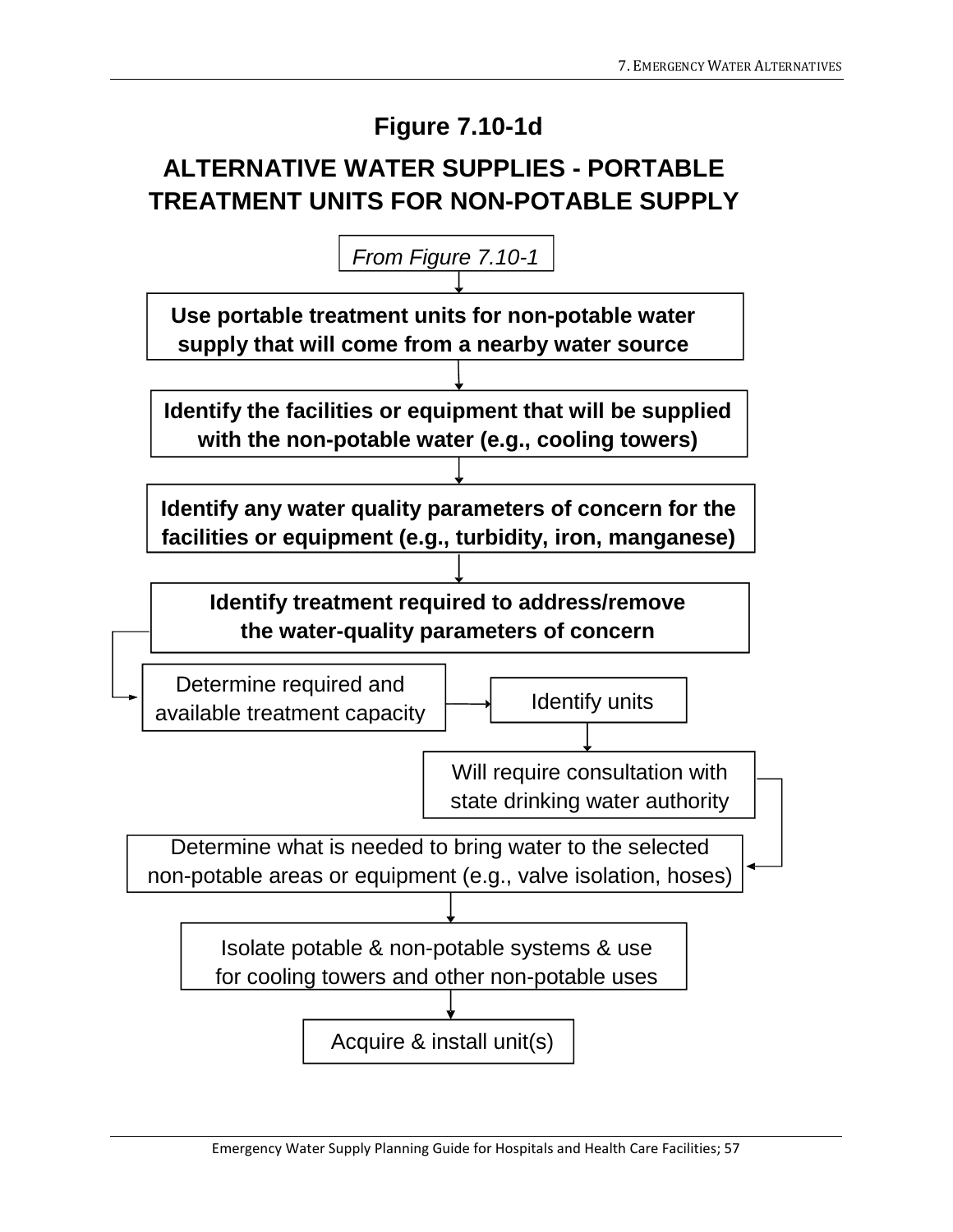### **8. Conclusion**

Health care facilities are a critical component to a community's recovery after a natural disaster, an accident, or an act of terrorism. The water supply for a facility could possibly be interrupted for any of these incidents. Health care facilities need to be prepared for a potential loss of their water supply in the same manner that that they are prepared for a loss of electrical power. It is not a question of whether the water supply will ever be interrupted, but rather when it will occur and for how long it will last.

The Joint Commission's Standard EM.02.02.09 (Joint Commission 2009) requires a critical access facility to address how it will manage utilities during an emergency as part of its EOP. As previously indicated, it is recommended that facilities not accredited by the Joint Commission also address emergency water supply planning. The Center for Medicare and Medicaid Services (CMS) Conditions for Participation/Conditions for Coverage (42 CFR 482.41) also requires that health care facilities make provisions in their preparedness plans for situations in which utility outages (e.g., gas, electric, water) may occur.

A key decision point in evaluating the incident and determining an appropriate response is the estimated length of the water outage. If the outage is estimated to last for 8 hours or less, the water supply alternatives are simpler. If the estimated length of the outage is unknown or longer than 8 hours, the water supply alternatives become more complex. For a large facility, a combination of water supply alternatives may be necessary for a longer outage. EWSP development is site-specific and should be based on local conditions. Facility managers should carefully evaluate all of these alternatives in finalizing their EWSPs.

Development of a written EWSP is only the starting point; the written plan should not be left sitting on a bookshelf. The EWSP should be a chapter in the overall facility emergency response plan and should be exercised on a regular basis and revised appropriately. These exercises can range from a relatively simple tabletop exercise with facility staff to a larger functional exercise involving appropriate outside agencies.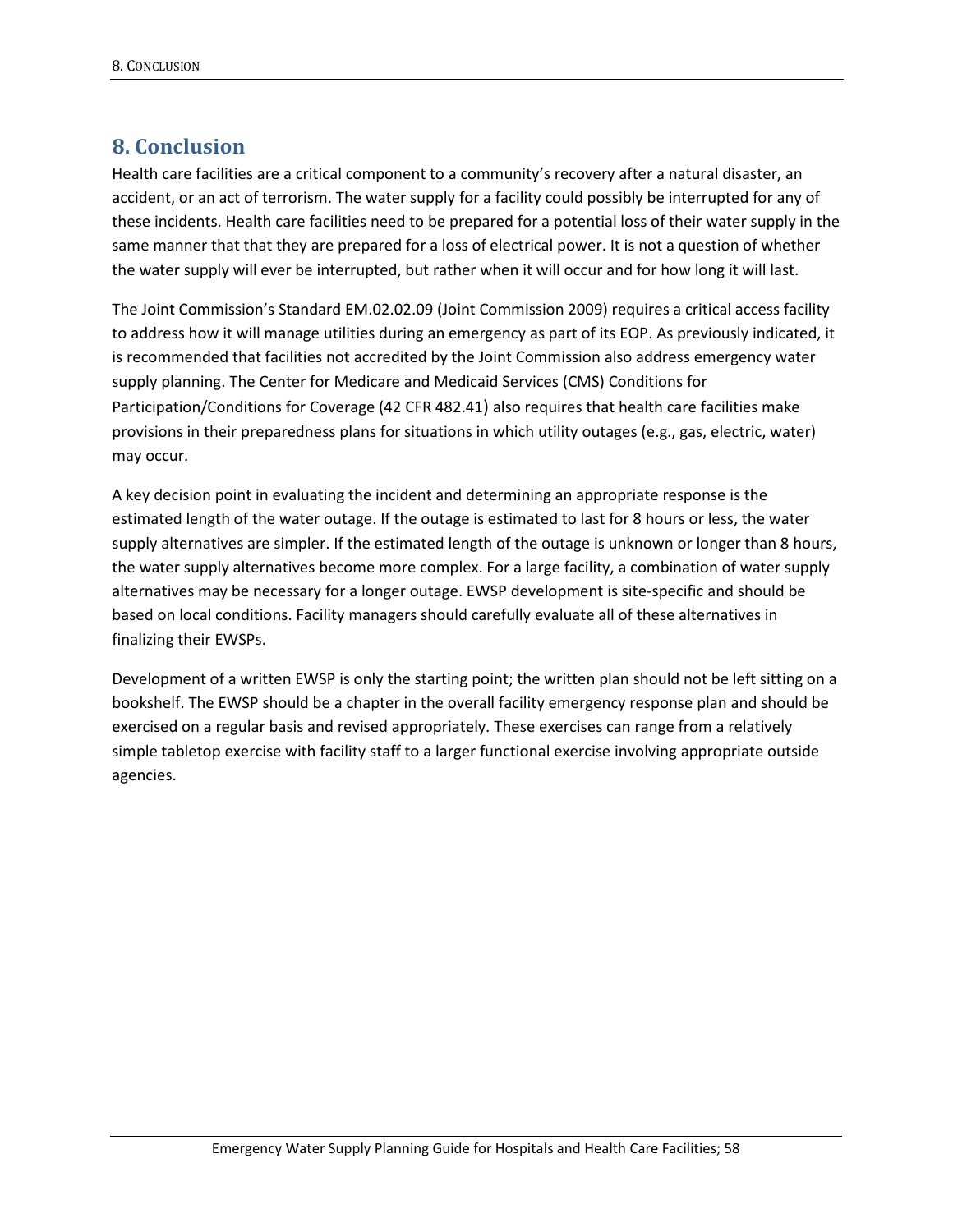### **9. References**

Agency for Healthcare Research and Quality. Hospital Evacuation Decision Guide. 2010 [cited December 20, 2010] Available from URL: [http://www.ahrq.gov/prep/hospevacguide/.](http://www.ahrq.gov/prep/hospevacguide/)

Agency for Healthcare Research and Quality. Hospital Assessment and Recovery Guide. 2010 [cited December 20, 2010] Available from URL:<http://www.ahrq.gov/prep/hosprecovery/>

American Water Works Association. AWWA C652-02 standard for disinfection of water-storage facilities. Denver, CO: American National Standards Institute; 2002. [Cited 2010 Dec 2] Available from URL: [http://www.techstreet.com/cgi-bin/detail?doc\\_no=AWWA|C652\\_02&product\\_id=961426](http://www.techstreet.com/cgi-bin/detail?doc_no=AWWA|C652_02&product_id=961426)

Beverages, 21 C.F.R. Sect. 165 (2009). [Cited 2010 Dec 1] Available from URL: <http://www.accessdata.fda.gov/scripts/cdrh/cfdocs/cfcfr/CFRSearch.cfm?CFRPart=165&showFR=1%20l>

CDC. Guidelines for preventing opportunistic infections among hematopoietic stem cell transplant recipients: recommendations of CDC, the Infectious Disease Society of America, and the American Society of Blood and Marrow Transplantation. MMWR 2000; 49:RR-10. [Cited 2010 Dec 2] Available from URL: [http://www.cdc.gov/mmwr/preview/mmwrhtml/rr4910a1.htm.](http://www.cdc.gov/mmwr/preview/mmwrhtml/rr4910a1.htm)

CDC. Commercially Bottled Water. [Cited 2010 Dec 2] Available from URL: [http://www.cdc.gov/healthywater/drinking/bottled/.](http://www.cdc.gov/healthywater/drinking/bottled/)

CDC . [Cryptosporidiosis: A Guide to Commercially-Bottled Water and Other Beverages.](http://www.cdc.gov/crypto/gen_info/bottled.html) [Cited 2010 Dec 2] Available from URL: [http://www.cdc.gov/crypto/gen\\_info/bottled.html.](http://www.cdc.gov/crypto/gen_info/bottled.html)

Conditions of Participation for Hospitals, 42 C.F.R. Sect. 482.41 – 482.42, 482.55. (2005). [Cited 2010 Dec 2] Available from URL: [http://cfr.vlex.com/vid/482-condition-participation-physical-19811437.](http://cfr.vlex.com/vid/482-condition-participation-physical-19811437)

Environmental Protection Agency. Guidance manual for compliance with the filtration and disinfection requirements for public water systems using surface water sources (570391001). Washington, DC: EPA; 1991. [Cited 2010 Dec 2] Available from URL: [http://www.epa.gov/safewater/mdbp/guidsws.pdf.](http://www.epa.gov/safewater/mdbp/guidsws.pdf)

Environmental Protection Agency. Source water assessment and protection program [online]. 2010. [cited 2010 Aug 17]. Available from URL: <http://water.epa.gov/infrastructure/drinkingwater/sourcewater/protection/index.cfm> .

Federal Emergency Management Agency. (2010). Water: how much water do I need? [online]. 2010. [Cited 2010 Aug 17]. Available from URL: [http://www.fema.gov/plan/prepare/water.shtm.](http://www.fema.gov/plan/prepare/water.shtm)

Joint Commission. Emergency preparedness standards: utilities management (EM.02.02.09). Oakbrook Terrace, IL: Joint Commission; 2009.

National Environmental Service Center. Tech brief fact sheets [online]. 2010. [Cited 2010 Aug 17]. Available from URL: [http://www.nesc.wvu.edu/techbrief.cfm.](http://www.nesc.wvu.edu/techbrief.cfm)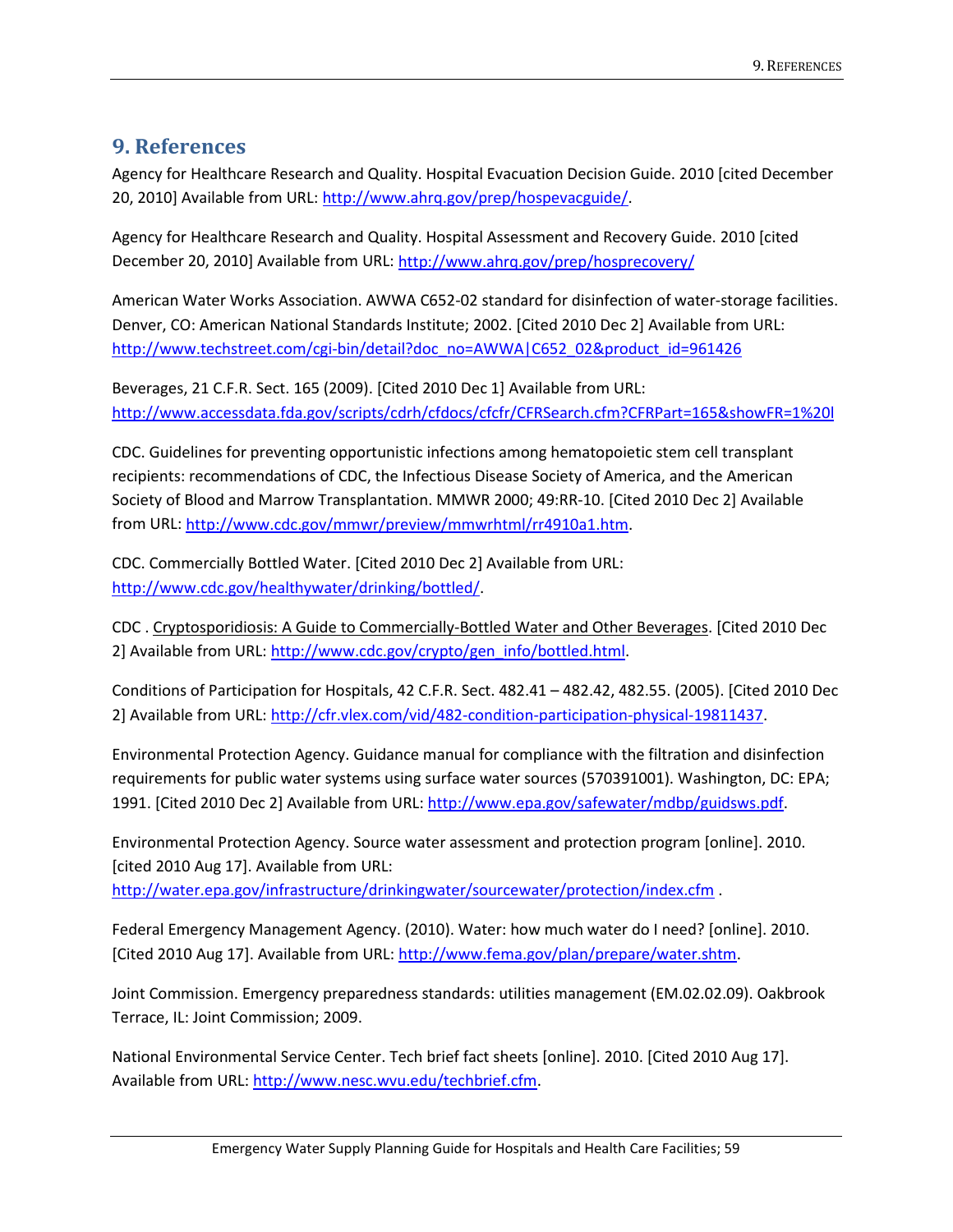NSF International. NSF protocol P231: microbiological water purifiers. Ann Arbor, MI: NSF International; 2003.[Cited 2010 Dec 2] Available from URL:

[http://www.techstreet.com/standards/NSF/P231\\_02\\_03?product\\_id=1082717.](http://www.techstreet.com/standards/NSF/P231_02_03?product_id=1082717)

NSF International. NSF/ANSI standard 53-2009e: drinking water treatment units - health effects overview. Ann Arbor, MI: NSF International; 2009. [Cited 2010 Dec 2] Available from URL: [http://www.techstreet.com/cgi-bin/family?product\\_id=1650266.](http://www.techstreet.com/cgi-bin/family?product_id=1650266)

NSF International. NSF/ANSI standard 55-2009: ultraviolet microbiological water treatment systems. Ann Arbor, MI: NSF International; 2009. [Cited 2010 Dec 2] Available from URL: [http://www.techstreet.com/standards/NSF/55\\_2009?product\\_id=1648906.](http://www.techstreet.com/standards/NSF/55_2009?product_id=1648906)

NSF International. NSF/ANSI standard 58-2009: reverse osmosis drinking water treatment systems. Ann Arbor, MI: NSF International; 2009. [Cited 2010 Dec 2] Available from URL: [http://www.techstreet.com/standards/NSF/58\\_2009?product\\_id=1648886.](http://www.techstreet.com/standards/NSF/58_2009?product_id=1648886)

NSF International. NSF/ANSI standard 60-2009: drinking water treatment chemicals. Ann Arbor, MI: NSF International; 2009. [Cited 2010 Dec 2] Available from URL: [http://www.techstreet.com/standards/NSF/60\\_2009a?product\\_id=1701386.](http://www.techstreet.com/standards/NSF/60_2009a?product_id=1701386)

NSF International. NSF/ANSI standard 61-2010a: drinking water system components. Ann Arbor, MI: NSF International; 2010. [Cited 2010 Dec 2] Available from URL: [http://www.techstreet.com/standards/NSF/61\\_2010a?product\\_id=1752846.](http://www.techstreet.com/standards/NSF/61_2010a?product_id=1752846)

NSF International. NSF/ANSI standard 62-2009: drinking water distillation systems. Ann Arbor, MI: NSF International; 2009. [Cited 2010 Dec 2] Available from URL: [http://www.techstreet.com/standards/NSF/62\\_2009?product\\_id=1648866.](http://www.techstreet.com/standards/NSF/62_2009?product_id=1648866)

Processing and Bottling of Bottled Drinking Water, 21 C.F.R. Sect. 129 (2009). [Cited 2010 Dec 2] Available from URL:

[http://www.accessdata.fda.gov/scripts/cdrh/cfdocs/cfcfr/CFRSearch.cfm?CFRPart=129.](http://www.accessdata.fda.gov/scripts/cdrh/cfdocs/cfcfr/CFRSearch.cfm?CFRPart=129)

Well Construction and Pump Installation, Wisconsin Administrative Code NR 812.09(4)(a) (2002). [Cited 2010 Dec 2] Available from URL: [http://dnr.wi.gov/org/water/dwg/forms/nr812.pdf.](http://dnr.wi.gov/org/water/dwg/forms/nr812.pdf)

Wisconsin Department of Commerce. Submittal information for review: health care facility water emergency supply. n.d. [cited 2010 Aug 17]. Available from URL: http://www.commerce. Available from URL: [http://www.commerce.state.wi.us/sb/docs/SB-PlumbingHospitalWaterChecklist.pdf.](http://www.commerce.state.wi.us/sb/docs/SB-PlumbingHospitalWaterChecklist.pdf)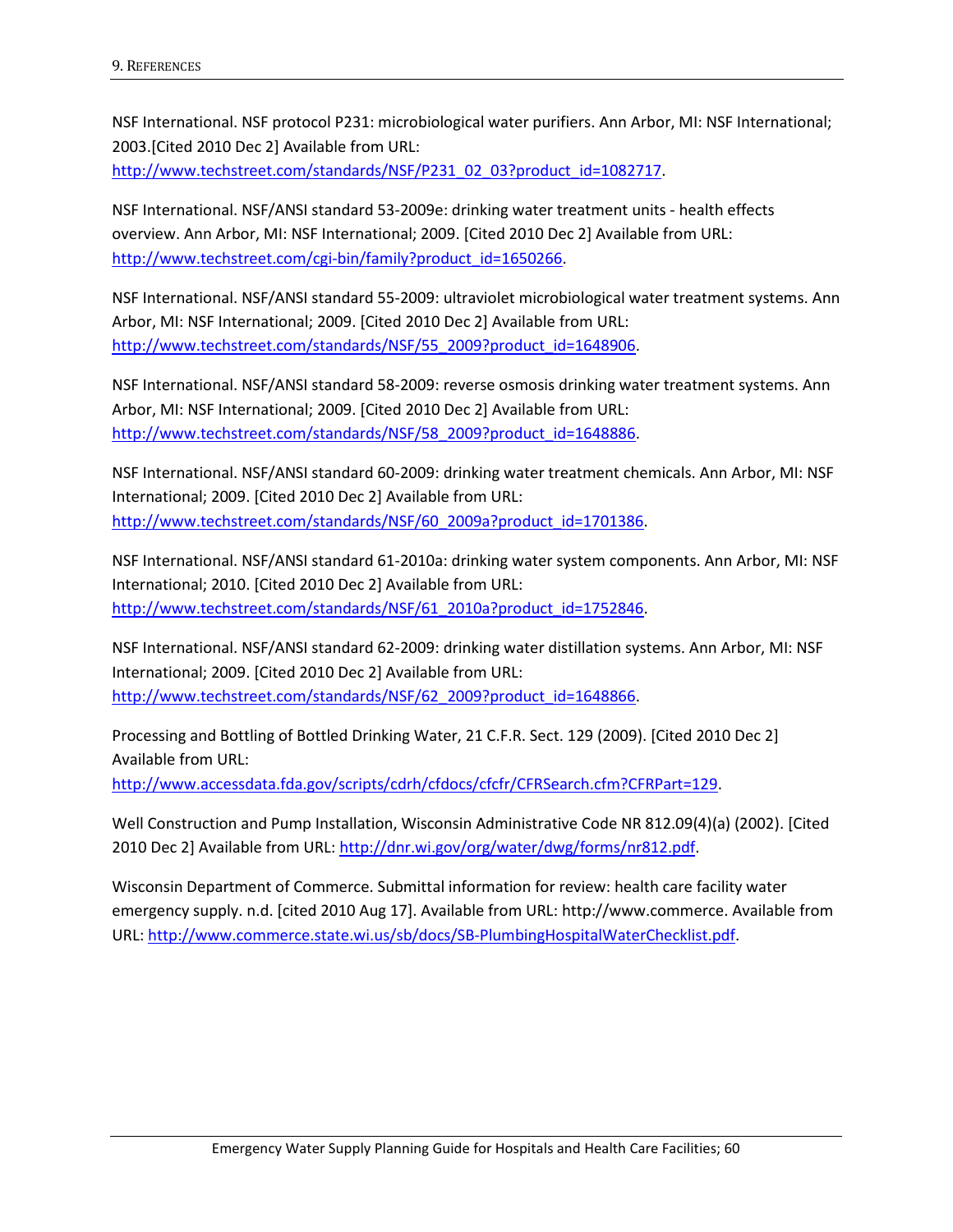# **10. Bibliography**

Adham SS, Jacangelo JG, Laine JM. Characteristics and costs of MF and UF plants. AWWA 1996;88:22– 31. [Cited 2010 Dec 2]. Available from URL[: http://www.awwa.org/publications/JournalCurrent.cfm.](http://www.awwa.org/publications/JournalCurrent.cfm)

American Nurses Association. Adapting standards of care under extreme conditions: guidance for professionals during disasters, pandemics, and other extreme emergencies [online]. 2008. [cited 2010 Aug 17]. Available from URL:

[http://nursingworld.org/MainMenuCategories/HealthcareandPolicyIssues/DPR/TheLawEthicsofDisaster](http://nursingworld.org/MainMenuCategories/HealthcareandPolicyIssues/DPR/TheLawEthicsofDisasterResponse/AdaptingStandardsofCare.aspx) [Response/AdaptingStandardsofCare.aspx.](http://nursingworld.org/MainMenuCategories/HealthcareandPolicyIssues/DPR/TheLawEthicsofDisasterResponse/AdaptingStandardsofCare.aspx)

American Water Works Association. Water chlorination and chloramination practices and principles. Manual of water supply practices M20. Denver, CO: AWWA; 2006. [Cited 2010 Dec 2] Available from URL: [http://apps.awwa.org/EbusMain/Default.aspx?TabID=55&ProductId=6709.](http://apps.awwa.org/EbusMain/Default.aspx?TabID=55&ProductId=6709)

American Water Works Association. Recommended practice for backflow prevention and crossconnection control. Manual of water supply practices M14. Denver, CO: AWWA; 2004 [Cited 2010 Dec 2] Available from URL[: http://apps.awwa.org/EbusMain/Default.aspx?TabID=55&ProductId=6706.](http://apps.awwa.org/EbusMain/Default.aspx?TabID=55&ProductId=6706)

California Association of Health Care Facilities. When disaster strikes [online]. n.d. [cited 2010 Mar 24]. Available from URL: [http://www.cahf.org/DisasterPrep/PlanningGuidanceResources/](http://www.cahf.org/DisasterPrep/PlanningGuidanceResources/%20DisasterPlanningforLTC/NursingHomeIncidentCommandSystemNHICS/tabid/351/Default.aspx)  [DisasterPlanningforLTC/NursingHomeIncidentCommandSystemNHICS/tabid/351/Default.aspx.](http://www.cahf.org/DisasterPrep/PlanningGuidanceResources/%20DisasterPlanningforLTC/NursingHomeIncidentCommandSystemNHICS/tabid/351/Default.aspx)

California Emergency Medical Services Authority. Hospital incident command system (HICS) [online]. 2007. [cited 2010 Aug 17]. Available from URL: [http://www.emsa.ca.gov/HICS.](http://www.emsa.ca.gov/HICS)

Centers for Disease Control and Prevention. Disaster recovery information: Technical considerations when bringing hemodialysis facilities' water systems back on line after a disaster [online]. 2005. [cited 2010 March 24]. Available from URL: [http://emergency.cdc.gov/disasters/watersystems.asp.](http://emergency.cdc.gov/disasters/watersystems.asp)

Centers for Disease Control and Prevention. Fact sheet: safe use of "tanker" water for dialysis [online]. 2005. [cited 2010 March 24]. Available from URL: [http://emergency.cdc.gov/disasters/watertanker.asp.](http://emergency.cdc.gov/disasters/watertanker.asp)

Centers for Medicare and Medicaid Services. Emergency preparedness for dialysis facilities: a guide for chronic dialysis facilities [online]. 2005. [cited 2010 Mar 24]. Available from URL: [http://www.cms.hhs.gov/esrdnetworkorganizations/downloads/emergencypreparednessforfacilities2.p](http://www.cms.hhs.gov/esrdnetworkorganizations/downloads/emergencypreparednessforfacilities2.pdf) [df.](http://www.cms.hhs.gov/esrdnetworkorganizations/downloads/emergencypreparednessforfacilities2.pdf)

Conditions for Coverage for End-Stage Renal Disease Facilities, 42 C.F.R. Sect. 405, 410, 413, 414, 488, and 494 2008. [Cited 2010 Dec 2] Available from URL: [https://www.cms.gov/CFCsAndCoPs/13\\_ESRD.asp.](https://www.cms.gov/CFCsAndCoPs/13_ESRD.asp)

Environmental Protection Agency (US). EPA 816-F-06-027: Emergency disinfection of drinking water [online]. 2006. [cited 2010 Mar 24]. Available at [http://www.epa.gov/safewater/faq/pdfs/fs\\_emergency-disinfection-drinkingwater-2006.pdf.](http://www.epa.gov/safewater/faq/pdfs/fs_emergency-disinfection-drinkingwater-2006.pdf)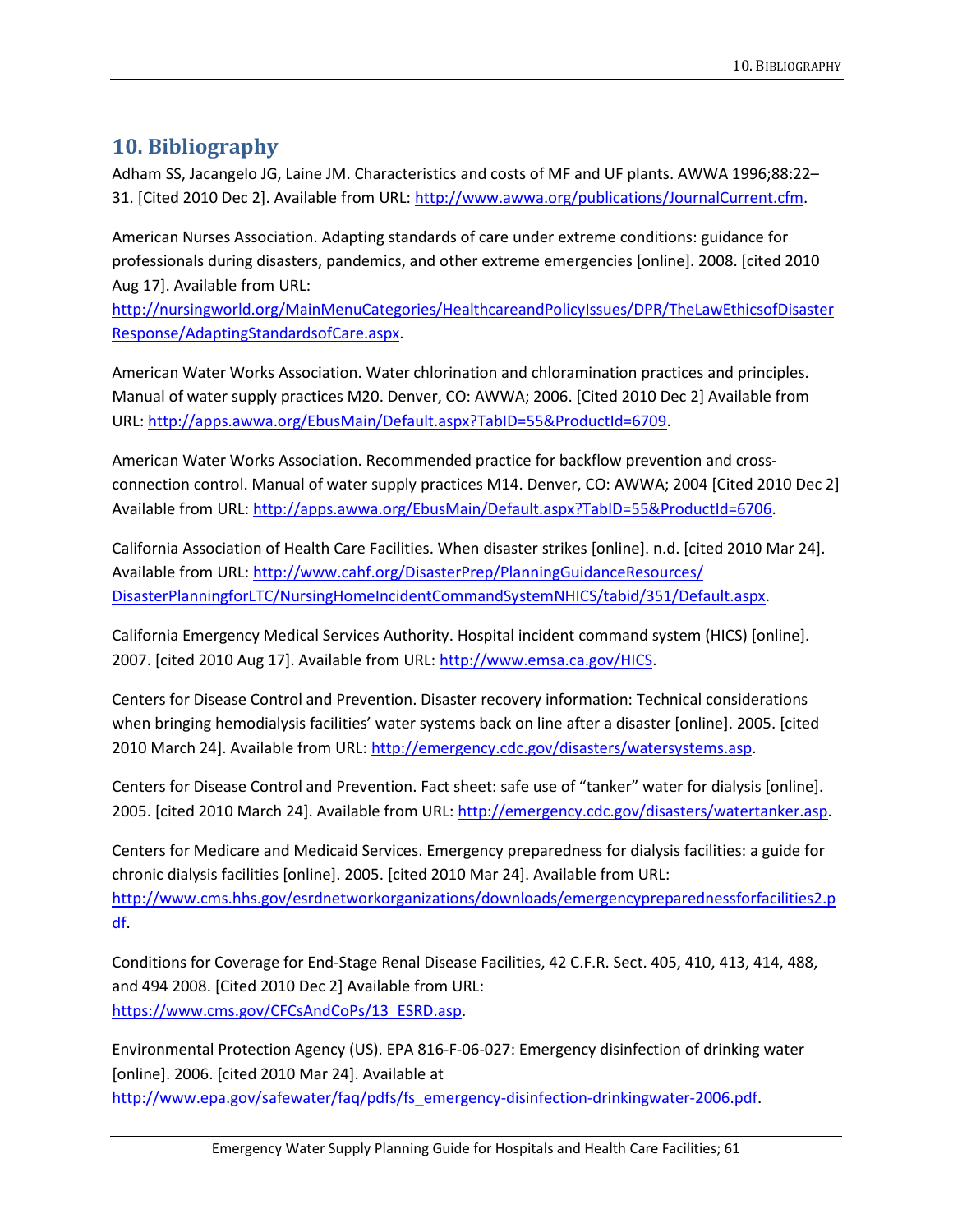Environmental Protection Agency (US). EPA 816-F-09-004: National primary drinking water regulations [online]. 2009. [cited 2010 Mar 24]. Available from URL: [http://www.epa.gov/ogwdw000/consumer/pdf/mcl.pdf.](http://www.epa.gov/ogwdw000/consumer/pdf/mcl.pdf)

Environmental Protection Agency (US). EPA 822-R-06-013: Drinking water standards and health advisories [online]. 2006. [cited 2010 Mar 24]. Available from URL: [http://water.epa.gov/action/advisories/drinking/drinking\\_index.cfm.](http://water.epa.gov/action/advisories/drinking/drinking_index.cfm)

Environmental Protection Agency. Guidance manual for compliance with the filtration and disinfection requirements for public water systems using surface water sources: EPA Number 570391001. Washington, DC: EPA; 1991. Available from URL[: http://www.epa.gov/safewater/mdbp/guidsws.pdf.](http://www.epa.gov/safewater/mdbp/guidsws.pdf)

Environmental Protection Agency (US). Guide standard and protocol for testing microbiological water purifiers. Washington, DC: U.S. Environmental Protection Agency; 1987. Available from URL: [http://cfpub.epa.gov/ols/catalog/catalog\\_display.cfm?&FIELD1=SUBJECT&INPUT1=WATER%20PURIFICA](http://cfpub.epa.gov/ols/catalog/catalog_display.cfm?&FIELD1=SUBJECT&INPUT1=WATER%20PURIFICATION%20EQUIPMENT%20%7BAND%7D%20SUPPLIES&TYPE1=EXACT&item_count=23) [TION%20EQUIPMENT%20%7BAND%7D%20SUPPLIES&TYPE1=EXACT&item\\_count=23.](http://cfpub.epa.gov/ols/catalog/catalog_display.cfm?&FIELD1=SUBJECT&INPUT1=WATER%20PURIFICATION%20EQUIPMENT%20%7BAND%7D%20SUPPLIES&TYPE1=EXACT&item_count=23)

Environmental Protection Agency (US). What are the health effects of contaminants in drinking water? [online]. 2004. [cited 2010 Mar 24]. Available from URL: [http://permanent.access.gpo.gov/lps21800/www.epa.gov/safewater/dwh/health.html.](http://permanent.access.gpo.gov/lps21800/www.epa.gov/safewater/dwh/health.html)

Federal Emergency Management Agency. Incident Command System (ICS) review material [online]. n.d. [cited 2010 March 24]. Available from URL: [http://training.fema.gov/EMIWeb/IS/ICSResource/assets/reviewMaterials.pdf.](http://training.fema.gov/EMIWeb/IS/ICSResource/assets/reviewMaterials.pdf)

Federal Emergency Management Agency. IS 100.HC introduction to the incident command system for healthcare/hospitals [online]. 2007. [cited 2010 March 24]. Available from URL: [http://training.fema.gov/EMIWeb/IS/is100HCb.asp.](http://training.fema.gov/EMIWeb/IS/is100HCb.asp)

Federal Emergency Management Agency. IS-200.a ICS for single resources and initial action incidents [online]. 2008. [cited 2010 March 24]. Available from URL: [http://training.fema.gov/EMILMS/IS200a/index.htm.](http://training.fema.gov/EMILMS/IS200a/index.htm)

Federal Emergency Management Agency. IS-700.a NIMS an introduction [online]. 2010. [cited 2010 March 24]. Available from URL: [http://training.fema.gov/emiweb/is/is700a.asp.](http://training.fema.gov/emiweb/is/is700a.asp)

Florida Health Care Association. Nursing home incident command system. n.d. [cited 2010 Mar 24]. Available from URL: [http://www.fhca.org/emerprep/ics.php.](http://www.fhca.org/emerprep/ics.php)

Food and Drug Administration. Reopening dialysis clinics after restoration of power and water. 2009. [cited 2010 Mar 24]. Available from URL: [http://www.fda.gov/MedicalDevices/Safety/EmergencySituations/ucm055976.htm.](http://www.fda.gov/MedicalDevices/Safety/EmergencySituations/ucm055976.htm)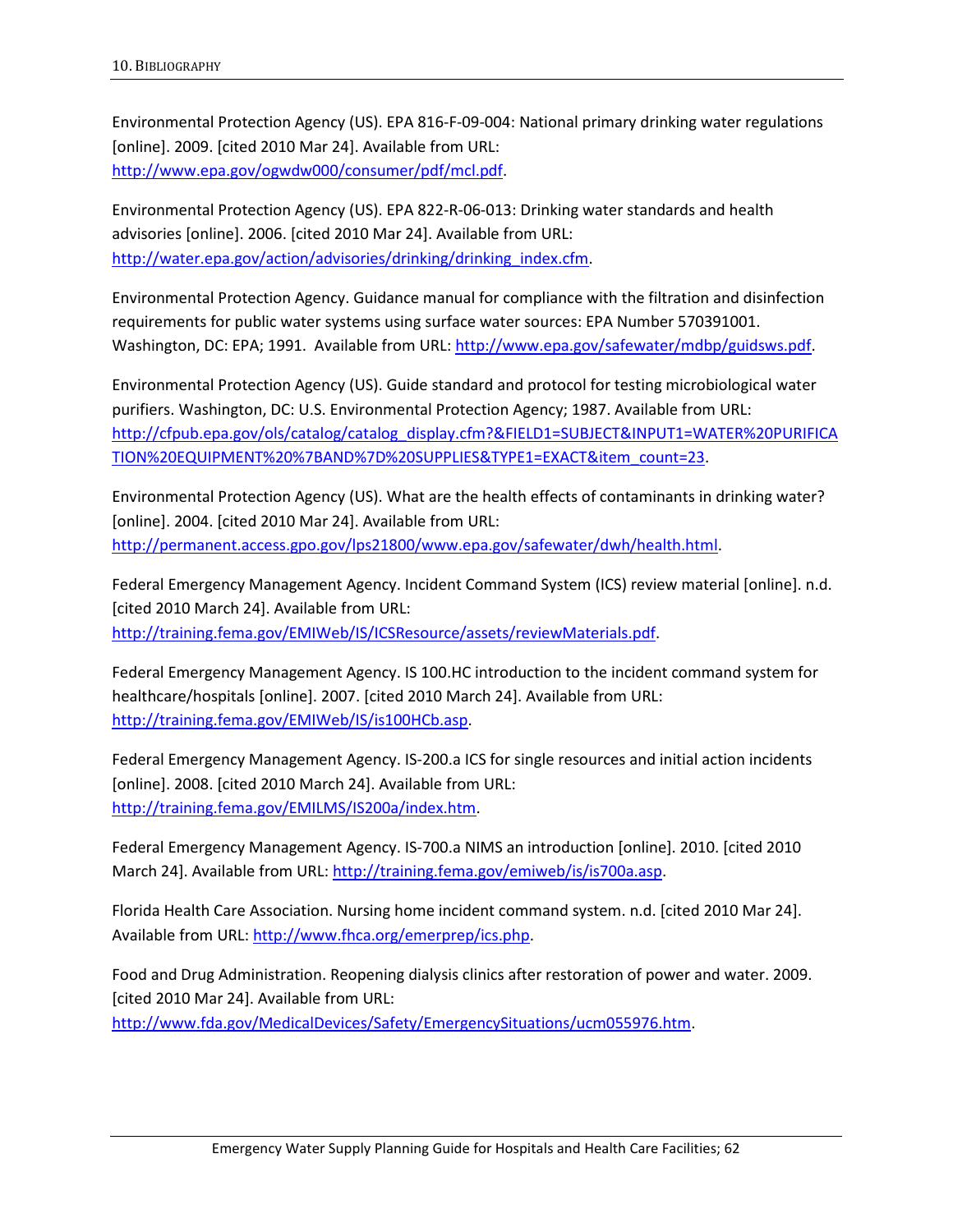National Research Council Committee on Small Water Supply Systems. Safe water from every tap: improving water service to small communities. Washington, DC: National Academies Press; 1997. [Cited 2010 Dec 2] Available from URL: [http://books.nap.edu/openbook.php?record\\_id=5291&page=1.](http://books.nap.edu/openbook.php?record_id=5291&page=1)

Navy Bureau of Medicine and Surgery. Water supply ashore: NAVMED P-5010-5. In: Manual of naval preventive medicine. Washington, DC: Bureau of Medicine and Surgery; 2008. Available from URL: [http://www.med.navy.mil/directives/Pub/5010-5.pdf.](http://www.med.navy.mil/directives/Pub/5010-5.pdf)

Sehulster LM, Chinn RYW, Arduino MJ, Carpenter J, Donlan R, Ashford D, et al. Guidelines for environmental infection control in health care facilities. Guidelines for environmental infection control in health-care facilities. Recommendations from CDC and the Healthcare Infection Control Practices Advisory Committee (HICPAC) [online]. 2003. [cited 2010 Mar 24]. Available from URL: [http://www.cdc.gov/hicpac/pdf/guidelines/eic\\_in\\_HCF\\_03.pdf.](http://www.cdc.gov/hicpac/pdf/guidelines/eic_in_HCF_03.pdf)

Water Research Foundation. Maintaining water quality in finished water storage facilities [online]. 1999. [cited 2010 Aug 17]. Available from URL: [http://www.waterrf.org/Search/Detail.aspx?Type=2&PID=254&OID=90763.](http://www.waterrf.org/Search/Detail.aspx?Type=2&PID=254&OID=90763)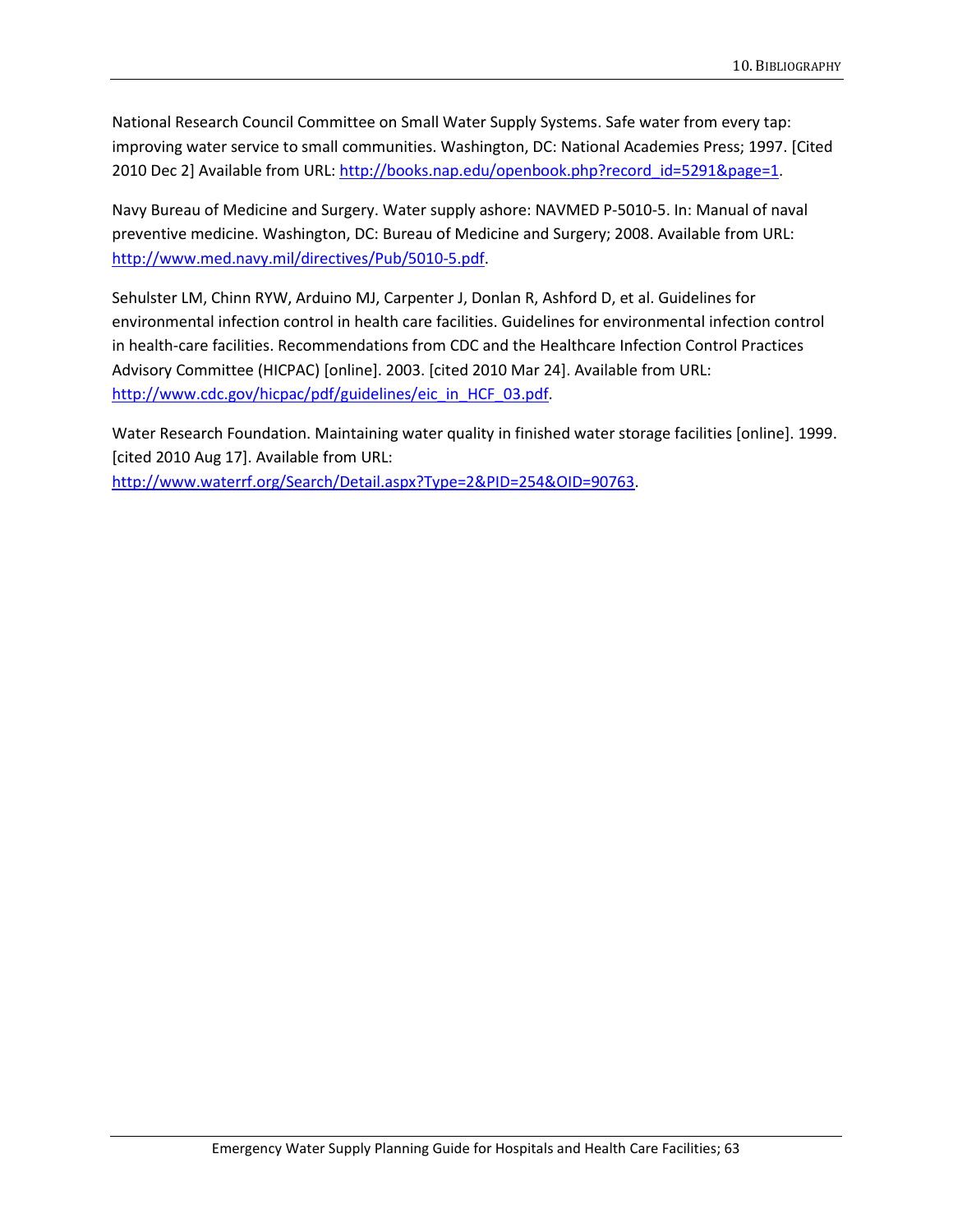# **Appendix A: Case Studies**

### **Case Study No. 1: Large Academic Medical Facility**

Located in the Southeastern United States, this 1.2-million-square-foot academic medical center has over 700 beds, 500 medical staff, 1,300 nurses, and 4,300 employees. In September 1999, Hurricane Floyd caused the worst flooding in the history of North Carolina. Electrical and water supplies were disrupted—the water supply for 4 days. Generators were used for most of the facility but the power was not sufficient for all air-conditioning needs. Only essential chillers were used and power was rotated. However, temperatures became uncomfortable in the hospital.

Because the fire suppression sprinkler system was down, there was a need to post fire watches throughout the complex. All elective surgeries were canceled; only emergency surgeries were carried out. Staff used dry hand washing and only sponge baths were available for patients. Food preparation was limited to simple items (e.g., sandwiches), and, because dishwashing was not available, disposable plates and utensils (e.g., paper, plastic) were used. Much of the material/supplies were bought from local establishments. There is no laundry service onsite and the contract laundry was able to maintain a limited supply of water. They maximized the use of packaged sterile supplies to minimize the use of sterilizers.

With respect to the water supply,

- "DO NOT DRINK" signs were posted in both English and Spanish.
- Bottled water was used for drinking and for limited food preparation. One-liter and 5-gallon bottles of water and ice were brought in as well. Local soft-drink distributors brought in much of the water. There was no shortage.
- At the time of the hurricane, the hospital had a 300-gallons-per-minute (gpm) water demand.
- There was an existing well that had previously been used for HVAC chillers, but it had not been used in a long time.
- The facility had previously provided an external hook-up for an emergency water supply.
- The fire department provided three 2,000-gallon dump pools. Well water was pumped into the dump pools and a fire truck was used to pump water into the hospital through the external hook-up.
- Initially adequate pressure in the acute care facility could not be attained because 700 flush valves were open. Staff had to manually close the flush valves to get pressure in the system.
- The three 2,000-gallon dump pools containing the well water supply could not keep up with the demand. The facility switched to an 80,000-gallon rehab pool near the external hook-up and pumped the well water into the this pool, from which it was then pumped via the fire truck into the hospital. Neighboring systems also provided water via three 1,000-2,000 gallon U.S. Forest Service tanker/pumper trucks that also dumped their water into the rehab pool.
- A gas tank was dropped off to feed pumpers but caught fire one evening in a building adjacent to the children's hospital. This fire was extinguished without incident.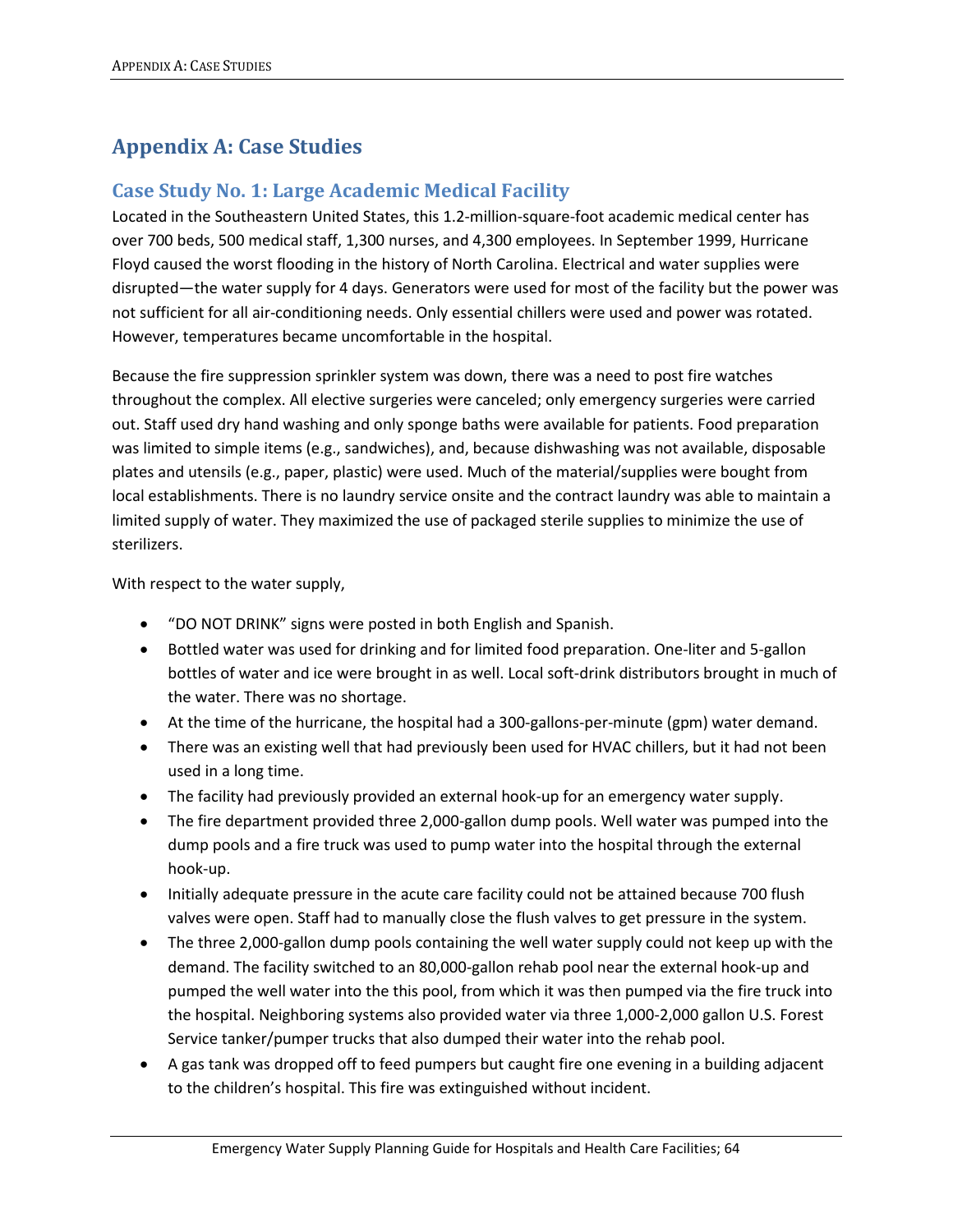With respect to human waste,

- Neither bucket dumping into toilets nor "red bagging" was practical. Disposal of urine from catheter patients' bags even became an issue.
- Fifty portable toilets were brought in for staff use.
- Because handling of patient wastes became problematic, the facility's regular toilets had to be brought back on line in a slow, careful, and controlled manner, one section at a time, to make sure valves held.

After Hurricane Floyd,

- The facility is now a 1.5-million-square-foot hospital complex.
- A new non-permitted well was drilled with 700-gpm capacity to run all of the hospital complex.
- The new well is equipped with a sodium hypochlorite chlorination system and hydropneumatic tank; disinfectant is piped into the system using a spool piece that is removed when not in use (photos on next page).
- Additional power generator capacity has been installed to run all of the medical complex.
- New buildings now are designed with stand-alone power and with emergency water supply hook-ups.
- Previous water cooled systems (e.g. vacuum suction) were converted to air cooled where possible.
- In the event of another disruption, the medical facility
	- o Should have sufficient water/power to meet demands;
	- o Will still cease nonessential functions; and
	- o Will close off nonessential areas for water, power, and fire (e.g., auditoriums, sparsely used wings)



Spool piece to be removed when not in use

Emergency Water Supply Planning Guide for Hospitals and Health Care Facilities; 65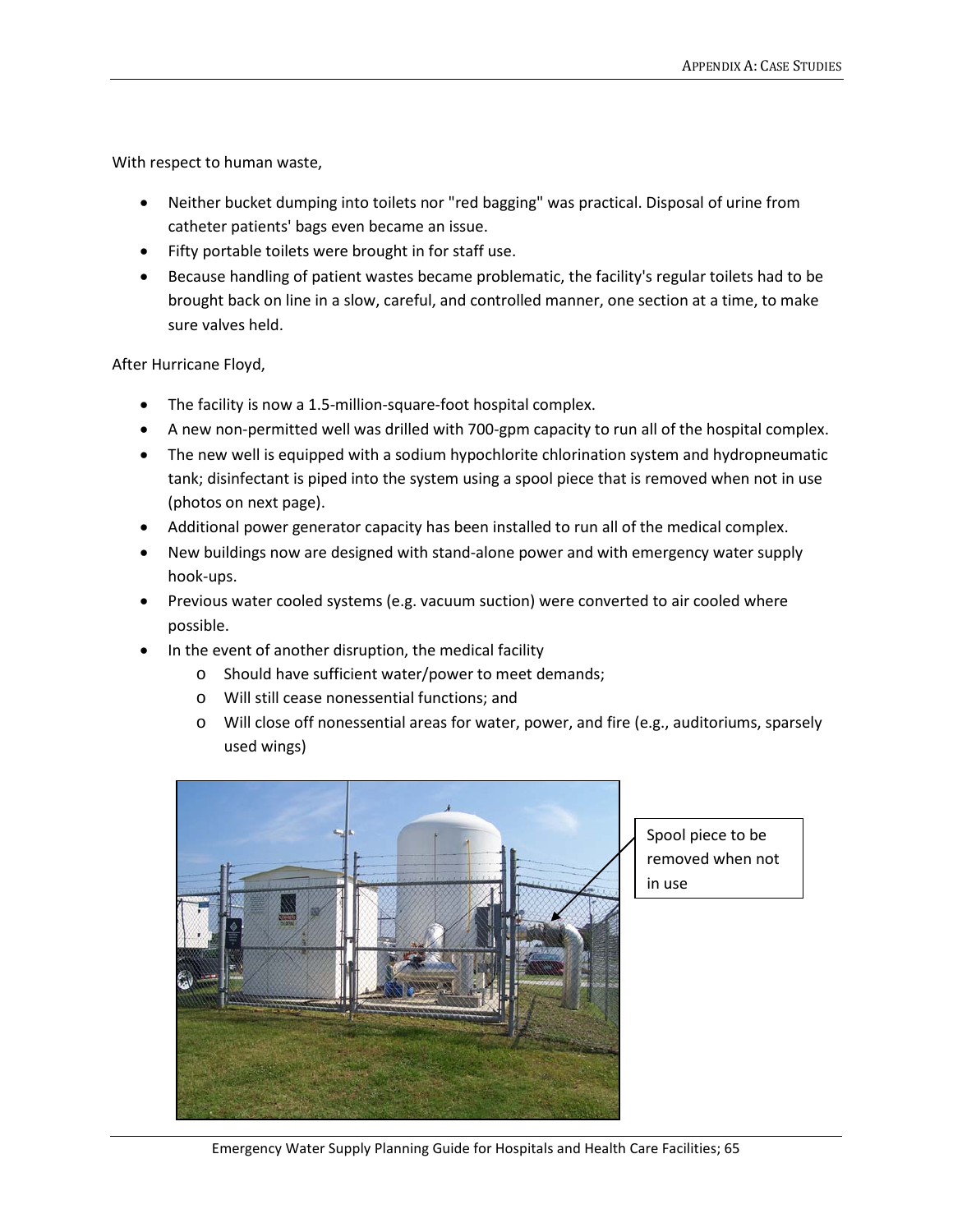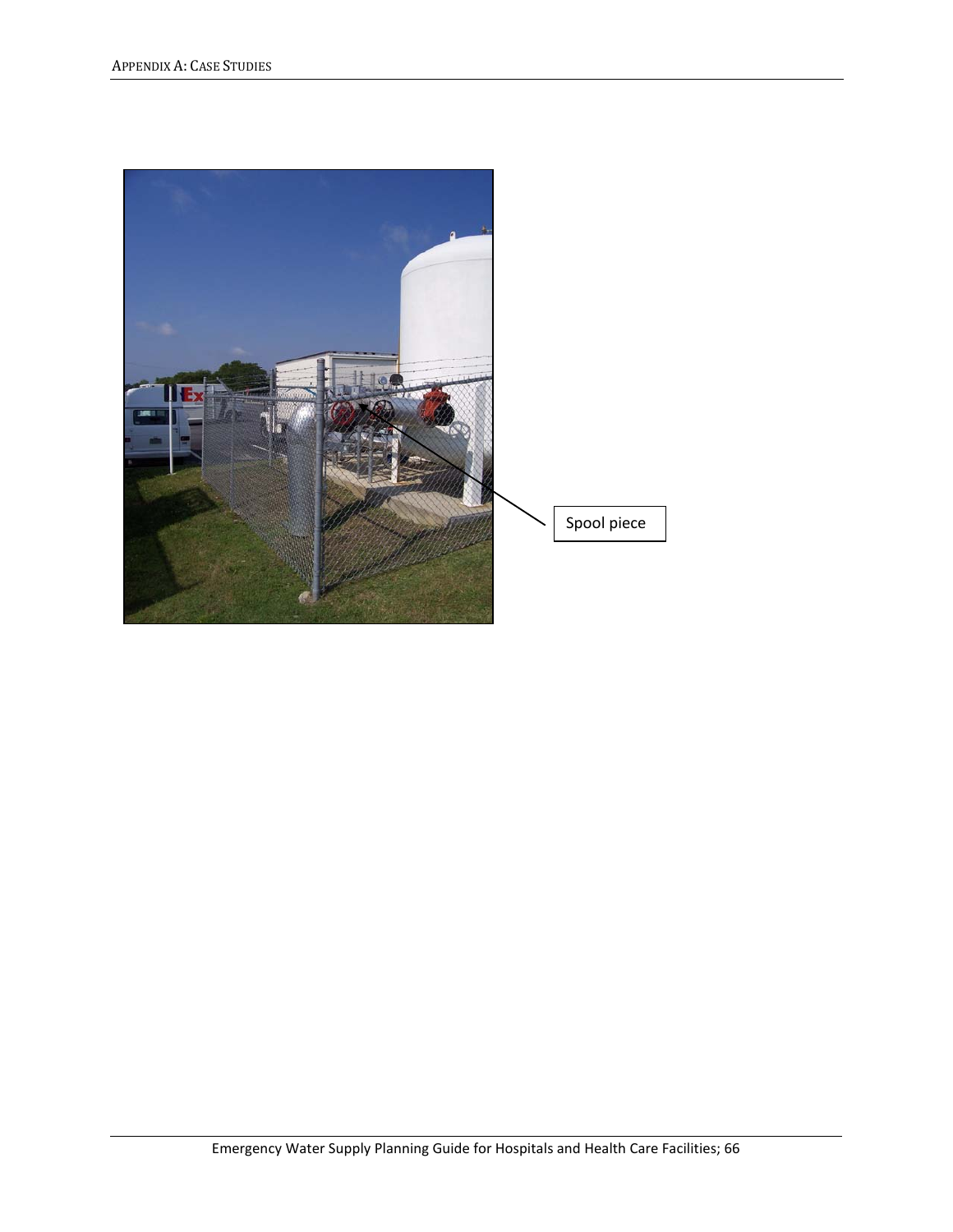## **Case Study No. 2: Nursing Home**

A 165-bed nursing home in Florida experienced a water supply interruption in 2004 because of Hurricane Ivan. As with most hurricanes, there were a few days to prepare before the hurricane made landfall. This facility stocked up on bottled water and other water containers and filled up every available container before landfall.

When the hurricane made landfall, the public water supply was interrupted because of a loss of power and the facility had to use the stocked water supply. As the loss of water service persisted through day one to day two, toilet flushing became a problem because each flush required a few gallons, rather than a few cups, of water, and the facility had shared bathrooms, thus preventing the option to wait longer between flushes.

As the loss of water service continued through day two to day three, facility staff went to the homes of staff who had swimming pools (which is relatively common in Florida) and filled up buckets and containers with pool water to bring back to the facility for toilet flushing. This effort was very laborintensive (e.g. a gallon of water weighs more than 8 pounds) but it provided an adequate volume of water necessary for toilet flushing.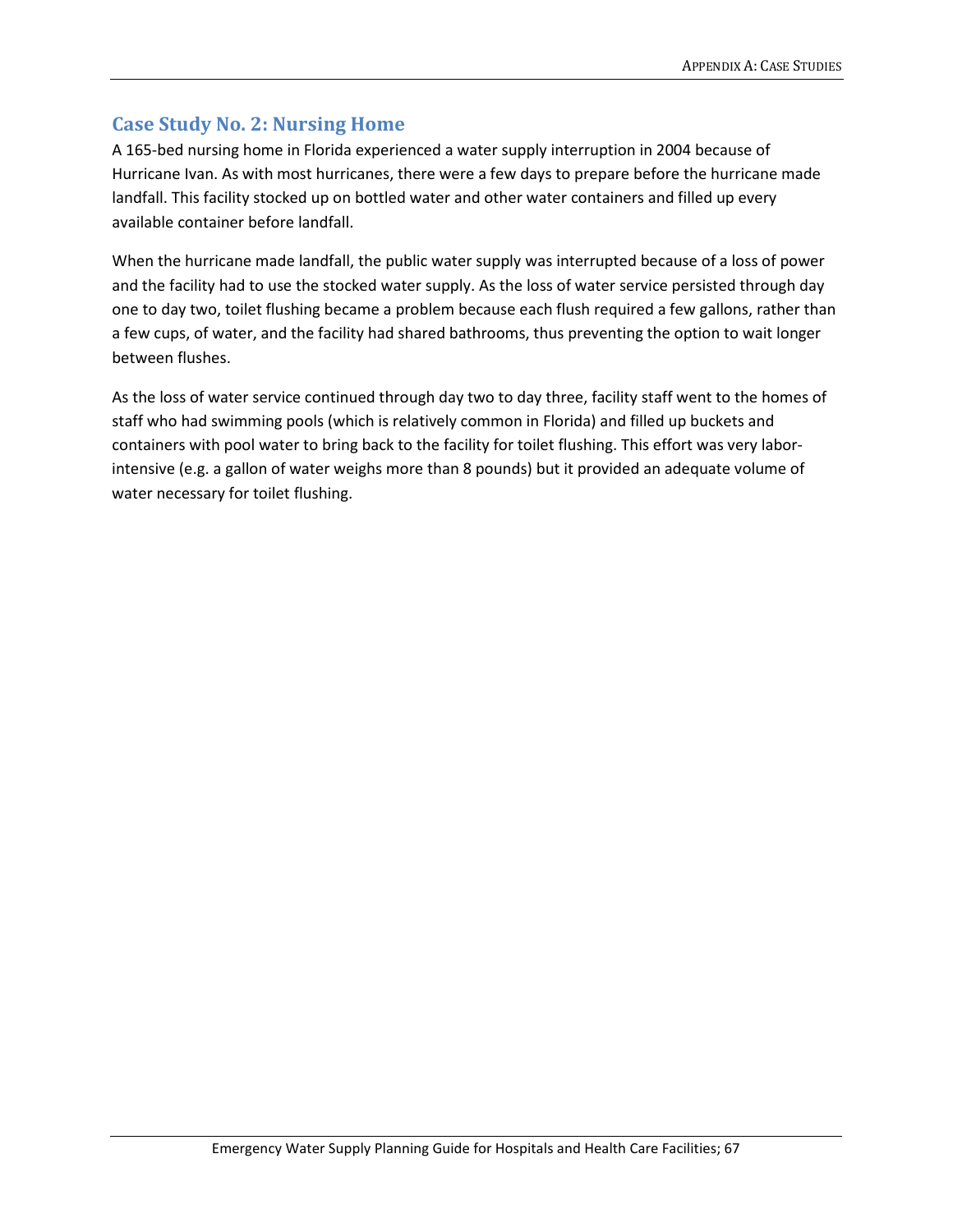# **Appendix B: Example Plan**

### **Introduction**

The following is based on a project conducted at a 112-acre medical complex. This water use audit project was conceived after loss of the potable water supply following Hurricane Isabel in 2003. The storm surge and heavy rains caused flooding in the city, resulting in the loss of the potable water supply at the medical complex for about 4 days. Although the medical complex was able to secure a temporary water supply from an adjacent city via barges, it was recognized that this option might not be available during a future water supply interruption. Additionally, the staff noted that the existing emergency response plan for the medical complex lacked specific actions and water conservation strategies to implement during an emergency loss of the potable water supply.

### **Project Approach**

This report addresses the following fundamental questions:

- In the event of a protracted and complete citywide water supply loss, what functions must remain in operation and what functions can be temporarily eliminated or substantially curtailed?
- How long can the critical functions in the acute-care facility (ACF) operate on the available stored water volume in the reservoir?
- What triggers the water conservation measures?

The ACF is the core-function facility at the medical complex. However, the staff identified specific support facilities as also critical to maintaining hospital functions in the ACF during a major emergency involving the loss of potable water supply. These facilities were included in the water use audit and are as follows:

- Medical support building: houses information technology functions, blood donation activity, refractive, and ambulatory surgery facilities
- Information technology buildings: houses information technology functions critical to patient care
- Central energy plant:,includes large cooling towers that provide vital air chilling for the ACF

To address the above questions, the staff used the following approach:

- Supply only critical water use areas during a water supply outage
- Identify and estimate demands for the critical areas
- Determine actual water consumption for the entire medical complex, including annual averages and summer consumption (i.e. June, July, and August usage)
- Determine how long the medical complex can operate from the reservoir, without replenishment.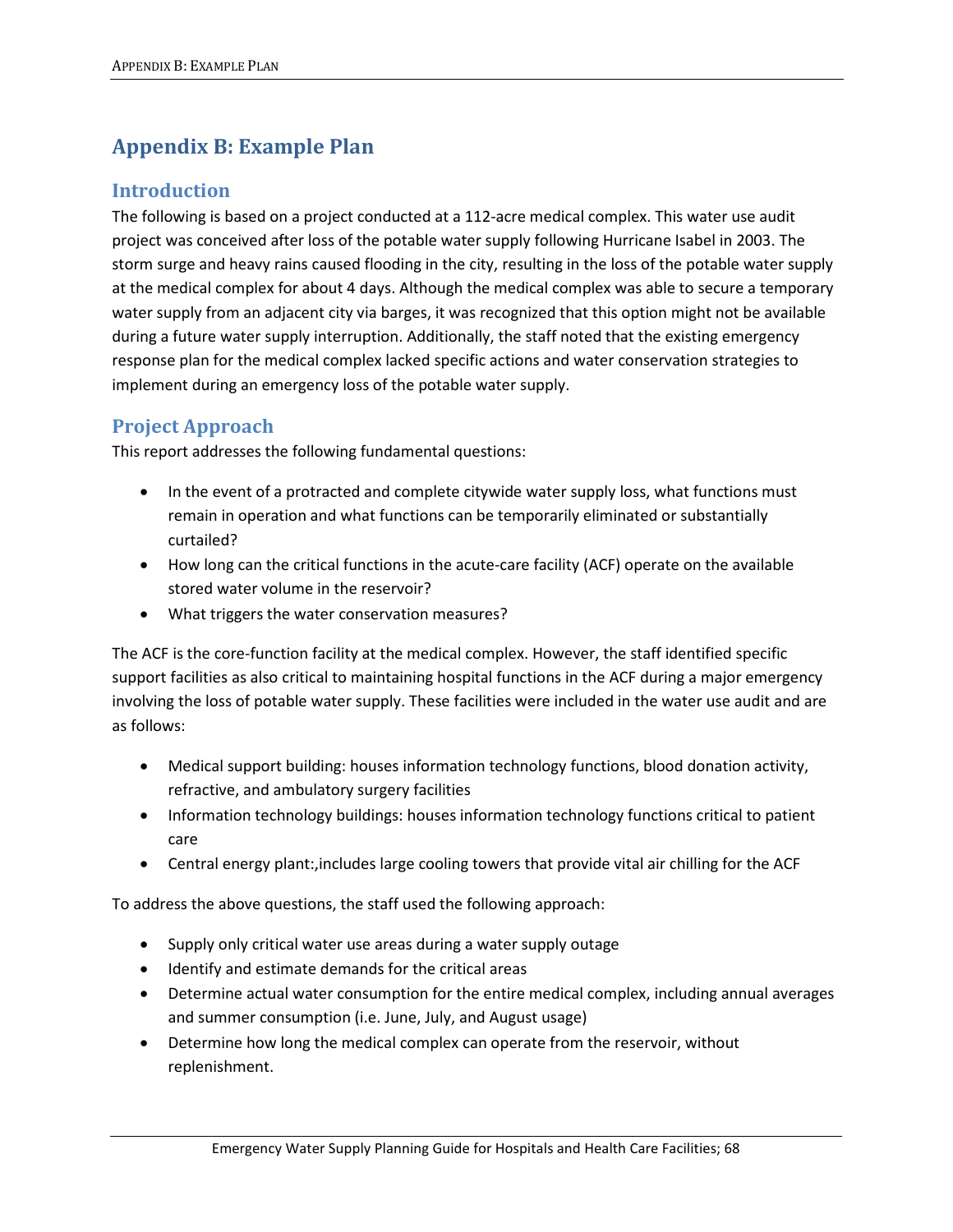### **Water Use Audit Results**

The project team performed staff interviews of each floor and department in the ACF to identify and estimate the critical area demands (i.e., the areas that should remain in service during a protracted water supply loss). Based on staff audits, departmental interviews, and the metering program, the following areas in the ACF were identified as critical:

- Sterilization
- Dining room
- Operating rooms
- Emergency room
- All laboratories
- Nephrology/dialysis
- Critical Care/Intensive Care Unit (ICU)
- Neonatal Intensive Care Unit (NICU)
- Gastroenterology clinic
- Post Anesthesia Care Unit (PACU)
- Compo B (complicated labor and delivery)
- Dental/oral maxifacial
- Critical Care Step Down Unit (SDU)
- Patient administrative computer services (PACS) computers.

Critical medical-related water demands include:

- Dialysis
- Sterilization and equipment washing
- Diagnostic equipment (e.g., MRI cooling water)
- Water seal for medical gas pumping (air, oxygen, nitrous oxide, vacuum)

#### **Medical Complex Consumption**

Knowing the average daily water consumption of the entire medical complex was necessary to estimate the length of time the facility could operate on its existing 2-million-gallon (MG) reservoir without water conservation restrictions. The annual average consumption and summer consumption in millions of gallons per day (MGD) for the entire complex are

- Annual average (2003-2008): 0.353 MGD
- Annual average (FY 2007): 0.366 MGD
- Summer average (June, July, August/ 2003-2008): 0.433 MGD.

Most of the complex's water demands are from the ACF and the central energy plant. Consequently, each of these buildings has a water meter on the cold water supply line entering the building. Based on meter readings, the average daily consumption of these facilities is

• ACF: 0.212 MGD (flow measured during study)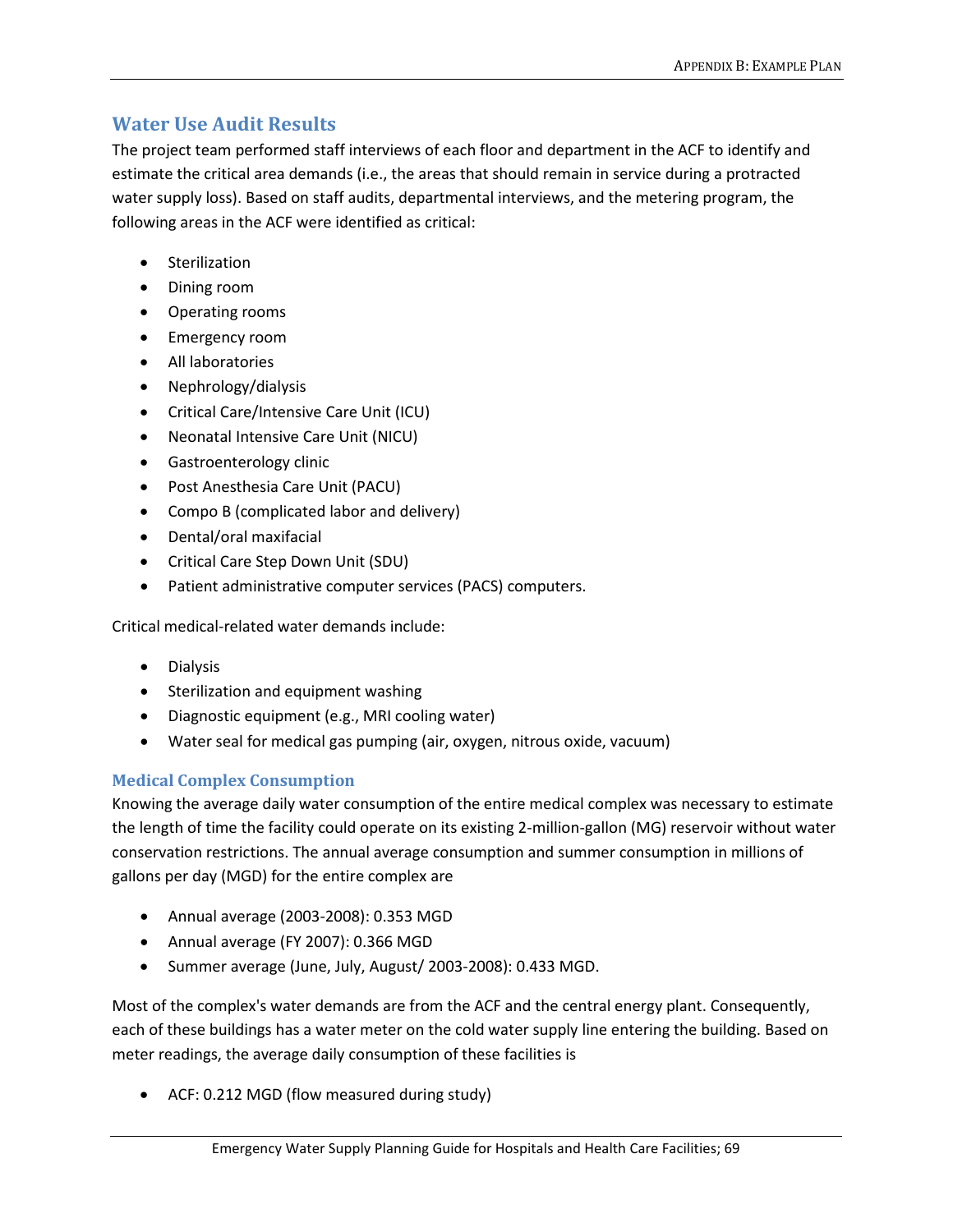- Central energy plant (September 2006--December 2007): 0.157 MGD
- Central energy plant (July–August 2007): 0.212 MGD

### **Operating Duration of Reservoir During Water Outage**

The existing 2-MG reservoir is typically kept at 84% full, or 1.68 MG. Table B-1 presents the time the medical complex can operate on the reservoir alone under different scenarios. As indicated in Table B-1, depending on the amount of water in the tank at the time of the interruption, for unrestricted water use, it can be estimated that the onsite storage tank can provide water for up to 4.6 days. Because the ACF and the central energy plant account for most of the water usage at this medical complex, limiting water use to these two buildings but not restricting water use within the ACF provides little increase in the amount of time that this medical complex could remain in operation. However, limiting water use to these two buildings and only to critical functions can result in water being available for up to 7.2 days depending on the water level in the tank.

| <b>Area Supplied With</b> | Average       | <b>Supply</b> | <b>Supply</b> | <b>Supply</b> | <b>Supply</b> |
|---------------------------|---------------|---------------|---------------|---------------|---------------|
| Water                     | <b>Summer</b> | (Reservoir    | (Reservoir at | (Reservoir    | (Reservoir at |
|                           | Consumption   | at $2$ MG)    | 1.68 MG)      | at $1$ MG)    | $0.5$ MG)     |
| Medical complex           | 0.433 MGD     | 4.6 days      | 3.9 days      | 2.3 days      | $1.2$ days    |
| <b>ACF</b>                | $0.210$ MGD   | 9.5 days      | 8.0 days      | 4.8 days      | 2.4 days      |
| Central energy plant      | 0.212 MGD     | 9.4 days      | 7.9 days      | 4.7 days      | 2.4 days      |
| ACF & central energy      | 0.422 MGD     | 4.7 days      | 4.0 days      | 2.4 days      | $1.2$ days    |
| plant                     |               |               |               |               |               |
| ACF critical areas &      | 0.278 MGD     | 7.2 days      | 6.0 days      | 3.6 days      | 1.8 days      |
| central energy plant      |               |               |               |               |               |

#### **Table B-1. Estimated Reservoir Operational Duration**

### **Recommended Response Plan for Water Outage**

For this facility, temporary water conservation measures should be implemented if the water supply loss will likely last more than 24 hours, such as contamination from a natural disaster or a major water main break. These measures should include the following:

- Make advanced emergency preparations (if possible),
- Suspend nonessential services,
- Implement other water conservation measures,
- Isolate the water supply, and
- Activate Emergency Support Services.

### **Advanced Emergency Preparations**

Maintain current reservoir operational practices, keeping the reservoir at 18.5 of 22 feet or higher whenever possible. In the event that a potential water emergency is identified (e.g., hurricanes being forecasted), the reservoir could be filled to 100% of storage capacity. Ensure water supply practices are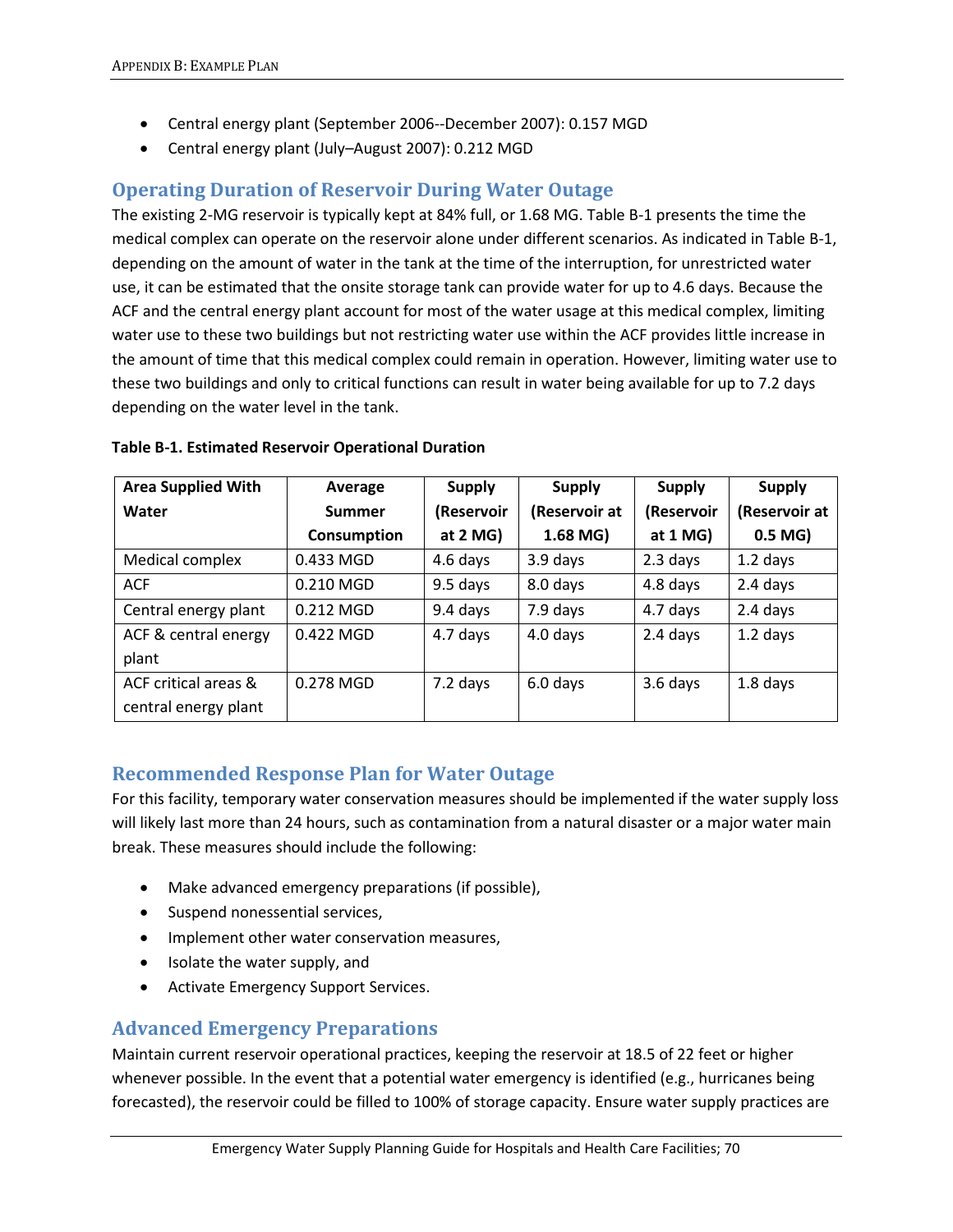in compliance with U.S. Environmental Protection Agency regulations and American Water Works Association (AWWA) standards.

If a storm event is anticipated, the medical complex should stock up on several essential items including:

- Fuel oil for power generation,
- Small backup generators (to provide redundancy) to operate pumps and other equipment,
- One reverse osmosis or nanofiltration skid that can provide one-half MGD of treated water,
- Emergency water disinfectant chemicals (e.g., bleach),
- Waterless hand sanitizer,
- Disposable sheets and pillow cases and covers because normal laundry service may not be available,
- Disposable sterile items such as catheters (i.e., to limit sterilization use),
- Water tanks on skids for water storage.

### **Nonessential Services**

The following nonessential services can be suspended until normal water supply service is returned:

- Psychiatric services for patients needing limited care,
- All clinic services except nephrology, gastroenterology, pulmonary, internal medicine and infectious disease,
- Elective and non life-threatening surgeries,
- Physical therapy.

### **Other Water Conservation Measures**

When possible, other water conservation measures should include use of waterless hand hygiene products (substitution should only be made when appropriate and in accordance with current infection control recommendations); sponge bathing patients; limiting food preparation to sandwiches or meals ready-to-eat (MREs); reducing dishwashing by using disposable plates, bowls, cups, and other eating utensils; restricting heating and cooling to essential buildings and to the essential areas within these buildings; closing nonessential areas (e.g., auditoriums) within essential buildings; and consolidating wings with a low patient population.

### **Isolation of Water Supply**

An isolation plan was developed to provide water from the reservoir to the ACF and the central energy plant by using the shortest route and largest pipes possible to minimize flow restrictions. The isolation plan is summarized as follows:

- 1. Disconnect the medical complex from the city water supply,
- 2. Redirect flow to supply the ACF and the central energy plant first,
- 3. Isolate the remainder of the medical complex from the water supply system,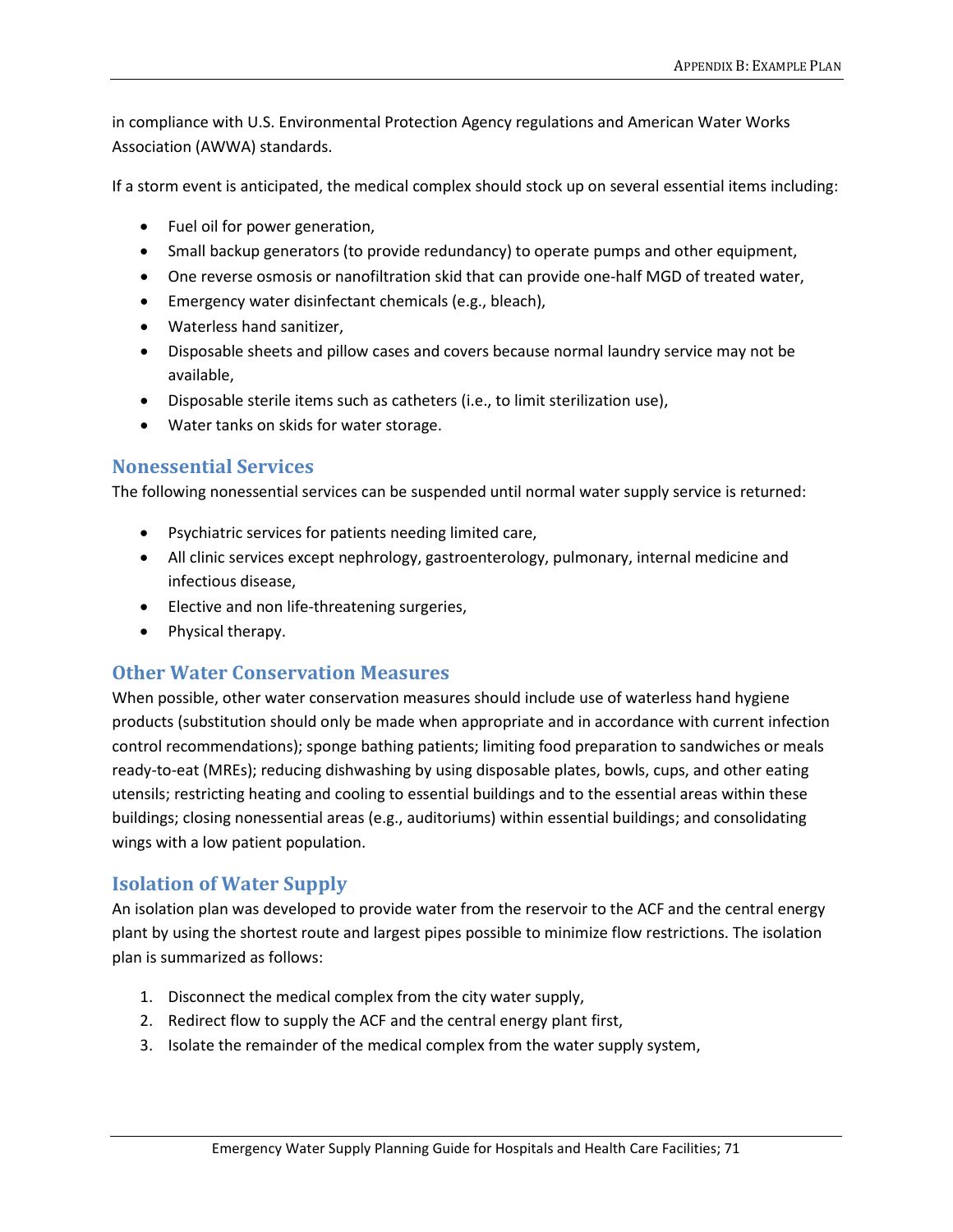4. Further isolate noncritical areas within the ACF, if possible,

Specifically, the steps for isolating the medical complex's water supply are:

- Medical complex disconnection. To disconnect the medical complex from the city water supply in order to reduce the potential for contamination with city water: make sure that all valves at three locations of city water meters—downstream of the meter—are closed:
	- o A1 (6 inch near reservoir)
	- o D26 (6 inch main gate)
	- o D21 (6 inch but may be a valve on 12-inch connection)
- Reservoir. To initiate water flow from the reservoir to the ACF and central energy plant, close the following valves:
	- o A2: downstream of meter
	- o A6 & A-8: isolates most of the complex
- Nonessential facilities. To isolate the rest of the medical complex from the central energy plant, close the following valves:
	- o B6: Northwest feed to/from the central energy plant
	- o A44: near the public works building—isolates the rest of the complex
- 5. Isolate the rest of the complex from the ACF by closing the following valves:
	- A22: isolates internal administration and School of Health Sciences
	- A23: isolates playing field, helipad, and gym
	- A24: isolates gym
	- A25: isolates temporary housing area no. 1
	- A51: isolates temporary housing area no. 2, convenience store, and swimming pool
	- A54: isolates convenience store
	- B3: isolates all buildings southwest of the ACF
	- B13: isolates executive administration building
	- B16: serves as backup to B13
	- D1: isolates all buildings south of ACF

The above valves should be positively located and confirmed to be in proper working order as part of a routine annual maintenance program. Closing valves A23, A24, A25, A51, and A54 is required to isolate the northern section of the complex. These steps could be eliminated and the water supply emergency response time could be greatly reduced by installing a single 8-inch valve in the existing pipe line along the main road north from the reservoir. Exercising (i.e. testing the operation of) these valves and testing this isolation plan before an emergency is highly recommended.

Restoring the medical complex to normal service after a water supply emergency would occur in the reverse sequence after the water distribution mains are disinfected in accordance with state and AWWA standards.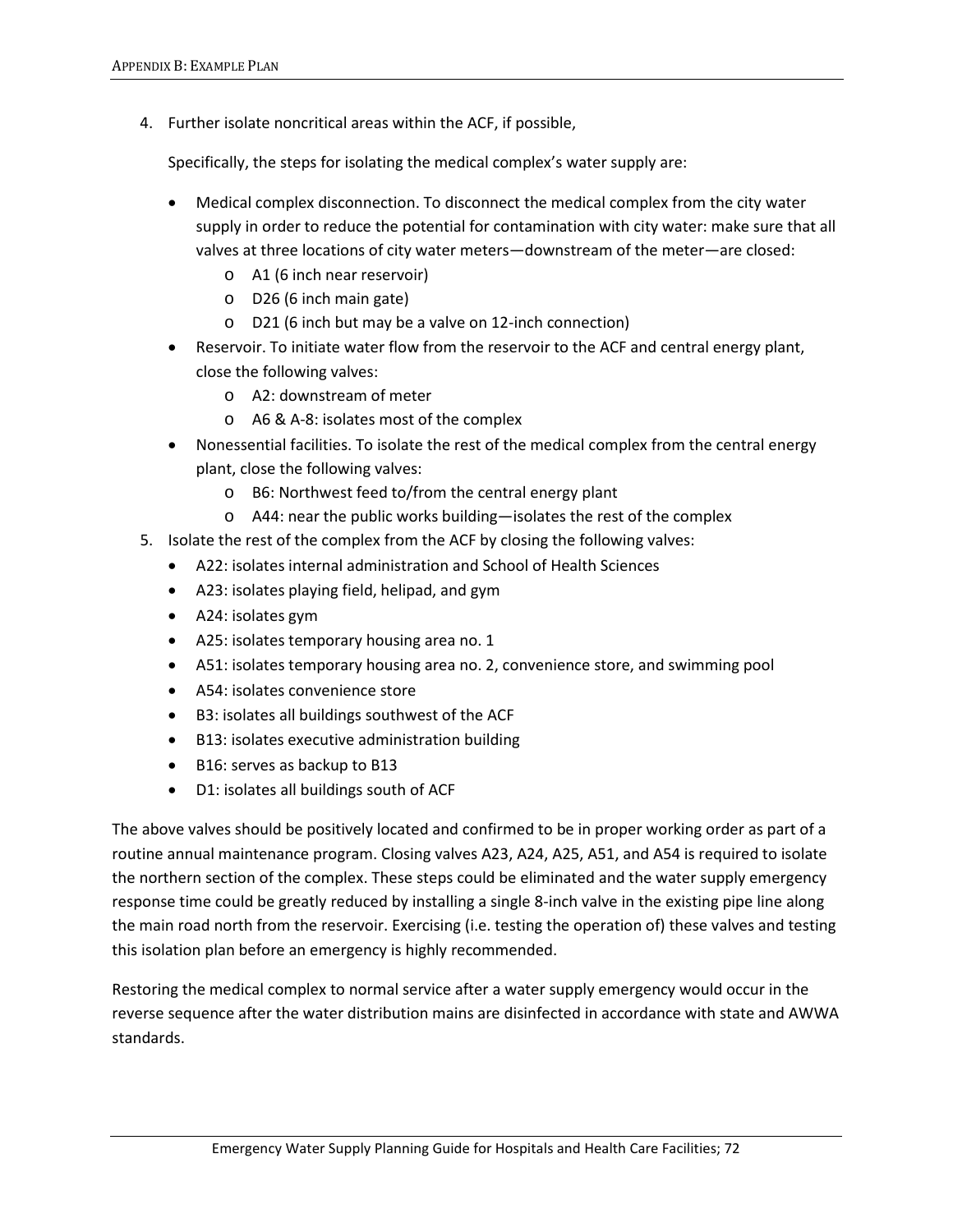## **Emergency Support Services**

Activate the standing contracts to provide the following emergency support services:

- Portable toilets,
- Instrument sterilization,
- Medical supplies,
- Meal preparation, and
- Potable water via truck or barge from the adjacent city.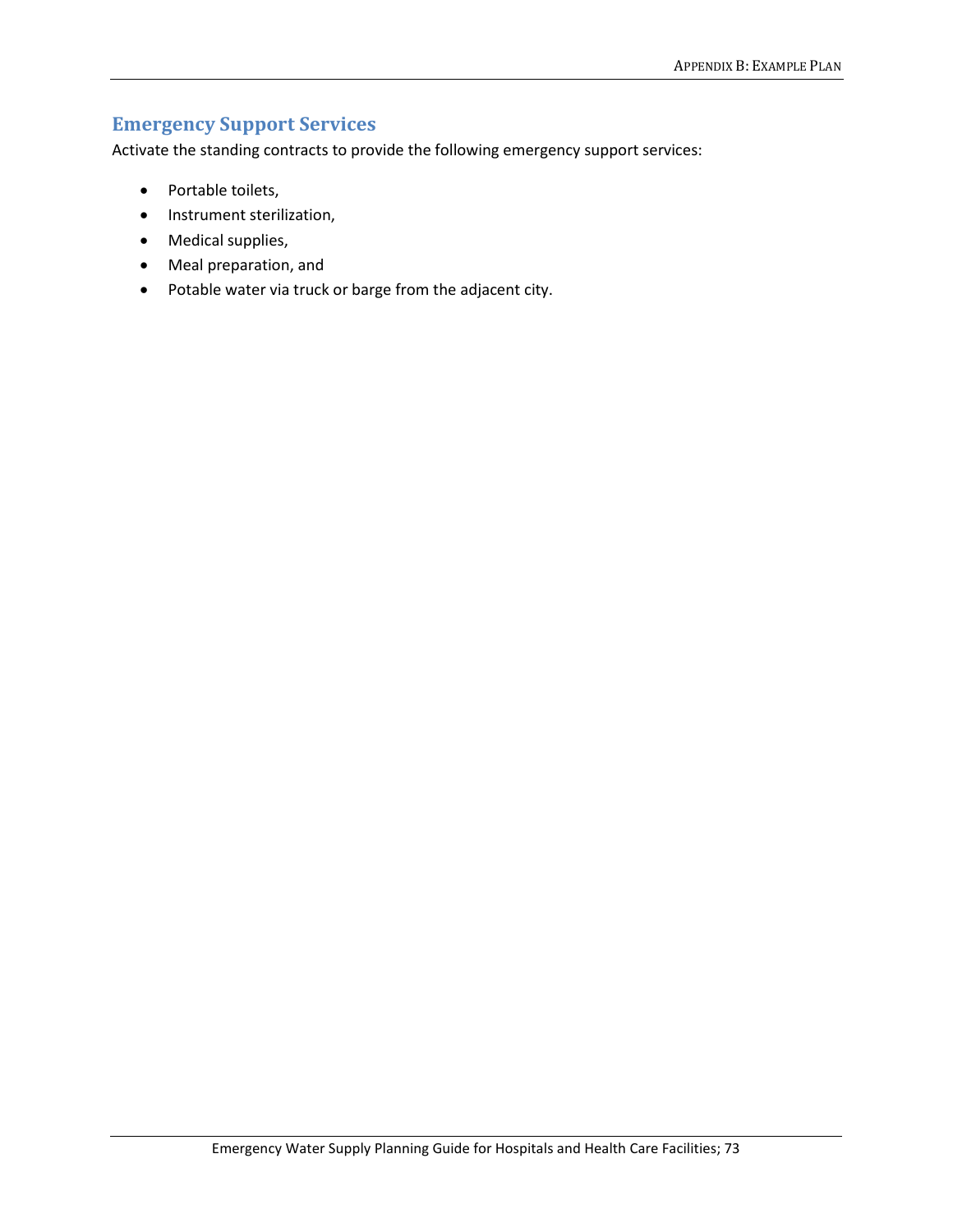# **Appendix C: Loss-of-Water-Scenario**

The following scenario is a resource from the Hospital Incident Command System (HICS) website <http://www.hicscenter.org/docs/215.swf> .

Health care facility staff who are involved, or may become involved, with emergency planning, response, and/or recovery efforts are encouraged to become familiar with HICS, the Incident Command System (ICS), and the National Incident Management System (NIMS). The Federal Emergency Management Agency (FEMA) recommends a series of online training courses by which health care facility staff can learn the basic concepts of the ICS, NIMS, and National Response Framework (e.g. IS-100, IS-200, IS-700, IS-800). Information about ICS, NIMS and HICS can be found at: <http://www.fema.gov/emergency/nims/NIMSTrainingCourses.shtm> and <http://www.hicscenter.org/index.php> .

## **Scenario**

Without warning, the main water supply line to the hospital breaks, disrupting water service to the entire facility. The hospital's water systems, including potable water supply are nonfunctional. Local water sources and vendors are not impacted. Services, including food and radiology, are disrupted. Toilets and hand washing areas are not functioning and alternate methods must be provided

Utility workers expect to repair the damage and restore water service to the hospital within 10-12 hours.

## **Does Your Emergency Management Plan Address the Following Issues?**

### **Mitigation & Preparedness**

- 1. Does your hospital Emergency Management Plan include triggers or criteria for activation of the Emergency Operations plan and the Hospital Command Center?
- 2. Does your hospital have a plan for loss of water to the facility and sustaining operations?
- 3. Does your hospital have MOUs and/or contracts for provision of potable water?
- 4. Does your hospital have a process for determining the impacts of the loss of water on clinical operations (e.g., surgery schedule, outpatient services) and infrastructure systems?
- 5. Does your hospital have a plan and systems to connect to alternate water sources to support sprinkler system, waste water, and cooling systems?
- 6. Does your hospital have procedures to communicate situation and safety information to staff, patients, and families?
- 7. Does your hospital have procedures to evaluate the need for and to obtain additional staff?
- 8. Does your hospital have procedures to establish portable toilets and hand washing stations throughout the facility?
- 9. Does your hospital have a process to determine the need for partial or complete evacuation of the facility?
- 10. Does your hospital have a procedure for rationing potable water, if necessary?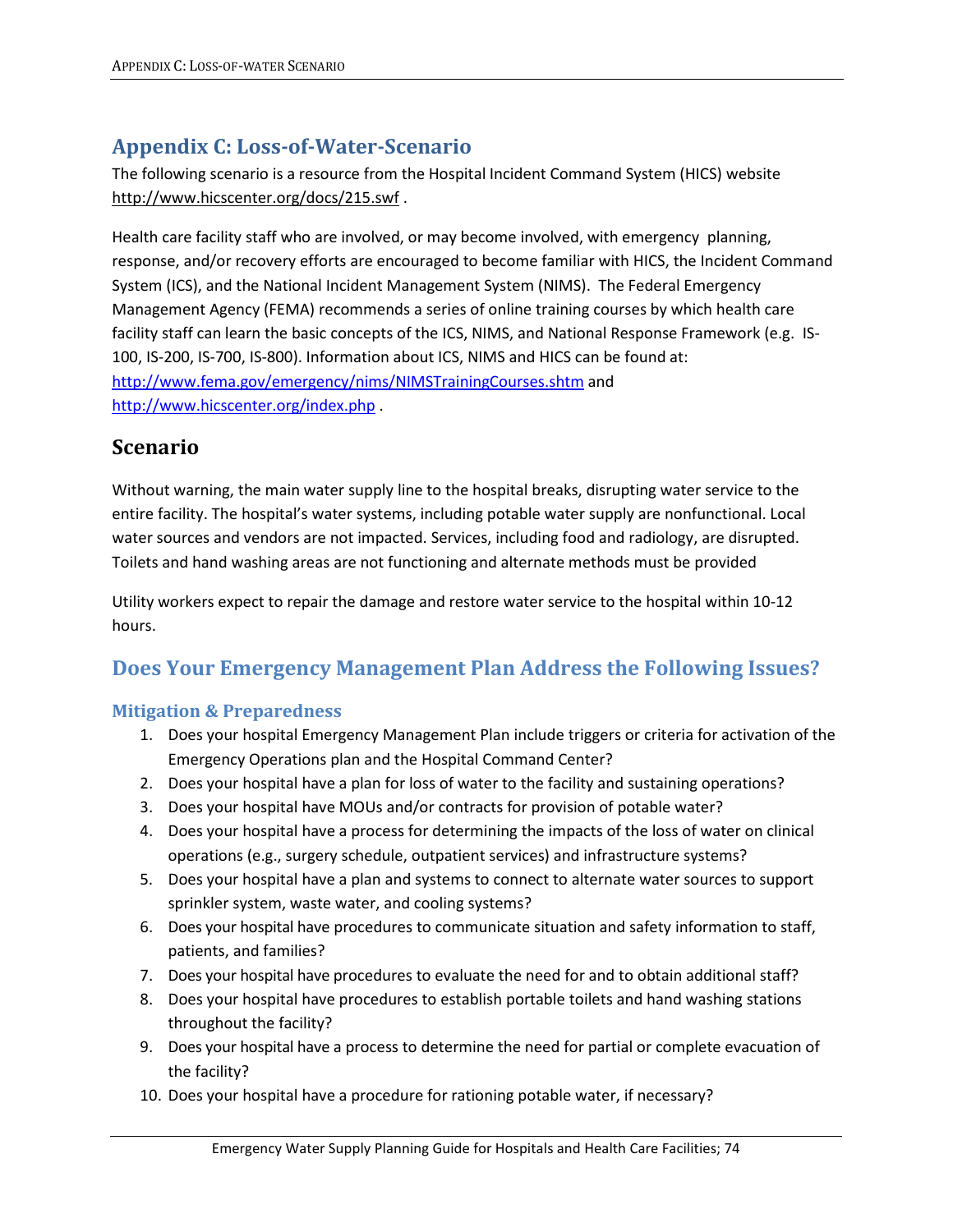- 11. Does your hospital have a plan for communicating water conservation measures to employees and patients?
- 12. Does your hospital have a plan to provide regular media briefings and updates?
- 13. Does your hospital have a plan to communicate with local emergency management and the water company about the situation and to request assistance?

#### **Response and Recovery**

- 1. Does your hospital have procedures for providing regular situation status updates to the local emergency management agency and water company?
- 2. Does your hospital have a process to evaluate the short and long-term impact of the loss of water on the patients, staff, and facility?
- 3. Does your hospital have a process to determine the need for canceling elective procedures and surgeries and other nonessential hospital services (e.g., gift shop) and activities (e.g., conferences, meetings)?
- 4. Does your hospital have criteria and a process to determine the need for complete or partial evacuation of the facility?
- 5. Does your hospital have a process to assess patients for early discharge to decrease patient census?
- 6. Does your hospital have a plan to provide staff with information on the situation and emergency and water conservation measures to implement?
- 7. Does your hospital have procedures to notify patients' family members of the situation?
- 8. Does your hospital have a process to cancel nonessential functions (e.g., meetings, conferences, gift shop)?
- 9. Does your hospital have a process to determine the need to limit patient visitation?
- 10. Does your hospital have a plan to document actions, decisions, and activities and to track response expenses and lost revenues?
- 11. Does your hospital have procedures to provide accurate and timely briefings to staff, patients, families, and area hospitals during extended operations?
- 12. Does your hospital plan for demobilization and system recovery during response?
- 13. Does your hospital have facility and departmental business continuity plans? Do these plans address the need for alternate service providers for critical hospital functions (e.g., radiology, laboratory)?
- 14. Does your hospital have a plan to conduct regular media briefings in collaboration with the local emergency management agency?
- 15. Does your hospital have procedures for restoring normal facility visitation and nonessential service operations (e.g., gift shop, conferences)?
- 16. Does your hospital have procedures for repatriation of patients who were transferred or evacuated?
- 17. Does your hospital have procedures for after-action reporting and development of an improvement plan?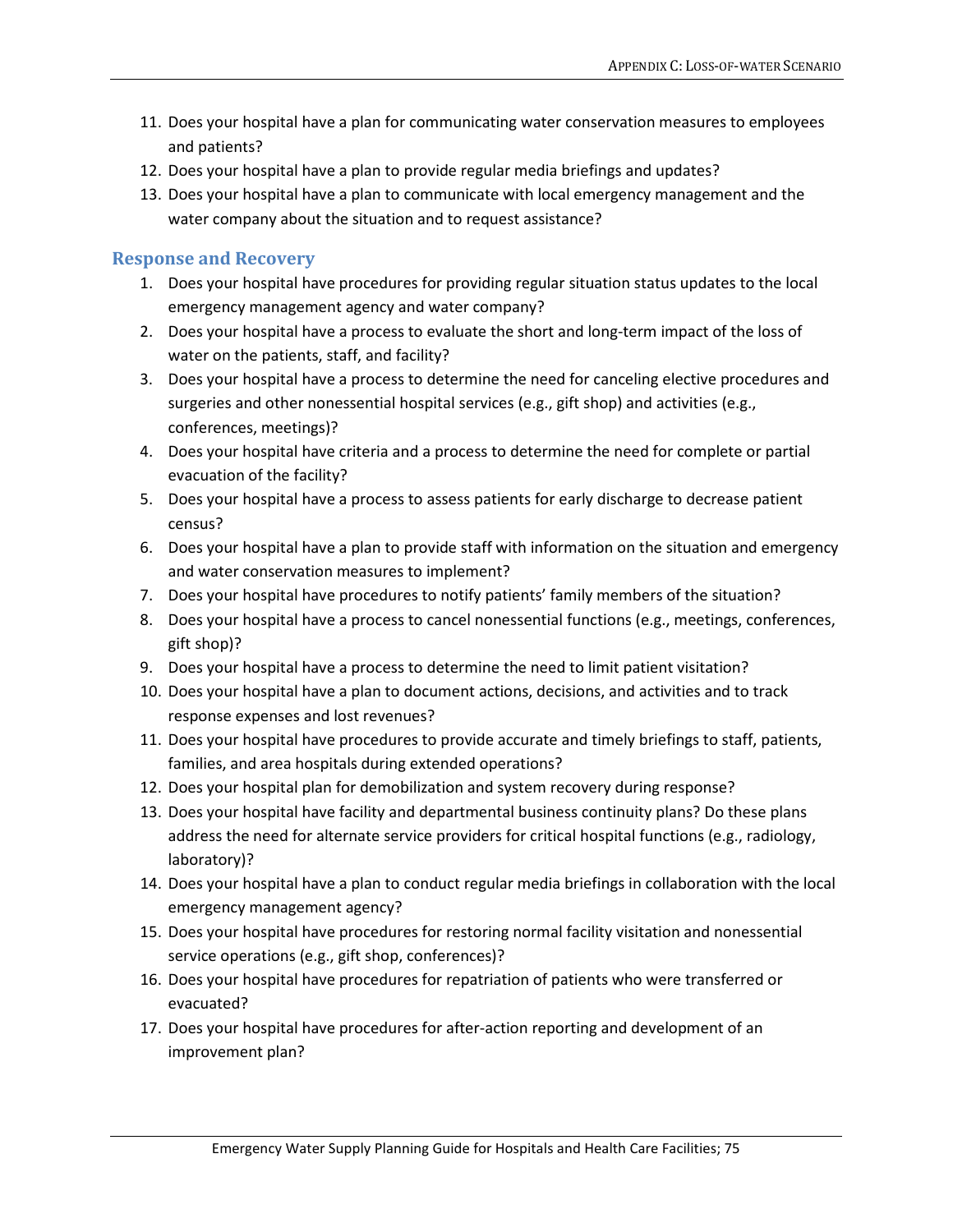## **Incident Response Guide**

**Mission:** To effectively and efficiently manage the effects of a loss of water in the facility.

### **Directions**

- $\Box$  Read this entire response guide and review the Incident Management Team Chart (Figure C.1). (Remember that the number of activated positions will increase as the response progresses.)
- $\Box$  Use this response guide as a checklist to ensure all tasks are addressed and completed.

### **Objectives**

- Conserve water and restore water supply
- $\Box$  Identify and obtain alternate sources of potable water
- Maintain patient care management
- □ Monitor heating and cooling systems

### **IMMEDIATE (OPERATIONAL PERIOD 0-2 HOURS)**

#### **COMMAND STAFF**

(Incident Commander):

- Activate the facility Emergency Operations Plan
- Activate Command Staff and Section Chiefs, as appropriate
- Establish incident objectives and operational period

(Liaison Officer):

- $\Box$  Notify local emergency management of hospital's situation status, critical issues, and timeline for water service repairs and restoration
- $\Box$  Notify the water utility and outside agencies of water loss and estimated time for water main repair and restoration of service
- Notify local EMS and ambulance providers about the situation and possible need to evacuate
- $\Box$  Communicate with other health care facilities to determine
	- □ Situation status
	- □ Surge capacity
	- Patient transfer/bed availability
	- Ability to loan needed equipment, supplies, medications, personnel, and other resources
- Contact the Regional Hospital Coordination Center, if one exists, to notify about the situation

and request assistance with patient evacuation destinations

(Public Information Officer):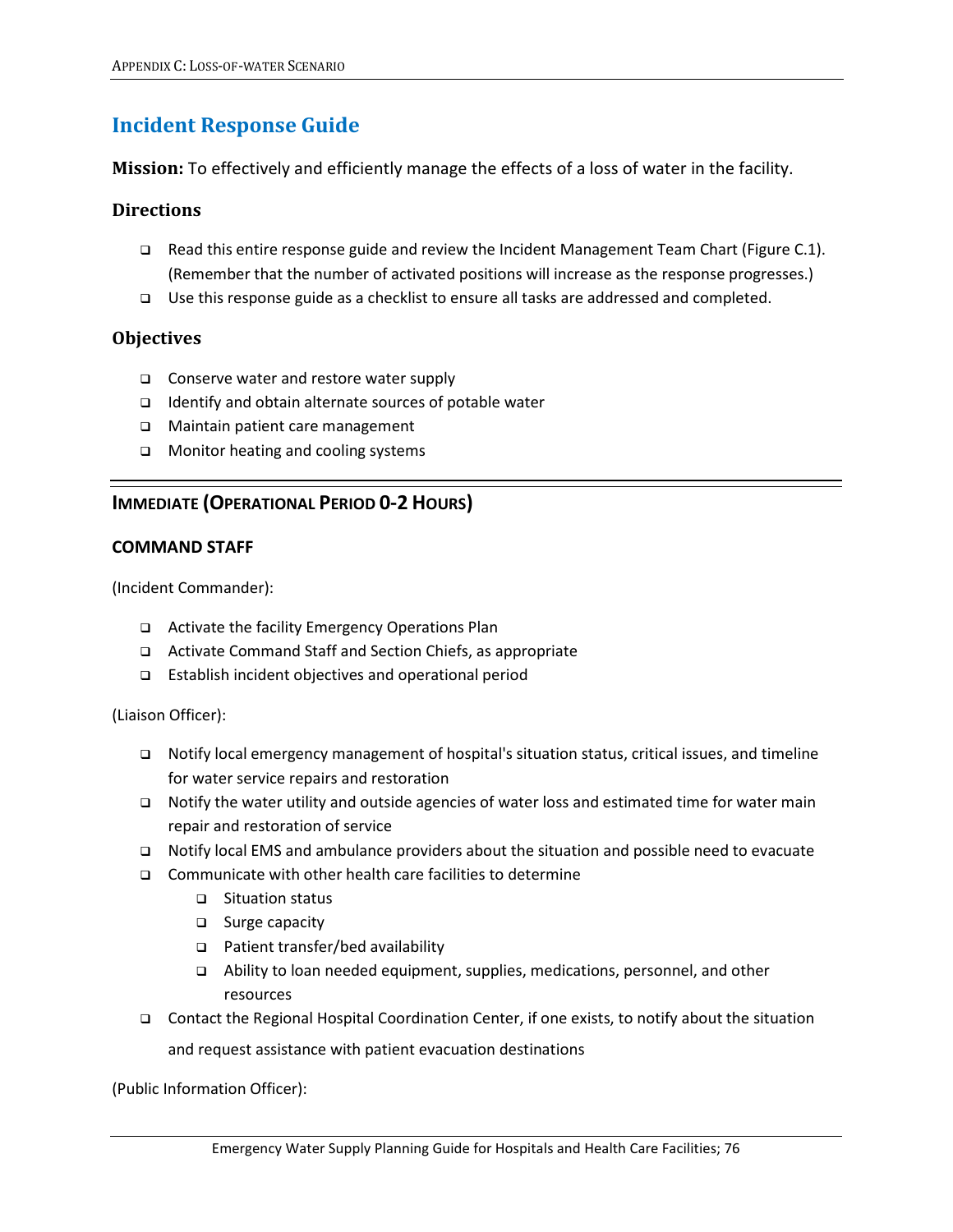- Inform staff, patients, and families of situation and measures to conserve water and protect life
- **D** Prepare media staging area
- Conduct regular media briefings in collaboration with local emergency management, as appropriate

(Safety Officer):

 Evaluate safety of patients, family, staff, and facility and recommend protective and corrective actions to recognize and minimize hazards and risks

#### **OPERATIONS SECTION**

- □ Determine impact of water loss on systems and patients
- Estimate potable and non-potable water usage and needs and collaborate with Logistics Section and Liaison Officer to obtain backup water supplies
- Access alternate sources of water to provide for fire suppression, HVAC system, and other critical systems, as able
- $\Box$  Institute rationing of water, as appropriate
- $\Box$  Initiate water conservation measures
- $\Box$  Assess patients for risk and prioritize care and resources, as appropriate
- **INONITY MONITOR CONTROL DIMINIST DETAIL**
- □ Provide alternate toilet and hand washing facilities
- □ Secure the facility and implement limited visitation policy
- Ensure continuation of patient care and essential services
- $\Box$  Consider partial or complete evacuation of the facility, or relocation of patients and services within the facility
- $\Box$  Activate the business continuity plans for the facility and impacted departments

#### **PLANNING SECTION**

- Establish operational periods and incident objectives, and develop the Incident Action Plan, in collaboration with the Incident Commander
- $\Box$  Prepare for patient and personnel tracking in the event of evacuations

#### **LOGISTICS SECTION**

- Maintain other utilities and activate alternate systems as needed
- Investigate and provide recommendations for alternate water supplies, including potable water
- $\Box$  Assist with rationing water, as appropriate
- Obtain supplemental staffing, as needed
- $\Box$  Prepare for transportation of patients, if evacuation plan is activated
- Oversee and conduct water main repairs and restoration of services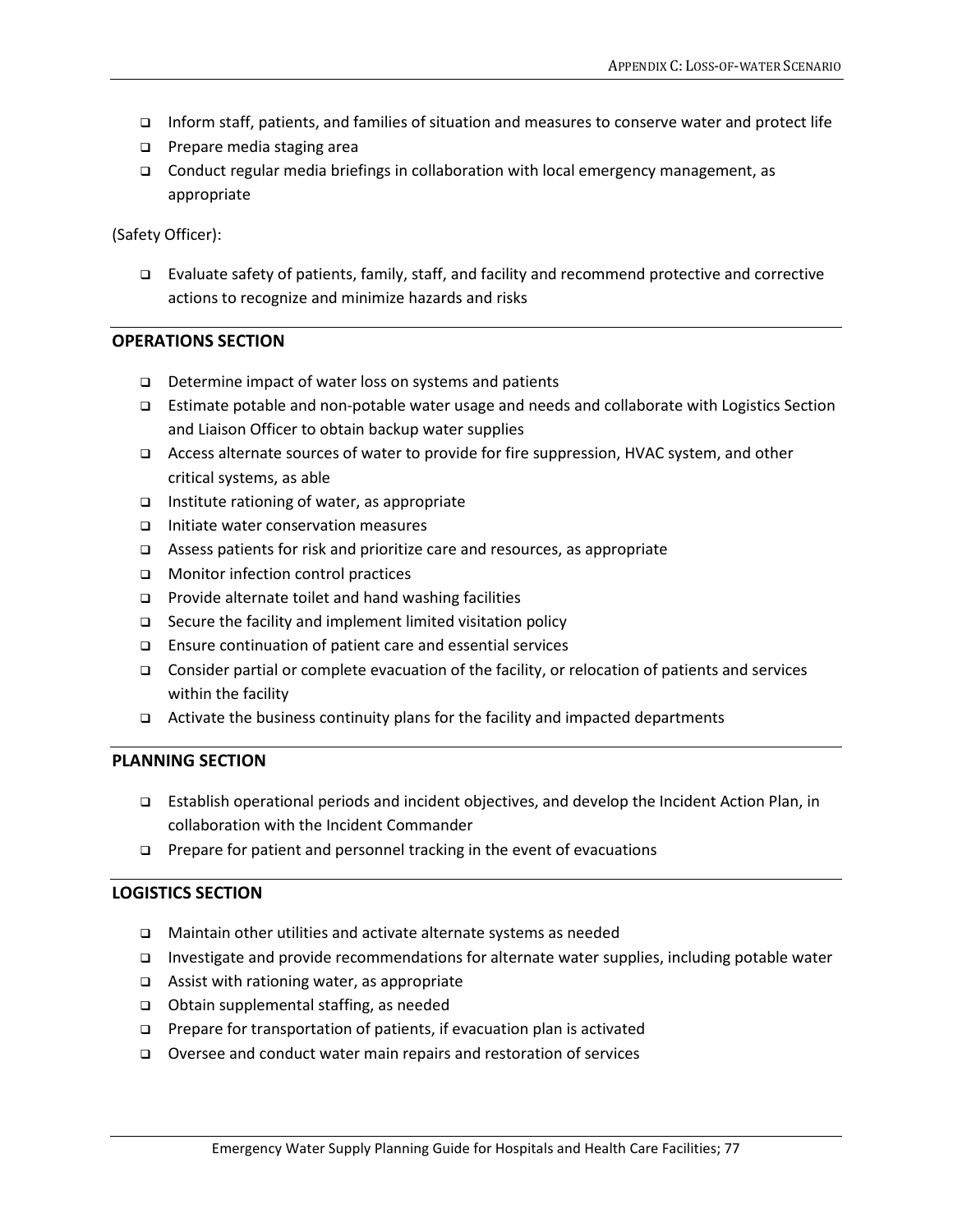### **INTERMEDIATE AND EXTENDED (OPERATIONAL PERIOD 2 HOURS TO GREATER THAN 12 HOURS)**

#### **COMMAND STAFF**

(Incident Commander):

- Update and revise the Incident Action Plan and prepare for demobilization
- $\Box$  Continue to update internal officials on the situation status
- **D** Monitor evacuation

#### (PIO):

- $\Box$  Continue briefings and situation updates with staff, patients, and families
- Continue patient information center operations, in collaboration with Liaison Officer
- Assist with notification of patients' families about situation and transfer/evacuation, if activated

(Liaison Officer):

- Continue to notify local EOC of situation status and critical issues, and request assistance, as needed
- Continue to communicate with local utilities about incident details and estimated duration
- Continue patient information center operations, in collaboration with PIO
- $\Box$  Continue communications with area hospitals and facilitate patient transfers

(Safety Officer):

 $\Box$  Continue to evaluate facility operations for safety and hazards and take immediate corrective actions

#### **OPERATIONS SECTION**

- $\Box$  Continue evaluation of patients and patient care
- □ Cancel elective surgeries and procedures
- □ Prepare the staging area for patient transfer/evacuation
- Initiate ambulance diversion procedures
- □ Continue or implement patient evacuation
- Ensure the transfer of patients' belongings, medications, and records upon evacuation
- □ Continue to ration water, especially potable water, as appropriate
- Maintain facility security and restricted visitation
- $\Box$  Continue to maintain other utilities
- □ Monitor patients for adverse health effects and psychological stress
- $\Box$  Prepare demobilization and system recovery plan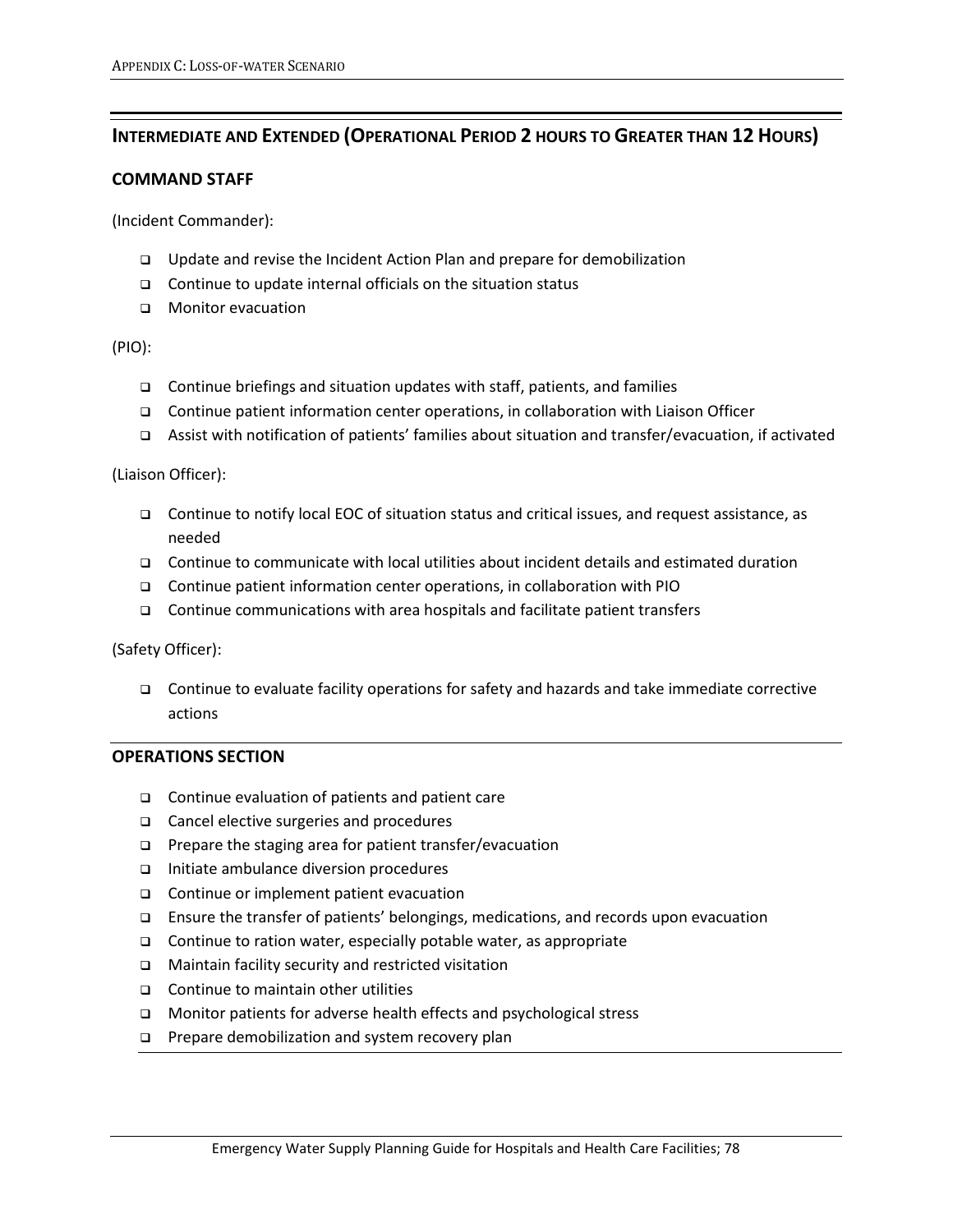#### **PLANNING SECTION**

- $\Box$  Continue patient, bed, and personnel tracking
- □ Update and revise the Incident Action Plan
- □ Prepare the demobilization and system recovery plans
- $\Box$  Plan for repatriation of patients
- Ensure documentation of actions, decisions, and activities

#### **LOGISTICS SECTION**

- □ Continue with nutritional, sanitation, and HVAC support and operations
- Contact vendors to provide emergency potable and non-potable water supplies and portable toilets
- $\Box$  Monitor the impact of the loss of water on critical areas
- □ Continue to provide staff for patient care and evacuation
- □ Monitor staff for adverse affects of heath and psychological stress
- □ Monitor, report, follow up on, and document staff or patient injuries
- $\Box$  Continue to provide transportation services for internal operations and patient evacuation

#### **FINANCE/ADMINISTRATION SECTION**

- □ Continue to track costs, expenditures, and lost revenue
- $\Box$  Continue to facilitate contracting for emergency repairs and other services

### **DEMOBILIZATION/SYSTEM RECOVERY**

#### **COMMAND STAFF**

(Incident Commander):

- Determine hospital status and declare restoration of normal water services and termination of the incident
- □ Notify state licensing, accreditation, or regulatory agency of sentinel event
- Provide appreciation and recognition to solicited and non-solicited volunteers and to state and federal personnel sent to help

(Liaison Officer):

- Communicate final hospital status and termination of the incident to local EOC, area hospitals, and officials
- $\Box$  Assist with the repatriation of transferred patients

(PIO):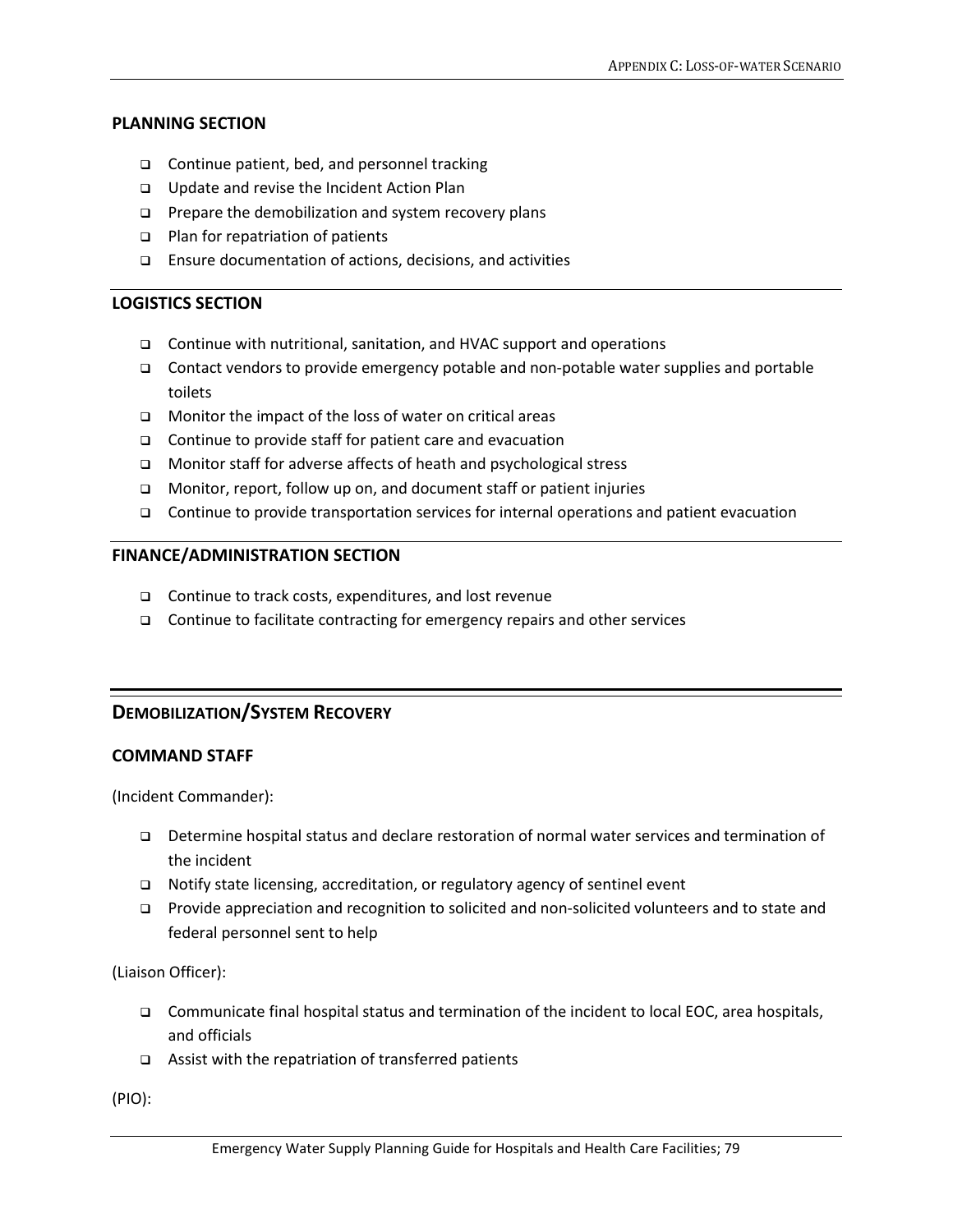Conduct final media briefing and assist with updating staff, patients, families, and others about the termination of the event

(Safety Officer):

□ Ensure facility safety and restoration of normal operations

#### **OPERATIONS SECTION**

- Confirm water restoration plan with local water authority and complete microbiological testing and final potable water safety verification
- □ Restore normal patient care operations
- Ensure restoration of water and other infrastructure (e.g., HVAC)
- $\Box$  Repatriate evacuated patients
- Discontinue ambulance diversion and visitor limitations

#### **PLANNING SECTION**

- □ Finalize the Incident Action Plan and demobilization plan
- $\Box$  Compile a final report of the incident and hospital response and recovery operations
- $\Box$  Ensure appropriate archiving of incident documentation
- $\Box$  Conduct after-action reviews and debriefing
- Write after-action report and corrective action plan for approval by the Incident Commander, to include the following:
	- Summary of actions taken
	- Summary of the incident
	- Actions that went well
	- Areas for improvement
	- Recommendations for future response actions

#### **LOGISTICS SECTION**

- $\Box$  Perform evaluation and preventive maintenance on emergency generators and ensure their readiness
- $\Box$  Restock supplies, equipment, medications, food, and water
- □ Ensure that communications and IT/IS operations return to normal
- Conduct stress management and after-action debriefings/meetings, as necessary

#### **FINANCE/ADMINISTRATION SECTION**

- $\Box$  Compile a final report of response costs, expenditures, and lost revenue for approval by the Incident Commander
- Contact insurance carriers to assist in documentation of structural and infrastructure damage and initiate reimbursement and claims procedures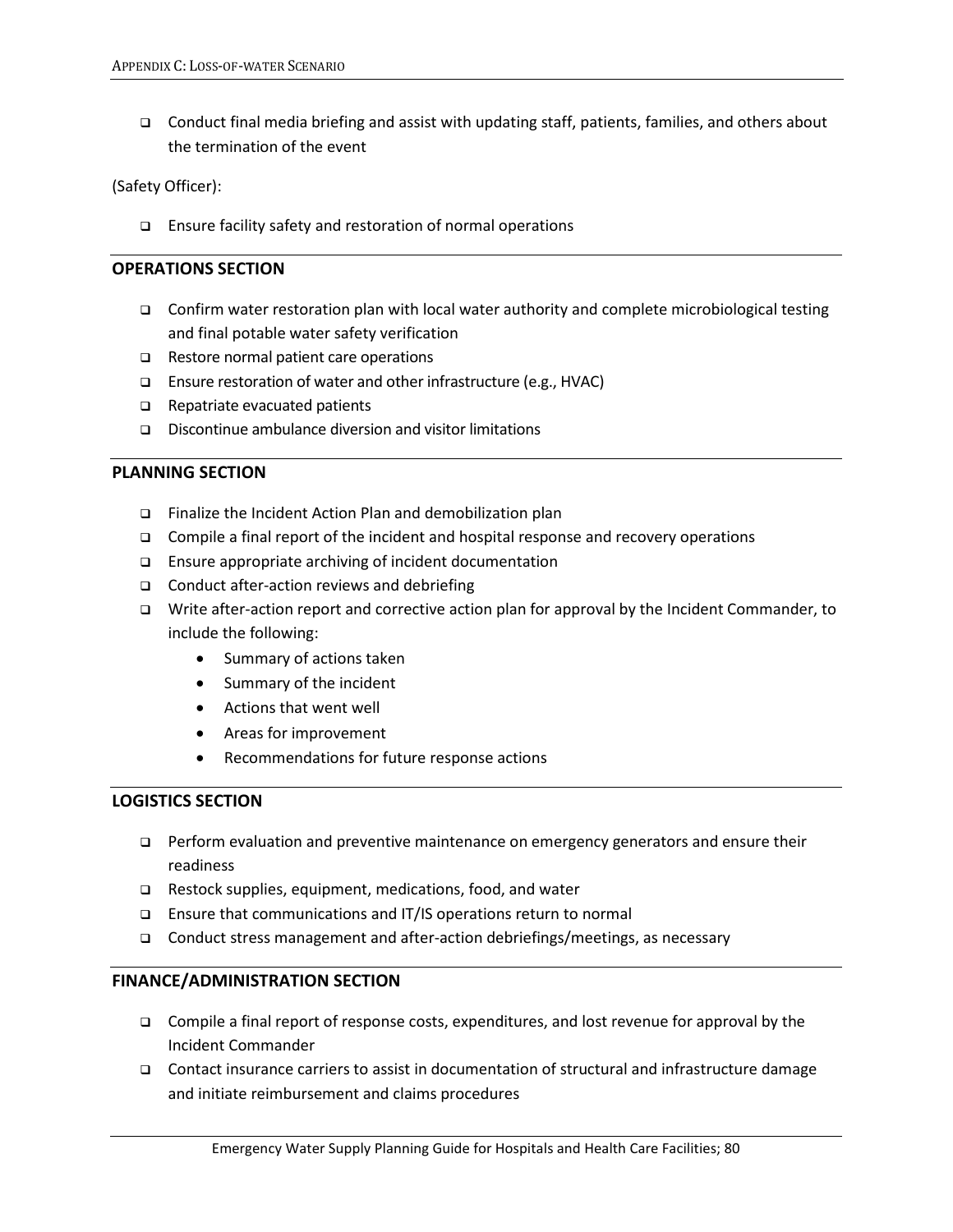### **DOCUMENTS AND TOOLS**

- Hospital Emergency Operations Plan
- Hospital Loss of Water Plan
- Hospital Loss of Sewer Plan
- □ Hospital Loss of HVAC Plan
- Facility and Departmental Business Continuity Plans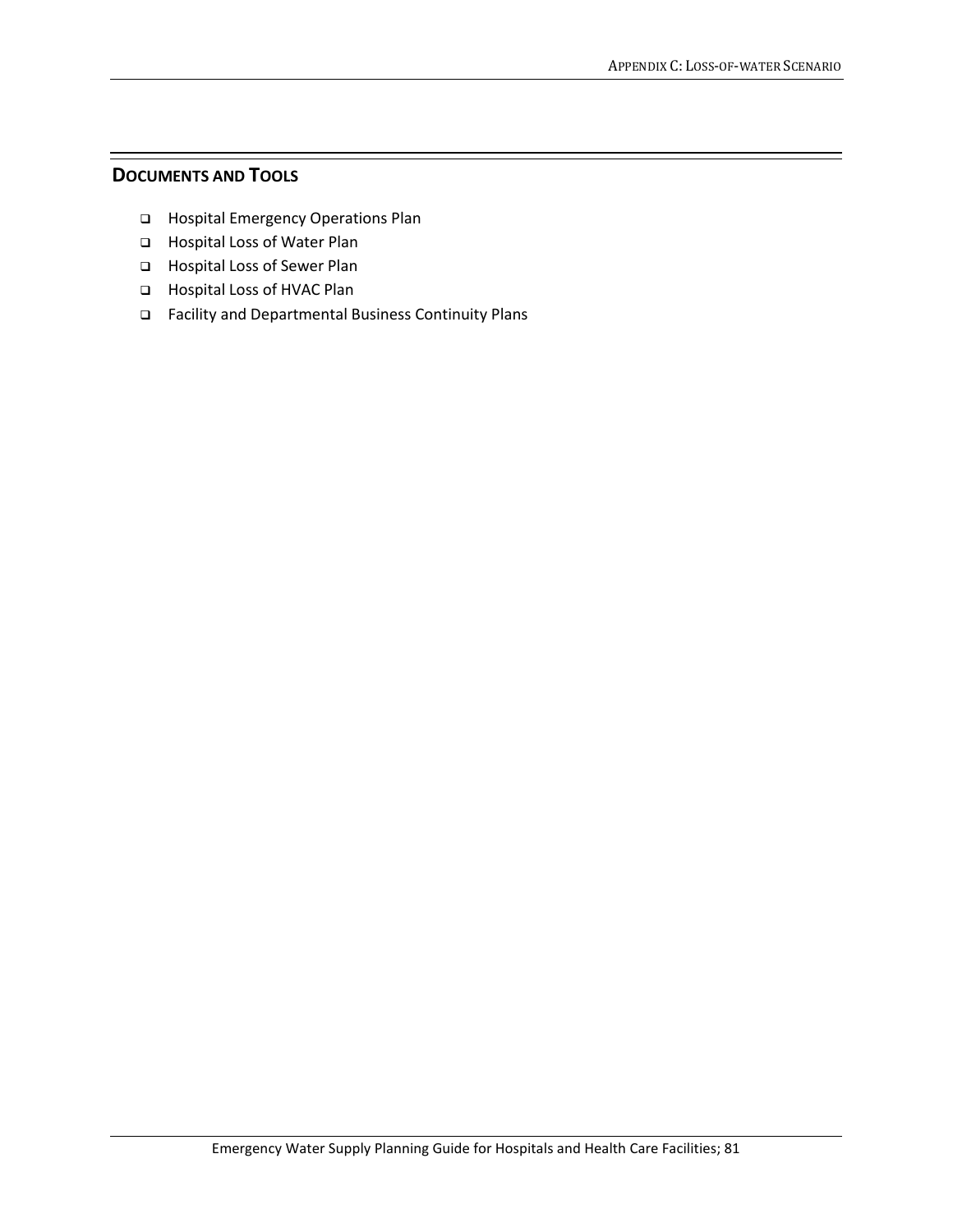

#### **Figure C.1. Incident Management Team Chart (Immediate Operational Period 0-2 Hours)**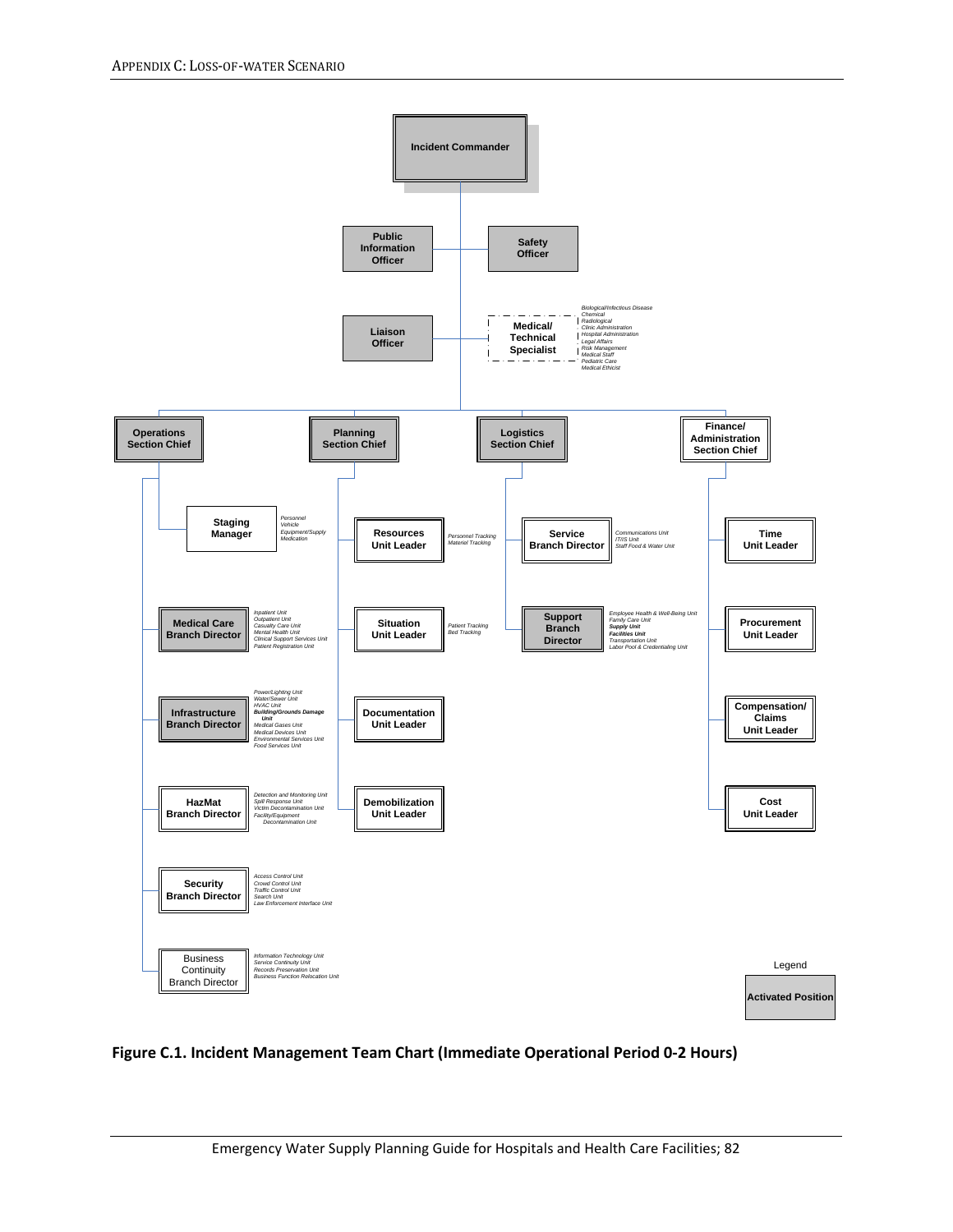# **Appendix D: Example Water Use Audit Forms 1 and 2**

| <b>Department Water Use Audit Form 1 - Population</b>                                                                                                         |
|---------------------------------------------------------------------------------------------------------------------------------------------------------------|
|                                                                                                                                                               |
| Building #__________Dept. #_______________Level(s)/Wing(s) _____________________                                                                              |
|                                                                                                                                                               |
| Is there more than one major water-using activity in the department? $(y/n)$                                                                                  |
| If yes, how many? _______(Use additional pages to breakdown the population for each water-using<br>activity and fill in the activity name/description below.) |
|                                                                                                                                                               |
| Population: Departmental (only one activity/dept.) (y/n) _______ or Activity (y/n) ______                                                                     |
| (Enter the following data as DAILY AVERAGES)                                                                                                                  |
|                                                                                                                                                               |
|                                                                                                                                                               |
| Inpatients_________Occupancy Rate___________Visitors ________ Visitor stay (hours) ________                                                                   |
| Outpatients_______Outpatient average stay (hours) ______________________________                                                                              |
| Can outpatients be temporarily postponed? _______________ If yes, how many days? __________________                                                           |
| Description of water-using activity: Explain critical water-using activities (i.e., water-requiring activity<br>that cannot be interrupted).                  |
|                                                                                                                                                               |
|                                                                                                                                                               |
|                                                                                                                                                               |
|                                                                                                                                                               |
| Water Fixtures Types: Faucets (F), Urinal (U), Toilet (T), Shower (S), Other (O)                                                                              |
| Quantity of each: Faucets___________Urinals____________Toilets____________Showers _________________                                                           |
|                                                                                                                                                               |
|                                                                                                                                                               |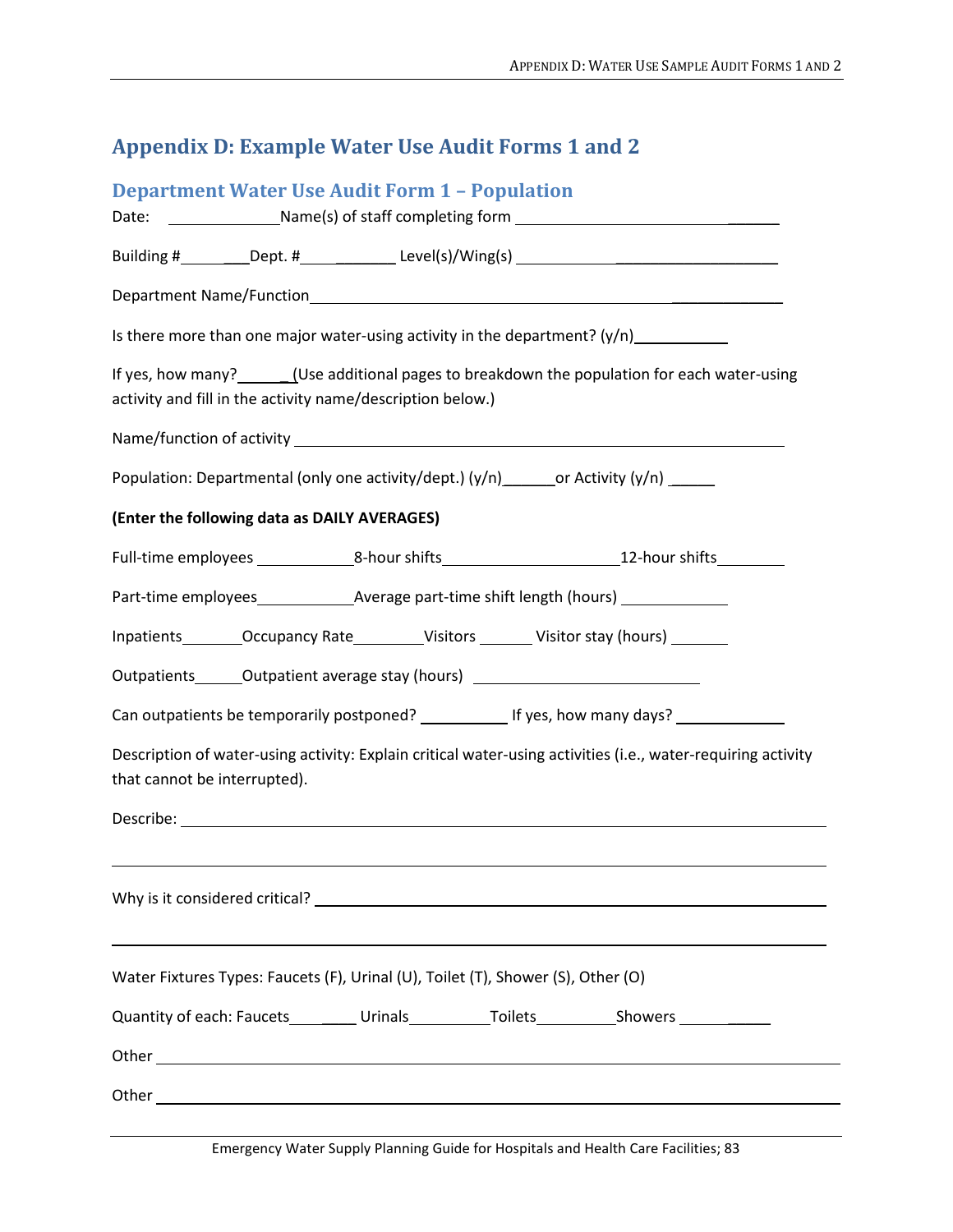|                                                                                                 | <b>Department Water Use Audit Form 2 - Activity Water Use</b>                                                                                                                              |  |  |  |  |
|-------------------------------------------------------------------------------------------------|--------------------------------------------------------------------------------------------------------------------------------------------------------------------------------------------|--|--|--|--|
|                                                                                                 | Building #_________Dept. # _________________Level(s)/Wing(s) ___________________                                                                                                           |  |  |  |  |
|                                                                                                 |                                                                                                                                                                                            |  |  |  |  |
| Activity Information: Department (only one activity/dept) (y/n) ______ or Activity (y/n) ______ |                                                                                                                                                                                            |  |  |  |  |
| (Enter the following data as DAILY AVERAGES) (Use one form for each activity, if necessary)     |                                                                                                                                                                                            |  |  |  |  |
|                                                                                                 |                                                                                                                                                                                            |  |  |  |  |
| Description of activity: Explain critical aspects (must have water and not be interrupted).     |                                                                                                                                                                                            |  |  |  |  |
| Departmental (y/n) ______________or Activity (y/n) ____________                                 |                                                                                                                                                                                            |  |  |  |  |
|                                                                                                 |                                                                                                                                                                                            |  |  |  |  |
|                                                                                                 | ,我们也不会有一个人的人,我们也不会有一个人的人,我们也不会有一个人的人,我们也不会有一个人的人,我们也不会有一个人的人。""我们的人,我们也不会有一个人的人,我<br>1. How much water used for each activity? _______ units (e.g., volume per dialysis)_______            |  |  |  |  |
|                                                                                                 | 2a. Can water flow be measured/estimated? $(y/n)$ ______ If yes, how long is the water used per<br>activity? hrs. min.                                                                     |  |  |  |  |
|                                                                                                 | 2b. How many times per day (D), week (W), or month (M)? __________________ per _________                                                                                                   |  |  |  |  |
| 3.                                                                                              | Is this process essential for hospital operations (i.e., would loss of this function require partial or<br>complete shut-down of the facility or the department)? (y/n)__________          |  |  |  |  |
|                                                                                                 | 4. Can the activity be temporarily postponed or substantially reduced in the event of a prolonged                                                                                          |  |  |  |  |
|                                                                                                 | 5. Are there waterless alternatives to the process? (y/n) _______ If yes, explain. ___________________________                                                                             |  |  |  |  |
| 6.                                                                                              | Is the process dependent on water use in other hospital departments (e.g., operating room needs                                                                                            |  |  |  |  |
|                                                                                                 | 7. How long can the process operate without the need for outside water use (e.g., sterile instruments<br>are in stock for how many procedures and/or days)? _____________________________  |  |  |  |  |
|                                                                                                 | 8. When an emergency water shortage occurs in warm weather, is it possible to allow the air<br>temperature to increase temporarily in the department without adversely affecting health or |  |  |  |  |
| 9.                                                                                              | Other comments:                                                                                                                                                                            |  |  |  |  |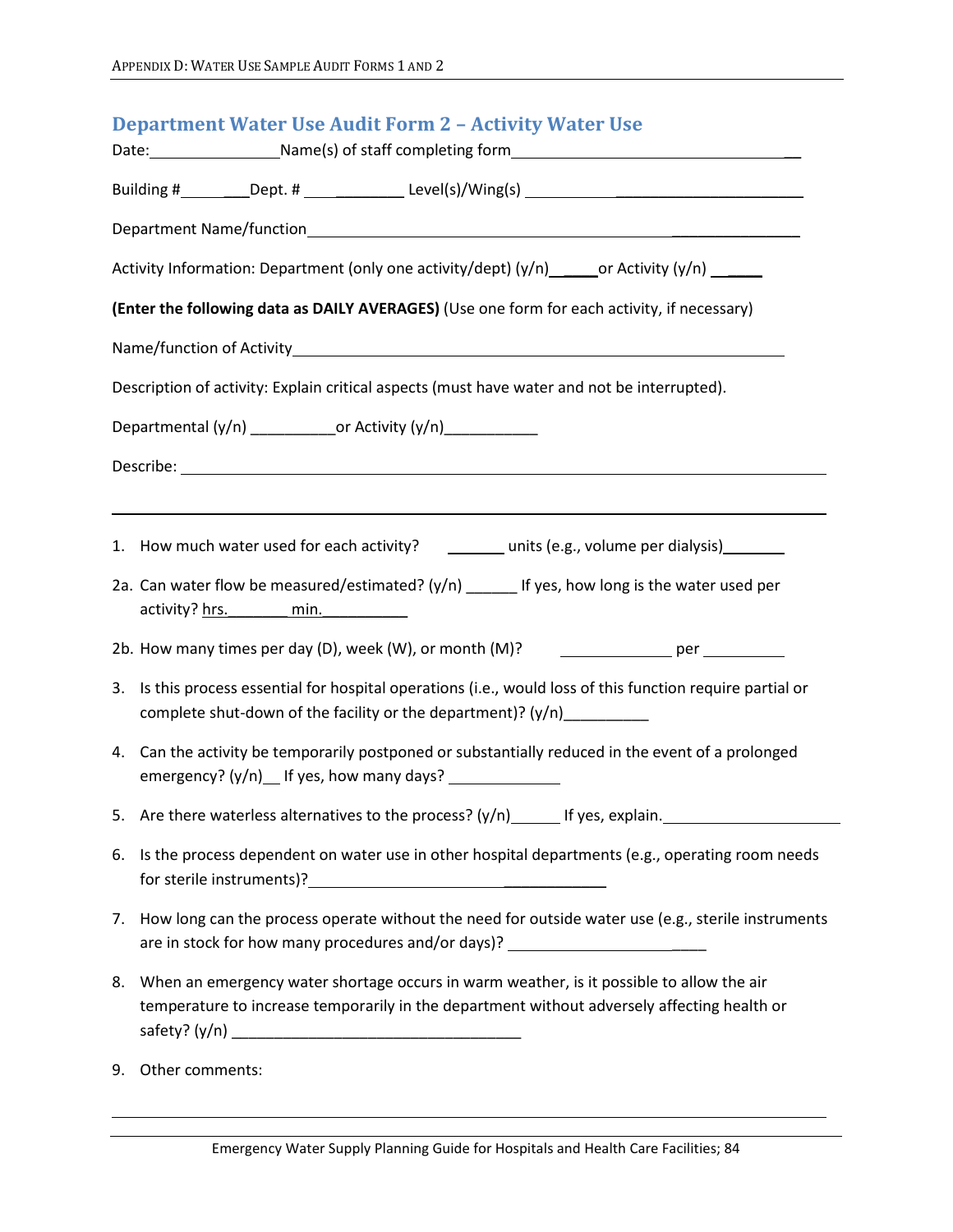# **Appendix E: Portable Water Flow Meters**

Where water usage information deficiencies are noted, either further personnel interviews or field observations will be required to asses water usage. As previously indicated, if the unaccounted for water exceeds 20%, the facility may decide to install portable flow meters to monitor water consumption in targeted buildings or areas. In situations where portable water meters are deemed necessary, the water use audit team may need to install transit-time flow meters at appropriate locations to measure and record flow within the pipe supplying the water to the targeted use(s). The use of temporarily installed water flow meters will assist in the determination of the unknown or difficult to estimate water demands.

The first step should be to conduct a tour of the facility to identify the number, locations, and logistical requirements for the installation of any temporary/portable flow meters that may be needed to obtain water usage information from specific areas within a facility. Examples of locations that might require the use of portable flow meters include:

- Power plant (This meter location can be the largest water use area at a health care facility.)
- Nephrology department (This meter location can be used to monitor dialysis water usage—in particular, the reverse osmosis [RO] system feed to the dialysis units. Data obtained can be used to determine/confirm average daily demand estimates for the dialysis high-purity water supply unit.)
- Service line(s) to operating rooms, including metering of water usage for instrument cleaning and sterilization equipment
- Representative outpatient departments (possibly two with the highest in-patient/employee count and an accessible and exclusive supply line)
- Representative inpatient departments (possibly two with the highest in-patient/employee count and an accessible and exclusive supply line)
- Restaurant/cafeteria (with all the associated water uses for food preparation, service, and cleaning)
- Psychiatric ward (for a representation of domestic water use in the ward)

The audit team, in coordination with the staff, should identify the final locations for portable flow meter installation based on water supply pipe layout and accessibility of a metering location directly upstream (if possible) of the water use to be monitored. The audit team will need to coordinate the final location(s) with the staff to ensure that pipes are properly prepared to facilitate meter installation and reading (e.g., insulation may have to be removed temporarily).

If temporary flow meters will be used, the appropriate instrumentation to be used during the water use audit should be obtained and calibrated. Note that the installation and calibration information provided with many of the temporary flow meters is not complete. To ensure that accurate information is obtained from these meters, it is recommended that the user contact the meter manufacturer for specific installation, calibration, and use instructions.